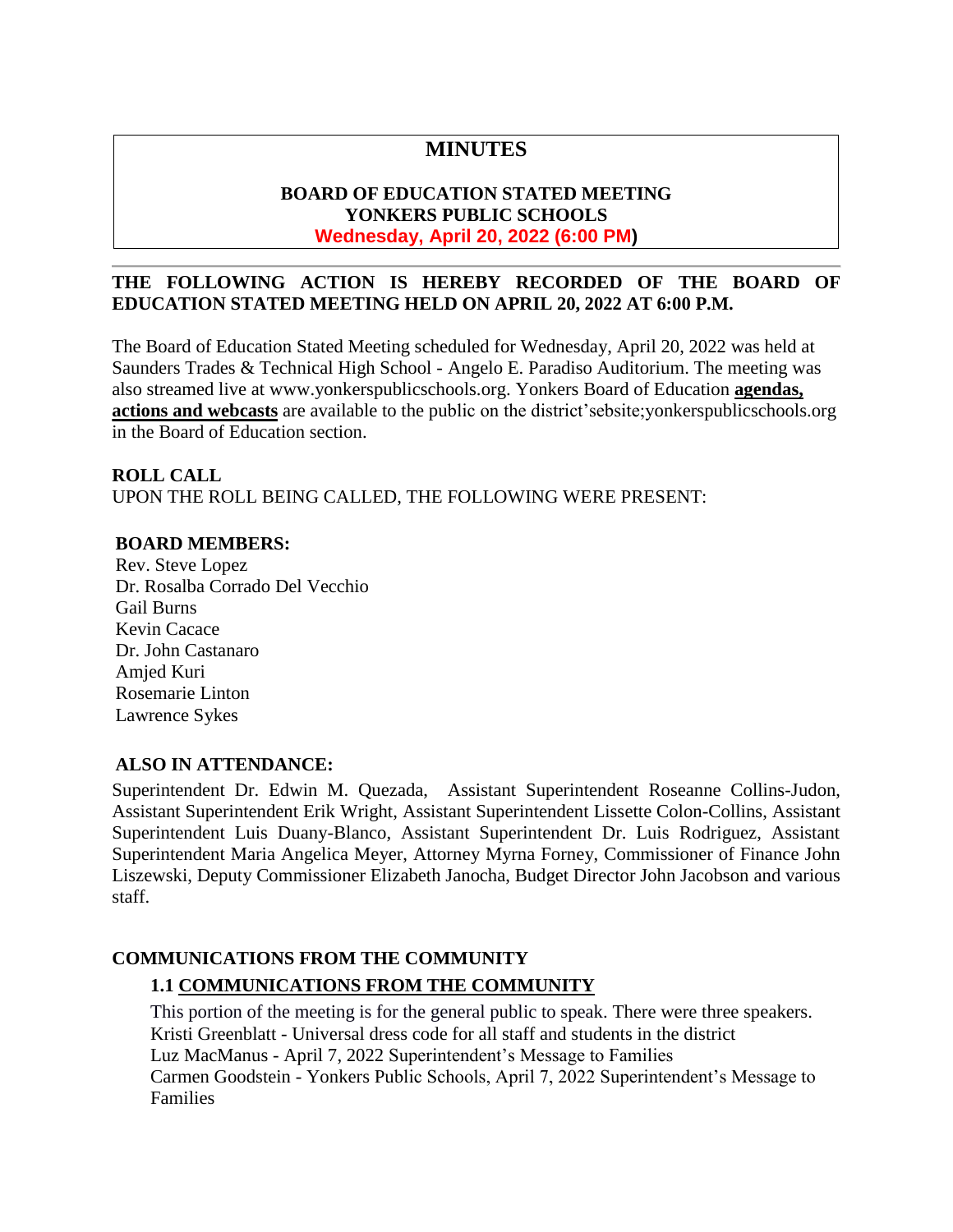### **CALL TO ORDER**

The Meeting was called to order by President Rev. Steve Lopez at 6:10 p.m.

#### **2.1 PLEDGE OF ALLEGIANCE**

The Pledge was led by Vice President Dr. Rosalba Corrado DelVecchio.

#### **2.2 PRAYER**

"Almighty God, we acknowledge our dependence upon Thee and ask Thy blessing upon us and Thy guidance in our deliberations. May Thy blessing rest upon all those who serve in our schools, upon our students, and upon our city and our country." The Prayer was led by Vice President Dr. Rosalba Corrado DelVecchio.

#### **2.3 MOMENT OF SILENCE**

Moment of Silence

# **ROLL CALL AND QUORUM CHECK 3.1 ROLL CALL AND QUORUM CHECK**

ROLL CALL REVEREND STEVE LOPEZ - Yes DR. ROSALBA CORRADO DEL VECCHIO - Yes GAIL BURNS - Yes KEVIN CACACE - Yes DR. JOHN CASTANARO - Yes SHEILA GREENWALD - Absent AMJED KURI - Yes ROSEMARIE LINTON - Yes LAWRENCE SYKES - Yes

# **APPROVAL OF MINUTES OF PREVIOUS MEETING 4.1 APPROVAL OF THE MARCH 16, 2022 BOARD OF EDUCATION STATED MEETING MINUTES**

**Resolution:** TO APPROVE THE MARCH 16, 2022 BOE STATED MEETING MINUTES

#### **ORIGINAL - Motion**

Member **(Dr. John Castanaro)** Moved, Member **(Lawrence Sykes)** Seconded to approve the **ORIGINAL** motion 'TO APPROVE THE MARCH 16, 2022 BOE STATED MEETING MINUTES'. Upon a roll call vote being taken, the vote was: Aye: **8** Nay: **0**. The motion **Carried. 8 - 0** 

| Dr. John Castanaro                  | Yes |
|-------------------------------------|-----|
| Dr. Rosalba Corrado Del Vecchio Yes |     |
| <b>Gail Burns</b>                   | Yes |
| Kevin Cacace                        | Yes |
| Rev. Steve Lopez                    | Yes |
| Amjed Kuri                          | Yes |
| Rosemarie Linton                    | Yes |
| Lawrence Sykes                      | Yes |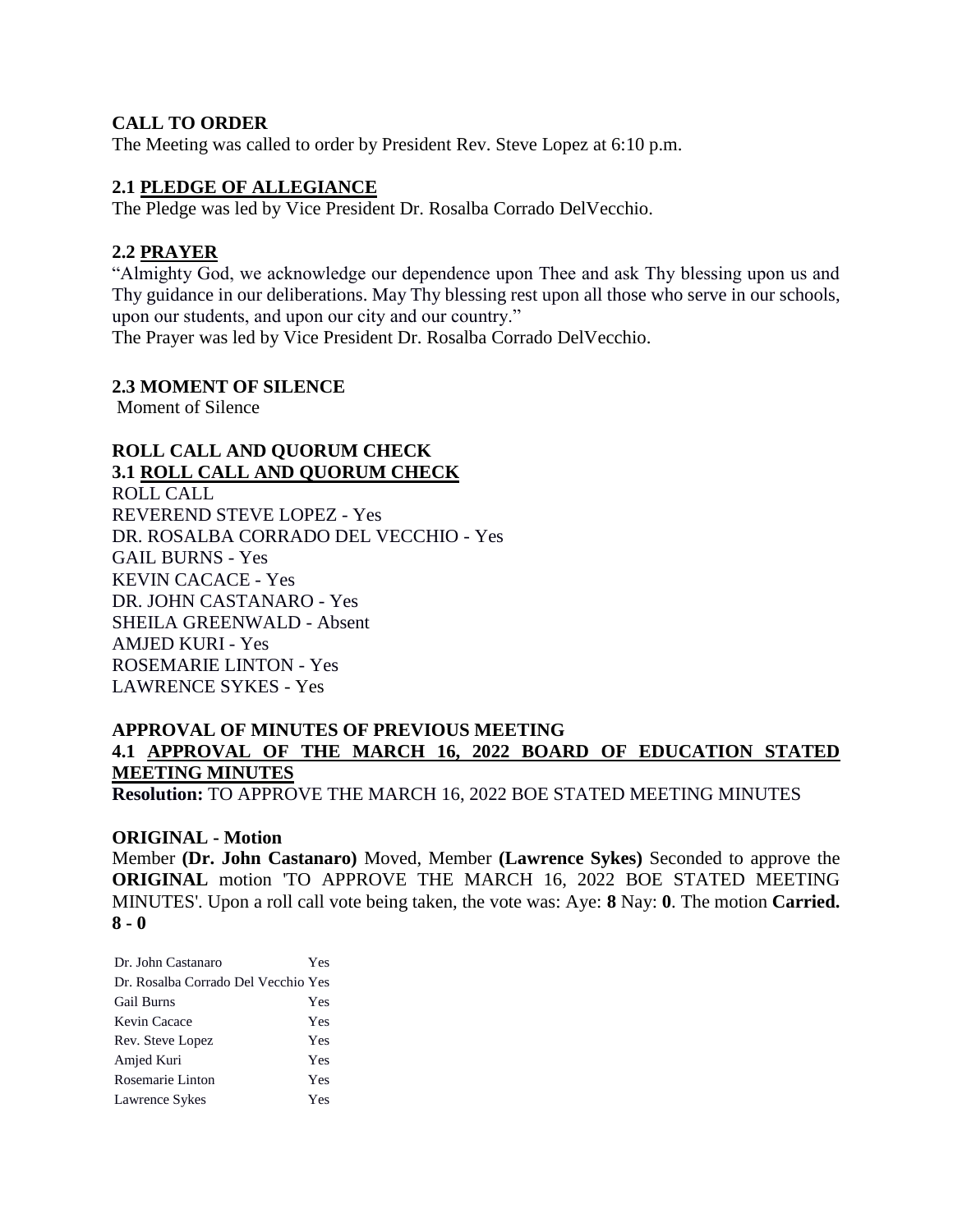#### **PRESENTATIONS 5.1 PRESENTATIONS** None

### **COMMUNICATIONS - COMMITTEE REPORTS 6.1 REPORT OF THE FACILITIES COMMITTEE MEETING OF APRIL 7, 2022** REPORT OF THE FACILITIES COMMITTEE MEETING OF APRIL 7, 2022

The committee reviewed all items on the April agenda for School Facilities. John Carr, Executive Director of Facilities provided rationales for each resolution.

The Next Facilities Meeting will be held on Tuesday, May 10, 2022. To see the full details of this meeting, please watch WDMC-TV, which is the school district's television station and is broadcast on Cablevision Channel 75 and Verizon FiOS Channel 38 or on demand at [www.yonkerspublicschools.org.](http://www.yonkerspublicschools.org/)

# **6.2 REPORT OF THE AUDIT, BUDGET AND FINANCE COMMITTEE MEETING OF APRIL 7, 2022**

REPORT OF THE AUDIT, BUDGET AND FINANCE COMMITTEE MEETING OF APRIL 7, 2022

Trustee Amjed Kuri presented highlights of the Audit, Budget, and Finance Committee Meeting of April 7, 2022.

Budget Director John Jacobson presented a brief financial update. The committee reviewed the Budget Status Reports by Account as of March 29, 2022. Mr. Dimitris Bantileskas and staff members of Nawrocki Smith presented the Annual Risk Assessment Report and Corrective Action Plan pertaining to the Internal Controls of District Operations as of November 2021 and reviewed the Internal Audit Plan to be implemented during the 2022 calendar year. At 5:50 p.m., the Board unanimously agreed to go into Executive Session to discuss a proposed settlement of a student due process matter.

The next Audit Budget & Finance committee meeting will be held on Tuesday, May 10, 2022. To see the full details of this meeting, please watch WDMC-TV, which is the school district's television station and is broadcast on Cablevision Channel 75 and Verizon FiOS Channel 38 or on demand [www.yonkerspublicschools.org.](http://www.yonkerspublicschools.org/)

### **6.3 REPORT OF THE WORKSHOP COMMITTEE MEETING OF APRIL 7, 2022** REPORT OF THE WORKSHOP COMMITTEE MEETING OF APRIL 7, 2022

Board President Rev. Steve Lopez presented highlights of the Workshop Committee Meeting of April 7, 2022.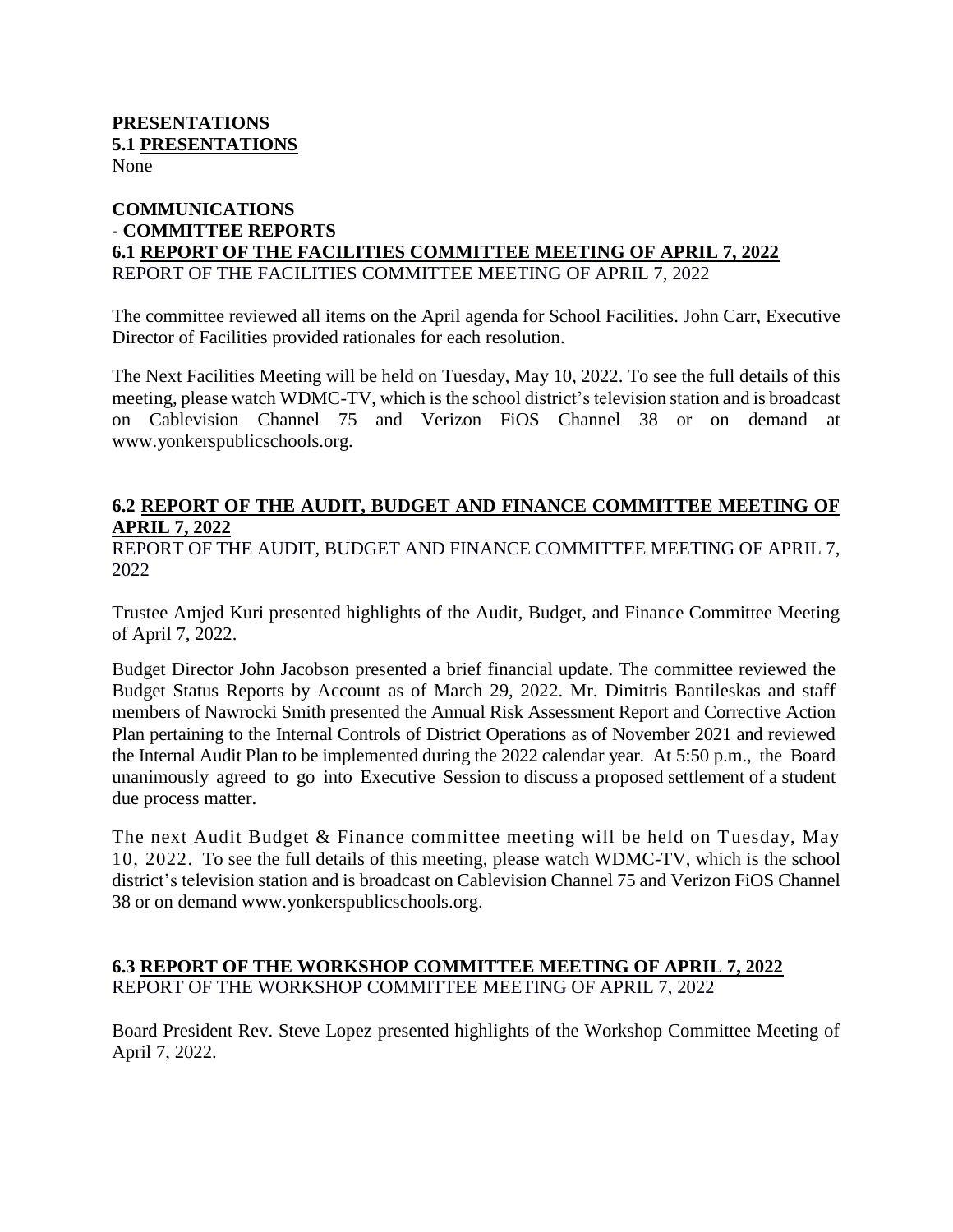Rationales were provided by administrative staff for all Board Resolutions on the April 20, 2022 stated meeting agenda. Dr. Quezada presented the Superintendent Updates. The Audit Budget and Finance Committee Meeting was held earlier in the day to discuss all Finance Resolutions and the Facilities Committee Meeting was held earlier in the day to discuss all School Facility Resolutions.

The next BOE Workshop meeting will be held on Tuesday, May 10, 2022. To see the full details of this meeting, please watch WDMC-TV, which is the school district's television station and is broadcast on Cablevision Channel 75 and Verizon FiOS Channel 38 or on demand at [www.yonkerspublicschools.org.](http://www.yonkerspublicschools.org/)

# **6.4 REPORT OF THE INSTRUCTIONAL AFFAIRS COMMITTEE MEETING OF APRIL 18, 2022**

REPORT OF THE INSTRUCTIONAL AFFAIRS COMMITTEE MEETING OF APRIL 18, 2022

Vice President Dr. Rosalba Corrado DelVecchio presented highlights of the Instructional Affairs Committee Meeting of April 18, 2022.

Dr. Fenix Arias and Maria Angelica Meyer organized an informative presentation entitled, "Grades 3-8 ELA Assessments: 2022 Preparation and Administration". The presentation included a snapshot of ELA testing in grades 3-8 over the last four years, the purpose and procedures surrounding computer-based practice testing, a breakdown of the different ELA assessment exam designs, a description of our District ELA program and supplemental resources, the learning standards associated with the scoring of the ELA assessments, and next steps with regard to data analysis once scores are received.

The next Instructional Affairs Committee Meeting will be held on Thursday, May 12, 2022. To see the full details of this meeting, please watch WDMC-TV, which is the school district's television station and is broadcast on Cablevision Channel 75 and Verizon FiOS Channel 38 or on demand at [www.yonkerspublicschools.org.](http://www.yonkerspublicschools.org/)

### **6.5 REPORT OF POLICY COMMITTEE MEETING OF APRIL 18, 2022** REPORT OF POLICY COMMITTEE MEETING OF APRIL 18, 2022

Trustee Gail Burns presented highlights of the Policy Committee Meeting of April 18, 2022.

The committee recommended the following final draft policies for adoption at the April stated meeting: 4311.1 Display of the Flag, 4311.1R Display of the Flag Regulation, 4511Textbook Selection and Adoption, 2110.2 Responsibilities for Review and Approval of Settlement and Other Agreements, 9260 Conditional Appointment of Student Safety Policy.

The committee discussed and reviewed the following draft policies: 9140.1 Staff Complaints & Grievances, 9140.1R Staff Complaints & Grievances Regulation, 9150 Staff-Student Relations, 9240 Recruiting and Hiring, 9240.1 Credit for Outside Service for Certificated Employees, 9240.2 Salary Adjustment for Certified Employees, 4321.12 Use of Time-Outs, Time Out Rooms, and Physical Restraints, 4321.12 R Use of Time Out Rooms Regulation, 4321.12 E Guiding Principles on the Use of Restraint and Seclusion, and 8700 Insurance.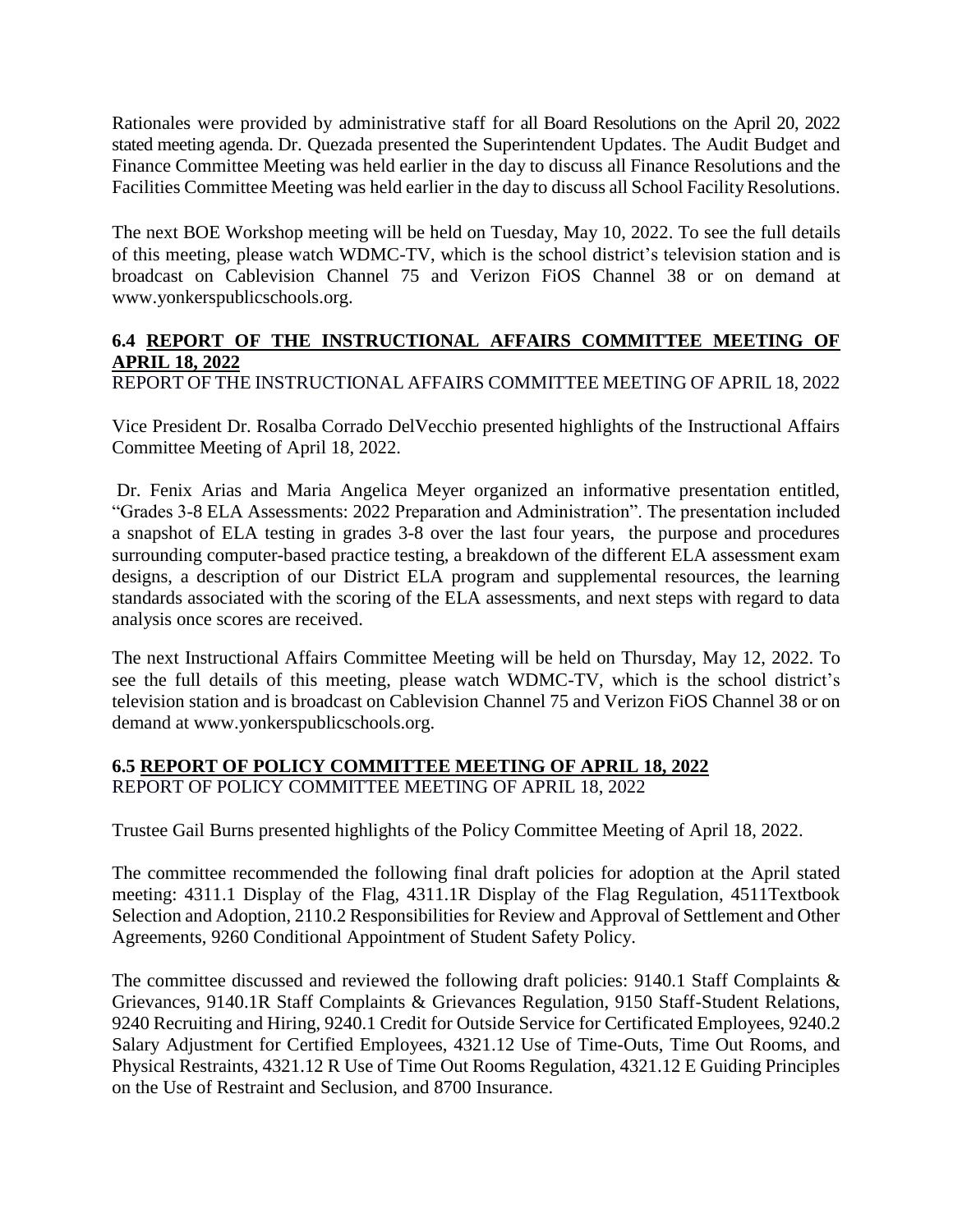The next Policy Committee Meeting will be held on Thursday, May 12, 2022. To see the full details of this meeting, please watch WDMC-TV, which is the school district's television station and is broadcast on Cablevision Channel 75 and Verizon FiOS Channel 38 or on demand at [www.yonkerspublicschools.org](http://www.yonkerspublicschools.org/)

# **- FROM BOARD MEMBERS 7.1 COMMUNICATIONS FROM THE BOARD** COMMUNICATIONS FROM THE BOARD

Board President Rev. Steve Lopez expressed condolences to the Pagliaroli Family on the recent passing of Mr. John Pagliaroli.

Trustee Gail Burns read Board Resolution 10.14 during the April 20, 2022 stated meeting, Condolences on the Passing of John Pagliaroli - Former Board of Education Trustee.

Yonkers Board of Education **agendas, actions and webcasts** are available to the public on the District's website; yonkerspublicschools.org in the Board of Education section.

The Yonkers Hispanic Cultural Foundation organization has announced the next City of Yonkers Puerto Rican / Hispanic Day Parade will take place on Sunday, June 5, 2022 beginning at 12:30 p.m. For more information visit their website YonkersHCF.org

Yonkers Relay for Life Event will be held on Friday, June 3, 2022 at Gorton High School. For more information, please visit Yonkers Relay for Life.org/YonkersNY

# **- FROM THE SUPERINTENDENT 8.1 SUPERINTENDENT UPDATES**

Communication from the Superintendent

Superintendent Dr. Edwin M. Quezada presented the Proposed Budget - 2022-2023 Yonkers Public Schools Sustainable Solutions for Students' Success Post-Pandemic and Beyond.

The annual Valedictorian & Salutatorian Celebration will be held on Friday, April 22, 2022 at 9:00 a.m. Congratulations to the Class of 2022 Valedictorians & Salutatorians.

The Yonkers Public Schools Teacher Diversity Career Fair will be held on Friday, April 22, 2022 at Lincoln High School.

The 6<sup>th</sup> Annual Artists with Autism Exhibition Virtual Event will be held on Thursday, April 28, 2022 at 6:00 p.m. Select student artwork will be on display in the Yonkers Riverfront Library Atrium through May 20, 2022.

### **Calendar Reminders**:

Thursday, April 28, 2022 - Holocaust Remembrance Day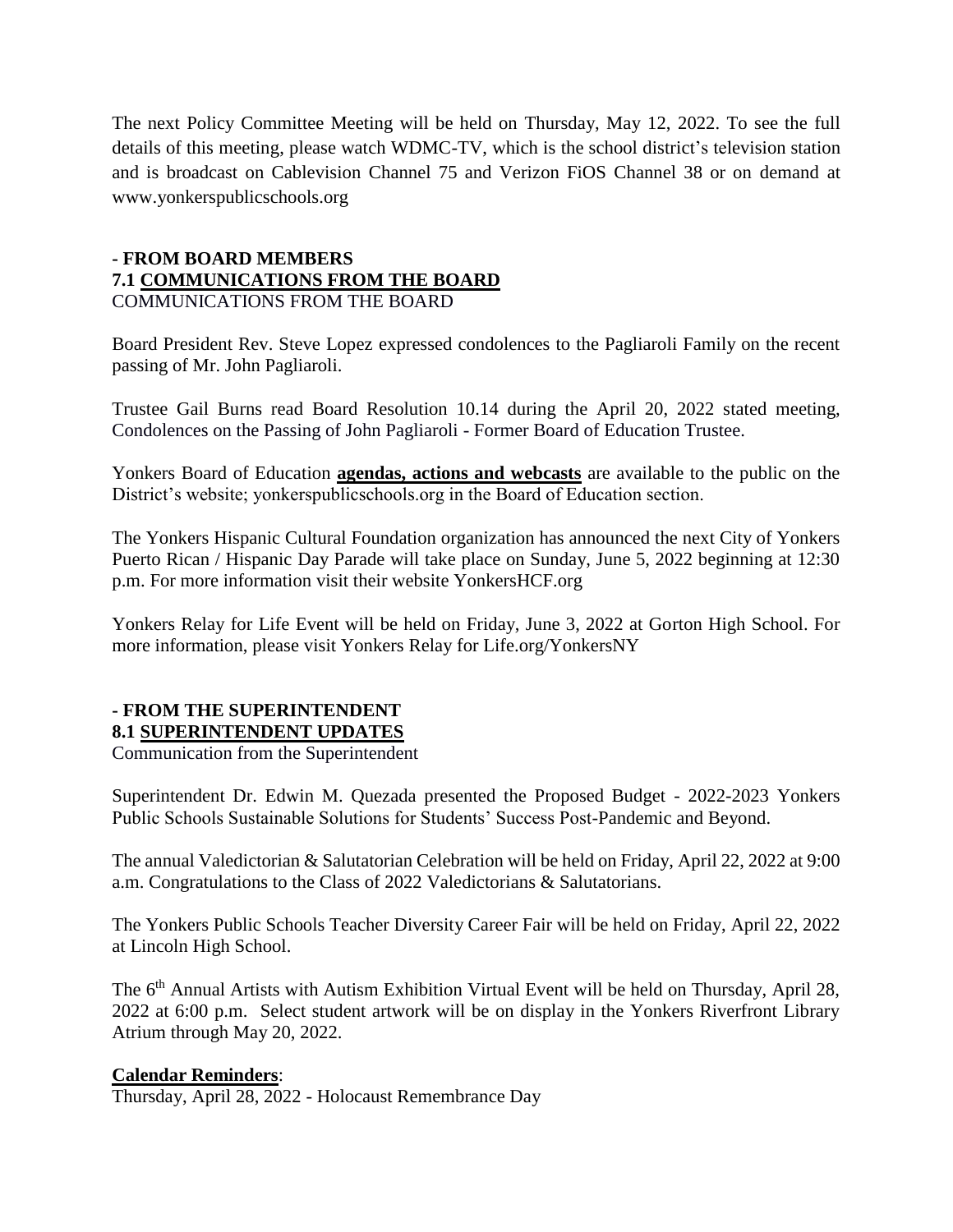I Say No More to Sexual Violence March will be held on Saturday, April 30, 2022 starting at Yonkers City Hall Unity Fountain 40 South Broadway and ending at Eugenio Maria de Hostos Micro Society School 75 Morris Street

Teacher Appreciation Week - Monday, May 2, 2022 - Friday May 6, 2022 Staff Appreciation Week - Monday, May 2, 2022 - Friday, May 6, 2022 School Nurses Day - Wednesday, May 11, 2022 Report Card Distribution Grades 7-12 Week of April 25 - April 29, 2022

### **8.2 2022-2023 Proposed Budget Presentation**

2022-2023 Proposed Budget Presentation

Superintendent Dr. Edwin M. Quezada presented the Proposed Budget - 2022-2023 Yonkers Public Schools Sustainable Solutions for Students' Success Post-Pandemic and Beyond.

#### **- OTHER ITEMS 9.1 DONATIONS RECEIVED UNDER \$10,000** REPORT ATTACHED FOR DONATIONS RECEIVED UNDER \$10,000

# **BOARD MEMBER REPORTS 10.1 ADOPTION OF BOARD MEMBERS REPORTS - 10.2 - 10.14**

May I have a motion to vote on the Adoption of Board Members Reports - 10.2 - 10.14?

**Resolution:** ADOPTION OF BOARD MEMBERS REPORTS - 10.2 - 10.14.

### **ORIGINAL - Motion**

Member **(Amjed Kuri)** Moved, Member **(Gail Burns)** Seconded to approve the **ORIGINAL**  motion 'ADOPTION OF BOARD MEMBERS REPORTS - 10.2 - 10.14'. Upon a roll call vote being taken, the vote was: Aye: **8** Nay: **0**. The motion **Carried. 8 - 0** 

| Dr. John Castanaro                  | Yes |
|-------------------------------------|-----|
| Dr. Rosalba Corrado Del Vecchio Yes |     |
| <b>Gail Burns</b>                   | Yes |
| Kevin Cacace                        | Yes |
| Rev. Steve Lopez                    | Yes |
| Amjed Kuri                          | Yes |
| Rosemarie Linton                    | Yes |
| Lawrence Sykes                      | Yes |

# **10.2 Approval of Memorandum of Understanding between the Board of Education and the Civil Service Employees Association, Inc., Local 1000, AFSCME, AFL-CIO, Westchester Local 860 Non-Teaching Unit 9169 ("CSEA")**

CSEA MOU – July 1, 2021 – June 30, 2022

Approval of Memorandum of Understanding between the Board of Education and the Civil Service Employees Association, Inc., Local 1000, AFSCME, AFL-CIO, Westchester Local 860 Yonkers Non-Teaching Unit #9169 ("CSEA").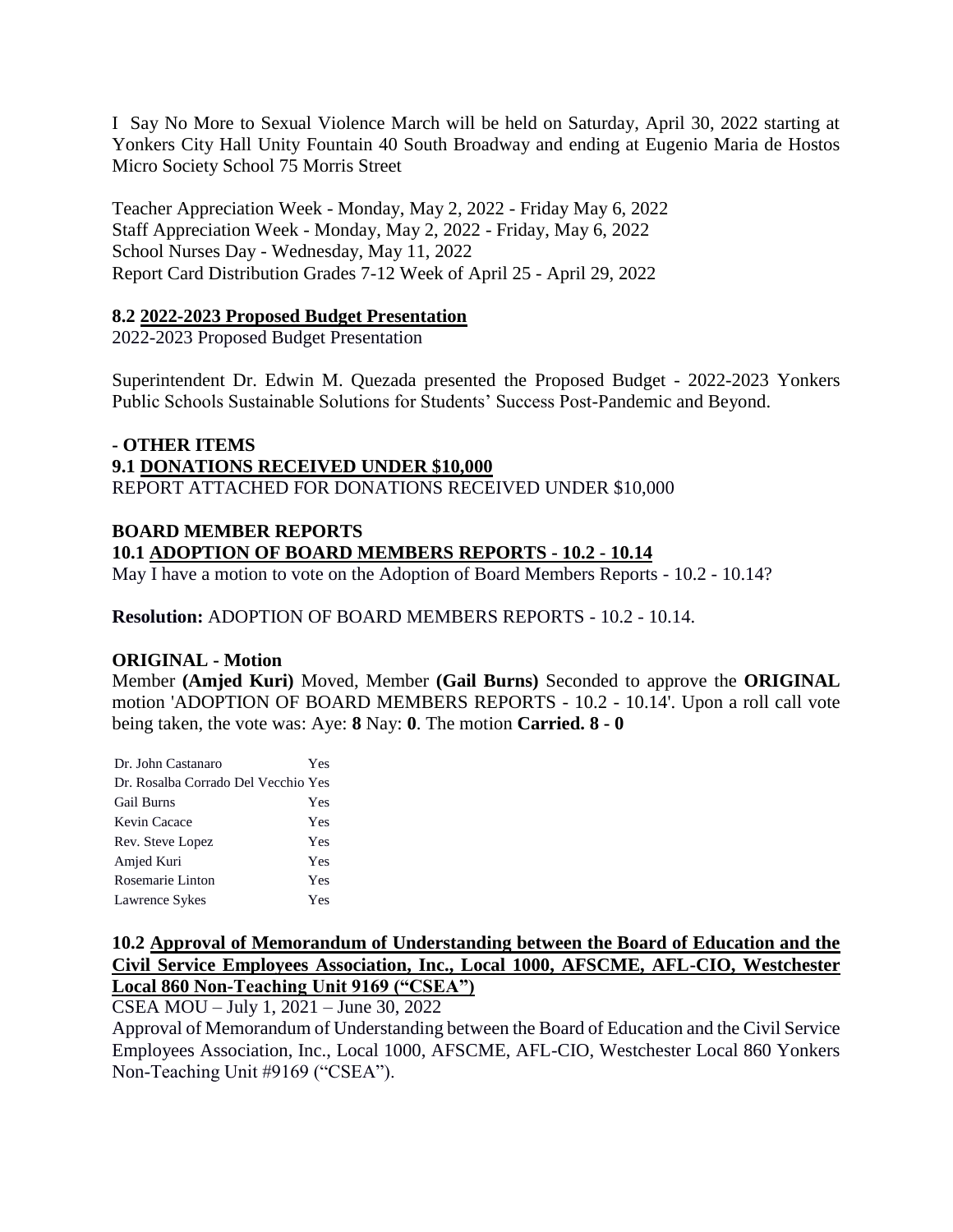**Resolution:** WHEREAS, the Board of Education of the City of Yonkers, New York and the CSEA have engaged in collective negotiations for a successor Agreement to the July 1, 2014 - June 30, 2021 Agreement covering the salaries and conditions of employment of employees represented by the CSEA; and WHEREAS, the collective negotiations between the Board of Education of the City of Yonkers and the CSEA have resulted in the attached Memorandum of Understanding (the "MOU"); and WHEREAS, after consideration of the MOU, the Board of Education of the City of Yonkers wishes to state its approval by ratifying the MOU. NOW THEREFORE BE IT RESOLVED: That the Yonkers Board of Education hereby approves the Agreement between the Board of Education and the CSEA attached hereto effective July 1, 2021 through June 30, 2022.

### **ORIGINAL - Motion**

Member **(Amjed Kuri)** Moved, Member **(Gail Burns)** Seconded to approve the **ORIGINAL**  motion 'WHEREAS, the Board of Education of the City of Yonkers, New York and the CSEA have engaged in collective negotiations for a successor Agreement to the July 1, 2014 - June 30, 2021 Agreement covering the salaries and conditions of employment of employees represented by the CSEA; and WHEREAS, the collective negotiations between the Board of Education of the City of Yonkers and the CSEA have resulted in the attached Memorandum of Understanding (the "MOU"); and WHEREAS, after consideration of the MOU, the Board of Education of the City of Yonkers wishes to state its approval by ratifying the MOU. NOW THEREFORE BE IT RESOLVED: That the Yonkers Board of Education hereby approves the Agreement between the Board of Education and the CSEA attached hereto effective July 1, 2021 through June 30, 2022'. Upon a roll call vote being taken, the vote was: Aye: **8** Nay: **0**. The motion **Carried. 8 - 0** 

| Dr. John Castanaro                  | Yes |
|-------------------------------------|-----|
| Dr. Rosalba Corrado Del Vecchio Yes |     |
| <b>Gail Burns</b>                   | Yes |
| Kevin Cacace                        | Yes |
| Rev. Steve Lopez                    | Yes |
| Amjed Kuri                          | Yes |
| Rosemarie Linton                    | Yes |
| Lawrence Sykes                      | Yes |

### **10.3 Adoption of Staff Complaints and Grievances - Policy #9140.1**

Policy #9140.1 Staff Complaints and Grievances Adoption of Staff Complaints and Grievances - Policy #9140.1

**Resolution:** Ladies and Gentlemen: Whereas, the Board of Education wishes to adopt Staff Complaints and Grievances - Policy #9140.1 Now, therefore, be it resolved that the Board of Education hereby adopts Staff Complaints and Grievances - Policy #9140.1; and Be it further resolved that Policy#9140.1 Staff Complaints and Grievances shall be incorporated into the Policy Manual.

### **ORIGINAL - Motion**

Member **(Amjed Kuri)** Moved, Member **(Gail Burns)** Seconded to approve the **ORIGINAL**  motion 'Ladies and Gentlemen: Whereas, the Board of Education wishes to adopt Staff Complaints and Grievances - Policy #9140.1 Now, therefore, be it resolved that the Board of Education hereby adopts Staff Complaints and Grievances - Policy #9140.1; and Be it further resolved that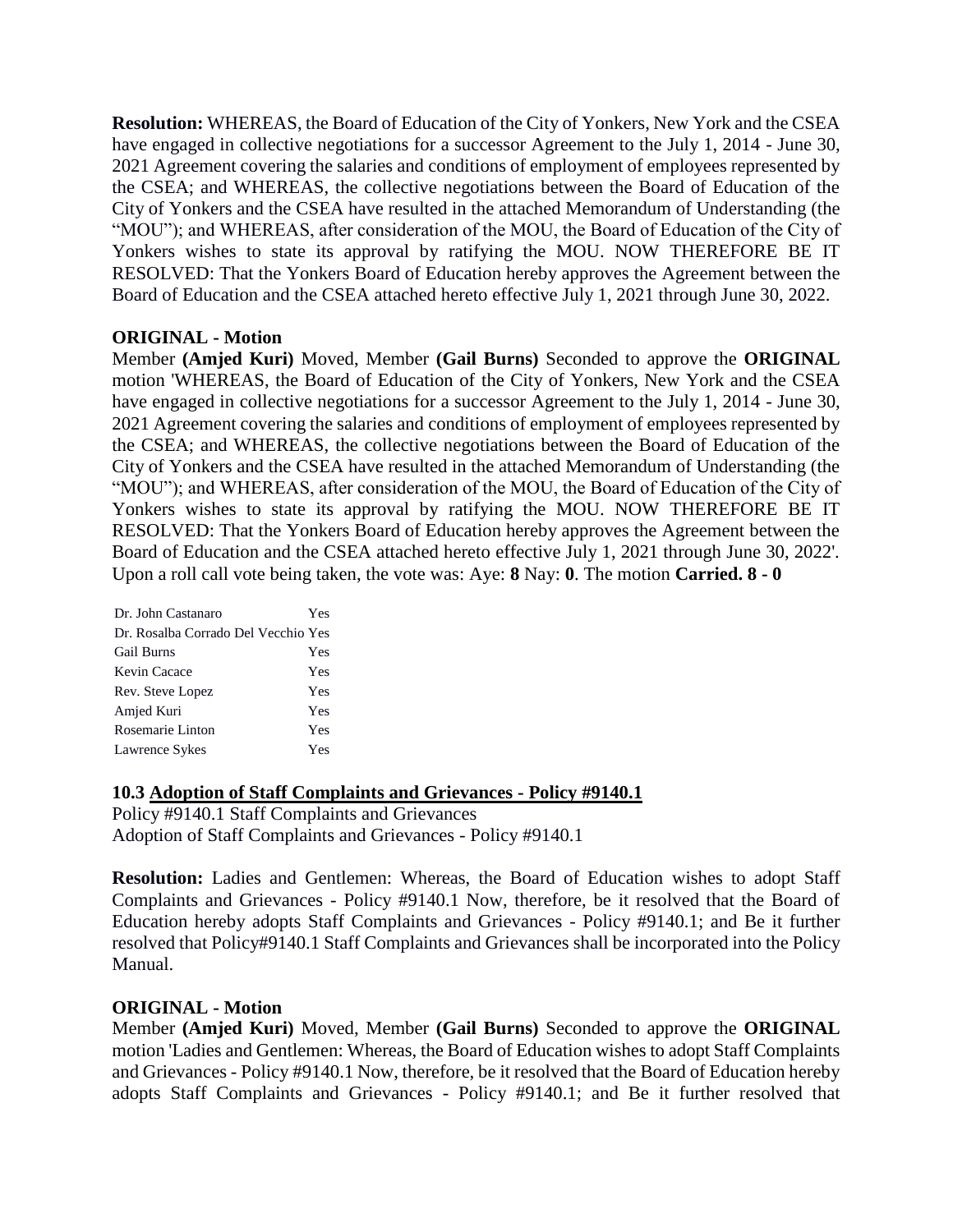Policy#9140.1 Staff Complaints and Grievances shall be incorporated into the Policy Manual'. Upon a roll call vote being taken, the vote was: Aye: **8** Nay: **0**. The motion **Carried. 8 - 0** 

| Dr. John Castanaro                  | Yes |
|-------------------------------------|-----|
| Dr. Rosalba Corrado Del Vecchio Yes |     |
| <b>Gail Burns</b>                   | Yes |
| Kevin Cacace                        | Yes |
| Rev. Steve Lopez                    | Yes |
| Amjed Kuri                          | Yes |
| Rosemarie Linton                    | Yes |
| Lawrence Sykes                      | Yes |

### **10.4 Adoption of Staff Complaints and Grievances Regulation - Policy #9140.1R**

Policy #9140.1R - Staff Complaints and Grievances Regulation

Adoption of Staff Complaints and Grievances Regulation - Policy #9140.1R

Resolution: Ladies and Gentlemen: Whereas, the Board of Education wishes to adopt Staff Complaints and Grievances Regulation - Policy #9140.1R Now, therefore, be it resolved that the Board of Education hereby adopts Staff Complaints and Grievances Regulation - Policy #9140.1R; and Be it further resolved that Policy#9140.1R Staff Complaints and Grievances Regulation shall be incorporated into the Policy Manual.

### **ORIGINAL - Motion**

Member **(Amjed Kuri)** Moved, Member **(Gail Burns)** Seconded to approve the **ORIGINAL**  motion 'Ladies and Gentlemen: Whereas, the Board of Education wishes to adopt Staff Complaints and Grievances Regulation - Policy #9140.1R Now, therefore, be it resolved that the Board of Education hereby adopts Staff Complaints and Grievances Regulation - Policy #9140.1R; and Be it further resolved that Policy#9140.1R Staff Complaints and Grievances Regulation shall be incorporated into the Policy Manual'. Upon a roll call vote being taken, the vote was: Aye: **8** Nay: **0**. The motion **Carried. 8 - 0** 

| Dr. John Castanaro                  | Yes |
|-------------------------------------|-----|
| Dr. Rosalba Corrado Del Vecchio Yes |     |
| <b>Gail Burns</b>                   | Yes |
| Kevin Cacace                        | Yes |
| Rev. Steve Lopez                    | Yes |
| Amjed Kuri                          | Yes |
| Rosemarie Linton                    | Yes |
| Lawrence Sykes                      | Yes |

### **10.5 Remove Policy 9120 from the Policy Manual**

Remove Policy 9120, Code of Ethics, from the Policy Manual

**Resolution:** Ladies and Gentlemen: Whereas, the Board of Education incorporated the contents of policy 9120, Code of Ethics, into policy 2160, Code of Ethics of the Yonkers Public School District for Board Members, Officers, and employees on June 19, 2018. Whereas, the Board of Education wishes to remove policy 9120, Code of Ethics, from the Policy Manual. Now, Therefore, Be It Resolved that the Board of Education repeals policy 9120, Board of Ethics; and Be It Further Resolved that said policy shall be removed from the Policy Manual.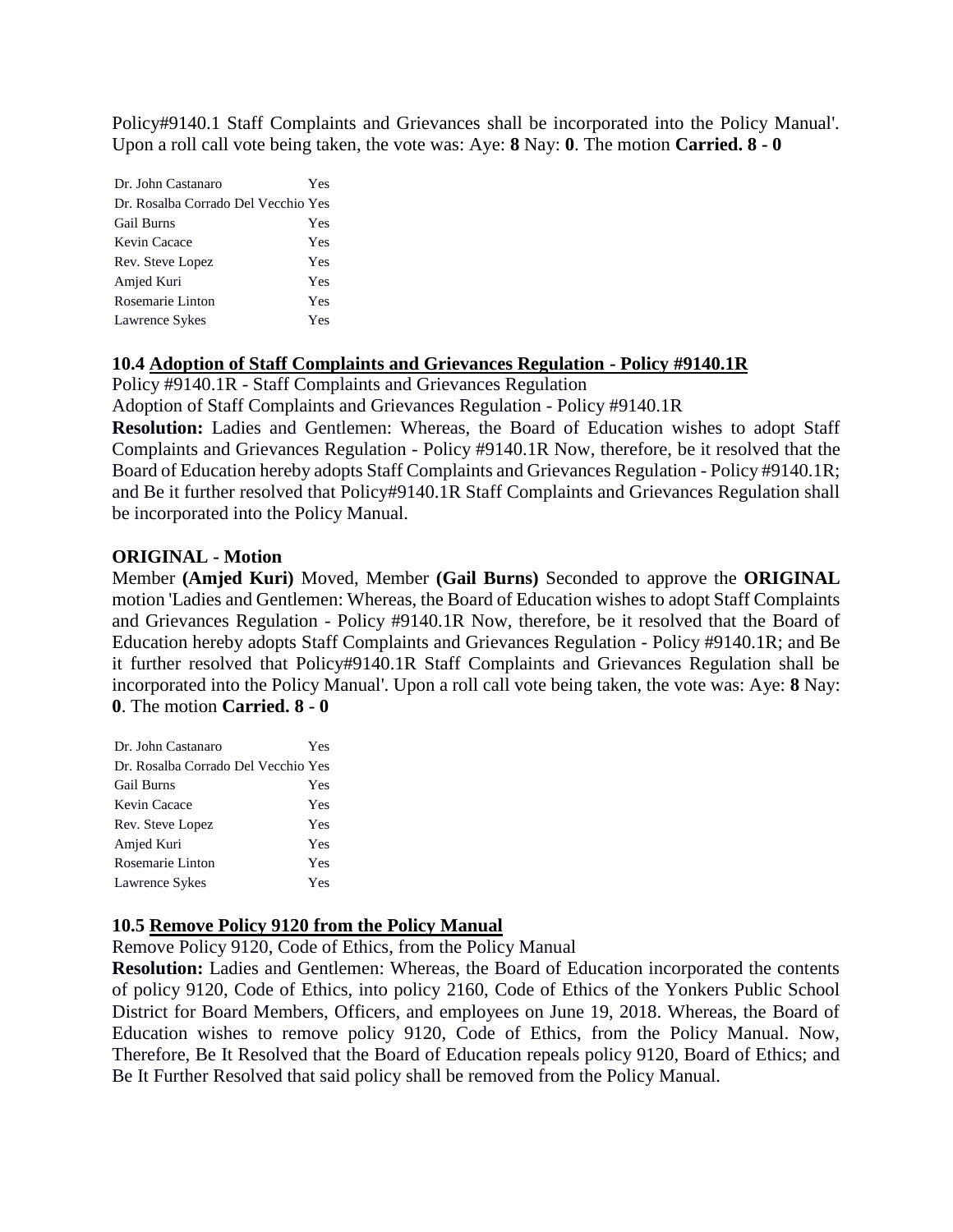#### **ORIGINAL - Motion**

Member **(Amjed Kuri)** Moved, Member **(Gail Burns)** Seconded to approve the **ORIGINAL**  motion 'Ladies and Gentlemen: Whereas, the Board of Education incorporated the contents of policy 9120, Code of Ethics, into policy 2160, Code of Ethics of the Yonkers Public School District for Board Members, Officers, and employees on June 19, 2018. Whereas, the Board of Education wishes to remove policy 9120, Code of Ethics, from the Policy Manual. Now, Therefore, Be It Resolved that the Board of Education repeals policy 9120, Board of Ethics; and Be It Further Resolved that said policy shall be removed from the Policy Manual'. Upon a roll call vote being taken, the vote was: Aye: **8** Nay: **0**. The motion **Carried. 8 - 0** 

| Dr. John Castanaro                  | Yes |
|-------------------------------------|-----|
| Dr. Rosalba Corrado Del Vecchio Yes |     |
| <b>Gail Burns</b>                   | Yes |
| Kevin Cacace                        | Yes |
| Rev. Steve Lopez                    | Yes |
| Amjed Kuri                          | Yes |
| Rosemarie Linton                    | Yes |
| Lawrence Sykes                      | Yes |

### **10.6 Adoption of Staff - Student Relations - Policy #9150**

Policy #9150 Staff - Student Relations

Adoption of Staff - Student Relations - Policy #9150

**Resolution:** Ladies and Gentlemen: Whereas, the Board of Education wishes to adopt Staff - Student Relations - Policy #9150 Now, therefore, be it resolved that the Board of Education hereby adopts Staff - Student Relations - Policy #9150; and Be it further resolved that Policy#9150 Staff - Student Relations shall be incorporated into the Policy Manual.

### **ORIGINAL - Motion**

Member **(Amjed Kuri)** Moved, Member **(Gail Burns)** Seconded to approve the **ORIGINAL**  motion 'Ladies and Gentlemen: Whereas, the Board of Education wishes to adopt Staff - Student Relations - Policy #9150 Now, therefore, be it resolved that the Board of Education hereby adopts Staff - Student Relations - Policy #9150; and Be it further resolved that Policy#9150 Staff - Student Relations shall be incorporated into the Policy Manual'. Upon a roll call vote being taken, the vote was: Aye: **8** Nay: **0**. The motion **Carried. 8 - 0** 

| Dr. John Castanaro                  | Yes |
|-------------------------------------|-----|
| Dr. Rosalba Corrado Del Vecchio Yes |     |
| <b>Gail Burns</b>                   | Yes |
| Kevin Cacace                        | Yes |
| Rev. Steve Lopez                    | Yes |
| Amjed Kuri                          | Yes |
| Rosemarie Linton                    | Yes |
| Lawrence Sykes                      | Yes |

# **10.7 Adoption of Recruiting and Hiring - Policy #9240**

Policy #9240 Recruiting and Hiring Adoption of Recruiting and Hiring - Policy #9240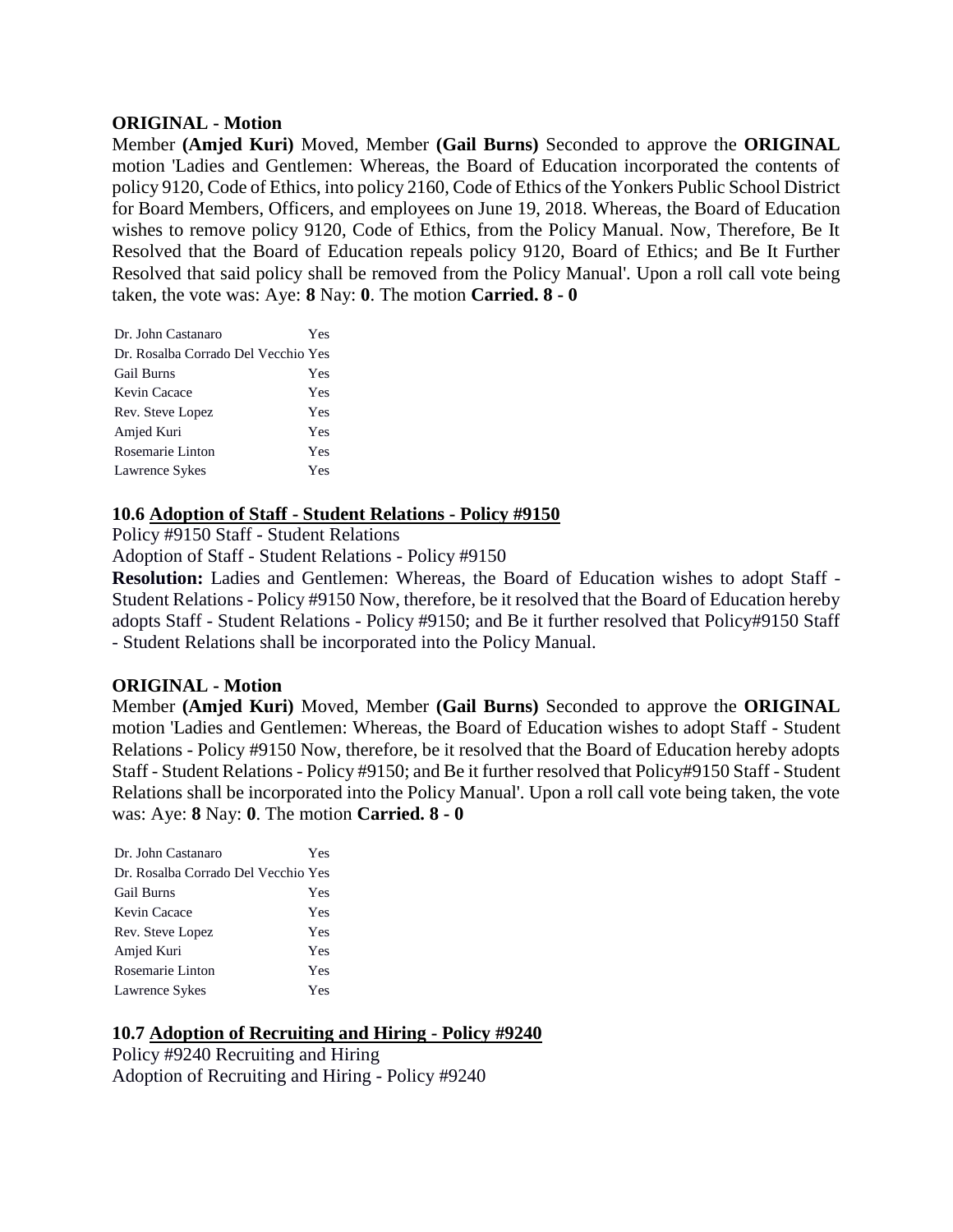**Resolution:** Ladies and Gentlemen: Whereas, the Board of Education wishes to adopt Recruiting and Hiring - Policy #9240. Now, therefore, be it resolved that the Board of Education hereby adopts Recruiting and Hiring - Policy #9240; and Be it further resolved that Policy#9240 Recruiting and Hiring shall be incorporated into the Policy Manual.

# **ORIGINAL - Motion**

Member **(Amjed Kuri)** Moved, Member **(Gail Burns)** Seconded to approve the **ORIGINAL**  motion 'Ladies and Gentlemen: Whereas, the Board of Education wishes to adopt Recruiting and Hiring - Policy #9240. Now, therefore, be it resolved that the Board of Education hereby adopts Recruiting and Hiring - Policy #9240; and Be it further resolved that Policy#9240 Recruiting and Hiring shall be incorporated into the Policy Manual'. Upon a roll call vote being taken, the vote was: Aye: **8** Nay: **0**. The motion **Carried. 8 - 0** 

| Dr. John Castanaro                  | Yes |
|-------------------------------------|-----|
| Dr. Rosalba Corrado Del Vecchio Yes |     |
| <b>Gail Burns</b>                   | Yes |
| Kevin Cacace                        | Yes |
| Rev. Steve Lopez                    | Yes |
| Amjed Kuri                          | Yes |
| Rosemarie Linton                    | Yes |
| Lawrence Sykes                      | Yes |

### **10.8 Adoption of Credit for Outside Service for Certificated Employees - Policy #9240.1**

Policy #9240.1 Credit for Outside Service for Certificated Employees

Adoption of Credit for Outside Service for Certificated Employees - Policy #9240.1

**Resolution:** Ladies and Gentlemen: Whereas, the Board of Education wishes to adopt Credit for Outside Service for Certificated Employees - Policy #9240.1. Now, therefore, be it resolved that the Board of Education hereby adopts Credit for Outside Service for Certificated Employees - Policy #9240.1; and Be it further resolved that Policy#9240.1 Credit for Outside Service for Certificated Employees shall be incorporated into the Policy Manual.

### **ORIGINAL - Motion**

Member **(Amjed Kuri)** Moved, Member **(Gail Burns)** Seconded to approve the **ORIGINAL**  motion 'Ladies and Gentlemen: Whereas, the Board of Education wishes to adopt Credit for Outside Service for Certificated Employees - Policy #9240.1. Now, therefore, be it resolved that the Board of Education hereby adopts Credit for Outside Service for Certificated Employees - Policy #9240.1; and Be it further resolved that Policy#9240.1 Credit for Outside Service for Certificated Employees shall be incorporated into the Policy Manual'. Upon a roll call vote being taken, the vote was: Aye: **8** Nay: **0**. The motion **Carried. 8 - 0** 

| Dr. John Castanaro                  | Yes |
|-------------------------------------|-----|
| Dr. Rosalba Corrado Del Vecchio Yes |     |
| <b>Gail Burns</b>                   | Yes |
| Kevin Cacace                        | Yes |
| Rev. Steve Lopez                    | Yes |
| Amjed Kuri                          | Yes |
| Rosemarie Linton                    | Yes |
| Lawrence Sykes                      | Yes |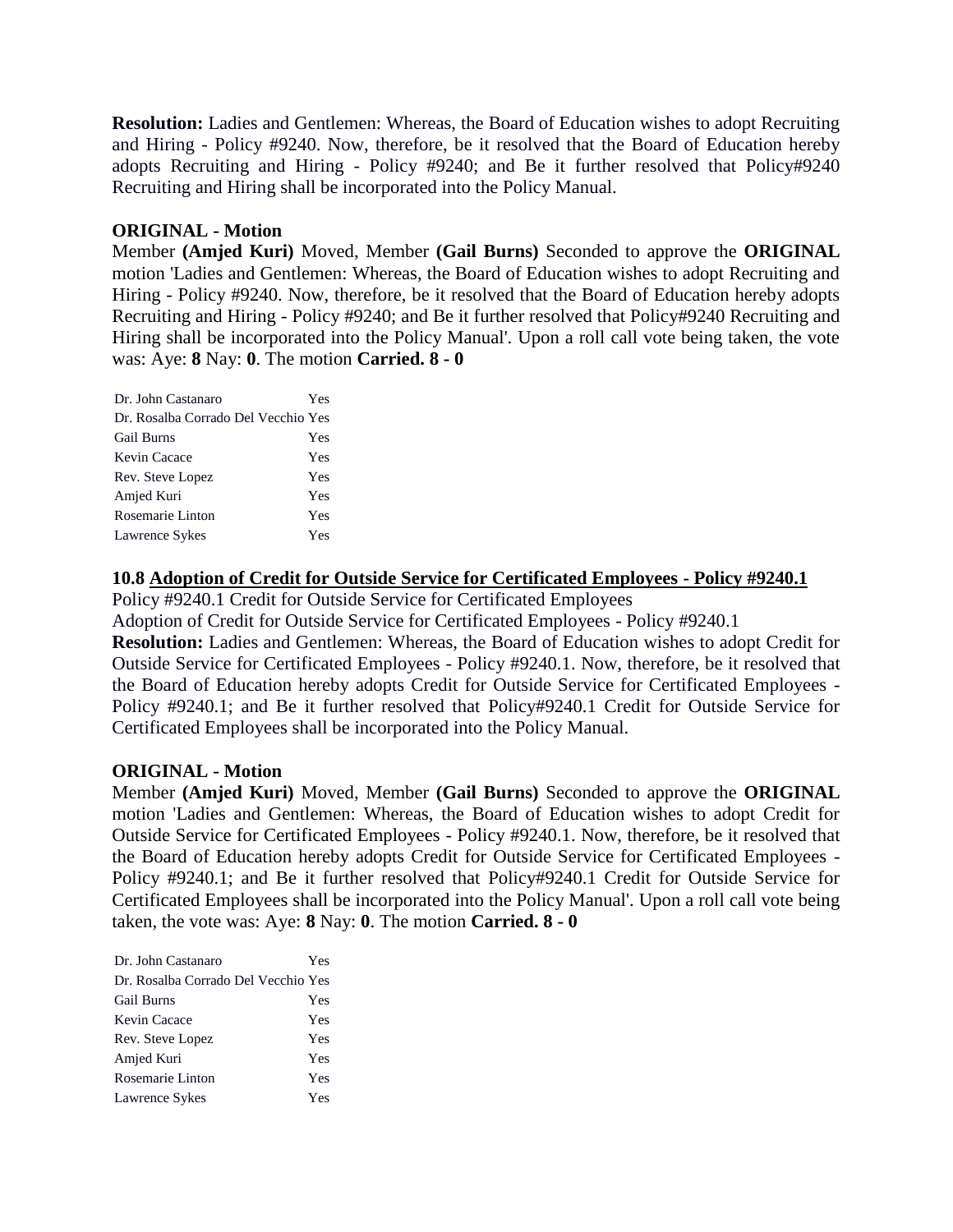# **10.9 Adoption of Salary Adjustment for Certificated Employees - Policy #9240.2**

Policy #9240.2 Salary Adjustment for Certificated Employees Adoption of Salary Adjustment for Certificated Employees - Policy #9240.2

**Resolution:** Ladies and Gentlemen: Whereas, the Board of Education wishes to adopt Salary Adjustment for Certificated Employees - Policy #9240.2. Now, therefore, be it resolved that the Board of Education hereby adopts Salary Adjustment for Certificated Employees - Policy #9240.2; and Be it further resolved that Policy#9240.2 Salary Adjustment for Certificated Employees shall be incorporated into the Policy Manual.

# **ORIGINAL - Motion**

Member **(Amjed Kuri)** Moved, Member **(Gail Burns)** Seconded to approve the **ORIGINAL**  motion 'Ladies and Gentlemen: Whereas, the Board of Education wishes to adopt Salary Adjustment for Certificated Employees - Policy #9240.2. Now, therefore, be it resolved that the Board of Education hereby adopts Salary Adjustment for Certificated Employees - Policy #9240.2; and Be it further resolved that Policy#9240.2 Salary Adjustment for Certificated Employees shall be incorporated into the Policy Manual'. Upon a roll call vote being taken, the vote was: Aye: **8** Nay: **0**. The motion **Carried. 8 - 0** 

| Dr. Rosalba Corrado Del Vecchio Yes |  |
|-------------------------------------|--|
| <b>Gail Burns</b><br>Yes            |  |
| Kevin Cacace<br>Yes                 |  |
| Yes<br>Rev. Steve Lopez             |  |
| Amjed Kuri<br>Yes                   |  |
| Rosemarie Linton<br>Yes             |  |
| Lawrence Sykes<br>Yes               |  |

### **10.10 Adoption of Use of Time-Outs, Time Out Rooms, and Physical Restraints - Policy #4321.12**

Policy #4321.12 Use of Time-Outs, Time Out Rooms, and Physical Restraints Adoption of Use of Time-Outs, Time Out Rooms, and Physical Restraints - Policy #4321.12

**Resolution:** Ladies and Gentlemen: Whereas, the Board of Education wishes to adopt Use of Time-Outs, Time Out Rooms, and Physical Restraints - Policy #4321.12. Now, therefore, be it resolved that the Board of Education hereby adopts Use of Time-Outs, Time Out Rooms, and Physical Restraints - Policy #4321.12; and Be it further resolved that Policy#4321.12 Use of Time-Outs, Time Out Rooms, and Physical Restraints shall be incorporated into the Policy Manual.

# **ORIGINAL - Motion**

Member **(Amjed Kuri)** Moved, Member **(Gail Burns)** Seconded to approve the **ORIGINAL**  motion 'Ladies and Gentlemen: Whereas, the Board of Education wishes to adopt Use of Time-Outs, Time Out Rooms, and Physical Restraints - Policy #4321.12. Now, therefore, be it resolved that the Board of Education hereby adopts Use of Time-Outs, Time Out Rooms, and Physical Restraints - Policy #4321.12; and Be it further resolved that Policy#4321.12 Use of Time-Outs, Time Out Rooms, and Physical Restraints shall be incorporated into the Policy Manual'. Upon a roll call vote being taken, the vote was: Aye: **8** Nay: **0**. The motion **Carried. 8 - 0**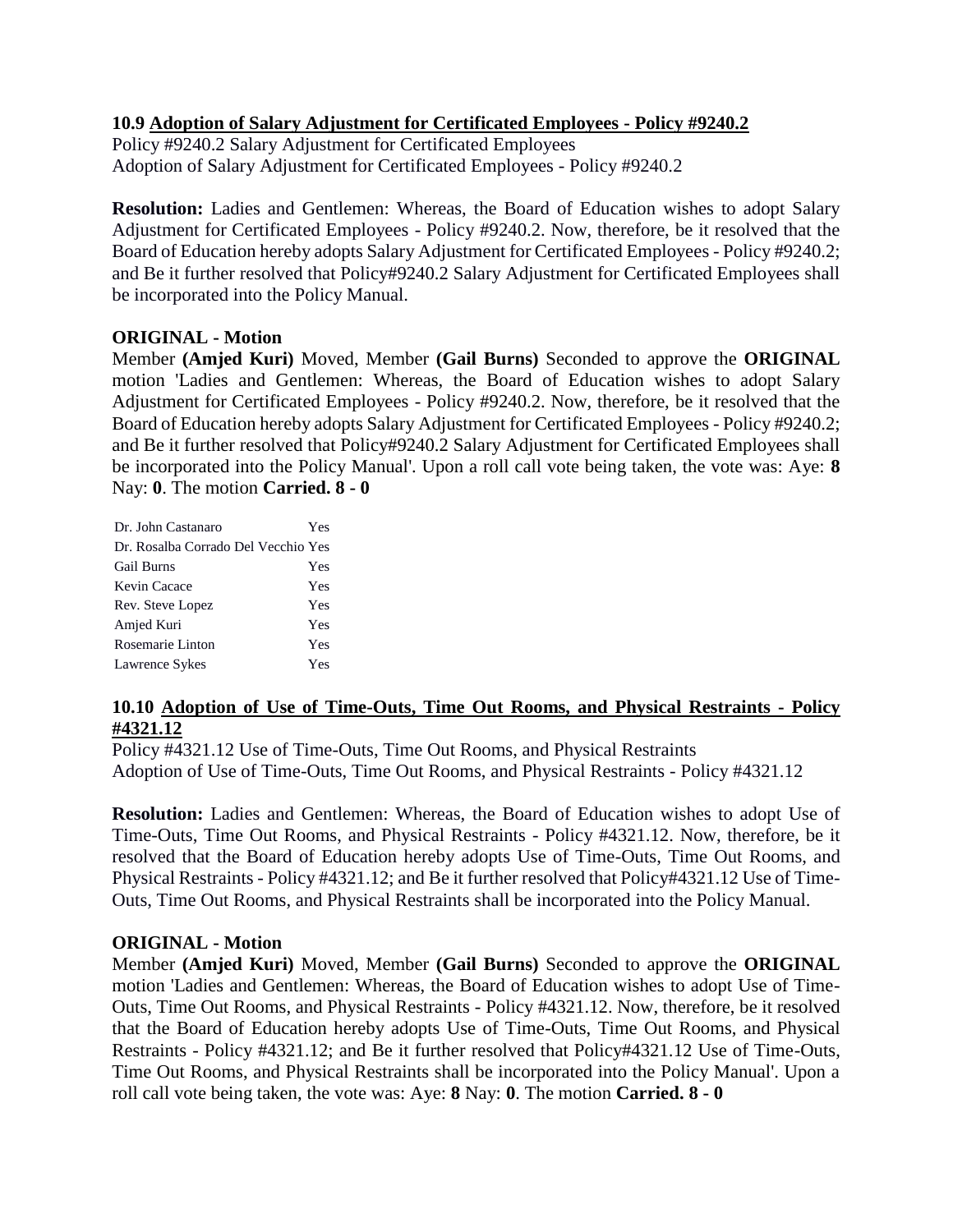| Dr. John Castanaro                  | <b>Yes</b> |
|-------------------------------------|------------|
| Dr. Rosalba Corrado Del Vecchio Yes |            |
| <b>Gail Burns</b>                   | Yes        |
| Kevin Cacace                        | Yes        |
| Rev. Steve Lopez                    | Yes        |
| Amjed Kuri                          | <b>Yes</b> |
| Rosemarie Linton                    | Yes        |
| Lawrence Sykes                      | Yes        |

### **10.11 Adoption of Use of Time-Out Rooms Regulation - Policy #4321.12R**

Policy #4321.12R Use of Time-Out Rooms Regulation Adoption of Use of Time-Out Rooms Regulation - Policy #4321.12R

**Resolution:** Ladies and Gentlemen: Whereas, the Board of Education wishes to adopt Use of Time-Out Rooms Regulation - Policy #4321.12R. Now, therefore, be it resolved that the Board of Education hereby adopts Use of Time-Out Rooms Regulation - Policy #4321.12R; and Use of Time-Out Rooms Regulation Be it further resolved that Policy#4321.12R Use of Time-Outs, Time Out Rooms, and Physical Restraints shall be incorporated into the Policy Manual.

### **ORIGINAL - Motion**

Member **(Amjed Kuri)** Moved, Member **(Gail Burns)** Seconded to approve the **ORIGINAL**  motion 'Ladies and Gentlemen: Whereas, the Board of Education wishes to adopt Use of Time-Out Rooms Regulation - Policy #4321.12R. Now, therefore, be it resolved that the Board of Education hereby adopts Use of Time-Out Rooms Regulation - Policy #4321.12R; and Use of Time-Out Rooms Regulation Be it further resolved that Policy#4321.12R Use of Time-Outs, Time Out Rooms, and Physical Restraints shall be incorporated into the Policy Manual'. Upon a roll call vote being taken, the vote was: Aye: **8** Nay: **0**. The motion **Carried. 8 - 0** 

| Dr. John Castanaro                  | Yes |
|-------------------------------------|-----|
| Dr. Rosalba Corrado Del Vecchio Yes |     |
| <b>Gail Burns</b>                   | Yes |
| Kevin Cacace                        | Yes |
| Rev. Steve Lopez                    | Yes |
| Amjed Kuri                          | Yes |
| Rosemarie Linton                    | Yes |
| Lawrence Sykes                      | Yes |

### **10.12 Adoption of Guiding Principles on the Use of Restraint and Seclusion - Policy #4321.12E**

Policy #4321.12E Guiding Principles on the Use of Restraint and Seclusion Adoption of Guiding Principles on the Use of Restraint and Seclusion - Policy #4321.12E

**Resolution:** Ladies and Gentlemen: Whereas, the Board of Education wishes to adopt Guiding Principles on the Use of Restraint and Seclusion - Policy #4321.12E. Now, therefore, be it resolved that the Board of Education hereby adopts Guiding Principles on the Use of Restraint and Seclusion - Policy #4321.12E; and Be it further resolved that Policy#4321.12E Guiding Principles on the Use of Restraint and Seclusion shall be incorporated into the Policy Manual.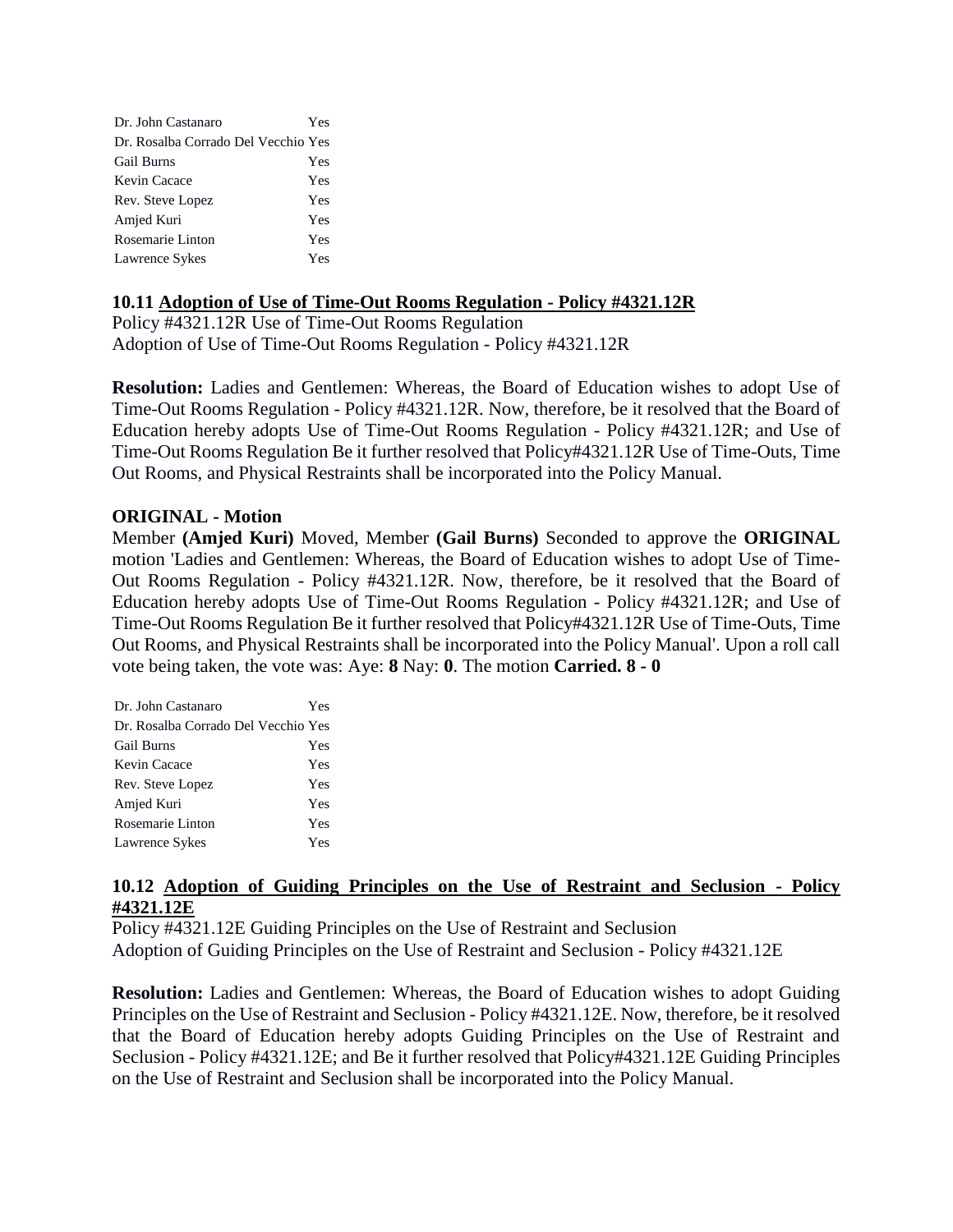#### **ORIGINAL - Motion**

Member **(Amjed Kuri)** Moved, Member **(Gail Burns)** Seconded to approve the **ORIGINAL**  motion 'Ladies and Gentlemen: Whereas, the Board of Education wishes to adopt Guiding Principles on the Use of Restraint and Seclusion - Policy #4321.12E. Now, therefore, be it resolved that the Board of Education hereby adopts Guiding Principles on the Use of Restraint and Seclusion - Policy #4321.12E; and Be it further resolved that Policy#4321.12E Guiding Principles on the Use of Restraint and Seclusion shall be incorporated into the Policy Manual'. Upon a roll call vote being taken, the vote was: Aye: **8** Nay: **0**. The motion **Carried. 8 - 0** 

| Dr. John Castanaro                  | Yes |
|-------------------------------------|-----|
| Dr. Rosalba Corrado Del Vecchio Yes |     |
| <b>Gail Burns</b>                   | Yes |
| Kevin Cacace                        | Yes |
| Rev. Steve Lopez                    | Yes |
| Amjed Kuri                          | Yes |
| Rosemarie Linton                    | Yes |
| Lawrence Sykes                      | Yes |

### **10.13 Adoption of Insurance - Policy #8700**

Policy #8700 Insurance Adoption of Insurance - Policy #8700

**Resolution:** Ladies and Gentlemen: Whereas, the Board of Education wishes to adopt Insurance -Policy #8700. Now, therefore, be it resolved that the Board of Education hereby adopts Insurance - Policy #8700; and Be it further resolved that Policy#8700 Insurance shall be incorporated into the Policy Manual.

### **ORIGINAL - Motion**

Member **(Amjed Kuri)** Moved, Member **(Gail Burns)** Seconded to approve the **ORIGINAL**  motion 'Ladies and Gentlemen: Whereas, the Board of Education wishes to adopt Insurance - Policy #8700. Now, therefore, be it resolved that the Board of Education hereby adopts Insurance - Policy #8700; and Be it further resolved that Policy#8700 Insurance shall be incorporated into the Policy Manual'. Upon a roll call vote being taken, the vote was: Aye: **8** Nay: **0**. The motion **Carried. 8 - 0** 

| Dr. John Castanaro                  | Yes |
|-------------------------------------|-----|
| Dr. Rosalba Corrado Del Vecchio Yes |     |
| <b>Gail Burns</b>                   | Yes |
| Kevin Cacace                        | Yes |
| Rev. Steve Lopez                    | Yes |
| Amjed Kuri                          | Yes |
| Rosemarie Linton                    | Yes |
| Lawrence Sykes                      | Yes |

# **10.14 Condolences on the Passing of John Pagliaroli – Former Board of Education Trustee**

**Resolution:** WHEREAS John Pagliaroli was appointed to a three-year term as a Trustee of the Board of Education in May 2004 through May 2007, and WHEREAS John Pagliaroli chaired the Board of Education Personnel and Community Affairs Committee, was a member of the Facilities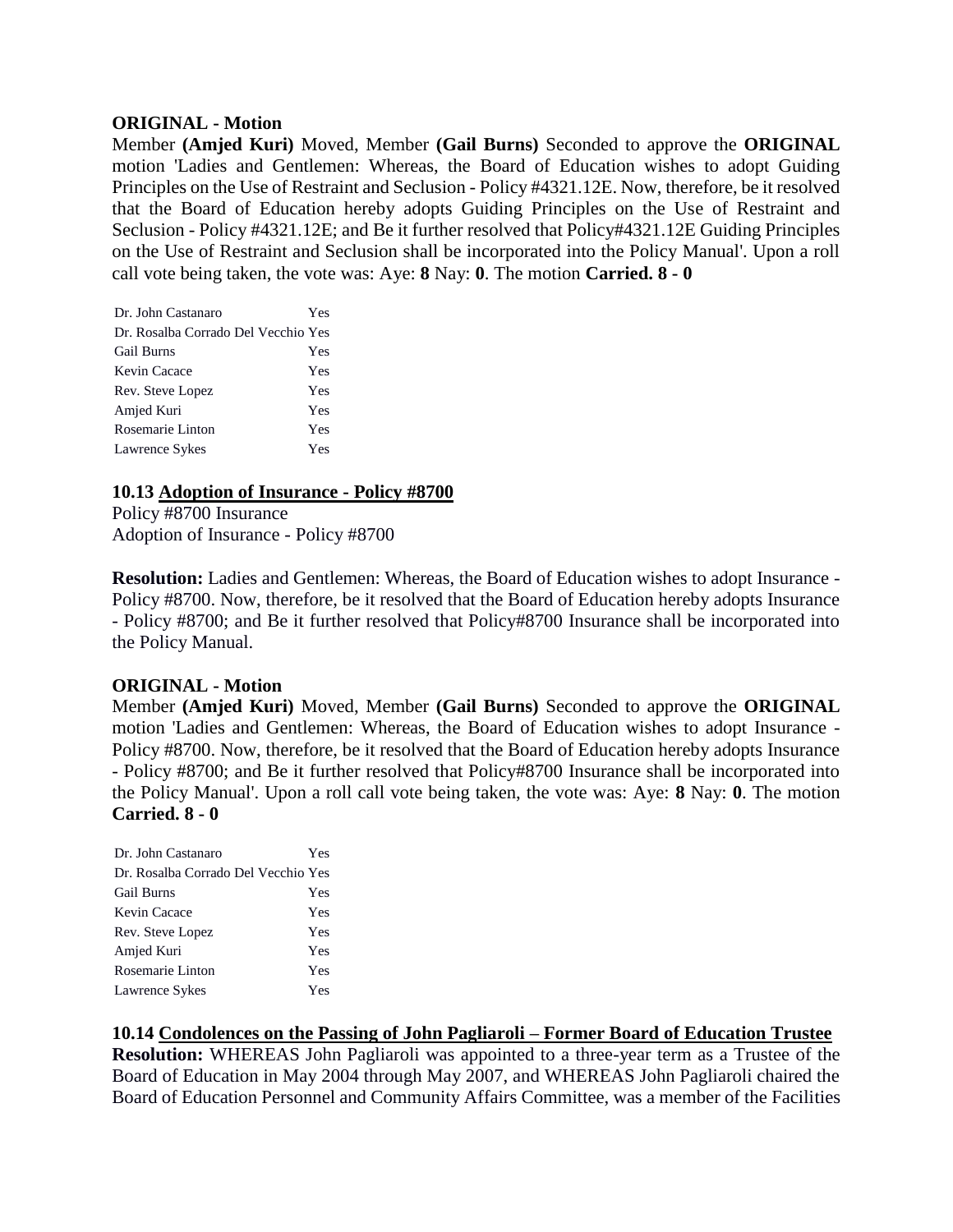Committee and was a representative to the New York State Conference of Large City School Boards, and WHEREAS John Pagliaroli donated his time to the development of Yonkers school age children, since 1988, volunteering as a member of Yonkers Public Schools Shared Decision-Making Team; served as Education Chair for the Yonkers Council of PTSAs; and volunteered as P.T.A. President and Secretary/Treasurer at Scholastic Academy for Academic Excellence (formerly School 18), and WHEREAS John Pagliaroli distinguished himself with decades of volunteer service to the City of Yonkers that included the Mayor's Parental Involvement Task Force and for 12 years volunteered with the Westchester Chapter of Junior Achievement for which was an enthusiastic advocate for their participation in the Yonkers Public Schools, served on the board of the East Yonkers Boys and Girls Club for over 10 years, was President and Secretary for Yonkers Downtown Management Association, and WHEREAS John Pagliaroli was recognized for his community service receiving the Bronze Leadership Award for dedication to public service from the National Junior Achievement Council, an honoree of Westchester County Executive Andrew J. Spano for community and civic contributions and a nominee for the President's Service award under former President Bill Clinton, and WHEREAS John Pagliaroli was a proud resident of the City of Yonkers for over 50 years where his children attended the public schools. He retired from Verizon after more than three decades in various technical and management positions before finishing his career in management for the City of Yonkers. NOW THEREFORE BE IT RESOLVED: the Trustees extend their condolences to John Pagliaroli's wife of forty-three years Louise; his children, Jaclyn and her husband Timothy both employees of the Yonkers Public Schools, Jamie and her husband Benjamin; and his grandchildren Kaydence, Aubree, Haley and Bradley. BE IT FURTHER RESOLVED: That this resolution be made a part of the official minutes of the Board of Education and that copies thereof be forwarded to the surviving members of his family.

#### **ORIGINAL - Motion**

Member **(Amjed Kuri)** Moved, Member **(Gail Burns)** Seconded to approve the **ORIGINAL**  motion 'WHEREAS John Pagliaroli was appointed to a three-year term as a Trustee of the Board of Education in May 2004 through May 2007, and WHEREAS John Pagliaroli chaired the Board of Education Personnel and Community Affairs Committee, was a member of the Facilities Committee and was a representative to the New York State Conference of Large City School Boards, and WHEREAS John Pagliaroli donated his time to the development of Yonkers school age children, since 1988, volunteering as a member of Yonkers Public Schools Shared Decision-Making Team; served as Education Chair for the Yonkers Council of PTSAs; and volunteered as P.T.A. President and Secretary/Treasurer at Scholastic Academy for Academic Excellence (formerly School 18), and WHEREAS John Pagliaroli distinguished himself with decades of volunteer service to the City of Yonkers that included the Mayor's Parental Involvement Task Force and for 12 years volunteered with the Westchester Chapter of Junior Achievement for which was an enthusiastic advocate for their participation in the Yonkers Public Schools, served on the board of the East Yonkers Boys and Girls Club for over 10 years, was President and Secretary for Yonkers Downtown Management Association, and WHEREAS John Pagliaroli was recognized for his community service receiving the Bronze Leadership Award for dedication to public service from the National Junior Achievement Council, an honoree of Westchester County Executive Andrew J. Spano for community and civic contributions and a nominee for the President's Service award under former President Bill Clinton, and WHEREAS John Pagliaroli was a proud resident of the City of Yonkers for over 50 years where his children attended the public schools. He retired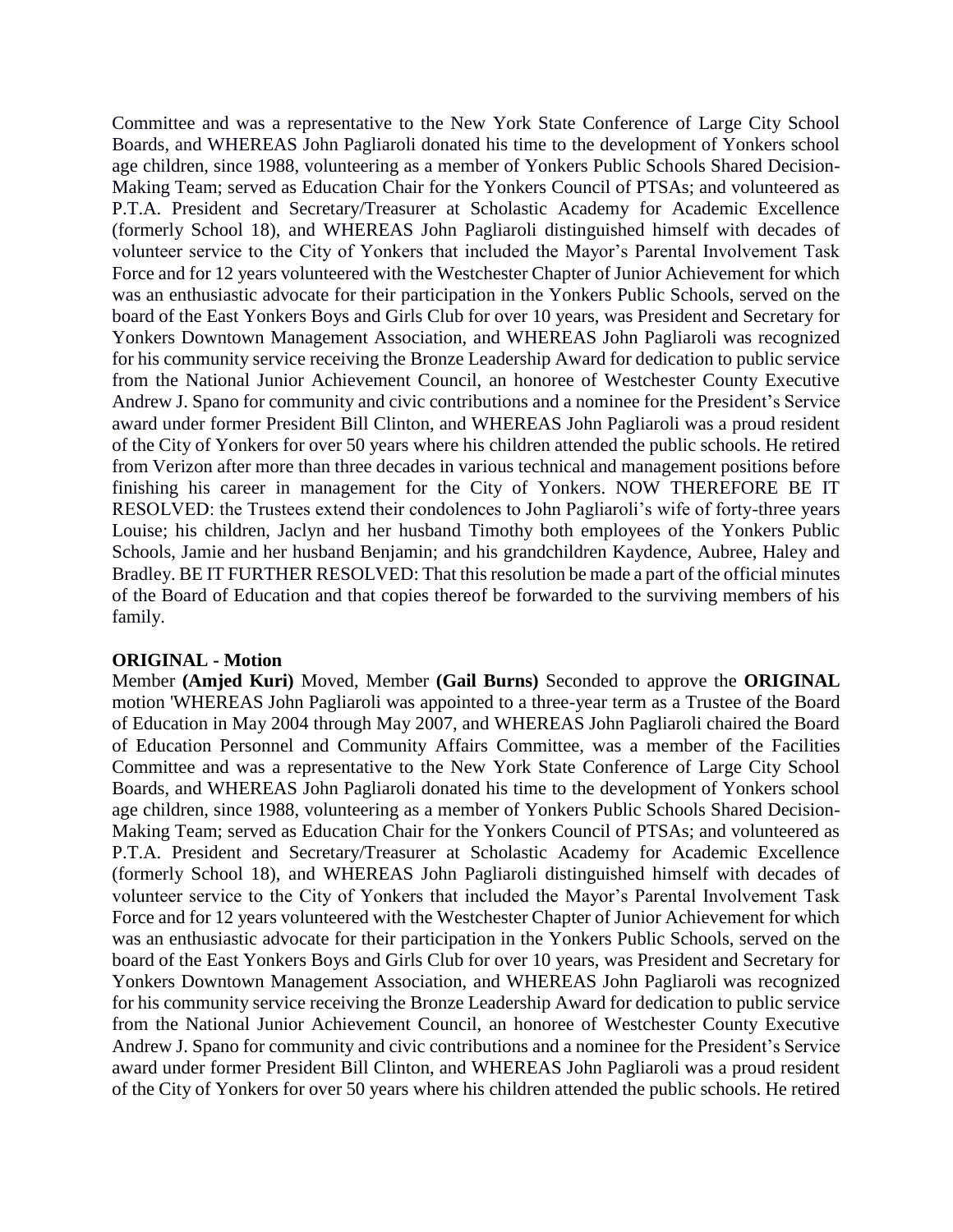from Verizon after more than three decades in various technical and management positions before finishing his career in management for the City of Yonkers. NOW THEREFORE BE IT RESOLVED: the Trustees extend their condolences to John Pagliaroli's wife of forty-three years Louise; his children, Jaclyn and her husband Timothy both employees of the Yonkers Public Schools, Jamie and her husband Benjamin; and his grandchildren Kaydence, Aubree, Haley and Bradley. BE IT FURTHER RESOLVED: That this resolution be made a part of the official minutes of the Board of Education and that copies thereof be forwarded to the surviving members of his family'. Upon a roll call vote being taken, the vote was: Aye: **8** Nay: **0**. The motion **Carried. 8 - 0** 

| Dr. John Castanaro                  | Yes |
|-------------------------------------|-----|
| Dr. Rosalba Corrado Del Vecchio Yes |     |
| <b>Gail Burns</b>                   | Yes |
| Kevin Cacace                        | Yes |
| Rev. Steve Lopez                    | Yes |
| Amjed Kuri                          | Yes |
| Rosemarie Linton                    | Yes |
| Lawrence Sykes                      | Yes |

#### **SUPERINTENDENT'S REPORTS 11.1 ADOPTION OF SUPERINTENDENT REPORTS - 11.2 - 11.3** ADOPTION OF SUPERINTENDENT REPORTS - 11.2 - 11.3

#### **Resolution:** ADOPTION OF SUPERINTENDENT REPORTS - 11.2 - 11.3

#### **ORIGINAL - Motion**

Member **(Dr. Rosalba Corrado Del Vecchio)** Moved, Member **(Dr. John Castanaro)** Seconded to approve the **ORIGINAL** motion 'ADOPTION OF SUPERINTENDENT REPORTS - 11.2 - 11.3'. Upon a roll call vote being taken, the vote was: Aye: **8** Nay: **0**. The motion **Carried. 8 - 0** 

| Dr. John Castanaro                  | Yes |
|-------------------------------------|-----|
| Dr. Rosalba Corrado Del Vecchio Yes |     |
| <b>Gail Burns</b>                   | Yes |
| Kevin Cacace                        | Yes |
| Rev. Steve Lopez                    | Yes |
| Amjed Kuri                          | Yes |
| Rosemarie Linton                    | Yes |
| Lawrence Sykes                      | Yes |

### **11.2 Internal Control Report and Corrective Action Plan**

**Resolution:** WHEREAS in accordance with Education Law, Section 2116-a and the New York State Education Regulations of the Commissioner, Section 170.2 (b), each Board of Education shall report the Internal Control Reports and related Corrective Action Plan, and WHEREAS the firm Nawrocki Smith LLP, has conducted the annual Risk Assessment Update Pertaining to the Internal Controls of District Operations of the Board of Education of Yonkers as of November of 2021 and the internal audit plan will be carried out for calendar year 2022 and thereafter, and WHEREAS the internal control reports have been submitted and the corrective action plan has been prepared by the office of the Manager of Administration in collaboration with city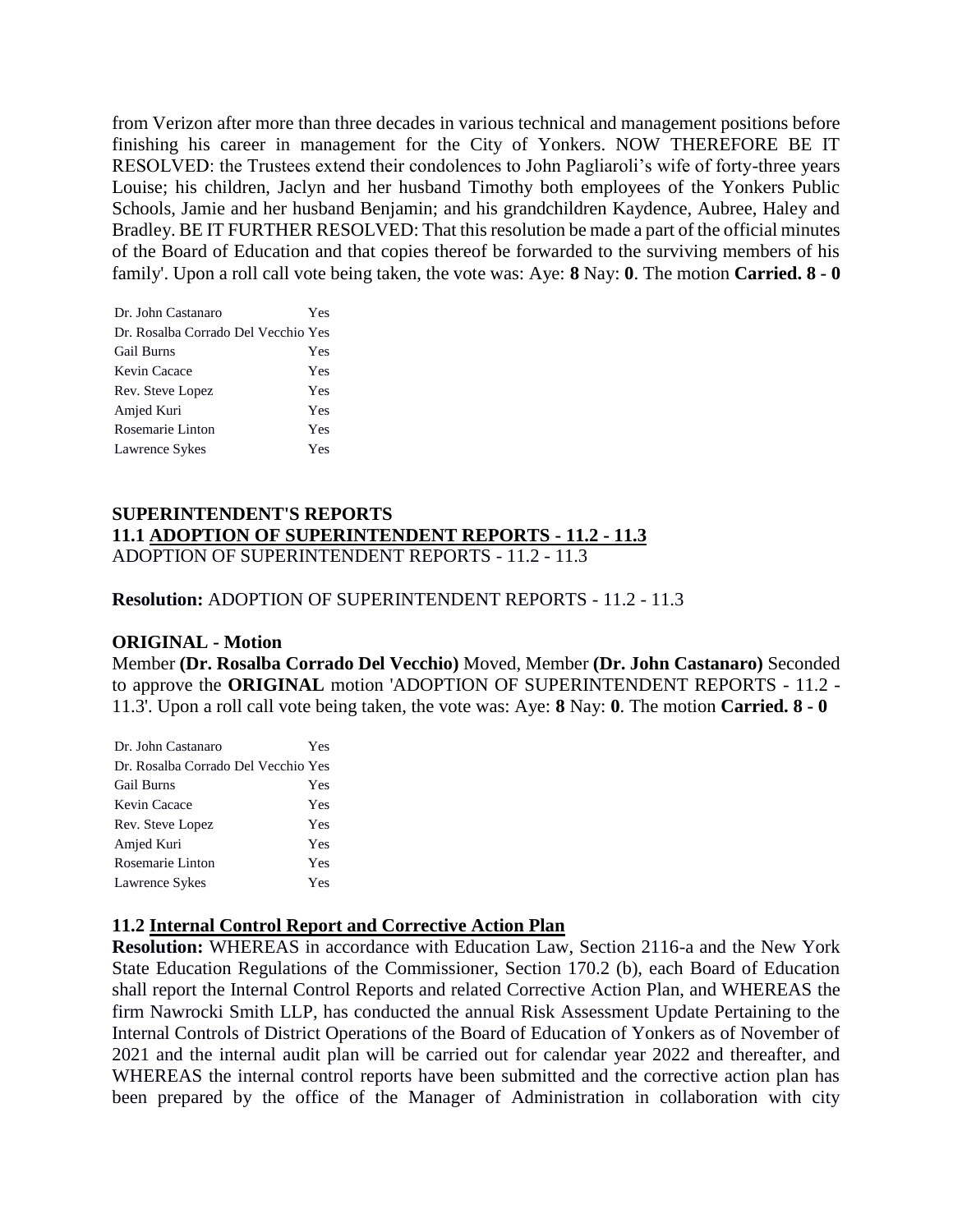departments. NOW THEREFORE BE IT RESOLVED: That the internal control reports and the corrective action plan for the annual risk assessment report as of November 2021, as submitted by the firm Nawrocki Smith LLP and hereby accepted.

# **ORIGINAL - Motion**

Member **(Dr. Rosalba Corrado Del Vecchio)** Moved, Member **(Dr. John Castanaro)** Seconded to approve the **ORIGINAL** motion 'WHEREAS in accordance with Education Law, Section 2116 a and the New York State Education Regulations of the Commissioner, Section 170.2 (b), each Board of Education shall report the Internal Control Reports and related Corrective Action Plan, and WHEREAS the firm Nawrocki Smith LLP, has conducted the annual Risk Assessment Update Pertaining to the Internal Controls of District Operations of the Board of Education of Yonkers as of November of 2021 and the internal audit plan will be carried out for calendar year 2022 and thereafter, and WHEREAS the internal control reports have been submitted and the corrective action plan has been prepared by the office of the Manager of Administration in collaboration with city departments. NOW THEREFORE BE IT RESOLVED: That the internal control reports and the corrective action plan for the annual risk assessment report as of November 2021, as submitted by the firm Nawrocki Smith LLP and hereby accepted'. Upon a roll call vote being taken, the vote was: Aye: **8** Nay: **0**. The motion **Carried. 8 - 0** 

| Dr. John Castanaro                  | Yes |
|-------------------------------------|-----|
| Dr. Rosalba Corrado Del Vecchio Yes |     |
| <b>Gail Burns</b>                   | Yes |
| Kevin Cacace                        | Yes |
| Rev. Steve Lopez                    | Yes |
| Amjed Kuri                          | Yes |
| Rosemarie Linton                    | Yes |
| Lawrence Sykes                      | Yes |

### **11.3 School Calendar 2022-2023 for the Yonkers Public Schools**

School Calendar 2022-2023 for the Yonkers Public Schools

**Resolution:** WHEREAS the Superintendent of Schools has prepared the attached calendar for the Yonkers Public Schools for the school year 2022-2023, providing for attendance of certified staff on Thursday, September 1, 2022; for the opening of schools for pupils on Tuesday, September 6, 2022; and closing at the conclusion of the school session for pupils and staff on Monday, June 26, 2023, with the aggregate number of days provided for being 185, and WHEREAS the Superintendent of Schools advises the Board of Education that this calendar will meet all requirements of the New York State Department of Education. NOW THEREFORE BE IT RESOLVED: That the Board of Education approves and adopts the attached school calendar for the Yonkers Public Schools for the 2022-2023 school year.

### **ORIGINAL - Motion**

Member **(Dr. Rosalba Corrado Del Vecchio)** Moved, Member **(Dr. John Castanaro)** Seconded to approve the **ORIGINAL** motion 'WHEREAS the Superintendent of Schools has prepared the attached calendar for the Yonkers Public Schools for the school year 2022-2023, providing for attendance of certified staff on Thursday, September 1, 2022; for the opening of schools for pupils on Tuesday, September 6, 2022; and closing at the conclusion of the school session for pupils and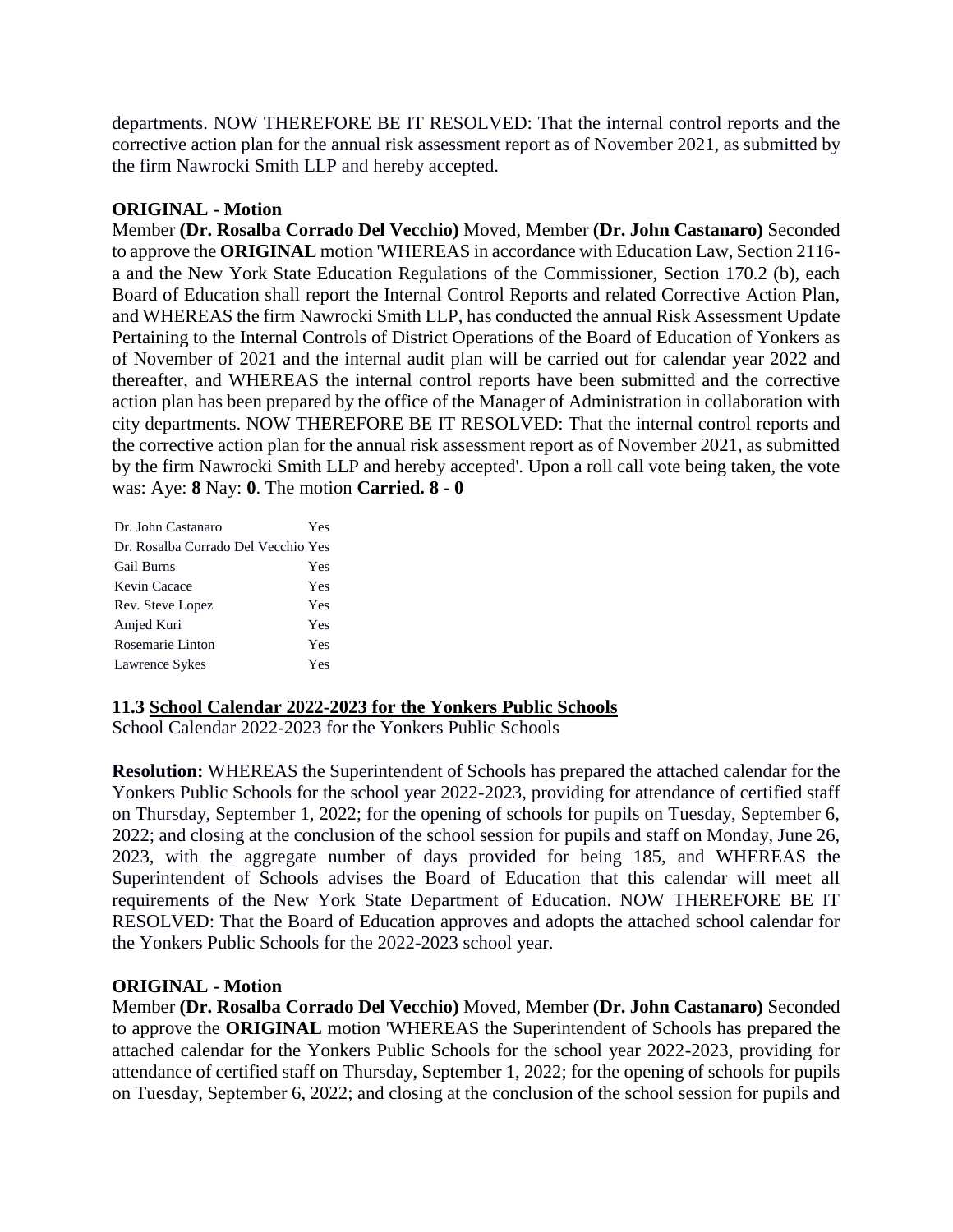staff on Monday, June 26, 2023, with the aggregate number of days provided for being 185, and WHEREAS the Superintendent of Schools advises the Board of Education that this calendar will meet all requirements of the New York State Department of Education. NOW THEREFORE BE IT RESOLVED: That the Board of Education approves and adopts the attached school calendar for the Yonkers Public Schools for the 2022-2023 school year'. Upon a roll call vote being taken, the vote was: Aye: **8** Nay: **0**. The motion **Carried. 8 - 0** 

| Dr. John Castanaro                  | Yes |
|-------------------------------------|-----|
| Dr. Rosalba Corrado Del Vecchio Yes |     |
| <b>Gail Burns</b>                   | Yes |
| Kevin Cacace                        | Yes |
| Rev. Steve Lopez                    | Yes |
| Amjed Kuri                          | Yes |
| Rosemarie Linton                    | Yes |
| Lawrence Sykes                      | Yes |

# **PERSONNEL 12.1 ADOPTION OF PERSONNEL REPORTS - 12.2 - 12.5**

May I have a motion to vote on the Adoption of the Personnel Reports - 12.2 - 12.5? **Resolution:** ADOPTION OF PERSONNEL REPORTS - 12.2 - 12.5

### **ORIGINAL - Motion**

Member **(Lawrence Sykes)** Moved, Member **(Dr. John Castanaro)** Seconded to approve the **ORIGINAL** motion 'ADOPTION OF PERSONNEL REPORTS - 12.2 - 12.5'. Upon a roll call vote being taken, the vote was: Aye: **8** Nay: **0**. The motion **Carried. 8 - 0** 

| Dr. John Castanaro                  | Yes |
|-------------------------------------|-----|
| Dr. Rosalba Corrado Del Vecchio Yes |     |
| <b>Gail Burns</b>                   | Yes |
| Kevin Cacace                        | Yes |
| Rev. Steve Lopez                    | Yes |
| Amjed Kuri                          | Yes |
| Rosemarie Linton                    | Yes |
| Lawrence Sykes                      | Yes |

### **12.2 Certified Personnel Resolutions**

Certified Personnel Resolutions for Approval

**Resolution:** WHEREAS the Superintendent of Schools recommends approval of those items as listed on the attached sheets covering certificated personnel. NOW THEREFORE BE IT RESOLVED: That all personnel action as listed on the attached sheets is hereby confirmed.

#### **ORIGINAL - Motion**

Member **(Lawrence Sykes)** Moved, Member **(Dr. John Castanaro)** Seconded to approve the **ORIGINAL** motion 'WHEREAS the Superintendent of Schools recommends approval of those items as listed on the attached sheets covering certificated personnel. NOW THEREFORE BE IT RESOLVED: That all personnel action as listed on the attached sheets is hereby confirmed'. Upon a roll call vote being taken, the vote was: Aye: **8** Nay: **0**. The motion **Carried. 8 - 0**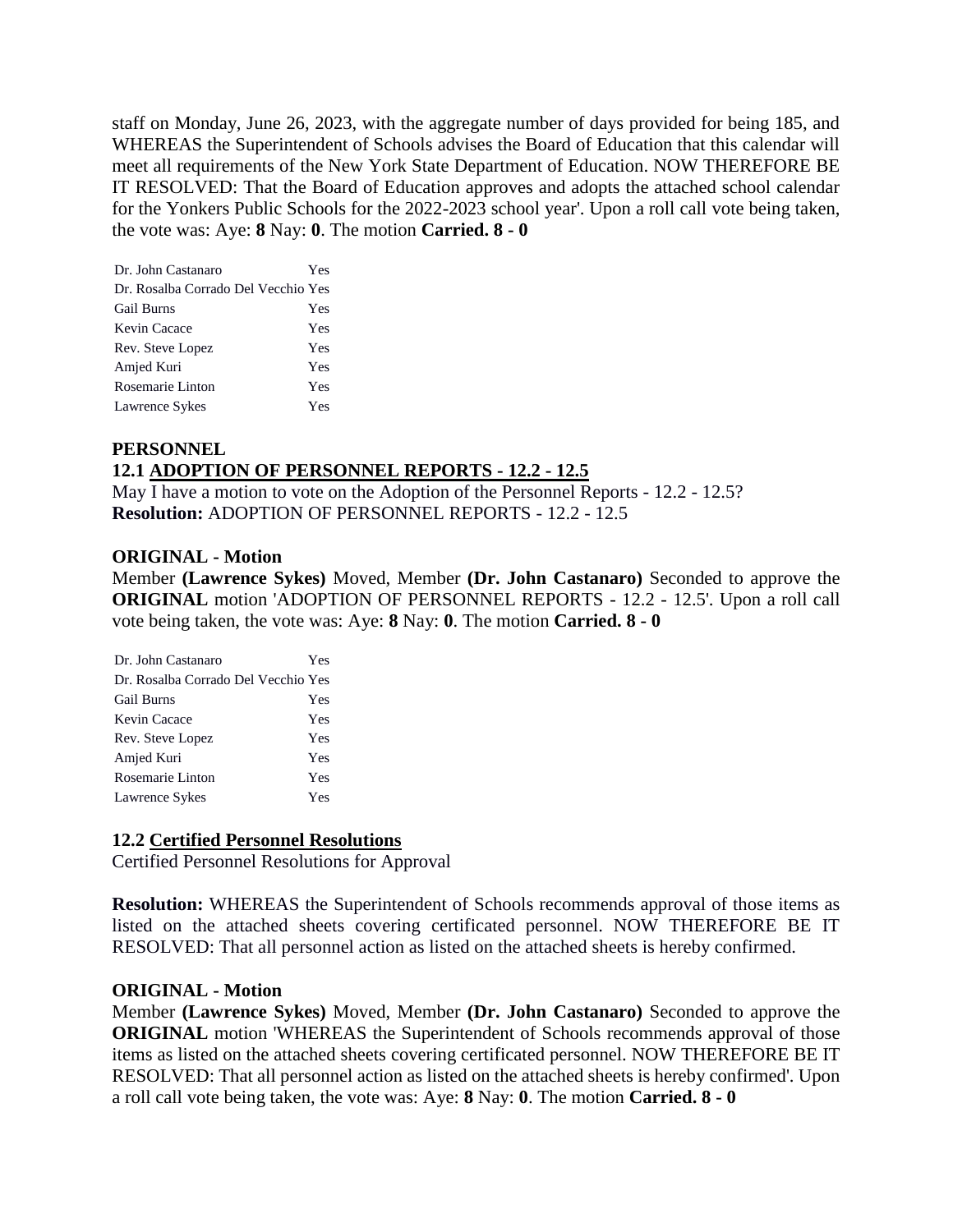| Dr. John Castanaro                  | Yes |
|-------------------------------------|-----|
| Dr. Rosalba Corrado Del Vecchio Yes |     |
| Gail Burns                          | Yes |
| Kevin Cacace                        | Yes |
| Rev. Steve Lopez                    | Yes |
| Amjed Kuri                          | Yes |
| Rosemarie Linton                    | Yes |
| Lawrence Sykes                      | Yes |

### **12.3 Non-Certified Personnel**

To Approve Non-Certified Personnel

**Resolution:** Ladies and Gentlemen: WHEREAS the Superintendent of Schools recommends approval of those items as listed on the attached sheets covering non-certificated personnel. NOW THEREFORE BE IT RESOLVED: That all personnel action as listed on the attached sheets is hereby confirmed.

#### **ORIGINAL - Motion**

Member **(Lawrence Sykes)** Moved, Member **(Dr. John Castanaro)** Seconded to approve the **ORIGINAL** motion 'Ladies and Gentlemen: WHEREAS the Superintendent of Schools recommends approval of those items as listed on the attached sheets covering non-certificated personnel. NOW THEREFORE BE IT RESOLVED: That all personnel action as listed on the attached sheets is hereby confirmed'. Upon a roll call vote being taken, the vote was: Aye: **8** Nay: **0**. The motion **Carried. 8 - 0** 

| Dr. John Castanaro                  | Yes |
|-------------------------------------|-----|
| Dr. Rosalba Corrado Del Vecchio Yes |     |
| <b>Gail Burns</b>                   | Yes |
| Kevin Cacace                        | Yes |
| Rev. Steve Lopez                    | Yes |
| Amjed Kuri                          | Yes |
| Rosemarie Linton                    | Yes |
| Lawrence Sykes                      | Yes |

### **12.4 Tenure - Administrators**

Recommendation for Tenure Upon Completion of Probationary Period

**Resolution:** WHEREAS the following administrator is presently completing a probationary period in the Yonkers Public Schools as indicated, and WHEREAS the services to date of this individual have been deemed satisfactory during the probationary period, and WHEREAS the Superintendent of Schools recommends that this administrator be granted tenure in accordance with the provisions of the New York State Education Law. NOW THEREFORE BE IT RESOLVED: That all the following administrator shall be granted tenure upon the completion of their probationary period as set forth:

### **ORIGINAL - Motion**

Member **(Lawrence Sykes)** Moved, Member **(Dr. John Castanaro)** Seconded to approve the **ORIGINAL** motion 'WHEREAS the following administrator is presently completing a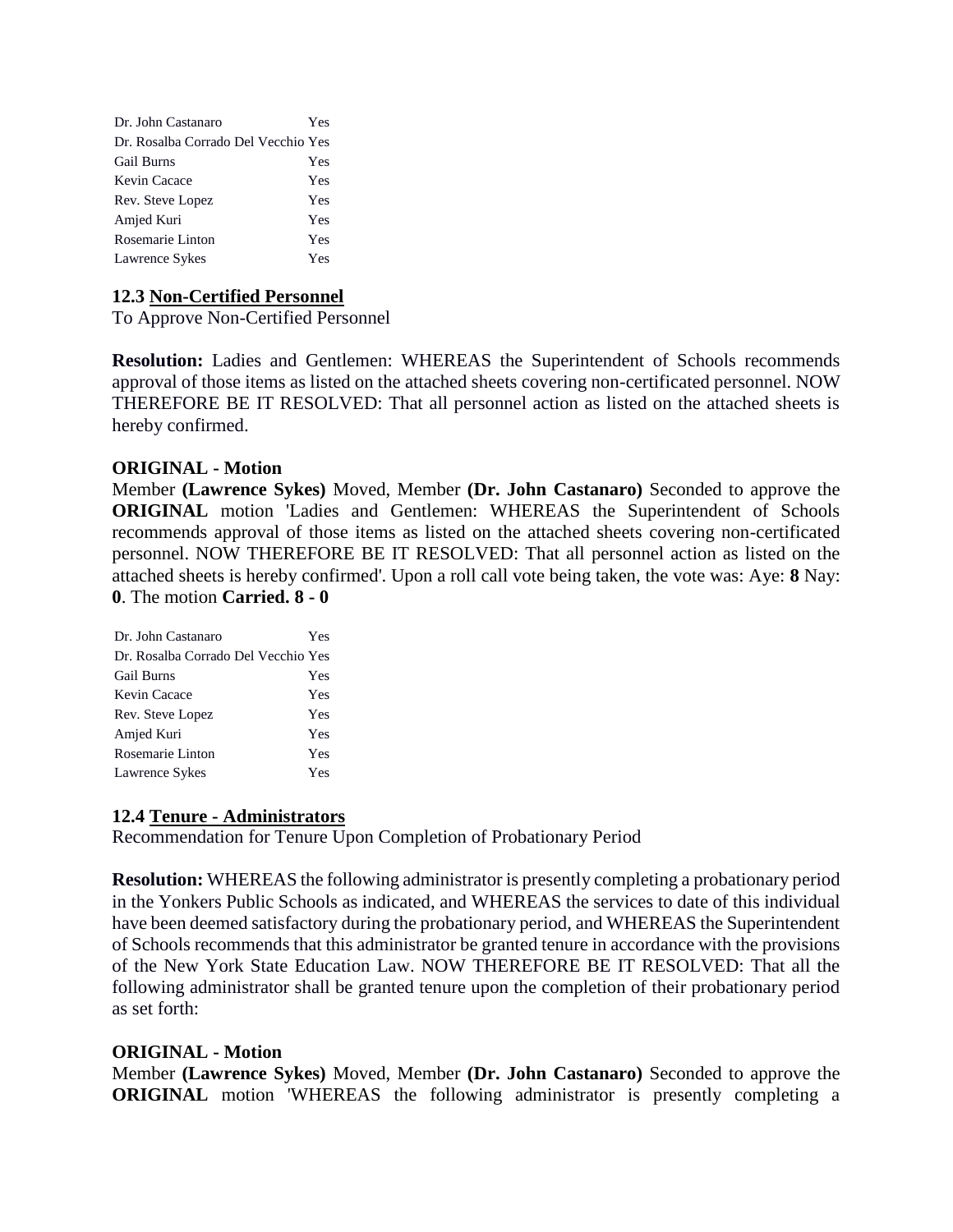probationary period in the Yonkers Public Schools as indicated, and WHEREAS the services to date of this individual have been deemed satisfactory during the probationary period, and WHEREAS the Superintendent of Schools recommends that this administrator be granted tenure in accordance with the provisions of the New York State Education Law. NOW THEREFORE BE IT RESOLVED: That all the following administrator shall be granted tenure upon the completion of their probationary period as set forth:'. Upon a roll call vote being taken, the vote was: Aye: **8** Nay: **0**. The motion **Carried. 8 - 0** 

| Dr. John Castanaro                  | Yes |
|-------------------------------------|-----|
| Dr. Rosalba Corrado Del Vecchio Yes |     |
| Gail Burns                          | Yes |
| Kevin Cacace                        | Yes |
| Rev. Steve Lopez                    | Yes |
| Amjed Kuri                          | Yes |
| Rosemarie Linton                    | Yes |
| Lawrence Sykes                      | Yes |

### **12.5 Tenure**

Recommendation for Tenure Upon Completion of Probationary Period

**Resolution:** WHEREAS the following teacher(s) are presently completing a probationary period in the Yonkers Public Schools as indicated, and WHEREAS the services to date of these teacher(s) individual have been deemed satisfactory during the probationary period, and WHEREAS the Superintendent of Schools recommends that these teacher(s) be granted tenure in accordance with the provisions of the New York State Education Law. NOW THEREFORE BE IT RESOLVED: That the following teacher(s) shall be granted tenure upon the completion of their probationary period as set forth:

### **ORIGINAL - Motion**

Member **(Lawrence Sykes)** Moved, Member **(Dr. John Castanaro)** Seconded to approve the **ORIGINAL** motion 'WHEREAS the following teacher(s) are presently completing a probationary period in the Yonkers Public Schools as indicated, and WHEREAS the services to date of these teacher(s) individual have been deemed satisfactory during the probationary period, and WHEREAS the Superintendent of Schools recommends that these teacher(s) be granted tenure in accordance with the provisions of the New York State Education Law. NOW THEREFORE BE IT RESOLVED: That the following teacher(s) shall be granted tenure upon the completion of their probationary period as set forth:'. Upon a roll call vote being taken, the vote was: Aye: **8** Nay: **0**. The motion **Carried. 8 - 0** 

| Dr. John Castanaro                  | Yes |
|-------------------------------------|-----|
| Dr. Rosalba Corrado Del Vecchio Yes |     |
| <b>Gail Burns</b>                   | Yes |
| Kevin Cacace                        | Yes |
| Rev. Steve Lopez                    | Yes |
| Amjed Kuri                          | Yes |
| Rosemarie Linton                    | Yes |
| Lawrence Sykes                      | Yes |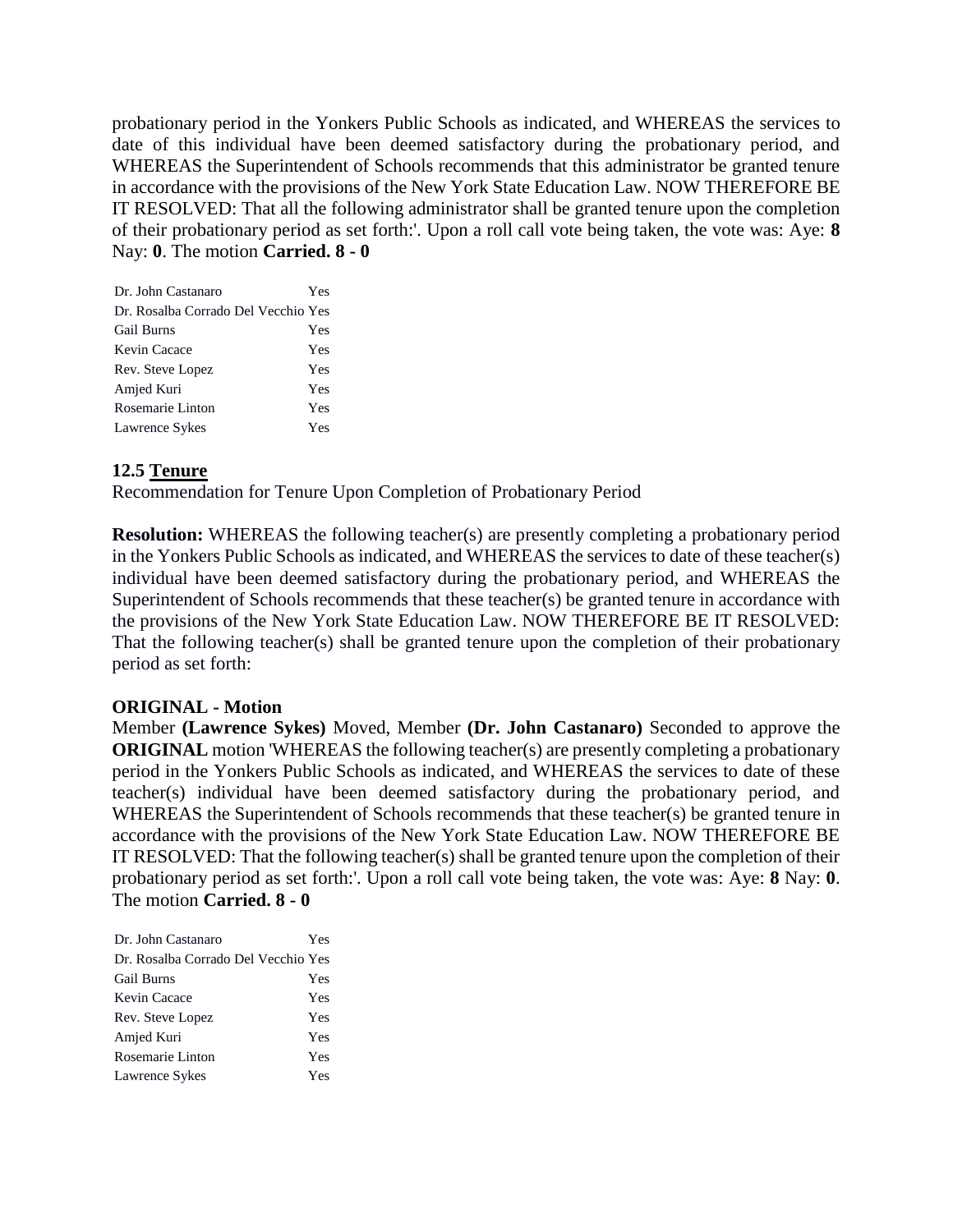### **DIVISION OF SPECIAL EDUCATION AND PUPIL SUPPORT SERVICES 13.1 ADOPTION OF DIVISION OF SPECIAL EDUCATION AND PUPIL SUPPORT SERVICES REPORTS - 13.2 - 13.14**

ADOPTION OF DIVISION OF SPECIAL EDUCATION AND PUPIL SUPPORT SERVICES REPORTS 13.2 - 13.14

May I have a motion to vote on the Adoption of Division of Special Education and Pupil Support Services Reports - 13.2 - 13.14?

**Resolution:** ADOPTION OF DIVISION OF SPECIAL EDUCATION AND PUPIL SUPPORT SERVICES REPORTS - 13.2 - 13.14

### **ORIGINAL - Motion**

Member **(Rosemarie Linton)** Moved, Member **(Kevin Cacace)** Seconded to approve the **ORIGINAL** motion 'ADOPTION OF DIVISION OF SPECIAL EDUCATION AND PUPIL SUPPORT SERVICES REPORTS - 13.2 - 13.14'. Upon a roll call vote being taken, the vote was: Aye: **8** Nay: **0**. The motion **Carried. 8 - 0** 

| Dr. John Castanaro                  | Yes |
|-------------------------------------|-----|
| Dr. Rosalba Corrado Del Vecchio Yes |     |
| Gail Burns                          | Yes |
| Kevin Cacace                        | Yes |
| Rev. Steve Lopez                    | Yes |
| Amjed Kuri                          | Yes |
| Rosemarie Linton                    | Yes |
| Lawrence Sykes                      | Yes |

# **13.2 Annual Review of Disabled Children**

Special Education 1. Annual Review of Disabled Children Term: 2022-2023 School Year Scope:This is a resolution as required by Part 200 Regulations from the Special Education Department requesting the Board of Trustees' approval of the Annual Review recommendations for school age (K - 12) students receiving special education services, as determined by the Committee On Special Education (CSE) during the month. FOCUS POPULATION: Students grades K - 12 who are classified as students with a disability. ASSESSMENT PROCESS: Review IEP Goals for each student receiving special education services to determine if they are still eligible for services for the 2022-2023 school year.

**Reslution:** WHEREAS a Committee on Special Education has been organized and approved by the Board of Education and said Committee has conducted Annual Review meetings in accordance with the requirements of the State of New York and has made recommendations for the disabled students in the Yonkers Public Schools or in the approved out-of-district public and private schools in accordance with the Regulations of the State of New York. NOW THEREFORE BE IT RESOLVED: that the Board of Education of the City of Yonkers accepts the Annual Review recommendations made by the Committee on Special Education and that the listing of such recommendations be maintained in the office of the Executive Assistant to the Trustees.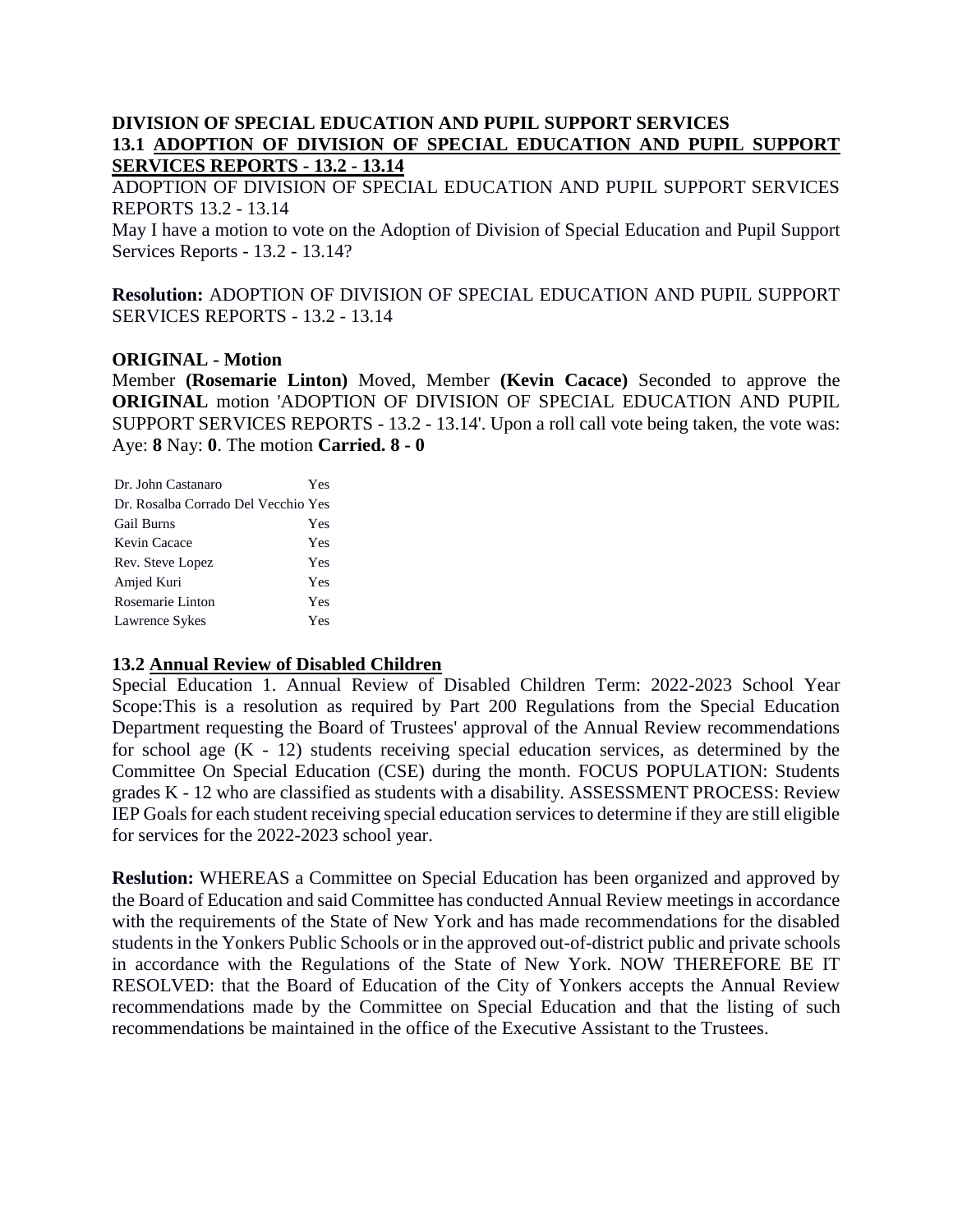#### **ORIGINAL - Motion**

Member **(Rosemarie Linton)** Moved, Member **(Kevin Cacace)** Seconded to approve the **ORIGINAL** motion 'WHEREAS a Committee on Special Education has been organized and approved by the Board of Education and said Committee has conducted Annual Review meetings in accordance with the requirements of the State of New York and has made recommendations for the disabled students in the Yonkers Public Schools or in the approved out-of-district public and private schools in accordance with the Regulations of the State of New York. NOW THEREFORE BE IT RESOLVED: that the Board of Education of the City of Yonkers accepts the Annual Review recommendations made by the Committee on Special Education and that the listing of such recommendations be maintained in the office of the Executive Assistant to the Trustees'. Upon a roll call vote being taken, the vote was: Aye: **8** Nay: **0**. The motion **Carried. 8 - 0** 

| Dr. John Castanaro                  | Yes |
|-------------------------------------|-----|
| Dr. Rosalba Corrado Del Vecchio Yes |     |
| <b>Gail Burns</b>                   | Yes |
| Kevin Cacace                        | Yes |
| Rev. Steve Lopez                    | Yes |
| Amjed Kuri                          | Yes |
| Rosemarie Linton                    | Yes |
| Lawrence Sykes                      | Yes |

### **13.3 Annual Review of Preschool Disabled Children**

Special Education 1. Annual Review of Preschool Disabled Children Term: 2022-2023 School Year Scope:This is a resolution as required by Part 200 Regulations from the Special Education Department requesting the Board of Trustees' approval of all Annual Review recommendations for preschool students receiving special education services, as determined by the Committee On Preschool Special Education (CPSE) during the month. FOCUS POPULATION: Students ages 3 to 5 who are classified as preschool students with a disability ASSESSMENT PROCESS: Review IEP Goals for each preschool student receiving special education services to determine if they are still eligible for services for the 2022-2023 school year.

**Resolution:** Ladies and Gentlemen: WHEREAS: A Committee on Preschool Special Education has been organized and approved by the Board of Education and said Committee has conducted Annual Review meetings in accordance with the requirements of the State of New York and has made recommendations for disabled students in State approved out-of-district public and private schools in accordance with the Regulations of the State of New York. NOW THEREFORE BE IT RESOLVED: that the Board of Education of the City of Yonkers accepts the Annual Review recommendations made by the Committee on Preschool Special Education and that the listing of such recommendations be maintained in the office of the Executive Assistant to the Board of Trustees.

### **ORIGINAL - Motion**

Member **(Rosemarie Linton)** Moved, Member **(Kevin Cacace)** Seconded to approve the **ORIGINAL** motion 'Ladies and Gentlemen: WHEREAS: A Committee on Preschool Special Education has been organized and approved by the Board of Education and said Committee has conducted Annual Review meetings in accordance with the requirements of the State of New York and has made recommendations for disabled students in State approved out-of-district public and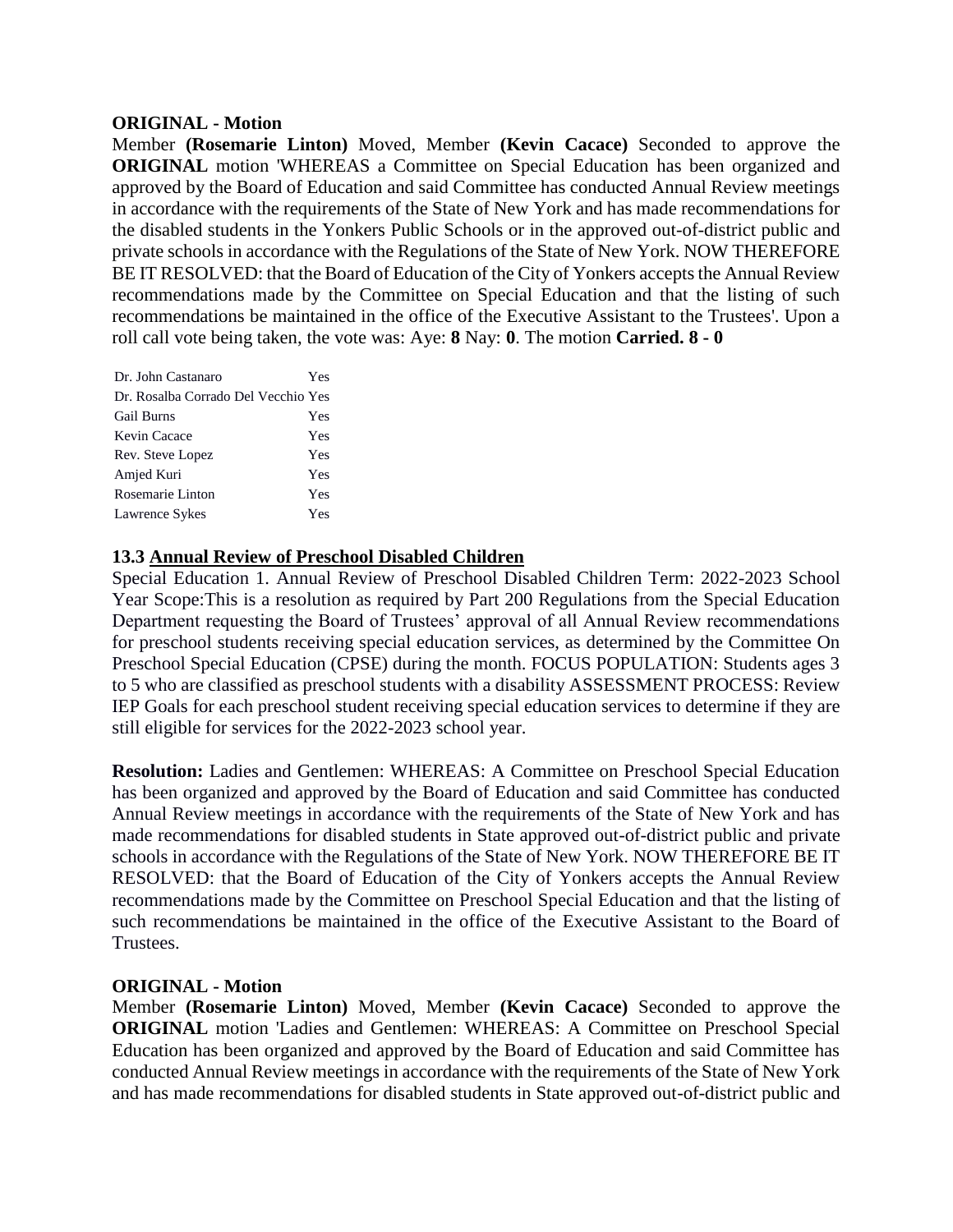private schools in accordance with the Regulations of the State of New York. NOW THEREFORE BE IT RESOLVED: that the Board of Education of the City of Yonkers accepts the Annual Review recommendations made by the Committee on Preschool Special Education and that the listing of such recommendations be maintained in the office of the Executive Assistant to the Board of Trustees'. Upon a roll call vote being taken, the vote was: Aye: **8** Nay: **0**. The motion **Carried. 8 - 0** 

| Dr. John Castanaro                  | Yes |
|-------------------------------------|-----|
| Dr. Rosalba Corrado Del Vecchio Yes |     |
| <b>Gail Burns</b>                   | Yes |
| Kevin Cacace                        | Yes |
| Rev. Steve Lopez                    | Yes |
| Amjed Kuri                          | Yes |
| Rosemarie Linton                    | Yes |
| Lawrence Sykes                      | Yes |

### **13.4 Initial Program Recommendations for Preschool Disabled Children- 2021-2022 School Year**

Special Education 1.Program Recommendations for Preschool Disabled Children Term: 2021- 2022 Scope: This is a resolution as required by Part 200 Regulations from the Special Education Department requesting the Board of Trustees' approval of all program recommendations presented by the Committee on Pre-school Special Education (CPSE) during the month. BOE Recommendation: Stated Meeting 4/20/22

**Resolution:** Ladies and Gentlemen: WHEREAS a Committee on Preschool Special Education has been organized and approved by the Board of Education and said Committee has reviewed cases referred to it in accordance with the requirements of the State of New York and has recommended placement in the State approved out-of-district and private schools in accordance with the Regulations of the State of New York, and WHEREAS the State Regulations require the county to be fiscally responsible, and to contract with individual schools after the local Board of Education reviews the CPSE recommendation. NOW THEREFORE BE IT RESOLVED: That the Board of Education of the City of Yonkers approve the recommended placement of students into the schools recommended by the Committee on Preschool Special Education and that the listing of such placements be maintained in the office of the Executive Assistant to the Board of Trustees.

### **ORIGINAL - Motion**

Member **(Rosemarie Linton)** Moved, Member **(Kevin Cacace)** Seconded to approve the **ORIGINAL** motion 'Ladies and Gentlemen: WHEREAS a Committee on Preschool Special Education has been organized and approved by the Board of Education and said Committee has reviewed cases referred to it in accordance with the requirements of the State of New York and has recommended placement in the State approved out-of-district and private schools in accordance with the Regulations of the State of New York, and WHEREAS the State Regulations require the county to be fiscally responsible, and to contract with individual schools after the local Board of Education reviews the CPSE recommendation. NOW THEREFORE BE IT RESOLVED: That the Board of Education of the City of Yonkers approve the recommended placement of students into the schools recommended by the Committee on Preschool Special Education and that the listing of such placements be maintained in the office of the Executive Assistant to the Board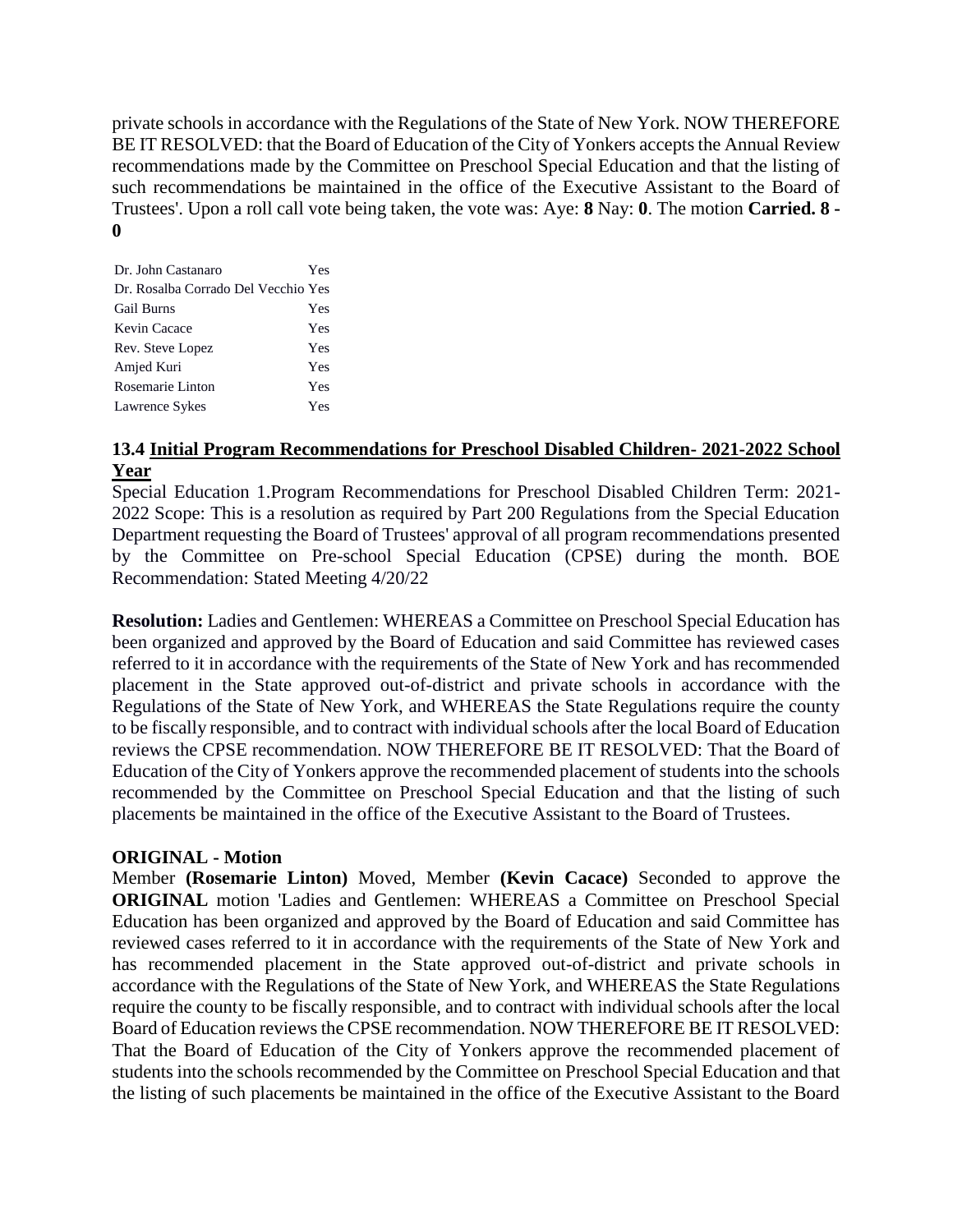of Trustees'. Upon a roll call vote being taken, the vote was: Aye: **8** Nay: **0**. The motion **Carried. 8 - 0** 

| Dr. John Castanaro                  | Yes |
|-------------------------------------|-----|
| Dr. Rosalba Corrado Del Vecchio Yes |     |
| <b>Gail Burns</b>                   | Yes |
| Kevin Cacace                        | Yes |
| Rev. Steve Lopez                    | Yes |
| Amjed Kuri                          | Yes |
| Rosemarie Linton                    | Yes |
| Lawrence Sykes                      | Yes |

### **13.5 CSE Initial Program Recommendations for Disabled Children 2021-2022**

Special Education 1. CSE Program Recommendations for Disabled Children Term: 2021-2022 Scope:This is a monthly resolution as required by Part 200 Regulations from the Special Education Department requesting the Board of Trustees' approval of all program recommendations presented by the Committee On Special Education (CSE) during the month. BOE Recommendation: Stated Meeting 4/20 /2022 FOCUS POPULATION: Students grades K-12 who have been deemed Disabled ASSESSMENT PROCESS: Monitoring IEP Goals for each individual

**Resolution:** Ladies and Gentlemen: WHEREAS a Committee on Special Education has been organized and approved by the Board of Education and said Committee has reviewed cases referred to it in accordance with the requirements of the State of New York and has recommended programs in the Yonkers Public Schools or in approved out-of-district schools in accordance with the Regulations of the State of New York. NOW THEREFORE BE IT RESOLVED: That the Board of Education of the Yonkers Public Schools approves the programs recommended by the Committee on Special Education and directs that the listing of such recommendations be maintained in the office of the Executive Assistant to the Board of Trustees.

#### **ORIGINAL - Motion**

Member **(Rosemarie Linton)** Moved, Member **(Kevin Cacace)** Seconded to approve the **ORIGINAL** motion 'Ladies and Gentlemen: WHEREAS a Committee on Special Education has been organized and approved by the Board of Education and said Committee has reviewed cases referred to it in accordance with the requirements of the State of New York and has recommended programs in the Yonkers Public Schools or in approved out-of-district schools in accordance with the Regulations of the State of New York. NOW THEREFORE BE IT RESOLVED: That the Board of Education of the Yonkers Public Schools approves the programs recommended by the Committee on Special Education and directs that the listing of such recommendations be maintained in the office of the Executive Assistant to the Board of Trustees'. Upon a roll call vote being taken, the vote was: Aye: **8** Nay: **0**. The motion **Carried. 8 - 0** 

| Dr. John Castanaro                  | Yes |
|-------------------------------------|-----|
| Dr. Rosalba Corrado Del Vecchio Yes |     |
| <b>Gail Burns</b>                   | Yes |
| Kevin Cacace                        | Yes |
| Rev. Steve Lopez                    | Yes |
| Amjed Kuri                          | Yes |
| Rosemarie Linton                    | Yes |
| Lawrence Sykes                      | Yes |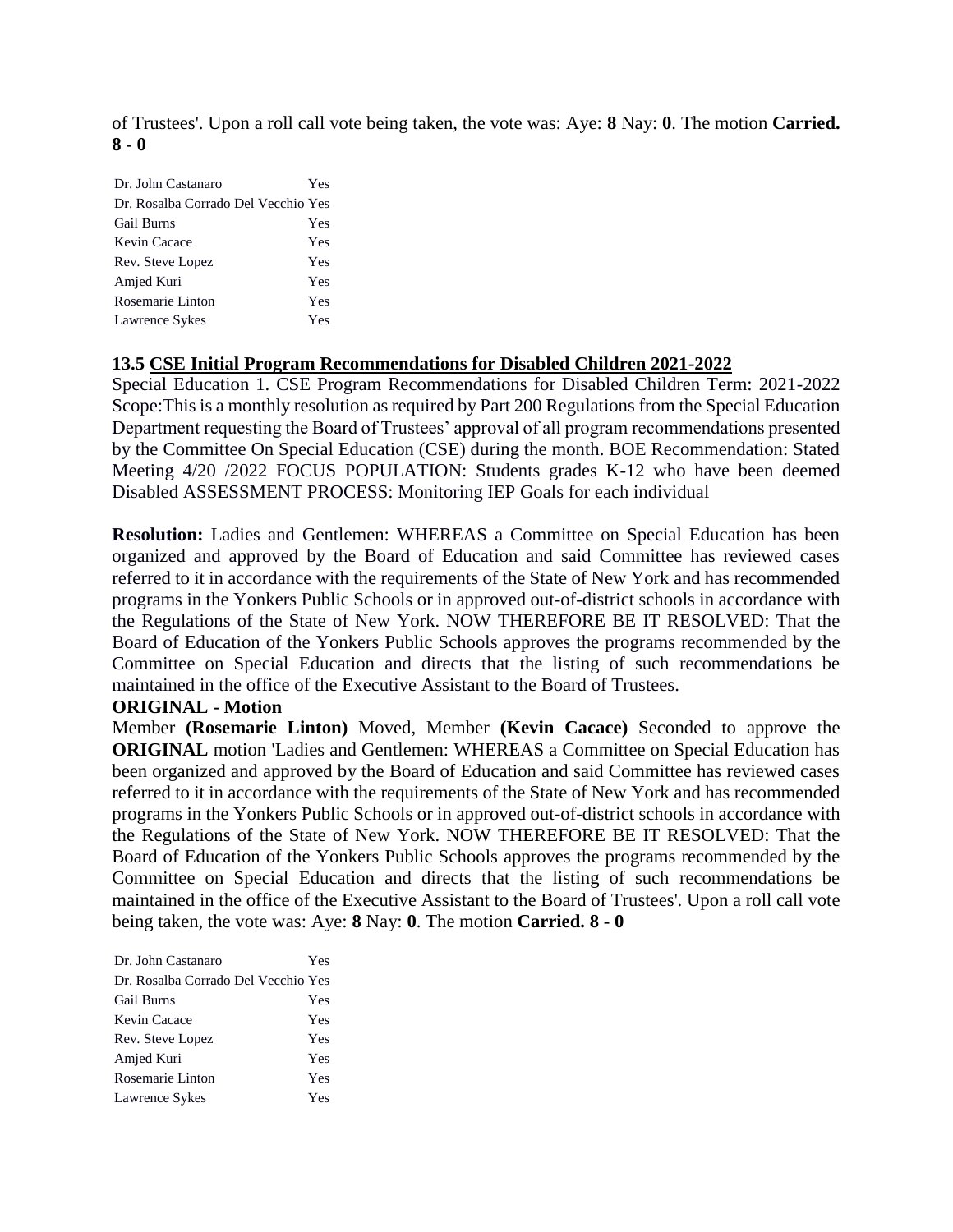# **13.6 Amendment to 13.13 Out of District Placement of Disabled Students approved July 21, 2021**

Special Education - GML-104B 1. Amendment to 13.13 Out of District Placement of Disabled Students approved July 21, 2021 Term: July 1, 2021 - June 30, 2022 Original Amount - \$43,793,279.28 NO INCREASE IN FUNDING Scope- This amendment is to add a new school to the Out of District placement for disabled students. The Tiegerman School is a Private School. Tiegerman School 27 Cedar Swamp Road Glen Clove, New York 11542 Joanna DiGianni, Assistant Principal

**Resolution:** WHEREAS the Board of Education wishes to enter into a contract with the Tiegerman School for a District Student, NOW THEREFORE BE IT RESOLVED: That the Board of Education hereby authorizes the Superintendent of Schools to enter into a contract with the Tiegerman School.

### **ORIGINAL - Motion**

Member **(Rosemarie Linton)** Moved, Member **(Kevin Cacace)** Seconded to approve the **ORIGINAL** motion 'WHEREAS the Board of Education wishes to enter into a contract with the Tiegerman School for a District Student, NOW THEREFORE BE IT RESOLVED: That the Board of Education hereby authorizes the Superintendent of Schools to enter into a contract with the Tiegerman School'. Upon a roll call vote being taken, the vote was: Aye: **8** Nay: **0**. The motion **Carried. 8 - 0** 

| Dr. John Castanaro                  | Yes |
|-------------------------------------|-----|
| Dr. Rosalba Corrado Del Vecchio Yes |     |
| <b>Gail Burns</b>                   | Yes |
| Kevin Cacace                        | Yes |
| Rev. Steve Lopez                    | Yes |
| Amjed Kuri                          | Yes |
| Rosemarie Linton                    | Yes |
| Lawrence Sykes                      | Yes |

# **13.7 Agreement with Epikidz, LLC 2021 - 2022 School Year**

Special Education - GML- 104B 1. Agreement with Epikidz, LLC - 2021-2022 School Year Terms: 2021 - 2022 School Year Amount: \$8,000.00 Account: 450-5271-100000-2250-B2300 Scope: Epikidz is an agency that provides Speech Therapy, Physical Therapy and Occupational Therapy to pre-school and school age District students who are homebound. This resolution is responsive to Part-200 requirements to provide a free and appropriate public education (FAPE) to all students.

**Resolution:** WHEREAS the Board of Education wishes to obtain the services of the above contractor to provide Speech Therapy, Physical Therapy and Occupational Therapy to pre-school and school age District students who are homebound, and WHEREAS the Board of Education has selected Epikidz to provide these services, NOW THEREFORE BE IT RESOLVED: that the Board of Education hereby authorizes the Superintendent of Schools to enter into a contract with Epikidz at an amount not to exceed \$8,000.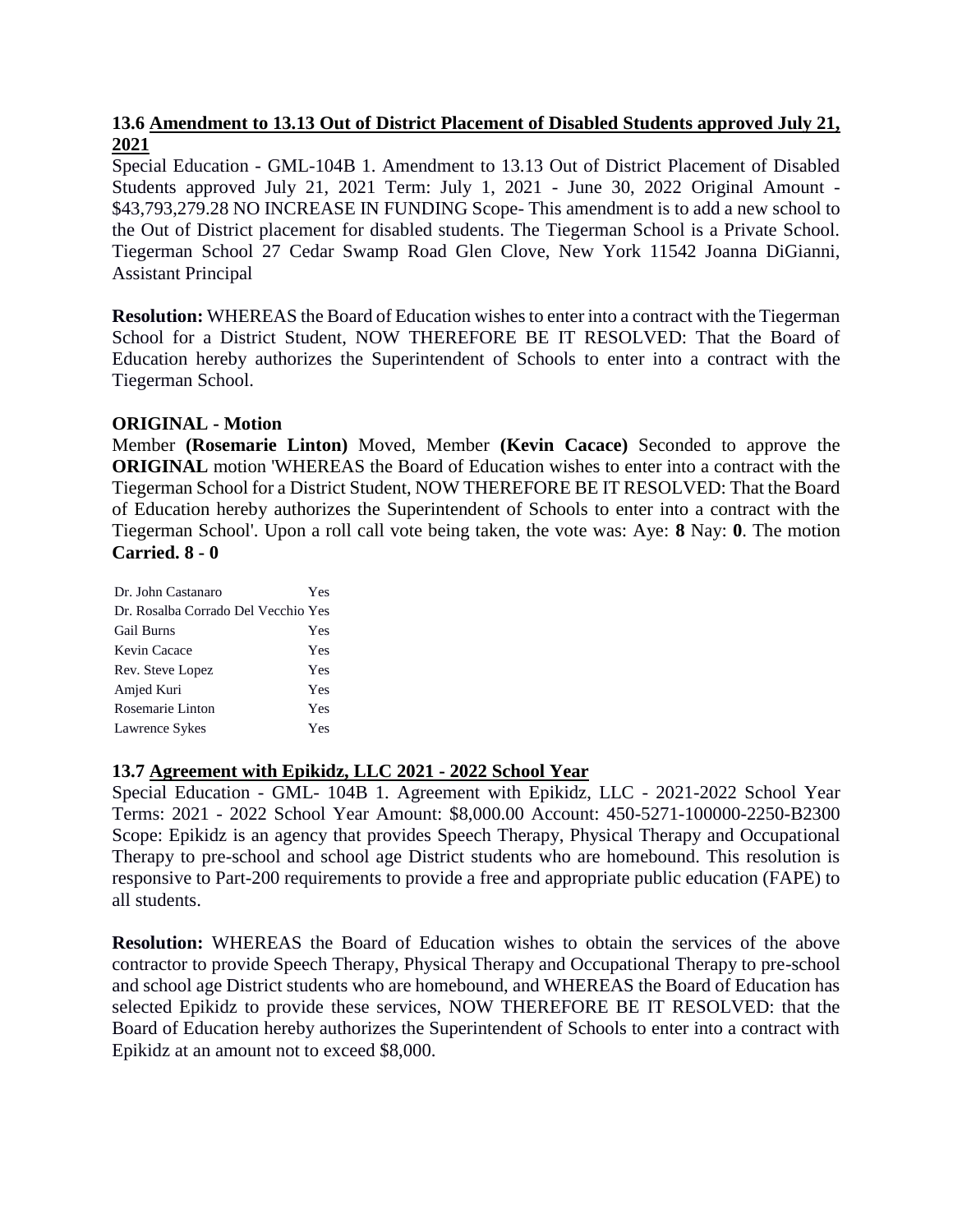#### **ORIGINAL - Motion**

Member **(Rosemarie Linton)** Moved, Member **(Kevin Cacace)** Seconded to approve the **ORIGINAL** motion 'WHEREAS the Board of Education wishes to obtain the services of the above contractor to provide Speech Therapy, Physical Therapy and Occupational Therapy to preschool and school age District students who are homebound, and WHEREAS the Board of Education has selected Epikidz to provide these services, NOW THEREFORE BE IT RESOLVED: that the Board of Education hereby authorizes the Superintendent of Schools to enter into a contract with Epikidz at an amount not to exceed \$8,000'. Upon a roll call vote being taken, the vote was: Aye: **8** Nay: **0**. The motion **Carried. 8 - 0** 

| Dr. John Castanaro                  | Yes |
|-------------------------------------|-----|
| Dr. Rosalba Corrado Del Vecchio Yes |     |
| <b>Gail Burns</b>                   | Yes |
| Kevin Cacace                        | Yes |
| Rev. Steve Lopez                    | Yes |
| Amjed Kuri                          | Yes |
| Rosemarie Linton                    | Yes |
| Lawrence Sykes                      | Yes |

### **13.8 Agreement with Premier Business Solutions, Inc., 2022 - 2023 School Year**

Special Class - GML-104B 1. Agreement with Premier Business Solutions, Inc. Term: 2022- 2023 School Year Amount: \$14,915.00 Account #: 450-5271-100000-2250-B2300 450-5271-100000- 2250-B2520 Scope: Premier Business Solutions, Inc. to provide services and maintenance on the lektriever's in the Special Education Department and to supply specialized pressboard folders for the Special Education students.

**Resolution:** WHEREAS the Board of Education wishes to enter into a contract with Premier Business Solutions, Inc. to provide services and maintenance on the lektriever's in the Special Education Department and to supply specialized pressboard folders for the Special Education students. NOW THEREFORE BE IS RESOLVED: That the Board of Education hereby authorizes the Superintendent of Schools to enter into a contract with the above provider in the amount not to exceed \$14,915.

### **ORIGINAL - Motion**

Member **(Rosemarie Linton)** Moved, Member **(Kevin Cacace)** Seconded to approve the **ORIGINAL** motion 'WHEREAS the Board of Education wishes to enter into a contract with Premier Business Solutions, Inc. to provide services and maintenance on the lektriever's in the Special Education Department and to supply specialized pressboard folders for the Special Education students. NOW THEREFORE BE IS RESOLVED: That the Board of Education hereby authorizes the Superintendent of Schools to enter into a contract with the above provider in the amount not to exceed \$14,915'. Upon a roll call vote being taken, the vote was: Aye: **8** Nay: **0**. The motion **Carried. 8 - 0** 

| Dr. John Castanaro                  | Yes |
|-------------------------------------|-----|
| Dr. Rosalba Corrado Del Vecchio Yes |     |
| Gail Burns                          | Yes |
| Kevin Cacace                        | Yes |
| Rev. Steve Lopez                    | Yes |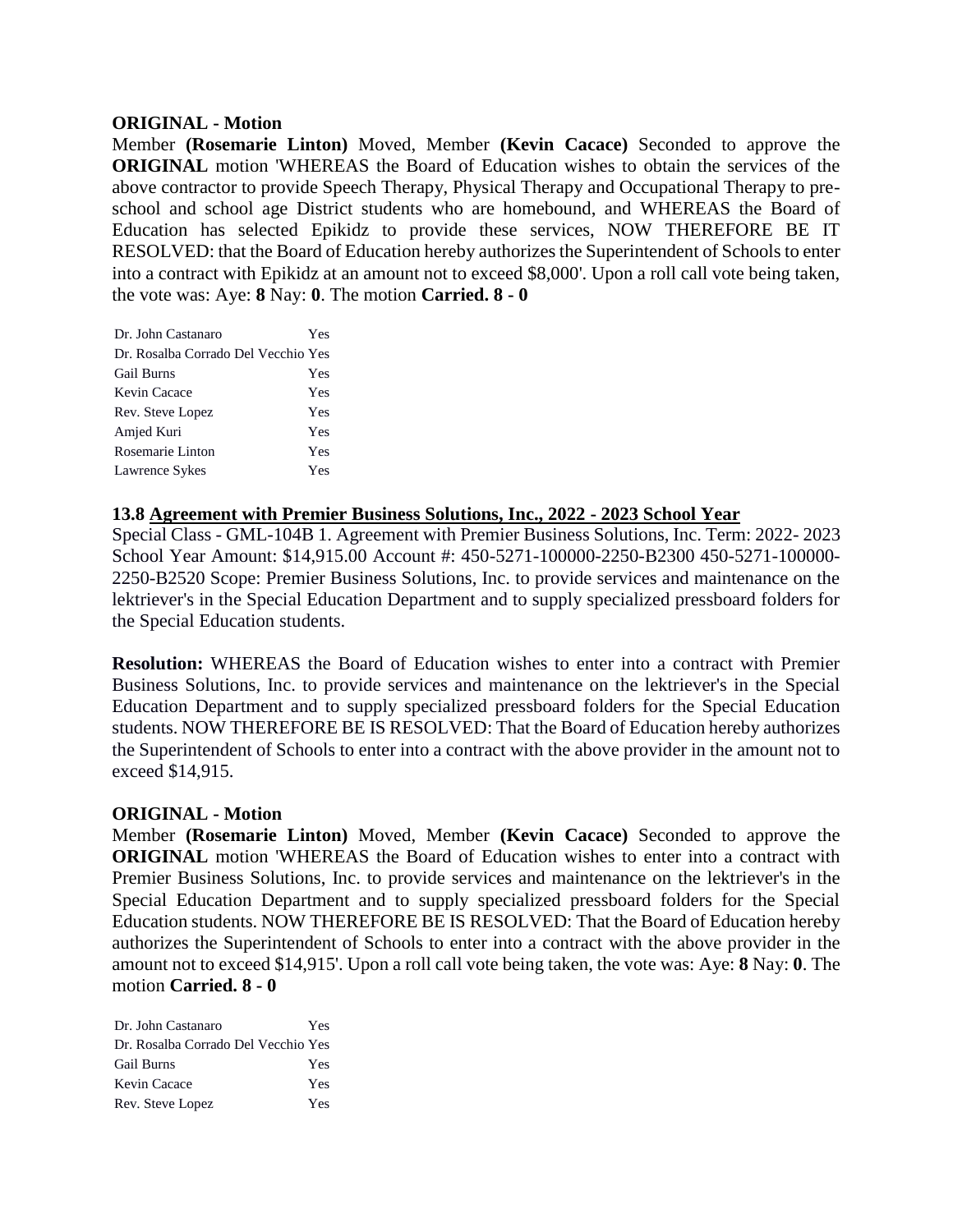| Amjed Kuri       | Yes |
|------------------|-----|
| Rosemarie Linton | Yes |
| Lawrence Sykes   | Yes |

### **13.9 Agreement with Sonova USA, Inc.**

Special Education - GML-104B 1. Agreement with Sonova USA, Inc. Term: 2021- 2022 School Year Amount:\$18,964.00 Account #: 450-5271-100000-2250-B2300 450-5271-100000-2250-B2520 450-5271-100000-2250-B2520 490-5271-22F114-2250-B2520 Scope: To purchase FM systems Roger X, Roger Touchscreen Mic, Lanyeard set for Mic for hearing impaired students in the District on an as needed basis, and also the purchase of extended protection plan -EPP.

**Resolution:** WHEREAS the Board of Education wishes to enter into a contract with Sonova USA, Inc. to provide FM systems Roger X, Roger Touchscreen Mic, Lanyard set for Mic for hearing impaired students in the District on an as needed basis, and also the purchase of extended protection plan -EPP. WHEREAS the Board of Education authorizes the Superintendent of Schools to enter into an agreement with Sonova USA, Inc., NOW THEREFORE BE IT RESOLVED: That the Board of Education hereby authorizes the Superintendent of Schools to enter into an agreement with Sonova USA, Inc. at a cost not to exceed \$18,964.

#### **ORIGINAL - Motion**

Member **(Rosemarie Linton)** Moved, Member **(Kevin Cacace)** Seconded to approve the **ORIGINAL** motion 'WHEREAS the Board of Education wishes to enter into a contract with Sonova USA, Inc. to provide FM systems Roger X, Roger Touchscreen Mic, Lanyard set for Mic for hearing impaired students in the District on an as needed basis, and also the purchase of extended protection plan -EPP. WHEREAS the Board of Education authorizes the Superintendent of Schools to enter into an agreement with Sonova USA, Inc., NOW THEREFORE BE IT RESOLVED: That the Board of Education hereby authorizes the Superintendent of Schools to enter into an agreement with Sonova USA, Inc. at a cost not to exceed \$18,964'. Upon a roll call vote being taken, the vote was: Aye: **8** Nay: **0**. The motion **Carried. 8 - 0** 

| Dr. John Castanaro                  | Yes |
|-------------------------------------|-----|
| Dr. Rosalba Corrado Del Vecchio Yes |     |
| <b>Gail Burns</b>                   | Yes |
| Kevin Cacace                        | Yes |
| Rev. Steve Lopez                    | Yes |
| Amjed Kuri                          | Yes |
| Rosemarie Linton                    | Yes |
| Lawrence Sykes                      | Yes |

### **13.10 Agreement with GB Enrichment Center for the 2021 - 2022 School Year.**

Special Education - GML104 1. Agreement with GB Enrichment Center for the 2021 - 2022 School Year. Term: 2021 - 2022 School Year Amount: \$5,000.00 Account: 450-5270-100000- 2251-B2300 Scope: GB Enrichment Center will provide a specialized reading program for a District Student on an as needed basis.

**Resolution:** WHEREAS the Board of Education wishes to enter into a contract with GB Enrichment Center to provide a specialized reading program for a District student, WHEREAS the Board of Education authorized the Superintendent of Schools to enter into an agreement with GB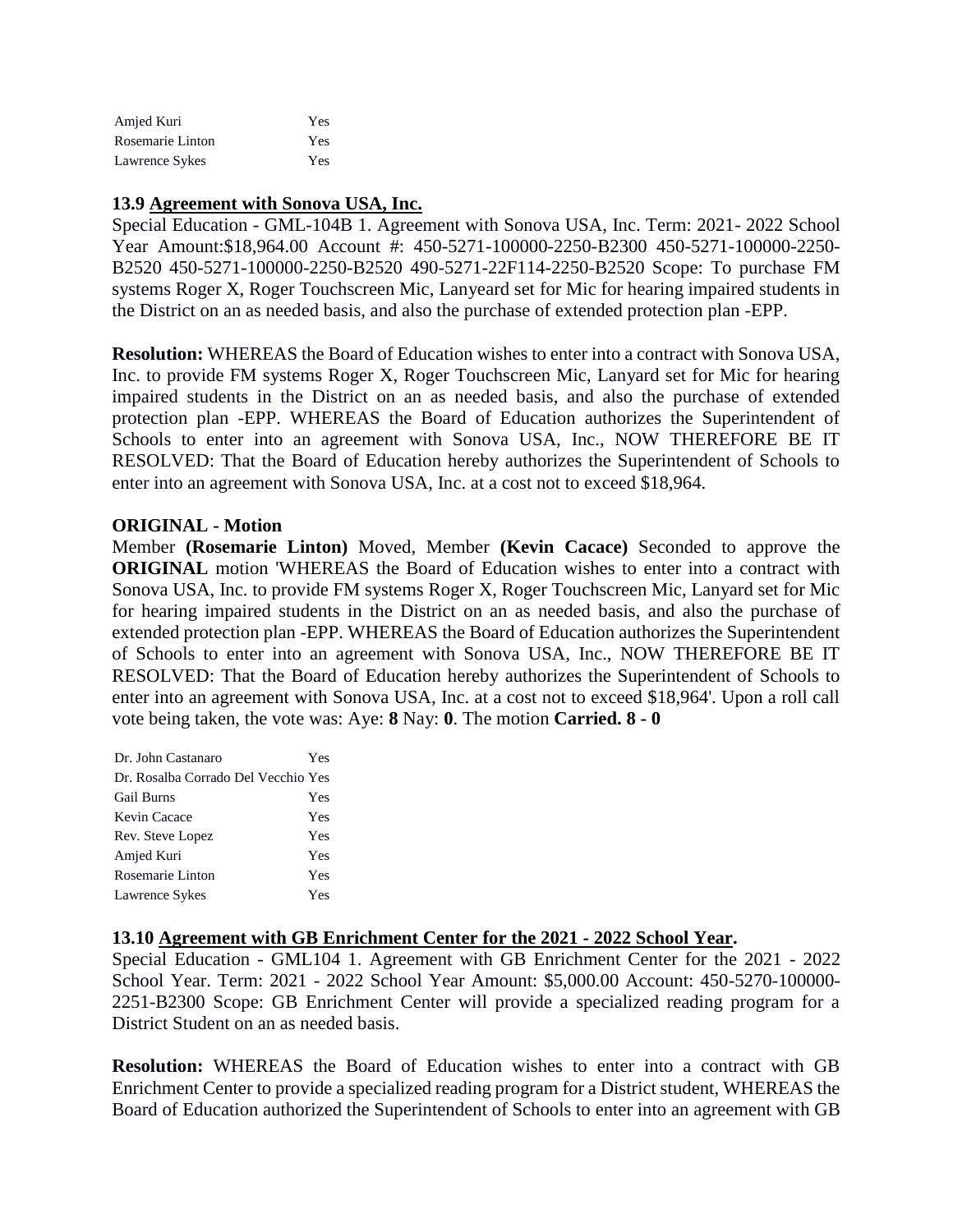Enrichment Center to provide these services, NOW THEREFORE BE IT RESOLVED: That the Board of Education hereby authorizes the Superintendent of Schools to enter into an agreement with GB Enrichment Center at a cost not to exceed \$5,000.

#### **ORIGINAL - Motion**

Member **(Rosemarie Linton)** Moved, Member **(Kevin Cacace)** Seconded to approve the **ORIGINAL** motion 'WHEREAS the Board of Education wishes to enter into a contract with GB Enrichment Center to provide a specialized reading program for a District student, WHEREAS the Board of Education authorized the Superintendent of Schools to enter into an agreement with GB Enrichment Center to provide these services, NOW THEREFORE BE IT RESOLVED: That the Board of Education hereby authorizes the Superintendent of Schools to enter into an agreement with GB Enrichment Center at a cost not to exceed \$5,000'. Upon a roll call vote being taken, the vote was: Aye: **8** Nay: **0**. The motion **Carried. 8 - 0** 

| Dr. John Castanaro                  | Yes |
|-------------------------------------|-----|
| Dr. Rosalba Corrado Del Vecchio Yes |     |
| <b>Gail Burns</b>                   | Yes |
| Kevin Cacace                        | Yes |
| Rev. Steve Lopez                    | Yes |
| Amjed Kuri                          | Yes |
| Rosemarie Linton                    | Yes |
| Lawrence Sykes                      | Yes |

#### **13.11 Resolution for Request for Independent Evaluation**

Special Education 1. Resolution for Request for Independent Evaluation Amount:\$8,500.00 Account: 450-5270-100000-2870-B2300 -\$5500 450-5271-100000-2252-B2300- \$1,500 450- 5271-100000-2252-B2300- \$1,500 Scope: Resolution for Request for Independent Evaluation Vendors are not listed because regulations do not require Parents to identify providers beforehand but only require compliance with the District's Board approved fee schedule.

**Resolution:** NOW, THEREFORE BE IT RESOLVED that the Trustees of the Board of Education hereby approves funding for Independent Evaluations in the areas of neuropsychology, speech/language, and occupational therapy in resolution of impending litigation, NOW, BE IT FURTHER RESOLVED that the Superintendent and/or his designee is hereby authorized to execute any documents in furtherance of this resolution.

#### **ORIGINAL - Motion**

Member **(Rosemarie Linton)** Moved, Member **(Kevin Cacace)** Seconded to approve the **ORIGINAL** motion 'NOW, THEREFORE BE IT RESOLVED that the Trustees of the Board of Education hereby approves funding for Independent Evaluations in the areas of neuropsychology, speech/language, and occupational therapy in resolution of impending litigation, NOW, BE IT FURTHER RESOLVED that the Superintendent and/or his designee is hereby authorized to execute any documents in furtherance of this resolution'. Upon a roll call vote being taken, the vote was: Aye: **8** Nay: **0**. The motion **Carried. 8 - 0** 

Dr. John Castanaro Yes Dr. Rosalba Corrado Del Vecchio Yes Gail Burns Yes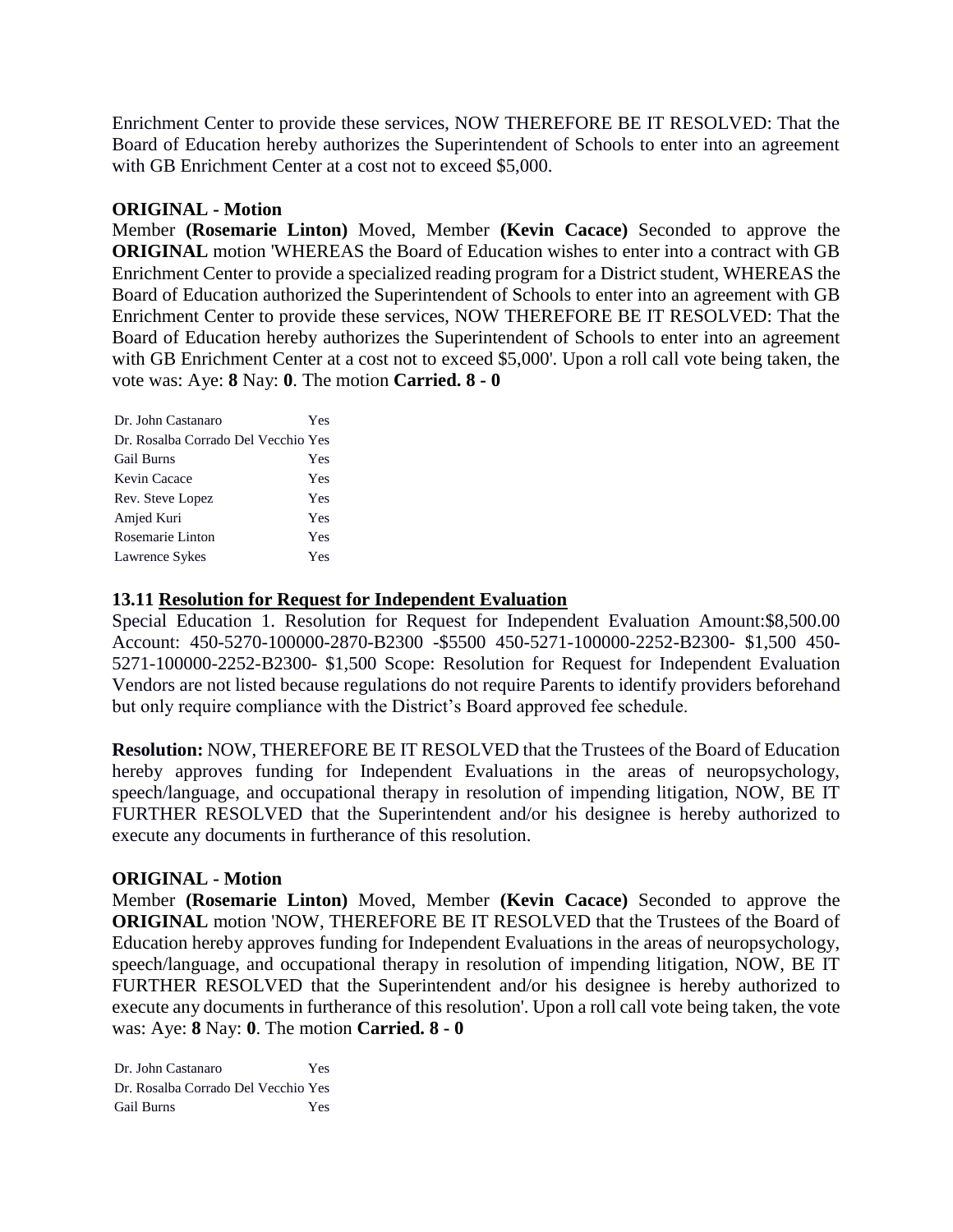| Kevin Cacace     | Yes.       |
|------------------|------------|
| Rev. Steve Lopez | <b>Yes</b> |
| Amjed Kuri       | Yes        |
| Rosemarie Linton | Yes        |
| Lawrence Sykes   | Yes        |

### **13.12 Resolution for Funding of Independent Evaluation**

Special Education 1. Resolution for Funding of Independent Evaluation Amount: \$4,000. Account: 450-5270-100000-2870-B2300 Scope: Resolution for Request for Independent Evaluation Vendors are not listed because regulations do not require Parents to identify providers beforehand but only require compliance with the District's Board approved fee schedule.

**Resolution:** NOW, THEREFORE BE IT RESOLVED that the Trustees of the Board of Education hereby approves funding for an independent evaluations in the area of neuropsychology. NOW, BE IT FURTHER RESOLVED that the Superintendent and/or his designee is hereby authorized to execute any documents in furtherance of this resolution.

### **ORIGINAL - Motion**

Member **(Rosemarie Linton)** Moved, Member **(Kevin Cacace)** Seconded to approve the **ORIGINAL** motion 'NOW, THEREFORE BE IT RESOLVED that the Trustees of the Board of Education hereby approves funding for an independent evaluations in the area of neuropsychology. NOW, BE IT FURTHER RESOLVED that the Superintendent and/or his designee is hereby authorized to execute any documents in furtherance of this resolution'. Upon a roll call vote being taken, the vote was: Aye: **8** Nay: **0**. The motion **Carried. 8 - 0** 

| Dr. John Castanaro                  | Yes |
|-------------------------------------|-----|
| Dr. Rosalba Corrado Del Vecchio Yes |     |
| <b>Gail Burns</b>                   | Yes |
| Kevin Cacace                        | Yes |
| Rev. Steve Lopez                    | Yes |
| Amjed Kuri                          | Yes |
| Rosemarie Linton                    | Yes |
| Lawrence Sykes                      | Yes |

### **13.13 Purchase of Testing Material from NCS Pearson, Inc.**

Special Education-GML-104B 1. Purchase of Testing Material from NCS Pearson, Inc. Term: March 2022 - June 2022 Amount: \$50,000.00 Account: 490-5271-22F114-2250-B2520 Scope: To purchase testing kits and material from NCS Pearson, Inc. (see attached list) These are the premier measures to evaluate children from Pre-K thru High School and are used on a daily basis by our psychologists. They are used for diagnostic and prescriptive purposes for children referred for learning problems.

**Resolution:** WHEREAS the Board of Education of the City of Yonkers is required to provide evaluations to students of the Yonkers Public Schools District who are referred for learning problems and WHEREAS NCS Pearson, Inc. will provide the testing kits and materials to the Yonkers Public Schools District, NOW THEREFORE BE IT RESOLVED: That the Board of Education hereby authorizes the Superintendent of Schools to purchase the testing material from NCS Pearson, Inc. for the said amount not to exceed \$50,000.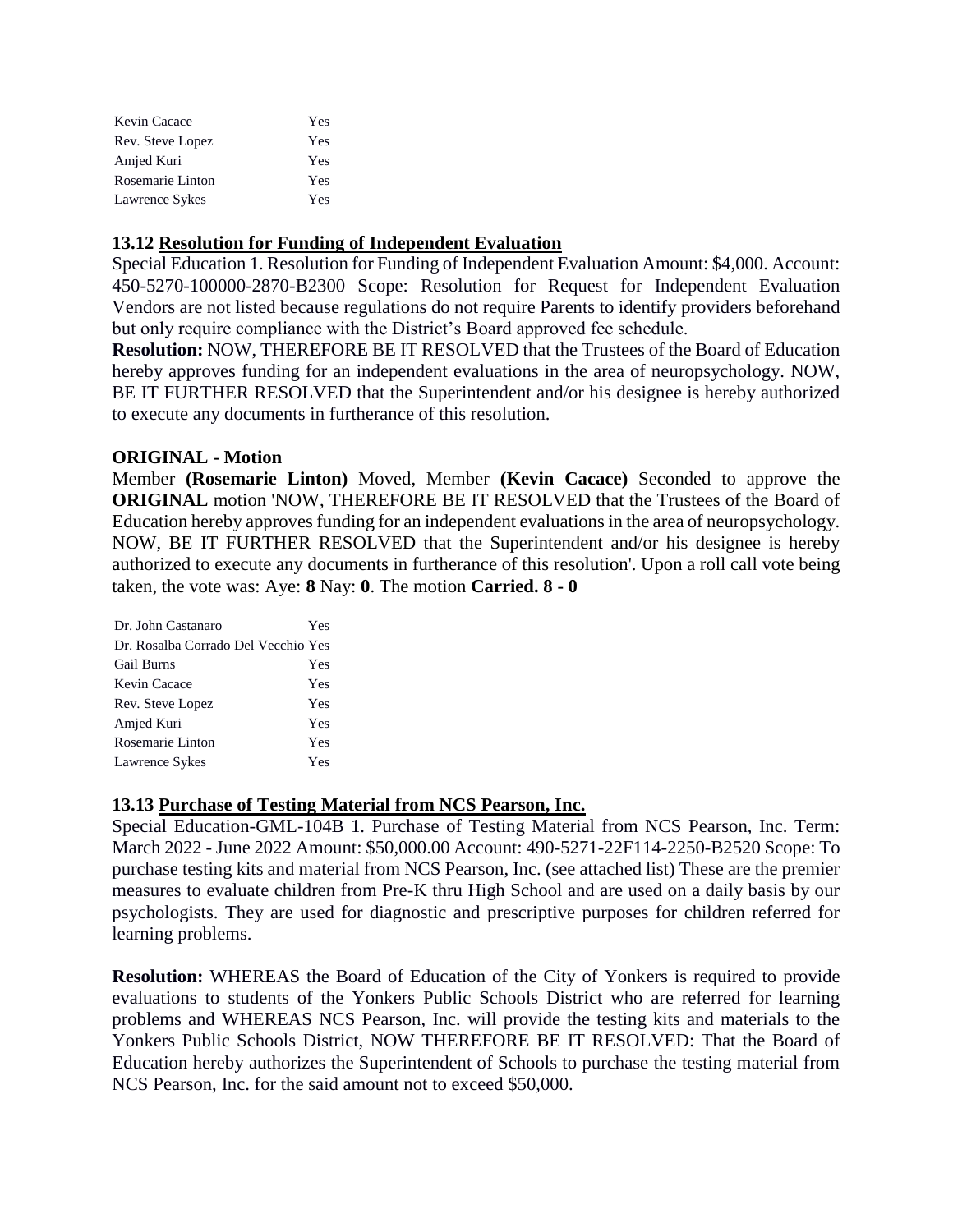#### **ORIGINAL - Motion**

Member **(Rosemarie Linton)** Moved, Member **(Kevin Cacace)** Seconded to approve the **ORIGINAL** motion 'WHEREAS the Board of Education of the City of Yonkers is required to provide evaluations to students of the Yonkers Public Schools District who are referred for learning problems and WHEREAS NCS Pearson, Inc. will provide the testing kits and materials to the Yonkers Public Schools District, NOW THEREFORE BE IT RESOLVED: That the Board of Education hereby authorizes the Superintendent of Schools to purchase the testing material from NCS Pearson, Inc. for the said amount not to exceed \$50,000'. Upon a roll call vote being taken, the vote was: Aye: **8** Nay: **0**. The motion **Carried. 8 - 0** 

| Dr. John Castanaro                  | Yes |
|-------------------------------------|-----|
| Dr. Rosalba Corrado Del Vecchio Yes |     |
| <b>Gail Burns</b>                   | Yes |
| Kevin Cacace                        | Yes |
| Rev. Steve Lopez                    | Yes |
| Amjed Kuri                          | Yes |
| Rosemarie Linton                    | Yes |
| Lawrence Sykes                      | Yes |

### **13.14 Dr. Shadi H. Sayegh - Medical Services**

Dr. Shadi H. Sayegh will provide medical services. He will assist with the review IEP's, student charts to assess programs and services such as physical and occupational therapy. April 2022 to June 2022 Total: \$26,250.00

**Resolution:** WHEREAS the Board of Education wishes to enter into a contract with Dr. Shadi H. Sayegh to obtain medical services to support the review of IEP's, student charts to assess programs and services for the 2021-2022 school year, NOW THEREFORE BE IT RESOLVED: That the Board of Education hereby authorizes the Superintendent of Schools to enter into an agreement with Dr. Shadi H. Sayegh at a cost not to exceed \$26,250. It is acknowledged and agreed that pursuant to the terms of that certain intermunicipal agreement by and between the City of Yonkers Board of Education ("BOE") and the City of Yonkers (the "City") as filed in the Office of the City Clerk on June 16, 2014, the terms of this agreement are subject to review and revision by the Corporation Counsel, as well as approval by the City's Board of Contract and Supply. Furthermore, this Agreement shall not be enforceable until signed by both parties and approved by the Corporation Counsel's Office.

### **ORIGINAL - Motion**

Member **(Rosemarie Linton)** Moved, Member **(Kevin Cacace)** Seconded to approve the **ORIGINAL** motion 'WHEREAS the Board of Education wishes to enter into a contract with Dr. Shadi H. Sayegh to obtain medical services to support the review of IEP's, student charts to assess programs and services for the 2021-2022 school year, NOW THEREFORE BE IT RESOLVED: That the Board of Education hereby authorizes the Superintendent of Schools to enter into an agreement with Dr. Shadi H. Sayegh at a cost not to exceed \$26,250. It is acknowledged and agreed that pursuant to the terms of that certain intermunicipal agreement by and between the City of Yonkers Board of Education ("BOE") and the City of Yonkers (the "City") as filed in the Office of the City Clerk on June 16, 2014, the terms of this agreement are subject to review and revision by the Corporation Counsel, as well as approval by the City's Board of Contract and Supply.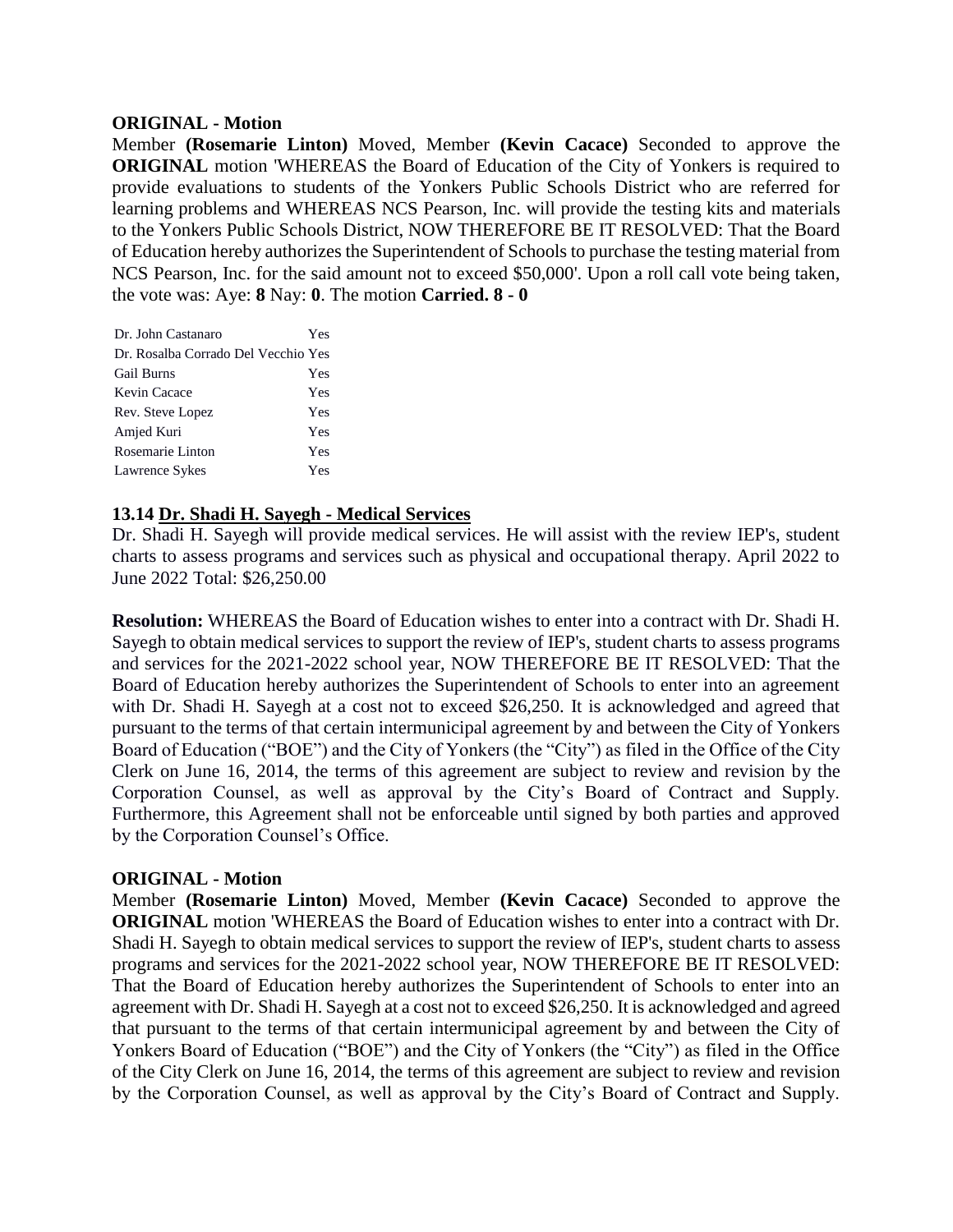Furthermore, this Agreement shall not be enforceable until signed by both parties and approved by the Corporation Counsel's Office'. Upon a roll call vote being taken, the vote was: Aye: **8** Nay: **0**. The motion **Carried. 8 - 0** 

| Dr. John Castanaro                  | Yes |
|-------------------------------------|-----|
| Dr. Rosalba Corrado Del Vecchio Yes |     |
| <b>Gail Burns</b>                   | Yes |
| Kevin Cacace                        | Yes |
| Rev. Steve Lopez                    | Yes |
| Amjed Kuri                          | Yes |
| Rosemarie Linton                    | Yes |
| Lawrence Sykes                      | Yes |

# **CAREER & TECHNICAL EDUCATION 14.1 ADOPTION OF CAREER AND TECHNICAL REPORTS - 14.2**

May I have a motion to vote on the Adoption of Career and Technical Reports - 14.2?

**Resolution:** ADOPTION OF CAREER AND TECHNICAL REPORTS - 14.2

#### **ORIGINAL - Motion**

Member **(Lawrence Sykes)** Moved, Member **(Kevin Cacace)** Seconded to approve the **ORIGINAL** motion 'ADOPTION OF CAREER AND TECHNICAL REPORTS - 14.2'. Upon a roll call vote being taken, the vote was: Aye: **8** Nay: **0**. The motion **Carried. 8 - 0** 

| Dr. John Castanaro                  | Yes |
|-------------------------------------|-----|
| Dr. Rosalba Corrado Del Vecchio Yes |     |
| <b>Gail Burns</b>                   | Yes |
| Kevin Cacace                        | Yes |
| Rev. Steve Lopez                    | Yes |
| Amjed Kuri                          | Yes |
| Rosemarie Linton                    | Yes |
| Lawrence Sykes                      | Yes |

### **14.2 B & H Photo & Electronics Corp. DBA B&H Photo Video & Roosevelt High School/Early College Studies**

Per GML104B / RFQ 2022-5604 / Req. No. 2022-5604 Awarded BID B & H Photo & Electronics Corp. DBA B&H Photo Video in the amount of \$15,313.95 for the 2021-2022 school year The Yonkers Public Schools is requesting the purchase of various computer technology, audio/video equipment and ancillary supplies to support the Business & Media Communications Program at Roosevelt High School-Early College Studies. This is a NYSED-approved CTE Program. These purchases are supported by funding from the Carl D. Perkins Secondary Grant.

**Resolution:** WHEREAS the Board of Education wishes to enter into a contract with B & H Photo & Electronics Corp. DBA B&H Photo Video to purchase equipment to support the Business & Media Communications Program at Roosevelt High School-Early College Studies for the 2021- 2022 school year, WHEREAS the district administration has designed in conjunction with B & H Photo & Electronics Corp. DBA B&H Photo Video a program which meets the objectives set forth by the Board and the New York State Education Department, and, WHEREAS the Board of Education authorizes the Superintendent of Schools to enter into an agreement with B  $\&$  H Photo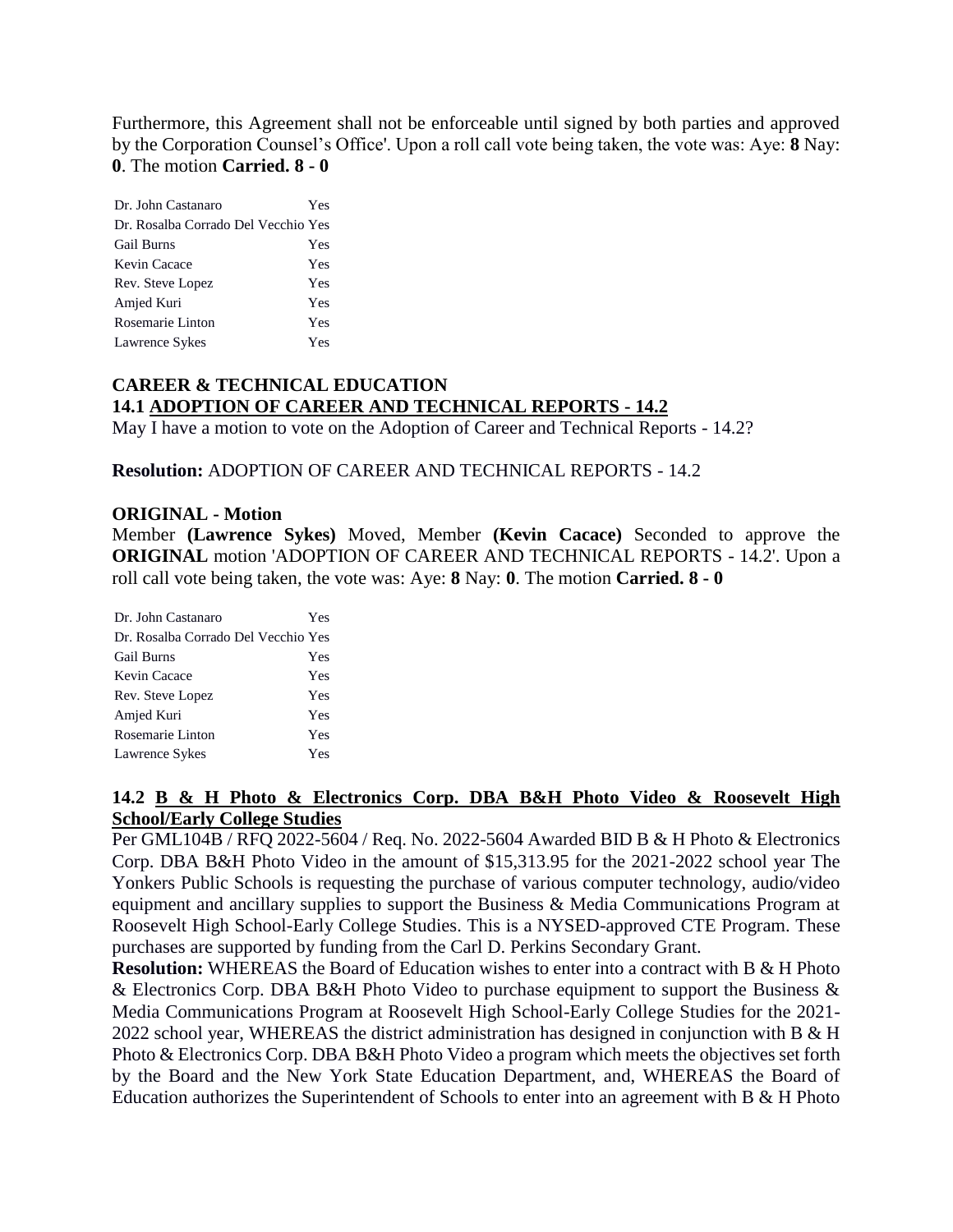& Electronics Corp. DBA B&H Photo Video to provide the services, and, NOW THEREFORE BE IT RESOLVED; That the Board of Education hereby authorizes the Superintendent of Schools to enter into an agreement with B & H Photo & Electronics Corp. DBA B&H Photo Video at a cost not to exceed \$15,313.95. It is acknowledged and agreed that pursuant to the terms of that certain intermunicipal agreement by and between the City of Yonkers Board of Education ("BOE") and the City of Yonkers (the "City") as filed in the Office of the City Clerk on June 16, 2014, the terms of this agreement are subject to review and revision by the Corporation Counsel, as well as approval by the City's Board of Contract and Supply. Furthermore, this Agreement shall not be enforceable until signed by both parties and approved by the Corporation Counsel's Office.

### **ORIGINAL - Motion**

Member **(Lawrence Sykes)** Moved, Member **(Kevin Cacace)** Seconded to approve the **ORIGINAL** motion 'WHEREAS the Board of Education wishes to enter into a contract with B & H Photo & Electronics Corp. DBA B&H Photo Video to purchase equipment to support the Business & Media Communications Program at Roosevelt High School-Early College Studies for the 2021-2022 school year, WHEREAS the district administration has designed in conjunction with B & H Photo & Electronics Corp. DBA B&H Photo Video a program which meets the objectives set forth by the Board and the New York State Education Department, and, WHEREAS the Board of Education authorizes the Superintendent of Schools to enter into an agreement with B & H Photo & Electronics Corp. DBA B&H Photo Video to provide the services, and, NOW THEREFORE BE IT RESOLVED; That the Board of Education hereby authorizes the Superintendent of Schools to enter into an agreement with B & H Photo & Electronics Corp. DBA B&H Photo Video at a cost not to exceed \$15,313.95. It is acknowledged and agreed that pursuant to the terms of that certain intermunicipal agreement by and between the City of Yonkers Board of Education ("BOE") and the City of Yonkers (the "City") as filed in the Office of the City Clerk on June 16, 2014, the terms of this agreement are subject to review and revision by the Corporation Counsel, as well as approval by the City's Board of Contract and Supply. Furthermore, this Agreement shall not be enforceable until signed by both parties and approved by the Corporation Counsel's Office'. Upon a roll call vote being taken, the vote was: Aye: **8** Nay: **0**. The motion **Carried. 8 - 0** 

| Dr. John Castanaro                  | Yes |
|-------------------------------------|-----|
| Dr. Rosalba Corrado Del Vecchio Yes |     |
| <b>Gail Burns</b>                   | Yes |
| Kevin Cacace                        | Yes |
| Rev. Steve Lopez                    | Yes |
| Amjed Kuri                          | Yes |
| Rosemarie Linton                    | Yes |
| Lawrence Sykes                      | Yes |

# **INFORMATION TECHNOLOGY 15.1 ADOPTION OF INFORMATION TECHNOLOGY REPORTS - 15.2 - 15.6**

May I have a motion to vote on the Adoption of Information Technology Reports - 15.2 - 15.6

**Resolution:** ADOPTION OF INFORMATION TECHNOLOGY REPORTS - 15.2 - 15.6

**ORIGINAL - Motion**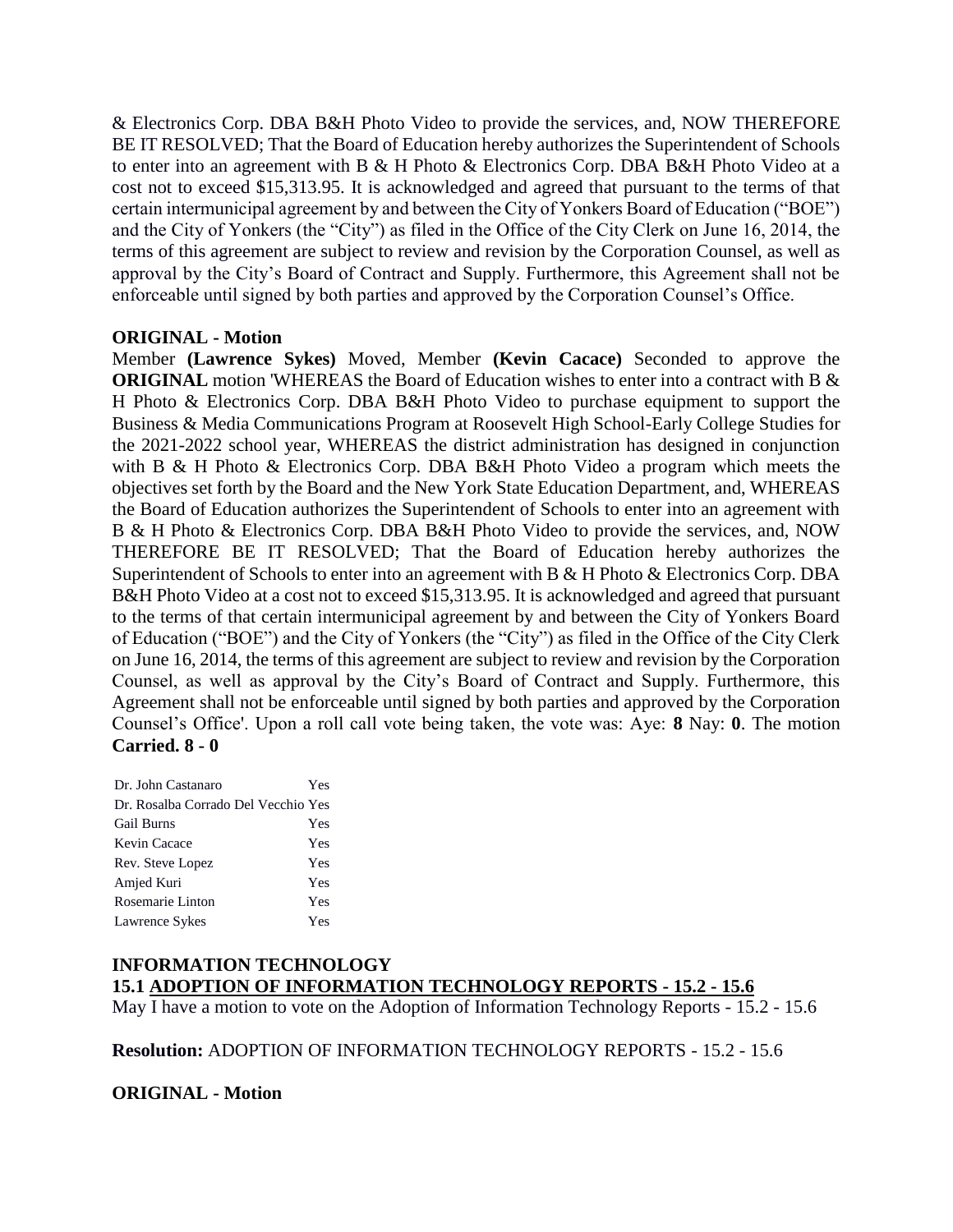Member **(Rosemarie Linton)** Moved, Member **(Dr. Rosalba Corrado Del Vecchio)** Seconded to approve the **ORIGINAL** motion 'ADOPTION OF INFORMATION TECHNOLOGY REPORTS - 15.2 - 15.6'. Upon a roll call vote being taken, the vote was: Aye: **8** Nay: **0**. The motion **Carried. 8 - 0** 

| Dr. Rosalba Corrado Del Vecchio Yes<br><b>Gail Burns</b><br>Yes<br>Kevin Cacace<br>Yes |
|----------------------------------------------------------------------------------------|
|                                                                                        |
|                                                                                        |
|                                                                                        |
| Rev. Steve Lopez<br>Yes                                                                |
| Amjed Kuri<br>Yes                                                                      |
| Rosemarie Linton<br>Yes                                                                |
| Lawrence Sykes<br>Yes                                                                  |

### **15.2 Microsoft Licensing Subscription – Renewal 2022-2023**

Information Technology Department – GML 104B Dell (NYS Contract PS68202) Term – July 1, 2022 – June 30, 2023 Amount of Subscription – \$169,464.00 Account Number – 450-5303- 100000-2630-B2540 (CAI Software General Fund) Scope - Currently the District subscribes to Microsoft's subscription based model for providing licensing to all District devices. This service provides us with the Client Access Licensing (CALs) for the most current versions of Microsoft Windows, Office as well as server access. Normally, these licenses are purchased as a per device unit price, which would be upwards of \$500,000.00, if the District were to purchase the individual licenses, particularly for Microsoft Office. This model is based on a per FTE licensing structure, students are no cost, unit price is substantially lower than the per device model. Throughout the subscription, the District will have access and the ability to install the most current version of the Windows operating systems and Microsoft Office. By enrolling in the subscription model, we will keep current with all next generation releases of Microsoft Office, at no additional cost, as long as we maintain our subscription. This renewal will cover the District for the 2022-2023 school year and will be up for renewal again June 30, 2023. Additionally, the cost of this subscription is eligible for reimbursement at 100% as CAI Software.

**Resolution:** WHEREAS the District is seeking to renew our subscription with Microsoft for Client Access Licensing, and, WHEREAS the licensing subscription model provides all of the necessary licensing to continue upgrading to Microsoft Office 2019, on all District-wide computers as well as continuing the migration to Windows 10 Professional, and, WHEREAS enrollment in this subscription ensures that the District continues to meet all licensing requirements for the Microsoft Office Suite of applications, as well as Office 365, while keeping us up to date with all future releases of the suite as well as Microsoft Windows and all required server access Client Access Licensing. NOW THEREFORE BE IT RESOLVED: That the Yonkers Public Schools issue a purchase order to Dell Computer (NY State Contract PS68202) in the amount of \$169,464.00 for the renewal of the Yonkers Public Schools Microsoft's Campus Agreement subscription for the 2022-2023 school year. The cost of which is eligible for 100% reimbursement as CAI Software.

### **ORIGINAL - Motion**

Member **(Rosemarie Linton)** Moved, Member **(Dr. Rosalba Corrado Del Vecchio)** Seconded to approve the **ORIGINAL** motion 'WHEREAS the District is seeking to renew our subscription with Microsoft for Client Access Licensing, and, WHEREAS the licensing subscription model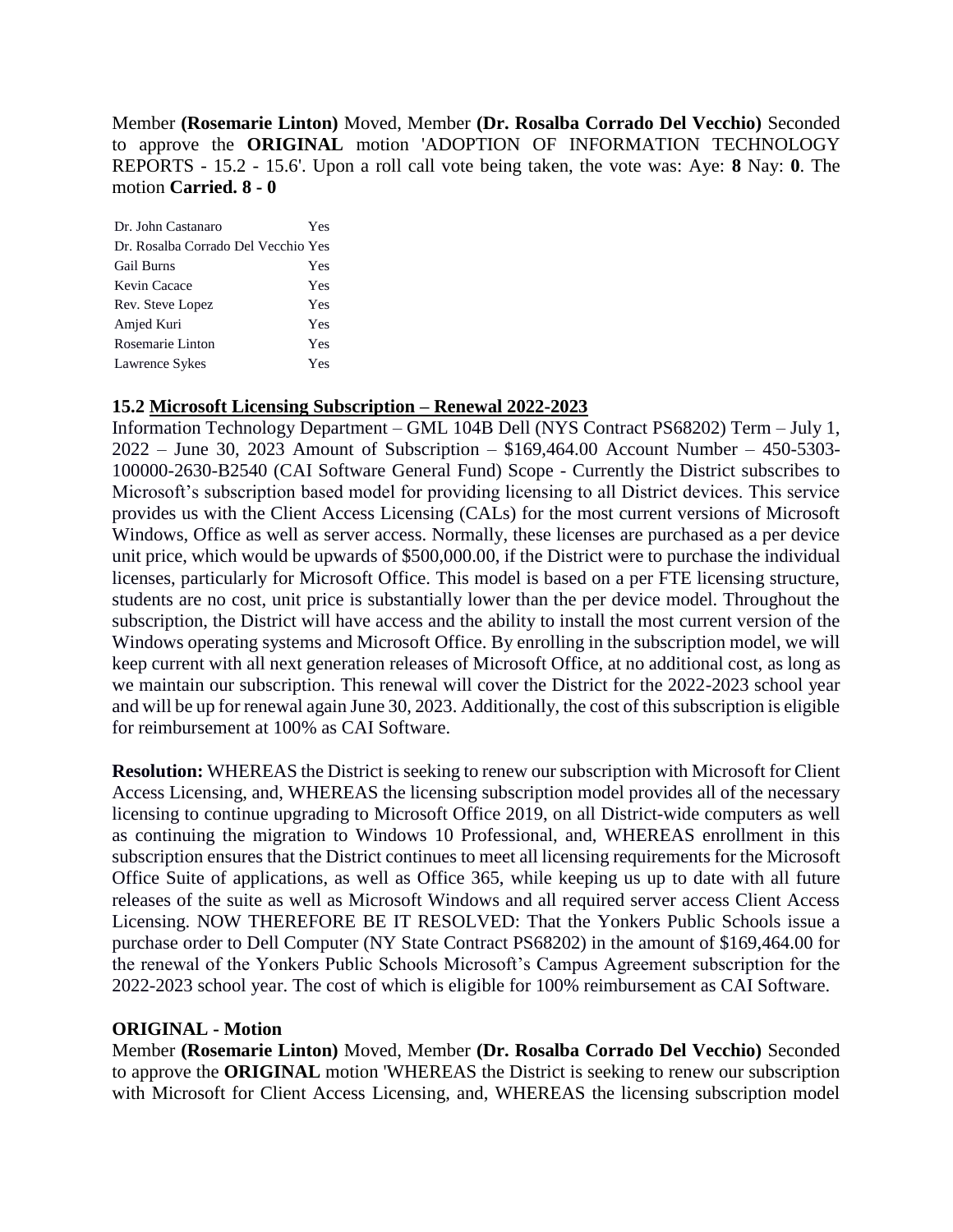provides all of the necessary licensing to continue upgrading to Microsoft Office 2019, on all District-wide computers as well as continuing the migration to Windows 10 Professional, and, WHEREAS enrollment in this subscription ensures that the District continues to meet all licensing requirements for the Microsoft Office Suite of applications, as well as Office 365, while keeping us up to date with all future releases of the suite as well as Microsoft Windows and all required server access Client Access Licensing. NOW THEREFORE BE IT RESOLVED: That the Yonkers Public Schools issue a purchase order to Dell Computer (NY State Contract PS68202) in the amount of \$169,464.00 for the renewal of the Yonkers Public Schools Microsoft's Campus Agreement subscription for the 2022-2023 school year. The cost of which is eligible for 100% reimbursement as CAI Software'. Upon a roll call vote being taken, the vote was: Aye: **8** Nay: **0**. The motion **Carried. 8 - 0** 

| Dr. John Castanaro                  | Yes |
|-------------------------------------|-----|
| Dr. Rosalba Corrado Del Vecchio Yes |     |
| <b>Gail Burns</b>                   | Yes |
| Kevin Cacace                        | Yes |
| Rev. Steve Lopez                    | Yes |
| Amjed Kuri                          | Yes |
| Rosemarie Linton                    | Yes |
| Lawrence Sykes                      | Yes |

#### **15.3 Firewall Upgrade (E-Rate)**

Information Technology Department – GML 103B CDW/G (Sourcewell 081419-CDW) Term – July 1, 2022 – June 30, 2023 Amount – Gross Total - \$54,820.00 E-Rate Share (85%) – \$46,597.00 District Share (15%) – \$8,223.00 Account Number – 450-5164-100000-2630-B2000 (2022-2023 Equipment) Scope – As part of the 2022-2023 E-Rate Cycle, the District included an application for an upgrade to our existing Sophos XGS 750 Firewall appliances. The new units will be installed and configured in the Data Center at 1 Larkin Center, as well as our secondary data center located at Yonkers Montessori Academy. These units will help to enhance our continued effort to provide security from outside the network threats. We have submitted an E-Rate application for the purchase of 2 Sophos XGS 6500 Firewall appliances, at a gross cost of \$54,820.00. The discount rate is 85%, \$46,597.00, leaving the District responsible for the remaining 15%, \$8,223.00. The application has been successfully submitted and is pending review and approval by the E-Rate program.

**Resolution:** WHEREAS the District is seeking to purchase two Sophos XGS 6500 Firewall Appliances, and, WHEREAS these appliances will be installed and configured for use in our primary Data Center, located at 1 Larkin Center, as well as our secondary Data Center located at Yonkers Montessori Academy. These units will replace our existing Sophos XGS 750 appliances which have been successfully serving and securing the District for the better part of seven years, and, WHEREAS the District has filed the necessary forms with the Federal E-Rate program which provides us with an 85% discount on the total overall cost. The project's gross total is \$54,820.00, for two Sophos XGS 6500 Firewall appliances, of which the District's 15% share will total \$8,223.00. The remaining 85%, \$46,597.00, will be paid for by the E-Rate program. NOW THEREFORE BE IT RESOLVED: That the Yonkers Public Schools issue a purchase order to CDW/G (Sourcewell 081419-CDW) in the amount of \$8,223.00, pending approval of the District's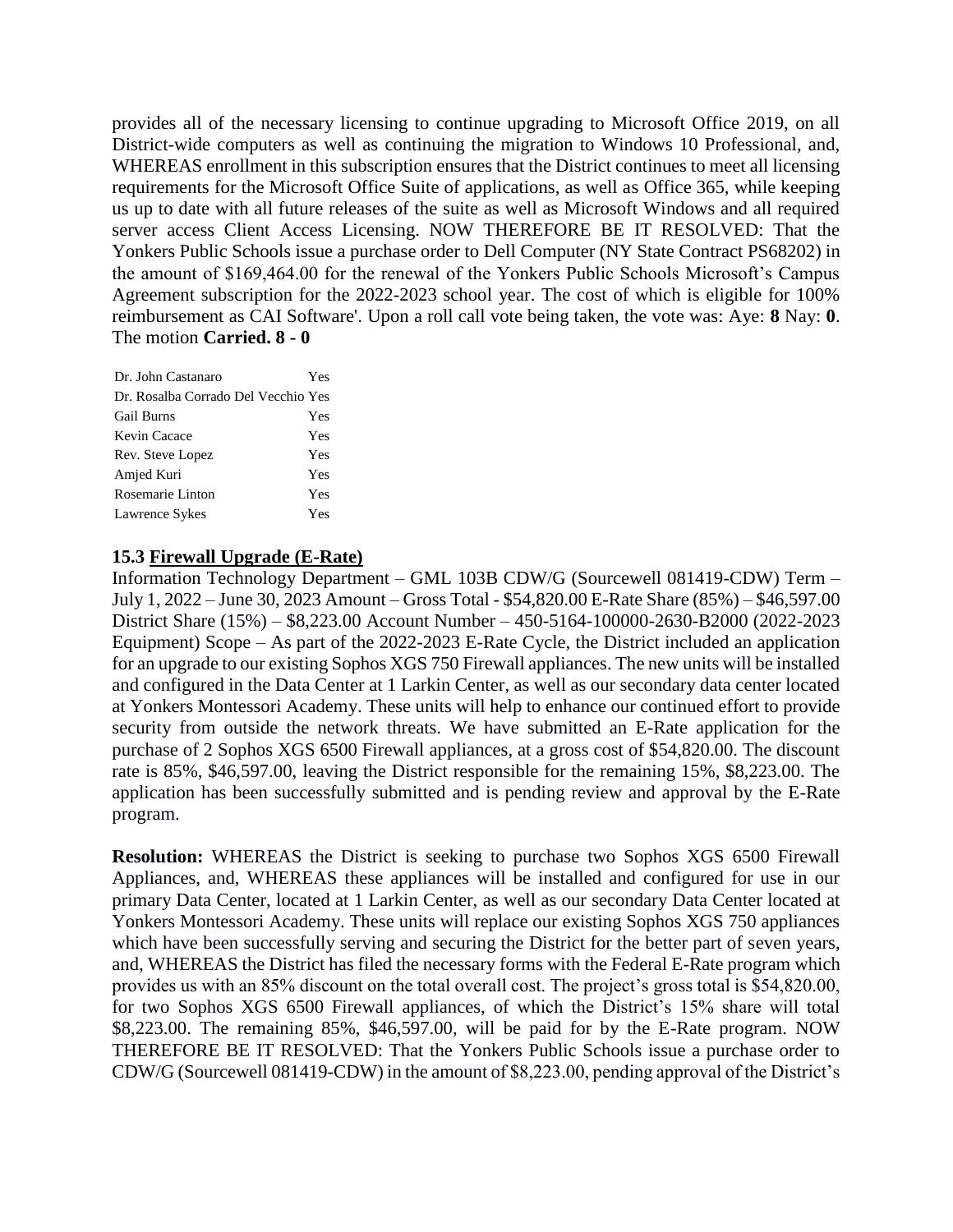E-Rate application, the District's 15% share of the total, for the purchase of the two Sophos XGS 6500 Firewall appliances.

### **ORIGINAL - Motion**

Member **(Rosemarie Linton)** Moved, Member **(Dr. Rosalba Corrado Del Vecchio)** Seconded to approve the **ORIGINAL** motion 'WHEREAS the District is seeking to purchase two Sophos XGS 6500 Firewall Appliances, and, WHEREAS these appliances will be installed and configured for use in our primary Data Center, located at 1 Larkin Center, as well as our secondary Data Center located at Yonkers Montessori Academy. These units will replace our existing Sophos XGS 750 appliances which have been successfully serving and securing the District for the better part of seven years, and, WHEREAS the District has filed the necessary forms with the Federal E-Rate program which provides us with an 85% discount on the total overall cost. The project's gross total is \$54,820.00, for two Sophos XGS 6500 Firewall appliances, of which the District's 15% share will total \$8,223.00. The remaining 85%, \$46,597.00, will be paid for by the E-Rate program. NOW THEREFORE BE IT RESOLVED: That the Yonkers Public Schools issue a purchase order to CDW/G (Sourcewell 081419-CDW) in the amount of \$8,223.00, pending approval of the District's E-Rate application, the District's 15% share of the total, for the purchase of the two Sophos XGS 6500 Firewall appliances'. Upon a roll call vote being taken, the vote was: Aye: **8** Nay: **0**. The motion **Carried. 8 - 0** 

| Dr. John Castanaro                  | Yes |
|-------------------------------------|-----|
| Dr. Rosalba Corrado Del Vecchio Yes |     |
| <b>Gail Burns</b>                   | Yes |
| Kevin Cacace                        | Yes |
| Rev. Steve Lopez                    | Yes |
| Amjed Kuri                          | Yes |
| Rosemarie Linton                    | Yes |
| Lawrence Sykes                      | Yes |

### **15.4 Wireless Network Upgrade (E-Rate)**

Information Technology Department – GML 103B ComSource (NCPA 01-97) Term – July 1, 2022 – June 30, 2023 Amount – Gross Total - \$911,661.90 E-Rate Share (85%) – \$774,912.62 District Share (15%) – \$136,749.28 Account Number – 450-5164-100000-2630-B2000 (2022- 2023 Equipment) Scope – As part of the 2022-2023 E-Rate Cycle, the District submitted an application for an upgrade to our Wireless Network, which includes two new Cisco Catalyst 9800- 80 Wireless Controllers and an additional 550 Cisco Catalyst 9136l Wireless Access Points along with all necessary and applicable licensing. The existing wireless controllers are end of life. The new units will be installed and configured in the Data Center at 1 Larkin Center and manage the existing wireless network including all of our existing nearly 2,000 wireless access points. The additional access points being requested will be used to provide coverage in areas within schools that have little to no Wi-Fi coverage. We have submitted an E-Rate application for the purchase of the controllers, wireless access points, all necessary licensing and configuration of the controllers, at a gross cost of \$911,661.90. The discount rate is 85%, \$774,912.62, leaving the District responsible for the remaining 15%, \$136,749.28. The application has been successfully submitted and is pending review and approval by the E-Rate program.

**Resolution:** WHEREAS the District is seeking to purchase two Cisco Catalyst 9800-80 wireless controllers, 550 Cisco Catalyst 9136l Series wireless access points as well as all applicable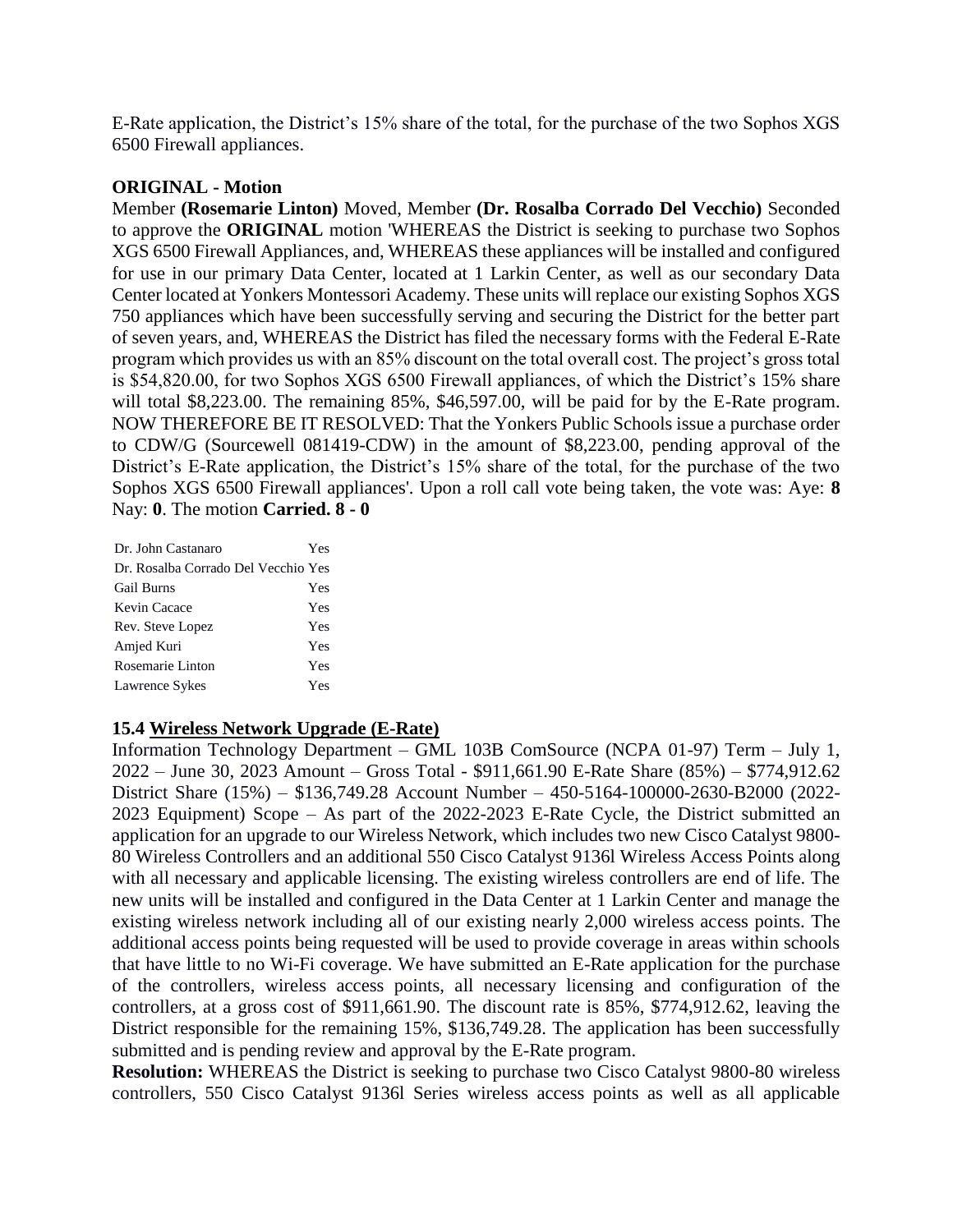licensing and configuration of the controllers, and, WHEREAS the controllers will be installed and configured for use in our primary Data Center, located at 1 Larkin Center. They will replace our current wireless controllers, which are currently end of life, and will be used to manage our wireless network. The new controllers will support our nearly 2,000 existing Cisco wireless access points. The new access points will be used to fill in any WiFi coverage gaps throughout the schools, and, WHEREAS the District has filed the necessary forms with the Federal E-Rate program which provides us with an 85% discount on the total overall cost. The project's gross total is \$911,661.90, for the wireless networking upgrades, of which the District's 15% share will total \$136,749.28. The remaining 85%, \$774,912.62, will be paid for by the E-Rate program. NOW THEREFORE BE IT RESOLVED: That the Yonkers Public Schools issue a purchase order to ComSource (NCPA 01-97) in the amount of \$136,749.28, pending approval of the District's E-Rate application, the District's 15% share of the total, for the purchase of the wireless controllers, wireless access points, licensing and configuration.

#### **ORIGINAL - Motion**

Member **(Rosemarie Linton)** Moved, Member **(Dr. Rosalba Corrado Del Vecchio)** Seconded to approve the **ORIGINAL** motion 'WHEREAS the District is seeking to purchase two Cisco Catalyst 9800-80 wireless controllers, 550 Cisco Catalyst 9136l Series wireless access points as well as all applicable licensing and configuration of the controllers, and, WHEREAS the controllers will be installed and configured for use in our primary Data Center, located at 1 Larkin Center. They will replace our current wireless controllers, which are currently end of life, and will be used to manage our wireless network. The new controllers will support our nearly 2,000 existing Cisco wireless access points. The new access points will be used to fill in any WiFi coverage gaps throughout the schools, and, WHEREAS the District has filed the necessary forms with the Federal E-Rate program which provides us with an 85% discount on the total overall cost. The project's gross total is \$911,661.90, for the wireless networking upgrades, of which the District's 15% share will total \$136,749.28. The remaining 85%, \$774,912.62, will be paid for by the E-Rate program. NOW THEREFORE BE IT RESOLVED: That the Yonkers Public Schools issue a purchase order to ComSource (NCPA 01-97) in the amount of \$136,749.28, pending approval of the District's E-Rate application, the District's 15% share of the total, for the purchase of the wireless controllers, wireless access points, licensing and configuration'. Upon a roll call vote being taken, the vote was: Aye: **8** Nay: **0**. The motion **Carried. 8 - 0** 

| Dr. John Castanaro                  | Yes |
|-------------------------------------|-----|
| Dr. Rosalba Corrado Del Vecchio Yes |     |
| <b>Gail Burns</b>                   | Yes |
| Kevin Cacace                        | Yes |
| Rev. Steve Lopez                    | Yes |
| Amjed Kuri                          | Yes |
| Rosemarie Linton                    | Yes |
| Lawrence Sykes                      | Yes |

#### **15.5 Switches (E-Rate)**

Information Technology Department – GML 103B ComSource (NCPA 01-97) Term – July 1, 2022 – June 30, 2023 Amount – Gross Total - \$240,579.74 E-Rate Share (85%) – \$204,492.78 District Share (15%) – \$36,086.96 Account Number – 450-5164-100000-2630-B2000 (2022-2023 Equipment) Scope – As part of the 2022-2023 E-Rate Cycle, the District submitted an application for an upgrade to our head end switch as well as additional supplemental and replacement switches.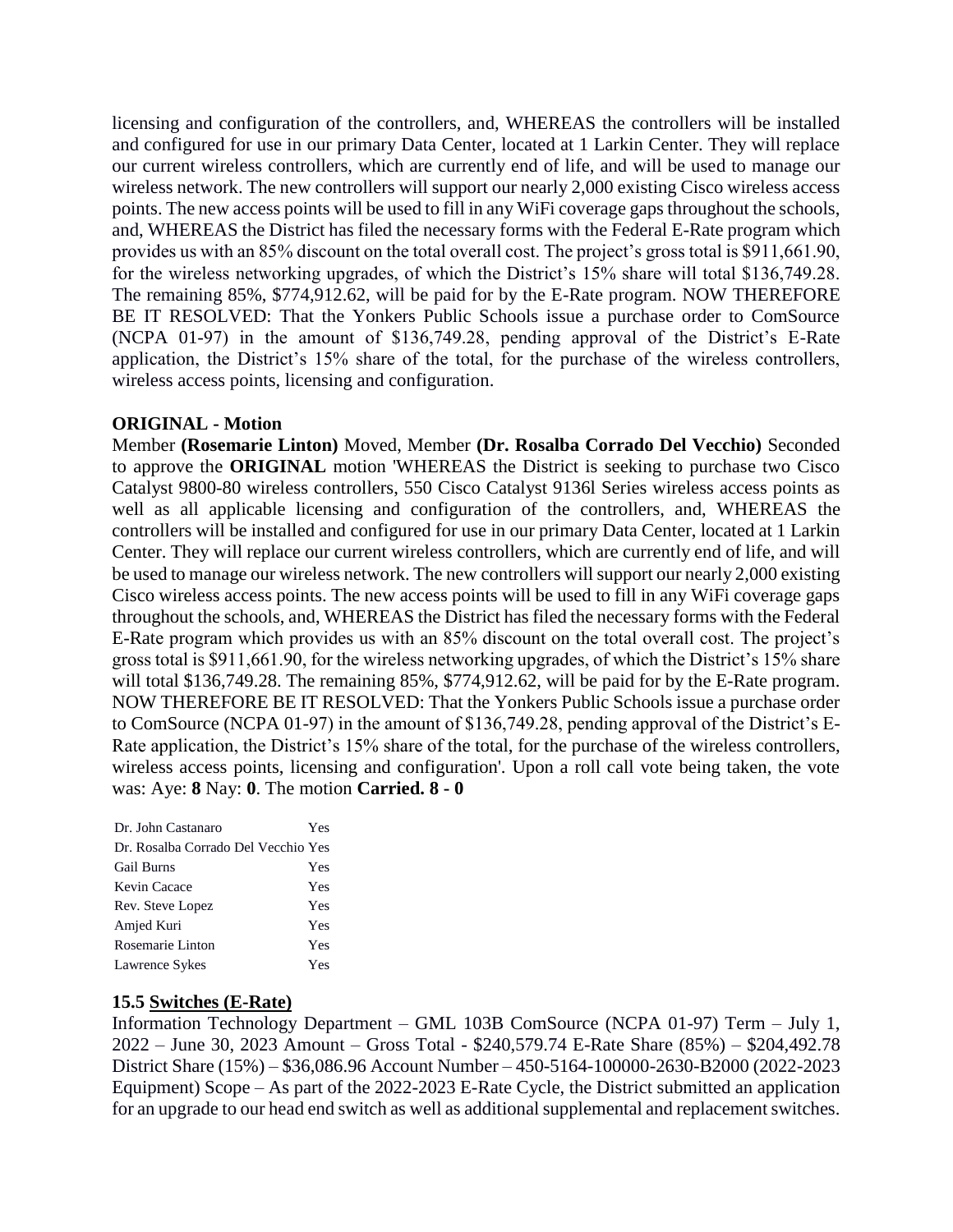The majority of our existing switches are end of life and support ending in late 2023. As a result of that we need to start preparing to plan for ultimately replacing our existing switching infrastructure. The switches being sought will be used to replace switches in need of immediate replacement as well as supplement where needed. We will be preparing our overall replacement plan in the coming months. We have submitted an E-Rate application for the purchase of the switches, at a gross cost of \$240,579.74. The discount rate is 85%, \$204,492.78, leaving the District responsible for the remaining 15%, \$36,086.96. The application has been successfully submitted and is pending review and approval by the E-Rate program.

**Resolution:** WHEREAS the District is seeking to purchase several new switches for use throughout the District, and, WHEREAS these switches will be used to satisfy a need to replace and supplement switches where needed. With the majority of the existing switching infrastructure end of life, and end of support coming in late 2023, we will be preparing a District-wide replacement plan in the coming months, and, WHEREAS the District has filed the necessary forms with the Federal E-Rate program which provides us with an 85% discount on the total overall cost. The project's gross total is \$240,597.74, for the wireless networking upgrades, of which the District's 15% share will total \$36,086.96. The remaining 85%, \$204,492.78, will be paid for by the E-Rate program. NOW THEREFORE BE IT RESOLVED: That the Yonkers Public Schools issue a purchase order to ComSource (NCPA 01-97) in the amount of \$36,086.96, pending approval of the District's E-Rate application, the District's 15% share of the total, for the purchase of the switching equipment specified.

### **ORIGINAL - Motion**

Member **(Rosemarie Linton)** Moved, Member **(Dr. Rosalba Corrado Del Vecchio)** Seconded to approve the **ORIGINAL** motion 'WHEREAS the District is seeking to purchase several new switches for use throughout the District, and, WHEREAS these switches will be used to satisfy a need to replace and supplement switches where needed. With the majority of the existing switching infrastructure end of life, and end of support coming in late 2023, we will be preparing a Districtwide replacement plan in the coming months, and, WHEREAS the District has filed the necessary forms with the Federal E-Rate program which provides us with an 85% discount on the total overall cost. The project's gross total is \$240,597.74, for the wireless networking upgrades, of which the District's 15% share will total \$36,086.96. The remaining 85%, \$204,492.78, will be paid for by the E-Rate program. NOW THEREFORE BE IT RESOLVED: That the Yonkers Public Schools issue a purchase order to ComSource (NCPA 01-97) in the amount of \$36,086.96, pending approval of the District's E-Rate application, the District's 15% share of the total, for the purchase of the switching equipment specified'. Upon a roll call vote being taken, the vote was: Aye: **8** Nay: **0**. The motion **Carried. 8 - 0** 

| Dr. John Castanaro                  | Yes |
|-------------------------------------|-----|
| Dr. Rosalba Corrado Del Vecchio Yes |     |
| <b>Gail Burns</b>                   | Yes |
| Kevin Cacace                        | Yes |
| Rev. Steve Lopez                    | Yes |
| Amjed Kuri                          | Yes |
| Rosemarie Linton                    | Yes |
| Lawrence Sykes                      | Yes |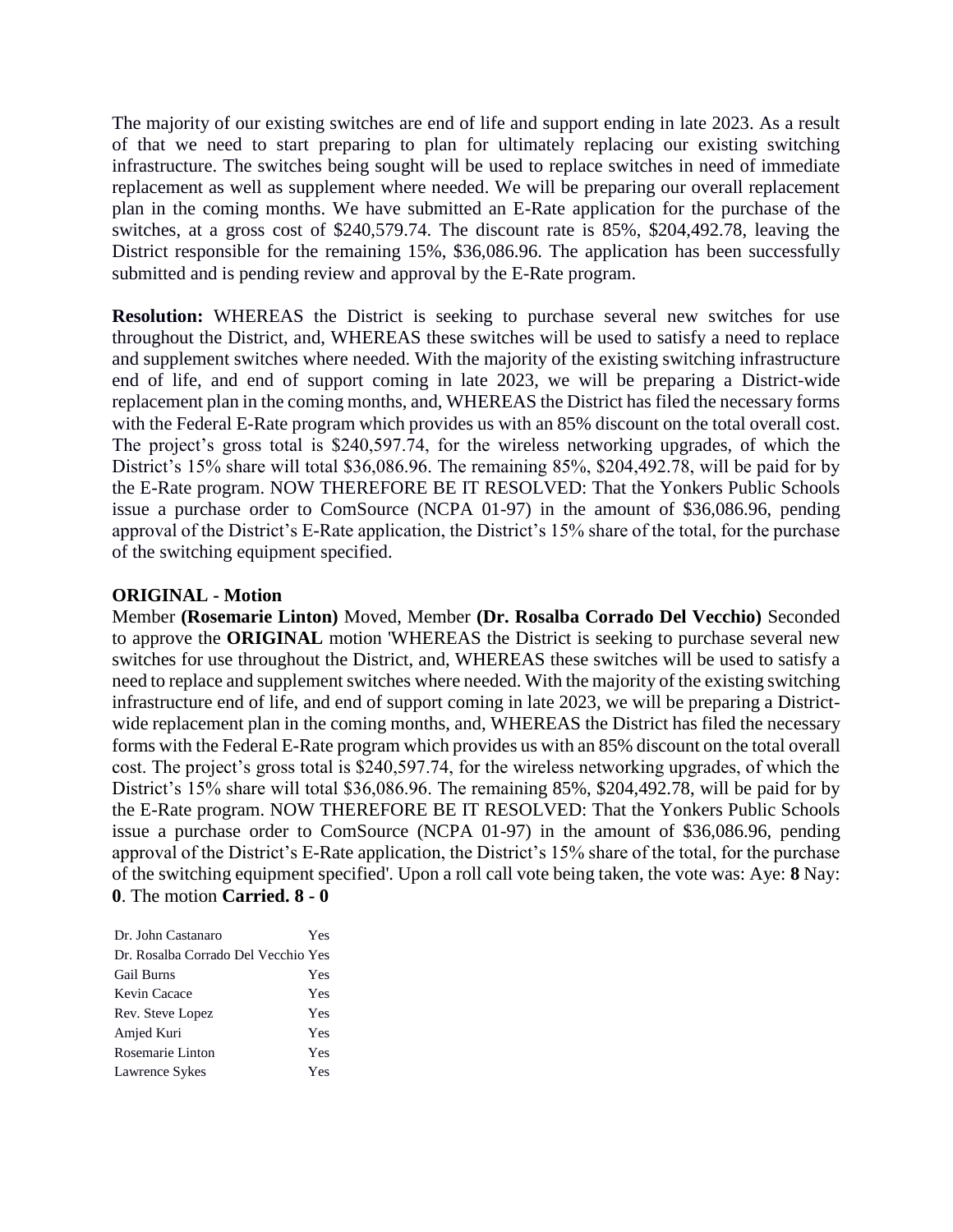# **15.6 Amendment to Board Report 15.2 June 16, 2021 -Pricing Agreements for Computer Hardware, Software, Peripherals, Professional Development, Related Services and Supplies 2021-2022**

Information Technology Department – GML 104B Various Vendors (See Attached list of amended allocations) Term – 2021-2022 School Year Amount – Total expenditures shall not exceed the total dollar amount of \$2,850,000.00 Account Number(s): Various Grant, Capital Hardware/Equipment, Contractual and Supply (General Fund) Accounts Scope - The purpose of this resolution is to amend the pricing amounts approved on Board Report 15.2 June 16, 2021. Specifically to increase the allocations for Apple Computer by \$150,000.00 to \$350,000.00 from \$200,000.00 as well as CDW/G by \$100,000.00 to \$1,850,000.00 from \$1,750,000.00. These purchases will be from a variety of funding sources, namely Capital funds and General Fund Contractual and Supply accounts and various Grant funds. The vendors listed will provide the required items based on pricing from established New York State Contracts, BOCES Bids, county contracts or cooperative purchasing contracts. The Purchasing Department will revise the Service Agreements, pending resolution approval, in the financial system based on the requested increases, allowing purchase orders to be issued against those agreements. The increase will allow for specific grant needs and additional capital purchases through the end of the 2021-2022 school year.

**Resolution:** WHEREAS, this resolution represents an amendment to the allocations approved on Board Report 15.2June 16, 2021. The vendors offer pricing based on Sole Source providers, New York State Contracts, BOCES Bids, County Contracts or cooperative purchasing contracts, etc. that may be used by the Yonkers Public Schools under the current Yonkers Board of Education Policy and New York State General Municipal Law, and WHEREAS, the Administration wishes to amend the amounts for Apple Computer by \$150,000.00 to \$350,000.00 from \$200,000.00 as well as CDW/G by \$100,000.00 to \$1,850,000.00 from \$1,750,000.00 to purchase computer hardware, software, peripherals, related services and supplies as needed throughout the remainder of the 2021-2022 school year. NOW THEREFORE BE IT RESOLVED: That the Board of Education hereby approves the revised allocations specified in this resolution to provide Computer Hardware, Software, Peripherals Professional Development, Related Services (as needed and required) and supplies for the remainder of the 2021-2022 school year. AND BE IT FURTHER RESOLVED: That the revised total expenditures pursuant to this resolution shall not exceed a total dollar amount of \$2,850,000.00.

# **ORIGINAL - Motion**

Member **(Rosemarie Linton)** Moved, Member **(Dr. Rosalba Corrado Del Vecchio)** Seconded to approve the **ORIGINAL** motion 'WHEREAS, this resolution represents an amendment to the allocations approved on Board Report 15.2June 16, 2021. The vendors offer pricing based on Sole Source providers, New York State Contracts, BOCES Bids, County Contracts or cooperative purchasing contracts, etc. that may be used by the Yonkers Public Schools under the current Yonkers Board of Education Policy and New York State General Municipal Law, and WHEREAS, the Administration wishes to amend the amounts for Apple Computer by \$150,000.00 to \$350,000.00 from \$200,000.00 as well as CDW/G by \$100,000.00 to \$1,850,000.00 from \$1,750,000.00 to purchase computer hardware, software, peripherals, related services and supplies as needed throughout the remainder of the 2021-2022 school year. NOW THEREFORE BE IT RESOLVED: That the Board of Education hereby approves the revised allocations specified in this resolution to provide Computer Hardware, Software, Peripherals Professional Development,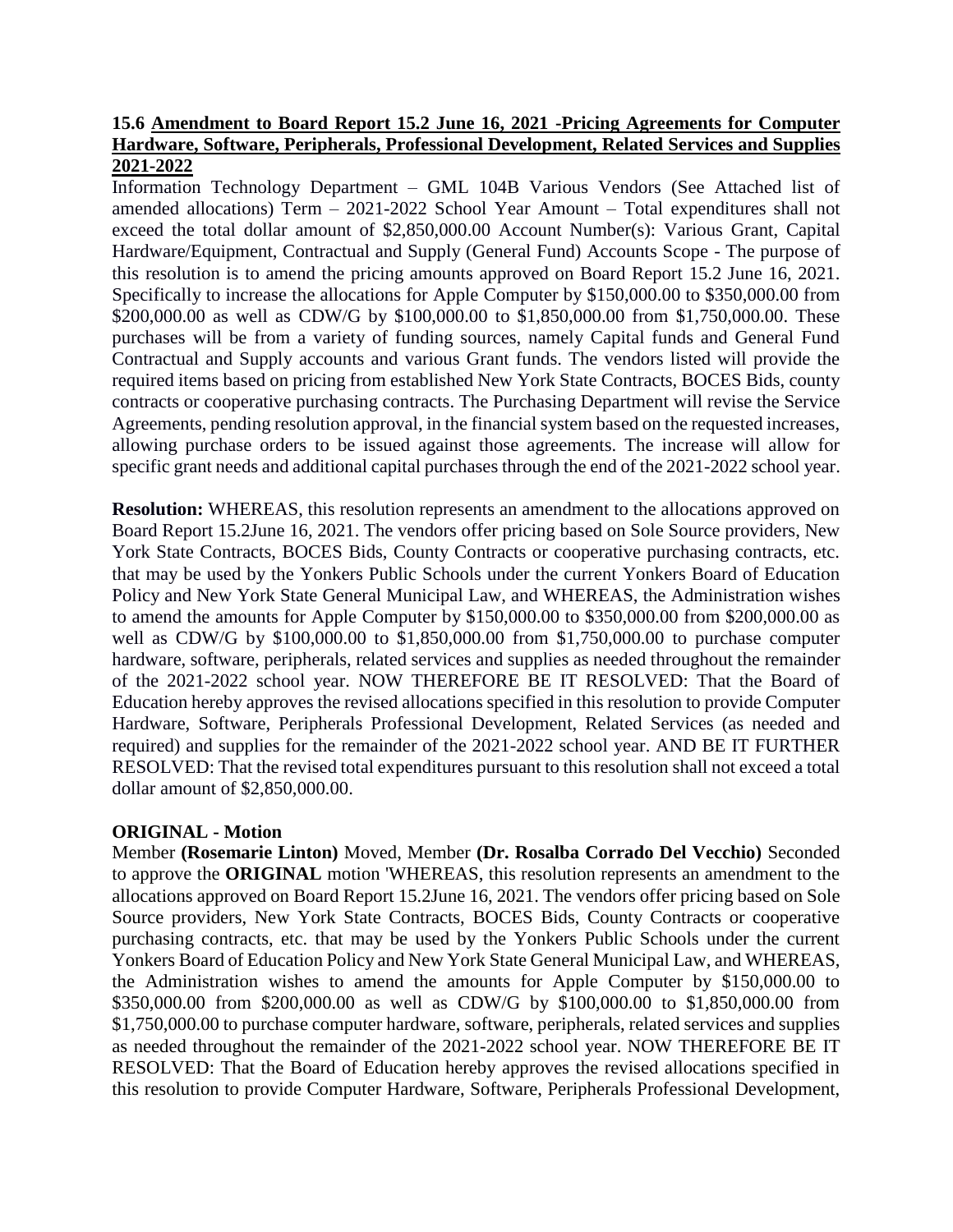Related Services (as needed and required) and supplies for the remainder of the 2021-2022 school year. AND BE IT FURTHER RESOLVED: That the revised total expenditures pursuant to this resolution shall not exceed a total dollar amount of \$2,850,000.00'. Upon a roll call vote being taken, the vote was: Aye: **8** Nay: **0**. The motion **Carried. 8 - 0** 

Dr. John Castanaro Yes Dr. Rosalba Corrado Del Vecchio Yes Gail Burns Yes Kevin Cacace Yes Rev. Steve Lopez Yes Amjed Kuri Yes Rosemarie Linton Yes Lawrence Sykes Yes

# **SCHOOL FACILITIES MANAGEMENT 16.1 ADOPTION OF SCHOOL FACILITIES MANAGEMENT REPORTS - 16.2 - 16.20**

May I have a motion to vote on the Adoption of School Facilities Management Services' Reports - 16.2 - 16.20?

**Resolution:** ADOPTION OF SCHOOL FACILITIES MANAGEMENT REPORTS - 16.2 - 16.20

# **ORIGINAL - Motion**

Member **(Kevin Cacace)** Moved, Member **(Dr. John Castanaro)** Seconded to approve the **ORIGINAL** motion 'ADOPTION OF SCHOOL FACILITIES MANAGEMENT REPORTS - 16.2 - 16.20'. Upon a roll call vote being taken, the vote was: Aye: **8** Nay: **0**. The motion **Carried. 8 - 0** 

| Dr. John Castanaro                  | Yes |
|-------------------------------------|-----|
| Dr. Rosalba Corrado Del Vecchio Yes |     |
| <b>Gail Burns</b>                   | Yes |
| Kevin Cacace                        | Yes |
| Rev. Steve Lopez                    | Yes |
| Amjed Kuri                          | Yes |
| Rosemarie Linton                    | Yes |
| Lawrence Sykes                      | Yes |

# **16.2 Assign 2022/23 Capital Construction Management to Triton Construction, LLC for \$826,000 and 1095 Days.**

Assignment of Capital Construction Management Services for Six 2022/2023 Capital Projects to Triton Construction Company, LLC under Contract No. 2022-0601 for \$826,000.00 and a term of 1095 calendar days. Via Resolution 15.23 dated March 16, 2022 the Board of Trustees awarded a CAPITAL Contract for Professional Construction Management Services to Triton for \$1 million, with a three-year term and the option to renew for 2 more years. This is in result of their response to the publicly issued RFQ 453. This resolution is to assign Triton the construction management for the following 2022/2023 Capital Projects via the results of RFP No. 420-22-08. 10867 Westchester Hills School 29 Roof Replacement 10869 Hawthorne PEARLS Roof, Masonry and Drainage Improvements 10878 Westchester Hills School 29 Phase 1 Roof, Ext Doors, Windows, Heat Plant & Site Improvements 10891 Roosevelt High School Replacement of Ceilings and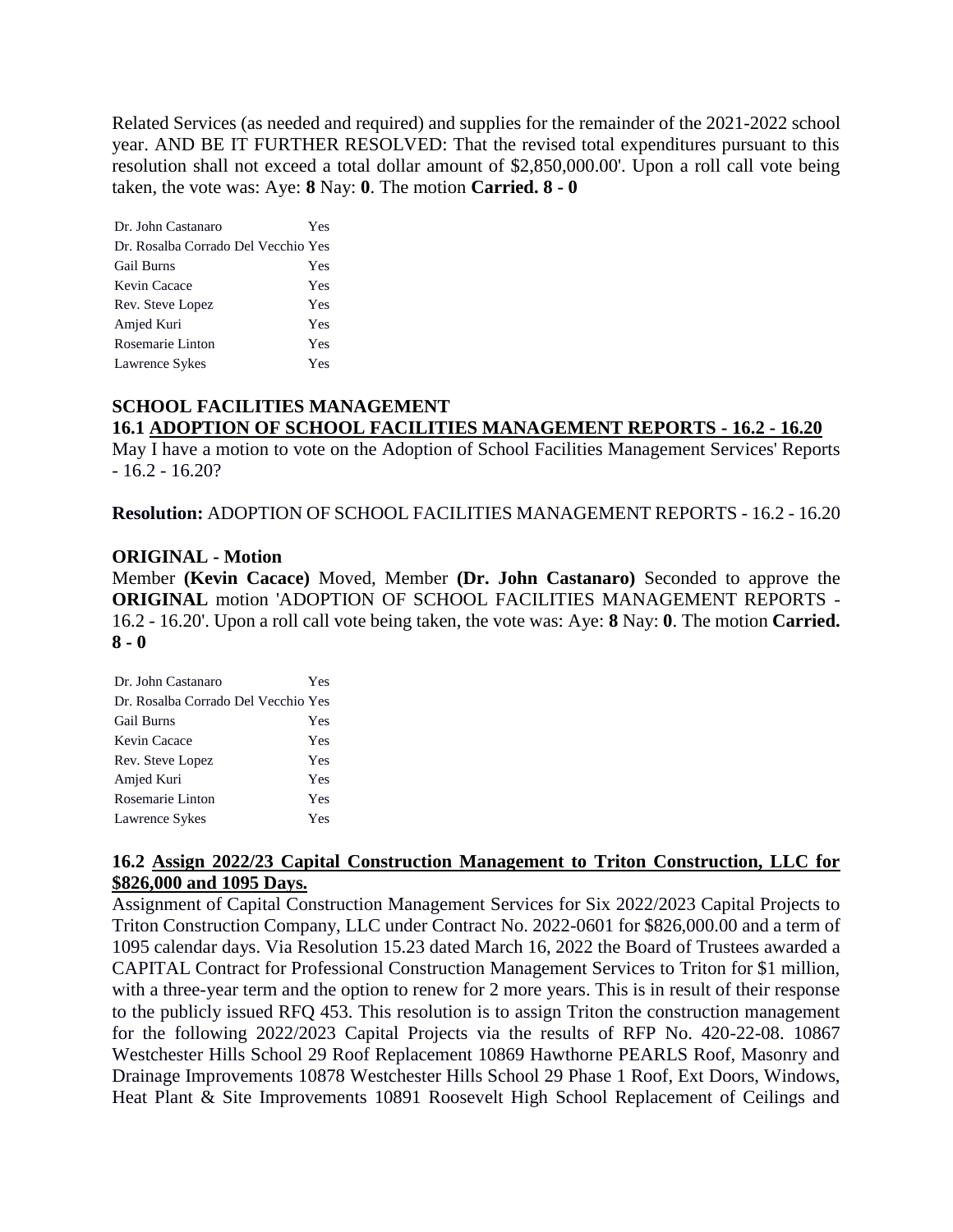Lights – Part 2 10927 Paideia School 15 HVAC Upgrades 10931 Front Site, Library and Gym Upgrades at Lincoln High School The principal areas of work will entail the following: • Demolition and hazardous materials abatement work. • Rehabilitation of existing HVAC and control systems. • Building exterior work including roofing, masonry, window & exterior door replacement. • Building interior work including ceiling & lights, toilet rooms, flooring and wall finishes. • Site work including expand and improve parking lot, sidewalks, lighting and access control. • New Hi-Tech security cameras and access control improvements. The fee is \$826,000 less reimbursables & additional services allowance of \$46,000. The "Base Fee" is \$780,000 and represents 5.0% of the total cost of \$15.5 million.

**Resolution:** Ladies and Gentlemen: WHEREAS: under Resolution 15.23 at the stated meeting on March 16, 2022, the Board of Education authorized the award of an "On-Call" Professional Construction Management Services contract to Triton Construction Company, LLC in response to District RFQ453 for an amount not to exceed \$1 million, and WHEREAS: the response by Triton Construction to request for proposal by the Facilities Department to provide construction management services to the above capital projects 10867 Westchester Hills School 29 Roof Replacement 10869 Hawthorne PEARLS Roof, Masonry and Drainage Improvements 10878 Westchester Hills School 29 Phase 1 Roof, Ext Doors, Windows, Heat Plant & Site Improvements 10891 Roosevelt High School Replacement of Ceilings and Lights – Part 2 10927 Paideia School 15 HVAC Upgrades 10931 Front Site, Library and Gym Upgrades at Lincoln High School was deemed most advantageous to the District at a cost not to exceed \$826,000.00. NOW THEREFORE BE IT RESOLVED: That the Superintendent of Schools is hereby authorized to assign Capital Construction Management Services for Six 2022/2023 Capital Projects to Triton Construction Company, LLC 30 East 33rd Street, 11th Floor, New York, NY 10016 under Contract No. 2022-0601 for \$826,000.00 and a term of 1095 calendar days.

# **ORIGINAL - Motion**

Member **(Kevin Cacace)** Moved, Member **(Dr. John Castanaro)** Seconded to approve the **ORIGINAL** motion 'Ladies and Gentlemen: WHEREAS: under Resolution 15.23 at the stated meeting on March 16, 2022, the Board of Education authorized the award of an "On-Call" Professional Construction Management Services contract to Triton Construction Company, LLC in response to District RFQ453 for an amount not to exceed \$1 million, and WHEREAS: the response by Triton Construction to request for proposal by the Facilities Department to provide construction management services to the above capital projects 10867 Westchester Hills School 29 Roof Replacement 10869 Hawthorne PEARLS Roof, Masonry and Drainage Improvements 10878 Westchester Hills School 29 Phase 1 Roof, Ext Doors, Windows, Heat Plant & Site Improvements 10891 Roosevelt High School Replacement of Ceilings and Lights – Part 2 10927 Paideia School 15 HVAC Upgrades 10931 Front Site, Library and Gym Upgrades at Lincoln High School was deemed most advantageous to the District at a cost not to exceed \$826,000.00. NOW THEREFORE BE IT RESOLVED: That the Superintendent of Schools is hereby authorized to assign Capital Construction Management Services for Six 2022/2023 Capital Projects to Triton Construction Company, LLC 30 East 33rd Street, 11th Floor, New York, NY 10016 under Contract No. 2022-0601 for \$826,000.00 and a term of 1095 calendar days'. Upon a roll call vote being taken, the vote was: Aye: **8** Nay: **0**. The motion **Carried. 8 - 0** 

Dr. John Castanaro Yes Dr. Rosalba Corrado Del Vecchio Yes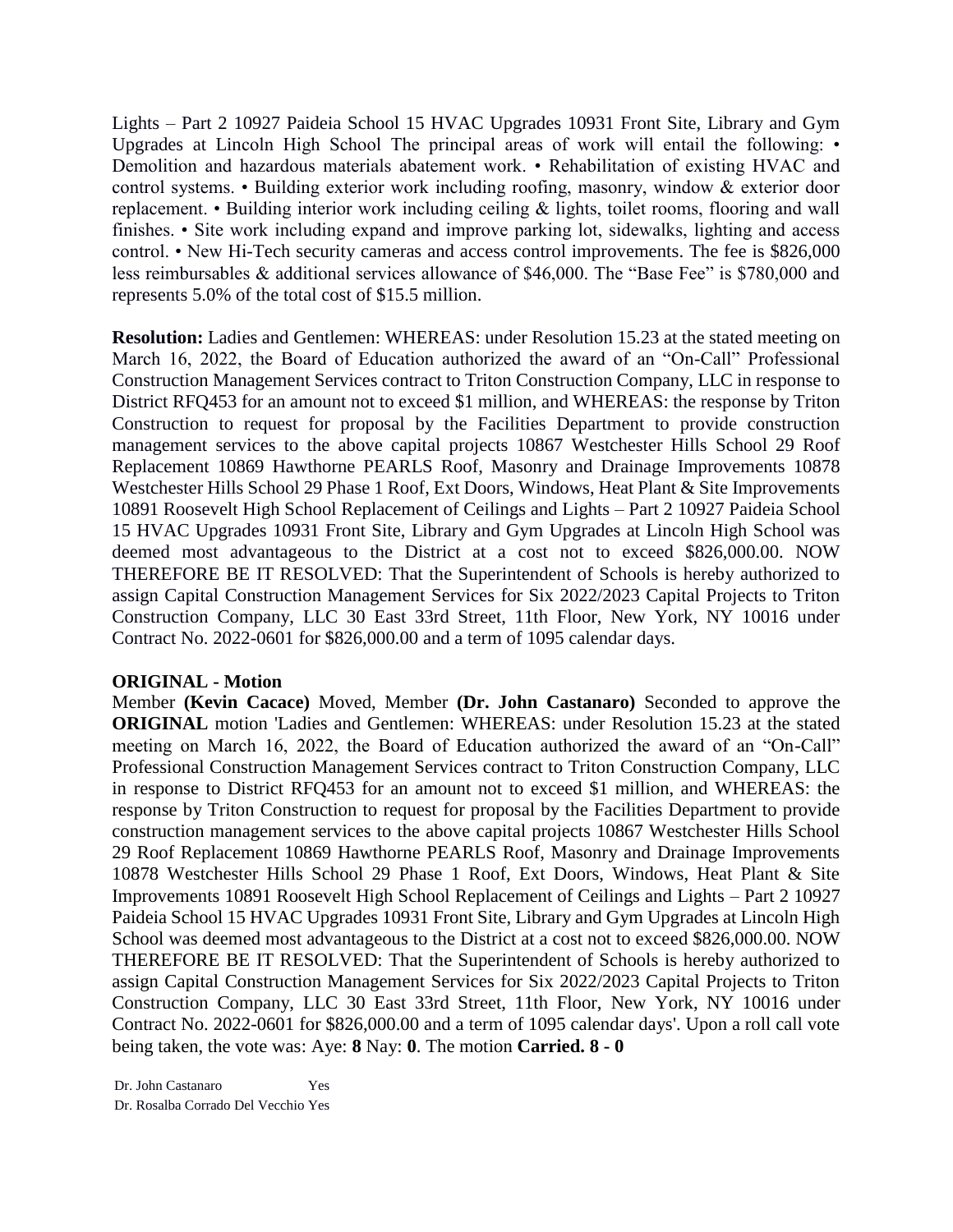| Gail Burns       | Yes |
|------------------|-----|
| Kevin Cacace     | Yes |
| Rev. Steve Lopez | Yes |
| Amjed Kuri       | Yes |
| Rosemarie Linton | Yes |
| Lawrence Sykes   | Yes |

# **16.3 Award of Capital Contract IFB 6721 GC/HVAC Construction Work CIP10851 Gas Conversion/HVAC Upgrades at Roosevelt High School to Mengler Mechanical for \$373,000.00 and a term of 365 calendar days.**

This resolution is to grant the administration the authority to enter into the subject contract. In compliance with General Municipal Law 103, bids were let and opened in public February 28, 2022. Mengler was the sole bidder. The work was designed by CPL Architects & Engineers. They have determined that the bid was fair and reasonable and are recommending award to Mengler Mechanical. The GC/HVAC CONSTRUCTION Work is for the installation of a new chimney liner serving the 1926 building boiler plant being converted from #2 oil to natural gas and related general construction for creating openings in the masonry chimney, installation of new chimney cap and chimney cleaning. This work is required by Con Ed and should be the last step in converting this burner to gas. This work is schedule to be completed during the summer of 2022.

**Resolution:** Ladies and Gentlemen: WHEREAS: bids were issued for public advertisement and opened on February 25, 2022 in compliance with General Municipal Law for Bid No. 6721 GC/HVAC CONSTRUCTION Work for the "Gas Conversion/HVAC Upgrades" at Roosevelt High School Project No. 10851, and WHEREAS: such bids were duly examined and as a result of this examination of the bids submitted, the administration has determined that Mengler Mechanical, the sole bidder is responsive and responsible with a bid of \$373,000.00. NOW THEREFORE BE IT RESOLVED: that Bid No. 6721 GC/HVAC CONSTRUCTION, for Capital Project No. 10851 "Gas Conversion/HVAC Upgrades" at Roosevelt High School Project to Mengler Mechanical, not to exceed \$373,000.00 for a term of 365 calendar days.

# **ORIGINAL - Motion**

Member **(Kevin Cacace)** Moved, Member **(Dr. John Castanaro)** Seconded to approve the **ORIGINAL** motion 'Ladies and Gentlemen: WHEREAS: bids were issued for public advertisement and opened on February 25, 2022 in compliance with General Municipal Law for Bid No. 6721 GC/HVAC CONSTRUCTION Work for the "Gas Conversion/HVAC Upgrades" at Roosevelt High School Project No. 10851, and WHEREAS: such bids were duly examined and as a result of this examination of the bids submitted, the administration has determined that Mengler Mechanical, the sole bidder is responsive and responsible with a bid of \$373,000.00. NOW THEREFORE BE IT RESOLVED: that Bid No. 6721 GC/HVAC CONSTRUCTION, for Capital Project No. 10851 "Gas Conversion/HVAC Upgrades" at Roosevelt High School Project to Mengler Mechanical, not to exceed \$373,000.00 for a term of 365 calendar days'. Upon a roll call vote being taken, the vote was: Aye: **8** Nay: **0**. The motion **Carried. 8 - 0** 

| Dr. John Castanaro                  | Yes |
|-------------------------------------|-----|
| Dr. Rosalba Corrado Del Vecchio Yes |     |
| <b>Gail Burns</b>                   | Yes |
| Kevin Cacace                        | Yes |
| Rev. Steve Lopez                    | Yes |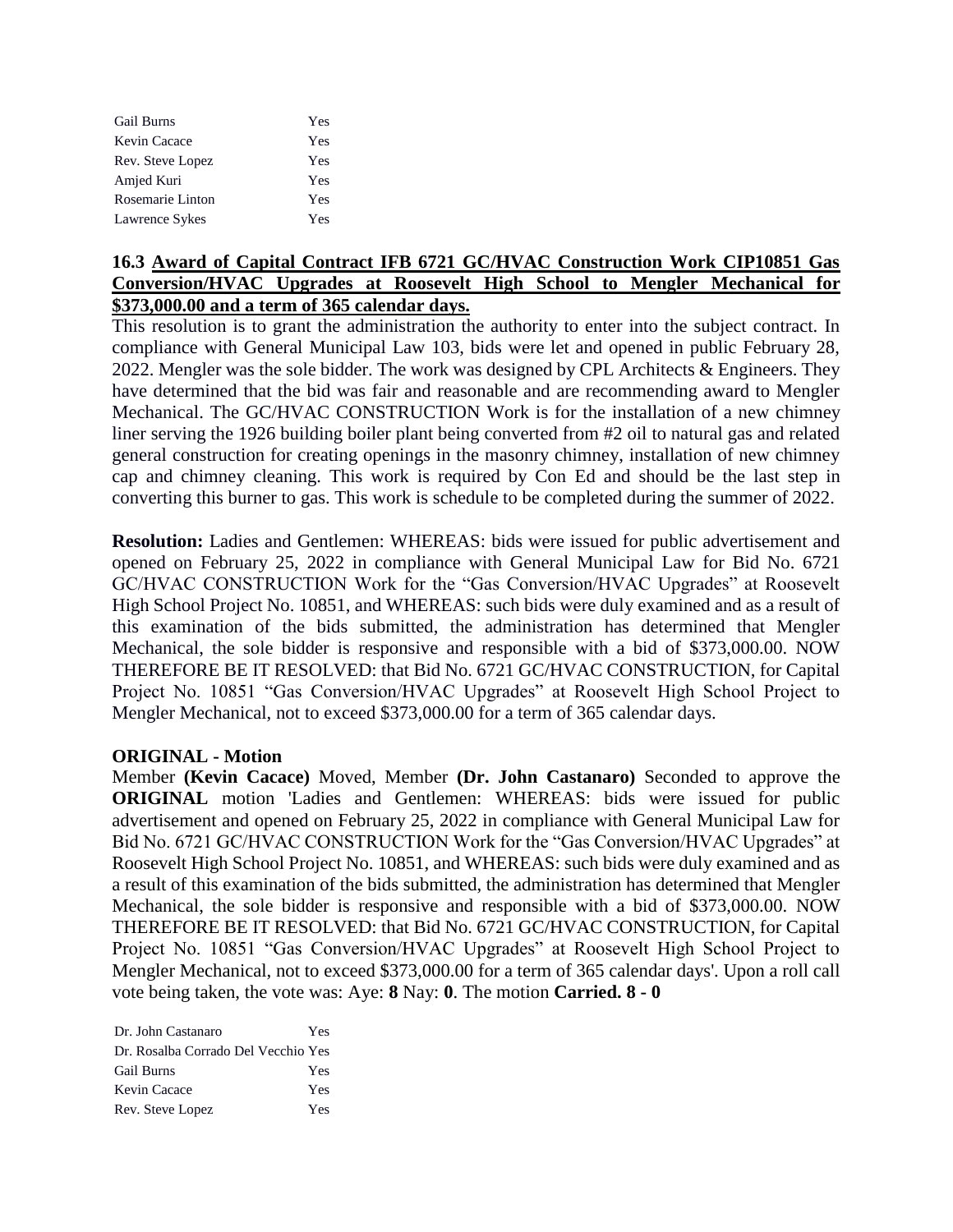| Amjed Kuri       | Yes |
|------------------|-----|
| Rosemarie Linton | Yes |
| Lawrence Sykes   | Yes |

# **16.4 AWARD OF A GENERAL FUND ANNUAL SERVICE CONTRACT for "Service and Repair of Electric Motors & Pumps" to A&C Furia Electric Motors, Inc for \$22,125.00 for a term of 365 days.**

Bids for RFB 6725 was publically advertised, received and opened on January 28, 2022. Only two bids were received and reviewed. The difference between the highest and lowest bidder is \$925.00. A & C Furia Electric Motors, Inc has passed all vetting, and reference checks. This company has successfully completed work for the School District. MD [This year contract is \$1,200.00 less than last year's contract.] This is the annual service contract, with the provision for renewal for upto two additional years by mutual consent under the same terms and conditions for the pump and motor installation and repair as needed.

**Resolution:** Ladies and Gentlemen: WHEREAS: in compliance with NYS General Municipal Law 103 bids were duly solicited, opened in public and read aloud on January 28, 2022 for Bid 6725 and, WHEREAS: 2 bids were received with A&C Furia Electric Motors, Inc being the lowest, responsive and responsible bid of \$22,125.00, and NOW THEREFORE BE IT RESOLVED: that the Superintendent of Schools is authorized to enter into a contract for Bid No. 6725, "Service and repair of electric motors and pumps" to A&C Furia Electric Motors, Inc. 75 Lafayette Ave, White Plains, NY 10603 for \$22,125.00 for a term of 365 days.

# **ORIGINAL - Motion**

Member **(Kevin Cacace)** Moved, Member **(Dr. John Castanaro)** Seconded to approve the **ORIGINAL** motion 'Ladies and Gentlemen: WHEREAS: in compliance with NYS General Municipal Law 103 bids were duly solicited, opened in public and read aloud on January 28, 2022 for Bid 6725 and, WHEREAS: 2 bids were received with A&C Furia Electric Motors, Inc being the lowest, responsive and responsible bid of \$22,125.00, and NOW THEREFORE BE IT RESOLVED: that the Superintendent of Schools is authorized to enter into a contract for Bid No. 6725, "Service and repair of electric motors and pumps" to A&C Furia Electric Motors, Inc. 75 Lafayette Ave, White Plains, NY 10603 for \$22,125.00 for a term of 365 days'. Upon a roll call vote being taken, the vote was: Aye: **8** Nay: **0**. The motion **Carried. 8 - 0** 

| Dr. John Castanaro                  | Yes |
|-------------------------------------|-----|
| Dr. Rosalba Corrado Del Vecchio Yes |     |
| <b>Gail Burns</b>                   | Yes |
| Kevin Cacace                        | Yes |
| Rev. Steve Lopez                    | Yes |
| Amjed Kuri                          | Yes |
| Rosemarie Linton                    | Yes |
| Lawrence Sykes                      | Yes |

# **16.5 Assign CIP10945 Kitchen/Refrigeration & Playground at Robert C. Dodson School Design Work to Fuller & D'Angelo for \$33,500.00 and 365 days.**

This is to assign the subject task under requirements contract 2020-0628 in the amount of \$33,500.00 fee plus \$10,000 allowance for reimbursables and a term of 365 calendar days. This project includes but is not limited to replacement of existing walk-in refrigerator and freezer units,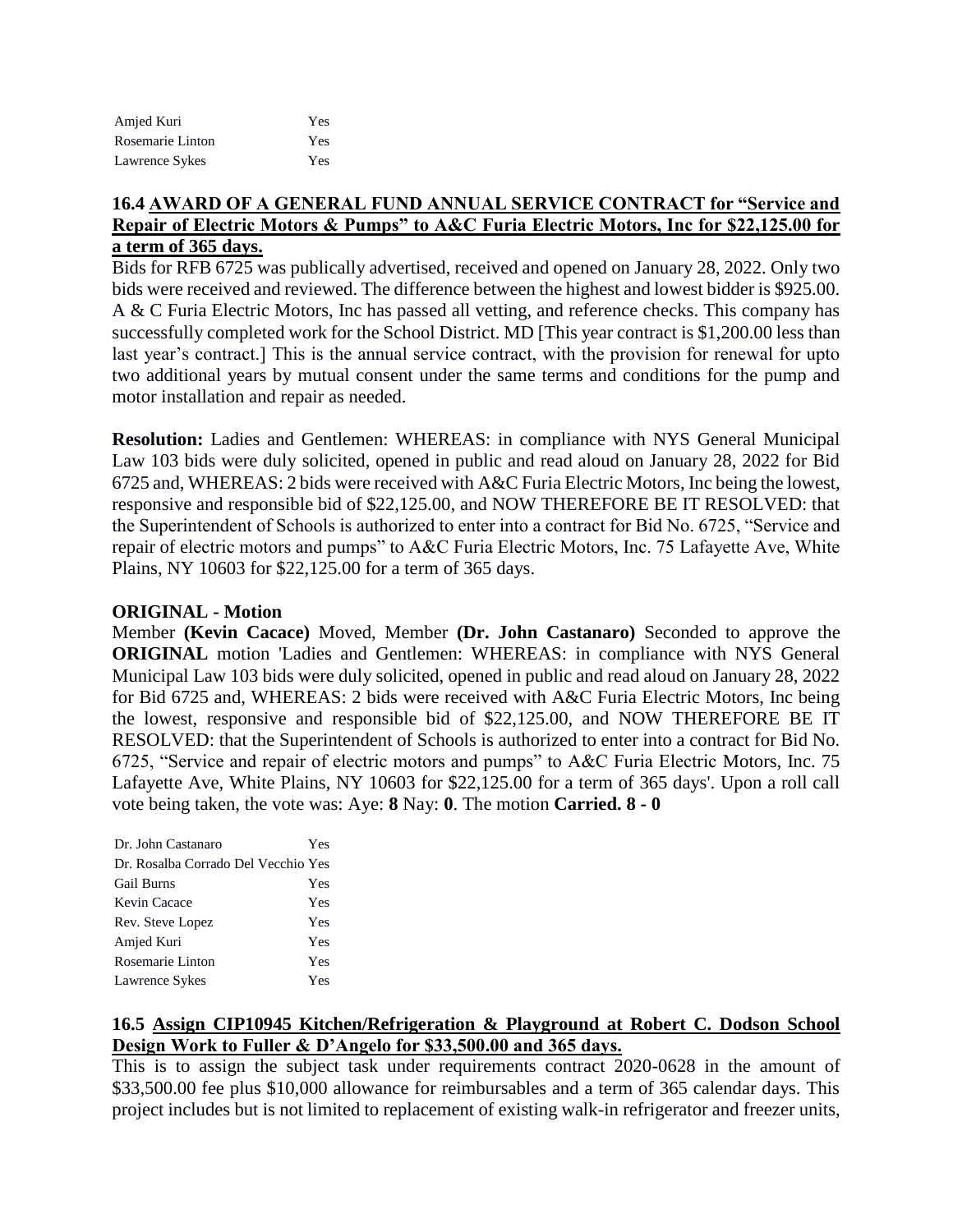site work (drainage, sidewalks, fencing) and a new playground. The current estimated cost for this project is \$500,000.00 and is targeted for construction during summer of 2023. RFP 420-22-10 was only issued to Fuller & D'Angelo, PC. Their design team has people already familiar with the school and have a good track record.

**Resolution:** Ladies and Gentlemen: WHEREAS: under Resolution 15.15 dated February 26, 2020, the Board authorized the award of Contract 2020-0628 for Architectural Services to Fuller & D'Angelo, PC in response to District RFQ404 for an amount of \$1,000,000.00, and WHEREAS: architectural services as specified under the above contract are required for 10945 "Replacement of Kitchen Walk-in Refrigeration System & Site work" at Robert C Dodson School, and WHEREAS: the response by Fuller & D'Angelo, PC, is to be deemed most advantageous to the District at a cost of \$33,500.00 and a term of 365 calendar days. NOW THEREFORE BE IT RESOLVED: That the Superintendent of Schools is hereby authorized to appoint Fuller and D'Angelo Architects and Planners, P.C, 45 Knollwood Road, Elmsford, New York 10523 to the task of providing architectural services for CIP 10945, "Replacement of Kitchen Walk-in Refrigeration System & Site Work" at Robert C Dodson School RFP 420-22-10 under an On-Call Services Contract 2020-00000628 Fuller & D'Angelo, PC., in the amount of \$33,500.00 for 365 calendar days.

#### **ORIGINAL - Motion**

Member **(Kevin Cacace)** Moved, Member **(Dr. John Castanaro)** Seconded to approve the **ORIGINAL** motion 'Ladies and Gentlemen: WHEREAS: under Resolution 15.15 dated February 26, 2020, the Board authorized the award of Contract 2020-0628 for Architectural Services to Fuller & D'Angelo, PC in response to District RFQ404 for an amount of \$1,000,000.00, and WHEREAS: architectural services as specified under the above contract are required for 10945 "Replacement of Kitchen Walk-in Refrigeration System & Site work" at Robert C Dodson School, and WHEREAS: the response by Fuller & D'Angelo, PC, is to be deemed most advantageous to the District at a cost of \$33,500.00 and a term of 365 calendar days. NOW THEREFORE BE IT RESOLVED: That the Superintendent of Schools is hereby authorized to appoint Fuller and D'Angelo Architects and Planners, P.C, 45 Knollwood Road, Elmsford, New York 10523 to the task of providing architectural services for CIP 10945, "Replacement of Kitchen Walk-in Refrigeration System & Site Work" at Robert C Dodson School RFP 420-22-10 under an On-Call Services Contract 2020-00000628 Fuller & D'Angelo, PC., in the amount of \$33,500.00 for 365 calendar days'. Upon a roll call vote being taken, the vote was: Aye: **8** Nay: **0**. The motion **Carried. 8 - 0** 

| Dr. John Castanaro                  | Yes |
|-------------------------------------|-----|
| Dr. Rosalba Corrado Del Vecchio Yes |     |
| <b>Gail Burns</b>                   | Yes |
| Kevin Cacace                        | Yes |
| Rev. Steve Lopez                    | Yes |
| Amjed Kuri                          | Yes |
| Rosemarie Linton                    | Yes |
| Lawrence Sykes                      | Yes |

# **16.6 Assign Construction Management Services for CIP10851 Gas Conversion/HVAC Project at Roosevelt High to SAVIN Engineers for \$47,300.00 and a term of 356 days.**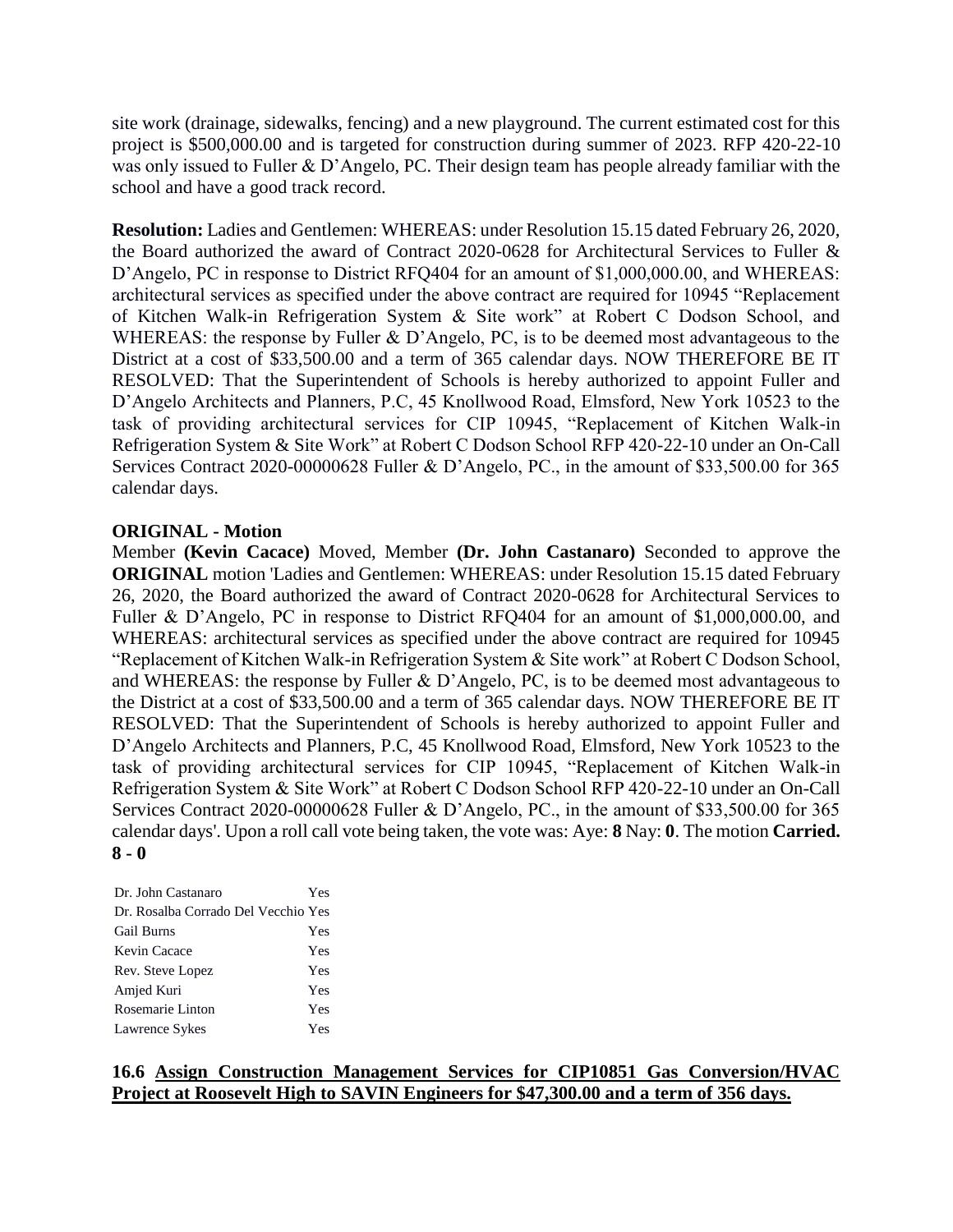Via Resolution 15.23 dated March 16, 2022 the Board of Trustees awarded contract 2022-0600 for Construction Management Services to Savin Engineers, P.C. for an amount not to exceed \$1.0 million and a five year term. Savin Engineers will provide the construction management which includes the chimney cleaning, liner, cap and masonry upgrades serving 1926 building heat plant that is being converted to natural gas This work is a last minute add-on by Con Ed and should be the last step in this process, expected to be completed late summer of 2022.

**Resolution:** Ladies and Gentlemen: WHEREAS: Via Resolution 15.23 dated March 16, 2022 the Board of Trustees awarded contract 2022-0600 for Construction Management Services to Savin Engineers, P.C. for an amount not to exceed \$1.0 million and a five year term, and WHEREAS: work under the above contract is required by the District, and WHEREAS: a proposal presented by Savin Engineers, P.C. to provide such services has been most advantageous to the District at a cost not to exceed \$47,300.00 and 365 days.. NOW THEREFORE BE IT RESOLVED: That the Superintendent of Schools is hereby authorized to assign Savin Engineers, P.C. 3 Campus Drive, Pleasantville, NY 10570 to the task of providing Construction Management Services for CIP10851, "Gas Conversion/HVAC Project" at Roosevelt High at a cost of \$47,300.00 and 365 day term.

# **ORIGINAL - Motion**

Member **(Kevin Cacace)** Moved, Member **(Dr. John Castanaro)** Seconded to approve the **ORIGINAL** motion 'Ladies and Gentlemen: WHEREAS: Via Resolution 15.23 dated March 16, 2022 the Board of Trustees awarded contract 2022-0600 for Construction Management Services to Savin Engineers, P.C. for an amount not to exceed \$1.0 million and a five year term, and WHEREAS: work under the above contract is required by the District, and WHEREAS: a proposal presented by Savin Engineers, P.C. to provide such services has been most advantageous to the District at a cost not to exceed \$47,300.00 and 365 days.. NOW THEREFORE BE IT RESOLVED: That the Superintendent of Schools is hereby authorized to assign Savin Engineers, P.C. 3 Campus Drive, Pleasantville, NY 10570 to the task of providing Construction Management Services for CIP10851, "Gas Conversion/HVAC Project" at Roosevelt High at a cost of \$47,300.00 and 365 day term'. Upon a roll call vote being taken, the vote was: Aye: **8** Nay: **0**. The motion **Carried. 8 - 0** 

| Dr. John Castanaro                  | Yes |
|-------------------------------------|-----|
| Dr. Rosalba Corrado Del Vecchio Yes |     |
| <b>Gail Burns</b>                   | Yes |
| Kevin Cacace                        | Yes |
| Rev. Steve Lopez                    | Yes |
| Amjed Kuri                          | Yes |
| Rosemarie Linton                    | Yes |
| Lawrence Sykes                      | Yes |

# **16.7 Award of Capital Construction Contract Electrical Work, CIP10878 Phase I of Roof, Doors, Boiler Systems Replacement and Site Upgrades at Westchester Hills School 29 to Talt Electrical for \$576,000.00 and 365 calendar days.**

This resolution is to grant the administration the authority to enter into contract as described above. In compliance with General Municipal Law 103, bids were let and opened in public February 28, 2022. Two bids were examined and all due diligence observed in determining the lowest responsive and responsible bidder. The highest bid was \$777,777. The engineer's estimate was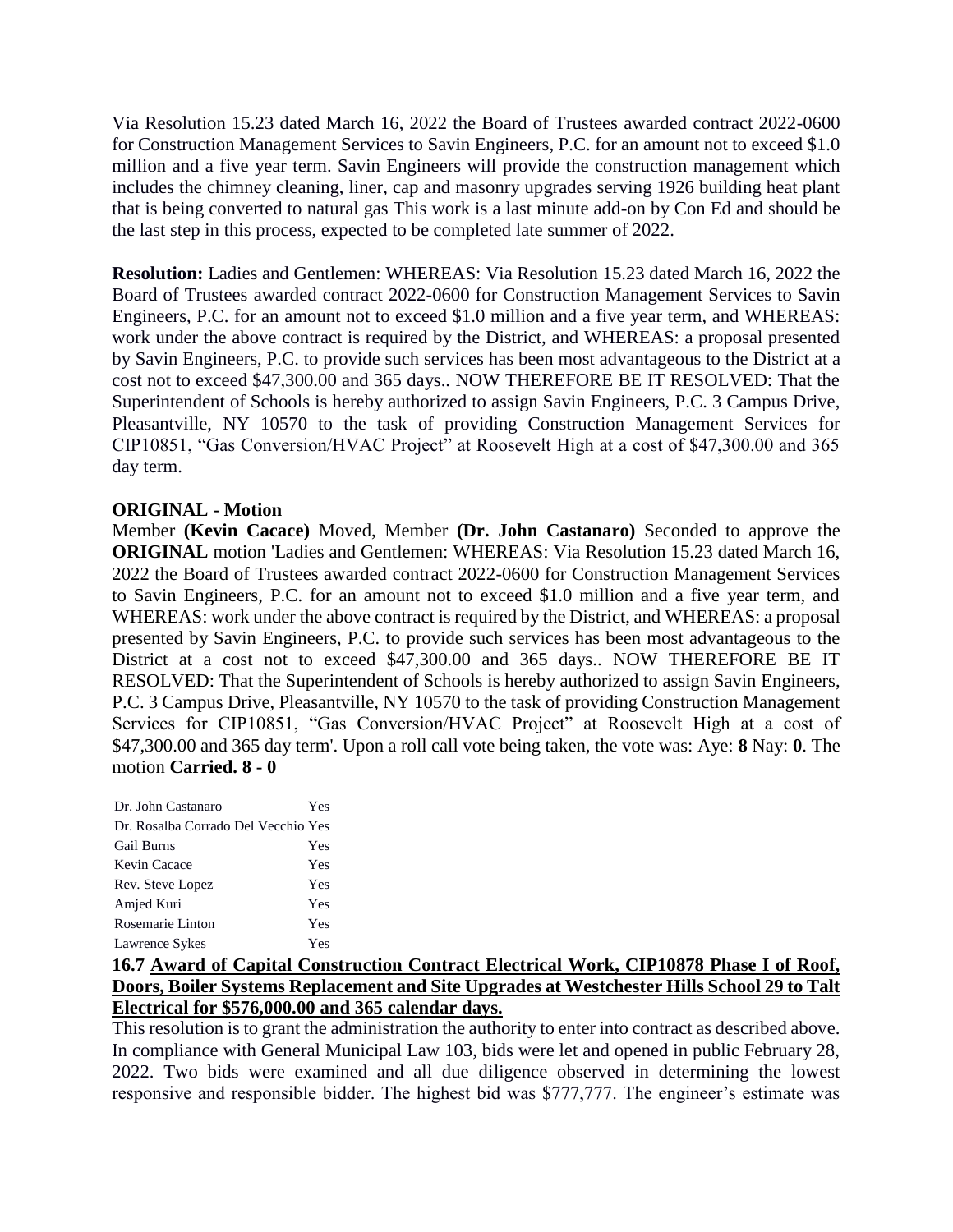\$750,000.00. After interviewing the apparent low bidder and confirming that they understood the scope of work, bids were found to be correct Fuller & D'Angelo Architects and Schools Facilities Management are recommending the award of the subject contract to Talt Electric. The complexity, cost and duration of the construction period for this project is best managed by splitting the project into two distinct phases. Phase I is for the replacement of doors, toilet room upgrades, site improvement, new hi-tech security, select classroom VAT asbestos abatement and PA upgrades and is schedule for summer 2022 and has an estimated total cost of \$4.2 million. Phase II work will be bid later in the year and include window replacement, boiler replacement, HVAC upgrades & controls and additional classroom VAT asbestos abatement and is scheduled for summer 2023 and is estimated to be \$6.6 million. The ELECTRICAL Work involves new hi-tech security systems for the school and site, exterior lighting improvements, select PA upgrades and power and lighting improvements for the renovation of 4 multi-person toilets.

**Resolution:** Ladies and Gentlemen: WHEREAS: bids were issued for public advertisement and opened on February 28, 2022 in compliance with General Municipal Law for Bid No. 6726 ELECTRICAL Work, Contract 5 for the "Phase I of Roof, Doors, Boiler Systems Replacement and Site Upgrades" at School 29 Project No. 10878, and WHEREAS: such bids were duly examined and as a result of this examination of the bids submitted, the administration has determined that Talt Electric, the lowest responsive and responsible bidder with a bid of \$576,000.00. NOW THEREFORE BE IT RESOLVED: that Bid No. 6726 ELECTRICAL Work, Contract 5 for the "Phase I of Roof, Doors, Boiler Systems Replacement and Site Upgrades" at School 29 Project No. 10878 to Talt Electric, 410 Fifth Avenue, New Rochelle, NY 10801 in an amount not to exceed \$576,000.00 for a term of 365 calendar days.

# **ORIGINAL - Motion**

Member **(Kevin Cacace)** Moved, Member **(Dr. John Castanaro)** Seconded to approve the **ORIGINAL** motion 'Ladies and Gentlemen: WHEREAS: bids were issued for public advertisement and opened on February 28, 2022 in compliance with General Municipal Law for Bid No. 6726 ELECTRICAL Work, Contract 5 for the "Phase I of Roof, Doors, Boiler Systems Replacement and Site Upgrades" at School 29 Project No. 10878, and WHEREAS: such bids were duly examined and as a result of this examination of the bids submitted, the administration has determined that Talt Electric, the lowest responsive and responsible bidder with a bid of \$576,000.00. NOW THEREFORE BE IT RESOLVED: that Bid No. 6726 ELECTRICAL Work, Contract 5 for the "Phase I of Roof, Doors, Boiler Systems Replacement and Site Upgrades" at School 29 Project No. 10878 to Talt Electric, 410 Fifth Avenue, New Rochelle, NY 10801 in an amount not to exceed \$576,000.00 for a term of 365 calendar days'. Upon a roll call vote being taken, the vote was: Aye: **8** Nay: **0**. The motion **Carried. 8 - 0** 

| Dr. John Castanaro                  | Yes |
|-------------------------------------|-----|
| Dr. Rosalba Corrado Del Vecchio Yes |     |
| <b>Gail Burns</b>                   | Yes |
| Kevin Cacace                        | Yes |
| Rev. Steve Lopez                    | Yes |
| Amjed Kuri                          | Yes |
| Rosemarie Linton                    | Yes |
| Lawrence Sykes                      | Yes |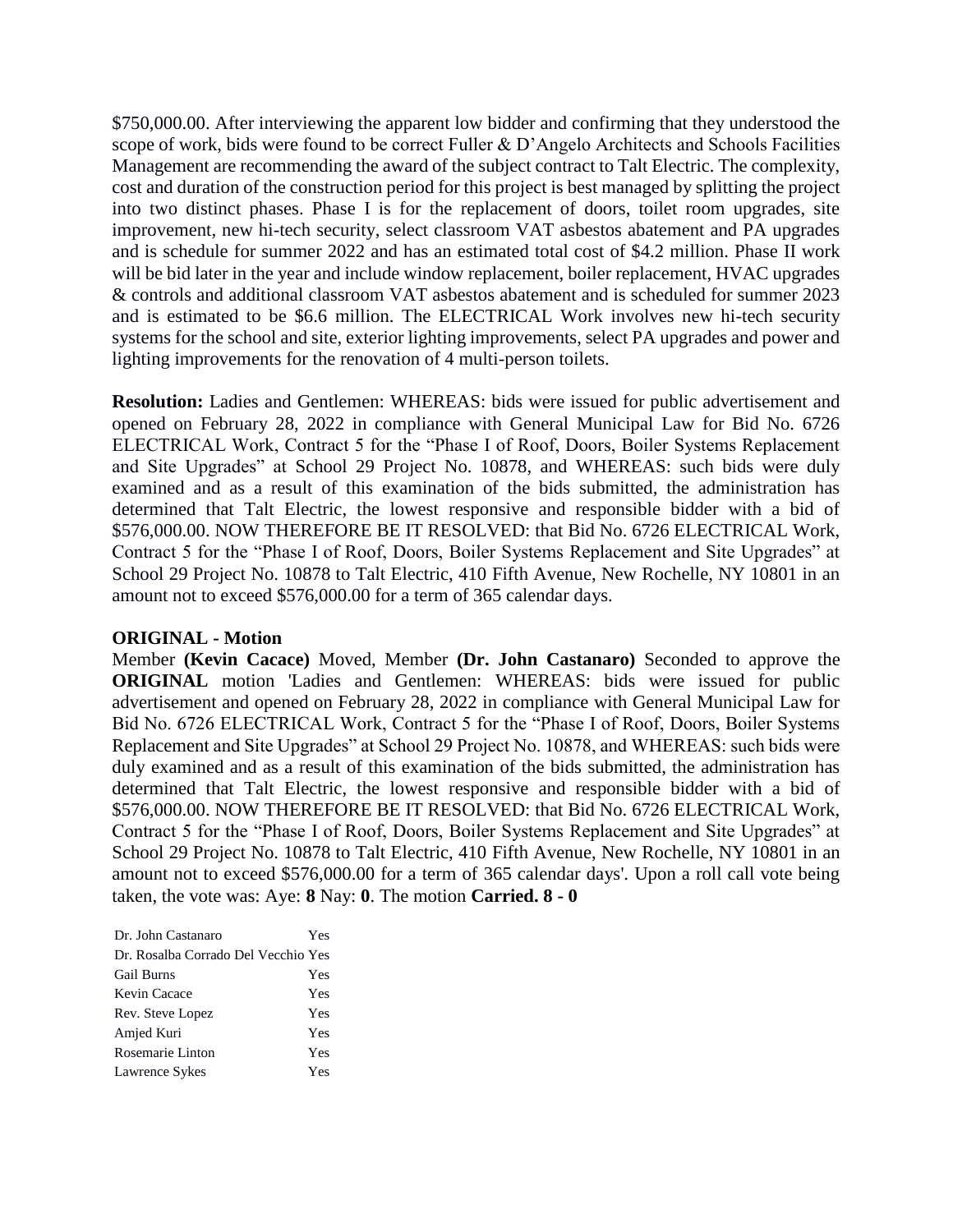# **16.8 AWARD OF A GENERAL FUND Annual Service Contract for "Playground Service and Repairs" to Playground Medic for \$78,125.00 for a term of 365 days.**

Bids for RFB- 6738 was publically advertised, received and opened on February 25, 2022. Four bids were received and reviewed. The difference between the highest and lowest bidder is \$8,107.50. The first apparent low bidder was A&J Constriction at \$74,392.50. They withdraw from the bid because they weren't able to demonstrate and prove the required experience and certification for qualification. The second low bidder was Playground Medic at \$78,125.00 Playground Medic, Inc has passed all vetting, and reference checks. This company has successfully completed work for the School District. This is the annual service contract, with the provision for renewal for up to one additional year by mutual consent under the same terms and conditions for the window installation and repair as needed.

**Resolution:** Ladies and Gentlemen: WHEREAS: in compliance with NYS General Municipal Law 103 bids were duly solicited, opened in public and read aloud on February 25, 2022 for Bid 6738 and, WHEREAS: four bids were received and examined and all due diligence taken to determine the lowest responsive and responsible bidder, and WHEREAS: such findings indicate that Playground Medic in the amount of \$78,125.00 meets this requirement NOW THEREFORE BE IT RESOLVED: that the Superintendent of Schools is authorized to enter into a contract for Bid No. 6738 "Playground Service and Repairs" to Playground Medic,146 Broadway, Hawthorne, NY, 10532, in the amount of \$78,125.00 for a term of 365 days.

# **ORIGINAL - Motion**

Member **(Kevin Cacace)** Moved, Member **(Dr. John Castanaro)** Seconded to approve the **ORIGINAL** motion 'Ladies and Gentlemen: WHEREAS: in compliance with NYS General Municipal Law 103 bids were duly solicited, opened in public and read aloud on February 25, 2022 for Bid 6738 and, WHEREAS: four bids were received and examined and all due diligence taken to determine the lowest responsive and responsible bidder, and WHEREAS: such findings indicate that Playground Medic in the amount of \$78,125.00 meets this requirement NOW THEREFORE BE IT RESOLVED: that the Superintendent of Schools is authorized to enter into a contract for Bid No. 6738 "Playground Service and Repairs" to Playground Medic,146 Broadway, Hawthorne, NY, 10532, in the amount of \$78,125.00 for a term of 365 days'. Upon a roll call vote being taken, the vote was: Aye: **8** Nay: **0**. The motion **Carried. 8 - 0** 

| Dr. John Castanaro                  | Yes |
|-------------------------------------|-----|
| Dr. Rosalba Corrado Del Vecchio Yes |     |
| <b>Gail Burns</b>                   | Yes |
| Kevin Cacace                        | Yes |
| Rev. Steve Lopez                    | Yes |
| Amjed Kuri                          | Yes |
| Rosemarie Linton                    | Yes |
| Lawrence Sykes                      | Yes |

# **16.9 Assignment of Funding Codes to Capital Construction Contracts for CIP 10878 PHASE 1 Roof, Doors, Boiler Replacement & Site Upgrades at Westchester Hills School 29**

This resolution is to assign funding codes to the following construction contracts that were awarded at the March 2022 stated meeting of the Board of Education pending code assignment from the recent bond sale: Resolution 15.9 Abbott & Price, Inc. GC WORK - SITE General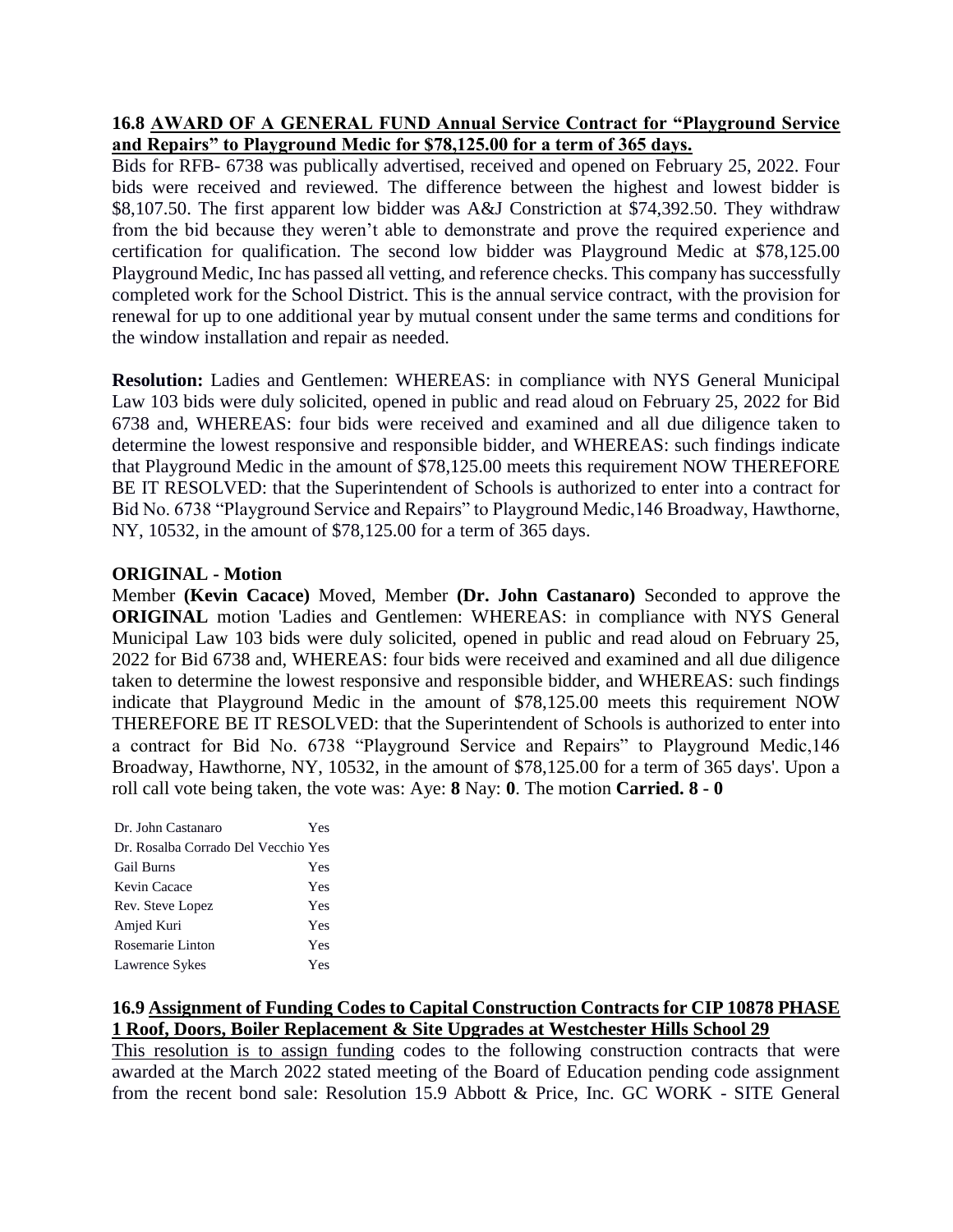Contractor – Site B5529CP110878.B22C02.B2200A1620 \$1,877,414.00 LCBF Resolution 15.26 Markley Mechanical HVAC WORK B5529CP110878.B22C02.B2203A1620 \$129,852.00 LCBF Resolution 15.10 Southeast Plumbing Corp. PLUMBING WORK B5529CP110878.B22C02.B2204A1620 \$224,710.00 LCBF

**Resolution:** Ladies and Gentlemen: WHEREAS: By Board Resolutions 15.9, 15.10 and 15.26, (respectively) at their stated meeting held on March 16, 2022 the Board of Trustees approved the award of the contracts listed pending the assignment of funding codes from the February 2022 bond sale: 1. 15.9 Abbott & Price, Inc. GC WORK - SITE for \$1,877,414.00 2. 15.10 Southeast Plumbing Corp. PLUMBING WORK for \$224,710.00 3. 15.26 Markley Mechanical HVAC WORK for \$129,852.00, and WHEREAS: these codes are assigned herein and made part of the respective Resolutions. NOW THEREFORE BE IT RESOLVED: That capital funding codes be assigned to the contracts as listed: Resolution 15.9 Abbott & Price, Inc. GC WORK - SITE General Contractor – Site B5529CP110878.B22C02.B2200A1620 \$1,877,414.00 LCBF Resolution 15.10 Southeast Plumbing Corp. PLUMBING WORK B5529CP110878.B22C02.B2204A1620 \$224,710.00 LCBF Resolution 15.26 Markley Mechanical HVAC WORK B5529CP110878.B22C02.B2203A1620 \$129,852.00 LCBF

# **ORIGINAL - Motion**

Member **(Kevin Cacace)** Moved, Member **(Dr. John Castanaro)** Seconded to approve the **ORIGINAL** motion 'Ladies and Gentlemen: WHEREAS: By Board Resolutions 15.9, 15.10 and 15.26, (respectively) at their stated meeting held on March 16, 2022 the Board of Trustees approved the award of the contracts listed pending the assignment of funding codes from the February 2022 bond sale: 1. 15.9 Abbott & Price, Inc. GC WORK - SITE for \$1,877,414.00 2. 15.10 Southeast Plumbing Corp. PLUMBING WORK for \$224,710.00 3. 15.26 Markley Mechanical HVAC WORK for \$129,852.00, and WHEREAS: these codes are assigned herein and made part of the respective Resolutions. NOW THEREFORE BE IT RESOLVED: That capital funding codes be assigned to the contracts as listed: Resolution 15.9 Abbott & Price, Inc. GC WORK - SITE General Contractor – Site B5529CP110878.B22C02.B2200A1620 \$1,877,414.00 LCBF Resolution 15.10 Southeast Plumbing Corp. PLUMBING WORK B5529CP110878.B22C02.B2204A1620 \$224,710.00 LCBF Resolution 15.26 Markley Mechanical HVAC WORK B5529CP110878.B22C02.B2203A1620 \$129,852.00 LCBF'. Upon a roll call vote being taken, the vote was: Aye: **8** Nay: **0**. The motion **Carried. 8 - 0** 

| Dr. John Castanaro                  | Yes |
|-------------------------------------|-----|
| Dr. Rosalba Corrado Del Vecchio Yes |     |
| <b>Gail Burns</b>                   | Yes |
| Kevin Cacace                        | Yes |
| Rev. Steve Lopez                    | Yes |
| Amjed Kuri                          | Yes |
| Rosemarie Linton                    | Yes |
| Lawrence Sykes                      | Yes |

**16.10 Amendment 1 CIP10878 Roof, Exterior Doors, Windows, Heat Plant Replacement and Site Improvements at Westchester Hills School 29 under contract 2020-0628 to Fuller & D'Angelo P.C., for \$106,050.00 increasing amount from \$513,750.00 to \$619,800.00 and no change in term.**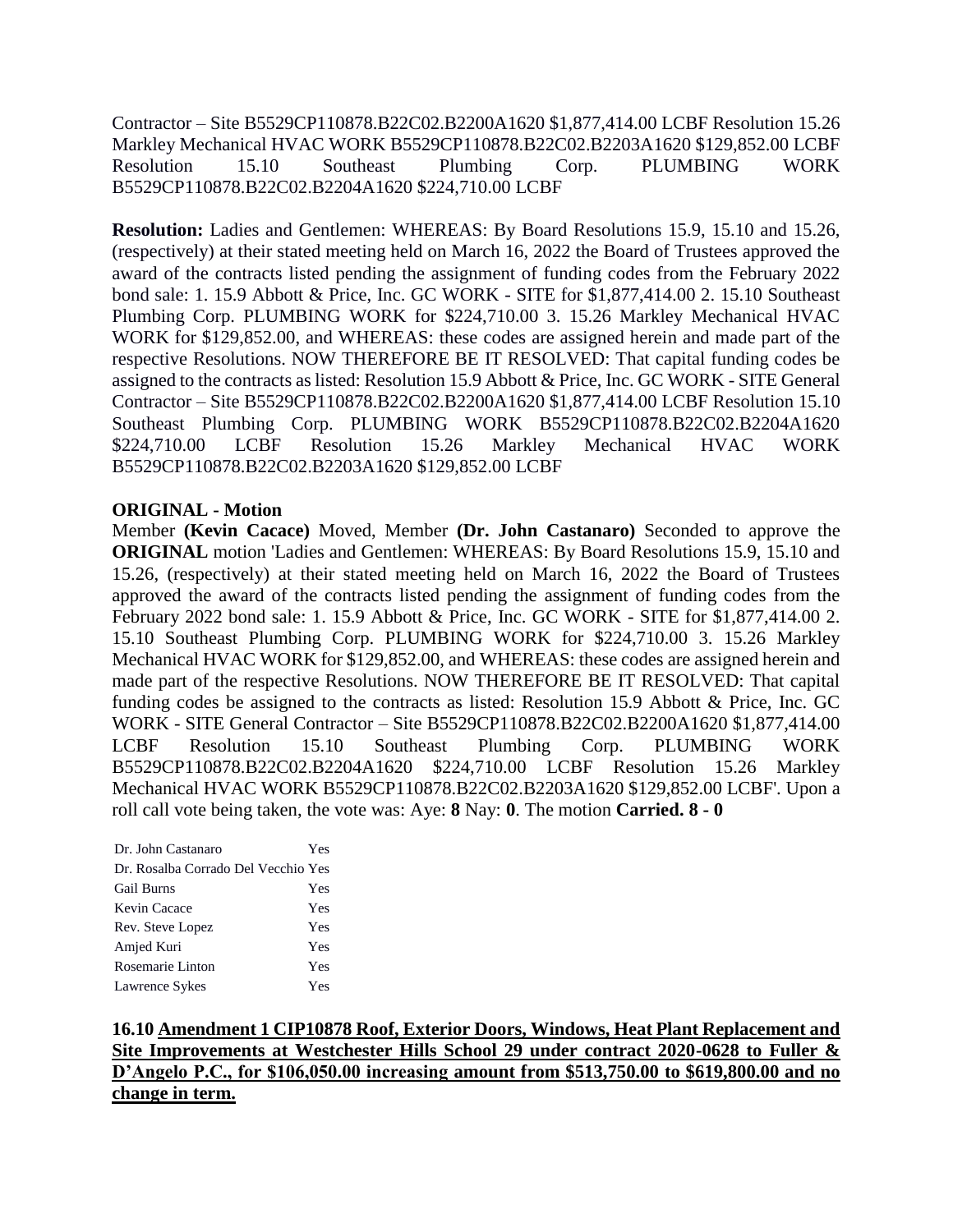This amendment is to cover the cost for work deliberately not included in the original award for Bidding and Negotiation and Construction Administration. (RES 15.3 dated August 21 2019) and to cover the cost of re-packaging the bid documents into two separate bids. Phase I is for the replacement of doors, toilet room upgrades, site improvement, new hi-tech security, select classroom VAT asbestos abatement and PA upgrades and is schedule for summer 2022 and has an estimated total cost of \$4.2 million. Phase II work will be bid at a later date and include window replacement, boiler replacement, HVAC upgrades & controls and additional classroom VAT asbestos abatement and is scheduled for summer 2023 and is estimated to be \$6.6 million.

**Resolution:** Ladies and Gentlemen: WHEREAS: Via Resolution 15.3 dated August 21, 2019, the Board of Education awarded PO 2020-1779 Architectural Services for CIP10878 "Roof, Exterior Doors, Windows, Heat Plant Replacement and Site Improvements" at Westchester Hills School 29 to Fuller & D'Angelo P.C., Architects in the amount of \$513,750.00 for a fee of \$513,750.00 and term of 1095 calendar days under contract 2020-0628, and WHEREAS: the Bidding & Negotiation and Construction Administration work was not included in the original assignment, and WHEREAS: such services are now required, and WHEREAS: the complexity, cost and duration of the construction period for this project is best managed by splitting the project into two distinct phase, and WHEREAS: Fuller and D'Angelo has presented an acceptable proposal to complete these added tasks at a cost of \$106,050.00 with no change in term. NOW THEREFORE BE IT RESOLVED: That the Superintendent of Schools is hereby authorized to amend PO 2020- 1779 for CIP10878 "Roof, Exterior Doors, Windows, Heat Plant Replacement and Site Improvements" at Westchester Hills School 29 under contract 2020-0628 to Fuller & D'Angelo P.C., Road 45 Knollwood Road, Elmsford, New York 10523for \$106,050.00 increasing the amount from \$513,750.00 to \$619,800.00 and no change in term.

# **ORIGINAL - Motion**

Member **(Kevin Cacace)** Moved, Member **(Dr. John Castanaro)** Seconded to approve the **ORIGINAL** motion 'Ladies and Gentlemen: WHEREAS: Via Resolution 15.3 dated August 21, 2019, the Board of Education awarded PO 2020-1779 Architectural Services for CIP10878 "Roof, Exterior Doors, Windows, Heat Plant Replacement and Site Improvements" at Westchester Hills School 29 to Fuller & D'Angelo P.C., Architects in the amount of \$513,750.00 for a fee of \$513,750.00 and term of 1095 calendar days under contract 2020-0628, and WHEREAS: the Bidding & Negotiation and Construction Administration work was not included in the original assignment, and WHEREAS: such services are now required, and WHEREAS: the complexity, cost and duration of the construction period for this project is best managed by splitting the project into two distinct phase, and WHEREAS: Fuller and D'Angelo has presented an acceptable proposal to complete these added tasks at a cost of \$106,050.00 with no change in term. NOW THEREFORE BE IT RESOLVED: That the Superintendent of Schools is hereby authorized to amend PO 2020-1779 for CIP10878 "Roof, Exterior Doors, Windows, Heat Plant Replacement and Site Improvements" at Westchester Hills School 29 under contract 2020-0628 to Fuller & D'Angelo P.C., Road 45 Knollwood Road, Elmsford, New York 10523for \$106,050.00 increasing the amount from \$513,750.00 to \$619,800.00 and no change in term'. Upon a roll call vote being taken, the vote was: Aye: **8** Nay: **0**. The motion **Carried. 8 - 0** 

Dr. John Castanaro Yes Dr. Rosalba Corrado Del Vecchio Yes Gail Burns Yes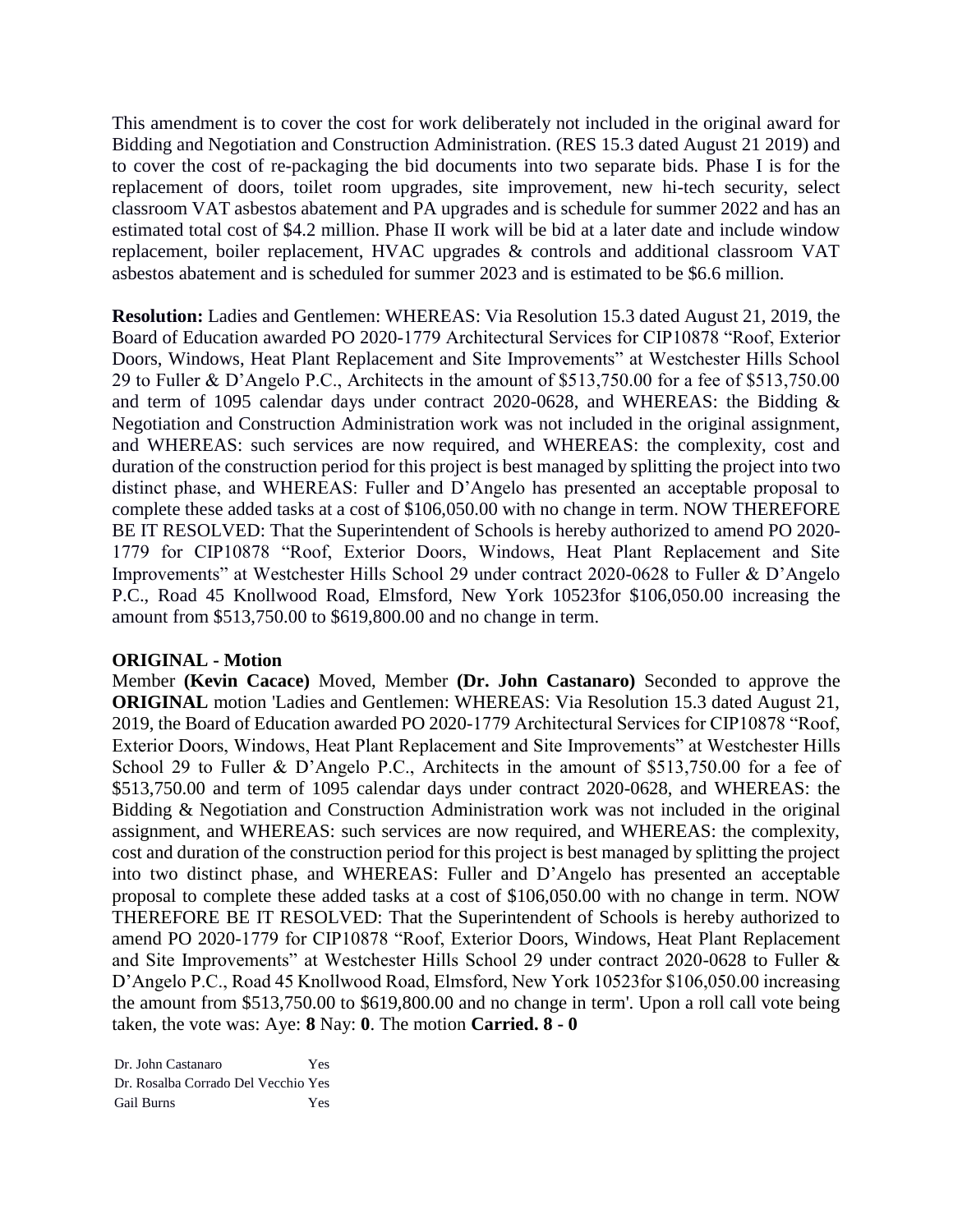| Kevin Cacace     | Yes |
|------------------|-----|
| Rev. Steve Lopez | Yes |
| Amjed Kuri       | Yes |
| Rosemarie Linton | Yes |
| Lawrence Sykes   | Yes |

# **16.11 Amendment 2 PO2021-0658 2020 Lead Testing in School Drinking Water - Term Extension, Only for H2M Engineering**

This PO was awarded by Resolution 15.15 dated February 26, 2020. It was amended to extend the term for 365 calendar days to June 30, 2021 by Resolution 15.5 on July 15, 2020. This amendment to is to extend the term again (638 calendar days) to March 16, 2023 to complete outlying work and reporting and to coincide with the termination of the requirements contract. Due to the pandemic, the State extended the lead in water (LIW) sampling deadline from December 31, 2020 to June 30, 2021 and this PO expired June 30 2021. However, the conditions in the building in response to the pandemic were not acceptable for lead sampling drinking water. The sampling work was deferred by roughly 10 months. H2M has completed the survey, inventory, sampling and data organization for the sampling of all potable water outlets in the district, including creating location plans. The remaining phases of H2M's assignment is to derive a remediation plan, oversight and record-keeping of same.

**Resolution:** Ladies and Gentlemen: WHEREAS, via Resolution 15.15, dated February 26, 2020, the Board of Trustees authorized the assignment of PO 2021-0658 "2020 Lead Testing in School Drinking Water" under requirements Contract 2020-0629 to H2M Architects & Engineers in the amount of \$217,907.90 for a term of 365 calendar days, and WHEREAS, by Resolution by Resolution 15.5 on July 15, 2020 the term of this purchase order was extended by 365 calendar days, and WHEREAS, it is recommend that the assignment term be extend to March 16, 2023 (638 calendar days) to complete this work. NOW THEREFORE BE IT RESOLVED: That the Superintendent of Schools is hereby authorized to extend the task PO2021-0658 term "2020 Lead Testing in School Drinking Water" under requirements Contract 2020-0629 to H2M Architects & Engineers to March 16, 2023.

# **ORIGINAL - Motion**

Member **(Kevin Cacace)** Moved, Member **(Dr. John Castanaro)** Seconded to approve the **ORIGINAL** motion 'Ladies and Gentlemen: WHEREAS, via Resolution 15.15, dated February 26, 2020, the Board of Trustees authorized the assignment of PO 2021-0658 "2020 Lead Testing in School Drinking Water" under requirements Contract 2020-0629 to H2M Architects & Engineers in the amount of \$217,907.90 for a term of 365 calendar days, and WHEREAS, by Resolution by Resolution 15.5 on July 15, 2020 the term of this purchase order was extended by 365 calendar days, and WHEREAS, it is recommend that the assignment term be extend to March 16, 2023 (638 calendar days) to complete this work. NOW THEREFORE BE IT RESOLVED: That the Superintendent of Schools is hereby authorized to extend the task PO2021-0658 term "2020 Lead Testing in School Drinking Water" under requirements Contract 2020-0629 to H2M Architects & Engineers to March 16, 2023'. Upon a roll call vote being taken, the vote was: Aye: **8** Nay: **0**. The motion **Carried. 8 - 0**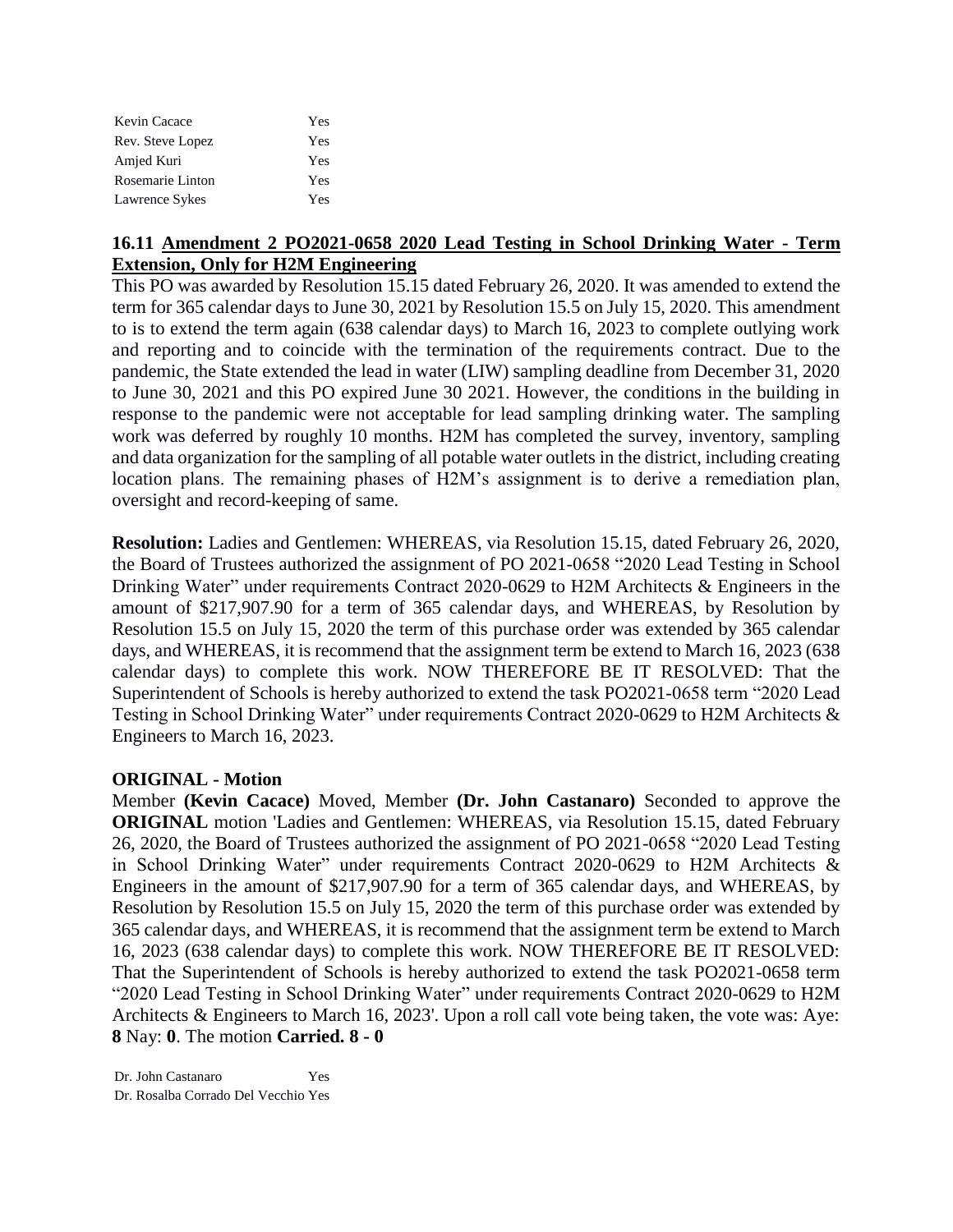| Gail Burns       | Yes |
|------------------|-----|
| Kevin Cacace     | Yes |
| Rev. Steve Lopez | Yes |
| Amjed Kuri       | Yes |
| Rosemarie Linton | Yes |
| Lawrence Sykes   | Yes |

# **16.12 Award of IFB-6726, General Construction Building Work for CIP10878 "Phase 1 of Roof, Doors, Boiler Systems Replacement and Site Upgrades" at School 29 to Grace Contracting & Development LLC for \$1,003,000.00 and 365 calendar days.**

In compliance with General Municipal Law 103, public bids were let and opened in public February 28, 2022. Bids were examined and all due diligence observed in determining the lowest responsive and responsible bidder. Fuller & D'Angelo Architects and School Facilities are recommending this award. Bid IFB-6726 resulted in a total of 8 bids received, with the highest bid at \$2,626,553. The engineer's estimate was \$850,000 million. The complexity, cost and duration of the construction period for this project is best managed by splitting the project into two distinct phases. Phase I is for the replacement of doors, toilet room upgrades, site improvement, new hitech security, select classroom VAT asbestos abatement and PA upgrades and is schedule for summer 2022 and has an estimated total cost of \$4.2 million. Phase II work will be bid later in the year and include window replacement, boiler replacement, HVAC upgrades & controls and additional classroom VAT asbestos abatement and is scheduled for summer 2023 and is estimated to be \$6.6 million. The GENERAL CONSTRUCTION BUILDING WORK involves new restrooms, exterior doors, asbestos abatement.

**Resolution:** Ladies and Gentlemen: WHEREAS: bids were issued for public advertisement and opened on February 28, 2022 in compliance with General Municipal Law 103 IFB 6726 GENERAL CONSTRUCTION BUILDING Work for the "Phase I of Roof, Doors, Boiler Systems Replacement and Site Upgrades" at School 29 Project No. 10878, and WHEREAS; there were a total of nine bid submitted, and WHEREAS: such bids were duly examined and as a result of this examination, the administration has determined that Grace Contracting & Development LLC, the lowest responsive and responsible bidder at \$1,003,000.00. NOW THEREFORE BE IT RESOLVED: that Bid No. 6726 GENERAL CONSTRUCTION BUILDING Work for CIP10878 the "Phase I of Roof, Doors, Boiler Systems Replacement and Site Upgrades" at School 29 be awarded to Grace Contracting & Development LLC, 427 Beach Road, West Haverstraw, NY 10993 in an amount not to exceed \$1,003,000.00 for a term of 365 calendar days.

# **ORIGINAL - Motion**

Member **(Kevin Cacace)** Moved, Member **(Dr. John Castanaro)** Seconded to approve the **ORIGINAL** motion 'Ladies and Gentlemen: WHEREAS: bids were issued for public advertisement and opened on February 28, 2022 in compliance with General Municipal Law 103 IFB 6726 GENERAL CONSTRUCTION BUILDING Work for the "Phase I of Roof, Doors, Boiler Systems Replacement and Site Upgrades" at School 29 Project No. 10878, and WHEREAS; there were a total of nine bid submitted, and WHEREAS: such bids were duly examined and as a result of this examination, the administration has determined that Grace Contracting & Development LLC, the lowest responsive and responsible bidder at \$1,003,000.00. NOW THEREFORE BE IT RESOLVED: that Bid No. 6726 GENERAL CONSTRUCTION BUILDING Work for CIP10878 the "Phase I of Roof, Doors, Boiler Systems Replacement and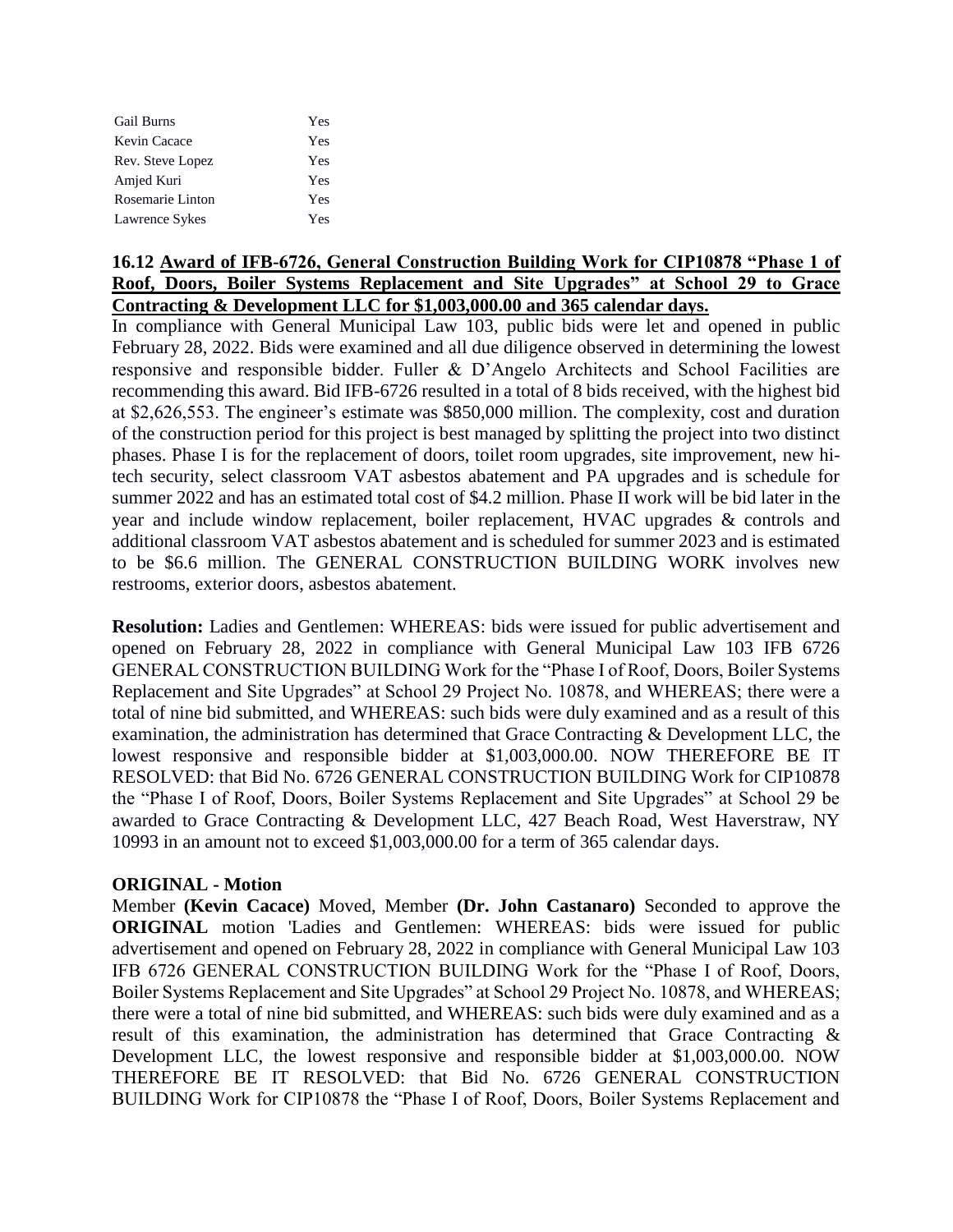Site Upgrades" at School 29 be awarded to Grace Contracting & Development LLC, 427 Beach Road, West Haverstraw, NY 10993 in an amount not to exceed \$1,003,000.00 for a term of 365 calendar days'. Upon a roll call vote being taken, the vote was: Aye: **8** Nay: **0**. The motion **Carried. 8 - 0** 

| Dr. John Castanaro                  | Yes |
|-------------------------------------|-----|
| Dr. Rosalba Corrado Del Vecchio Yes |     |
| <b>Gail Burns</b>                   | Yes |
| Kevin Cacace                        | Yes |
| Rev. Steve Lopez                    | Yes |
| Amjed Kuri                          | Yes |
| Rosemarie Linton                    | Yes |
| Lawrence Sykes                      | Yes |
|                                     |     |

# **16.13 Assign CIP10937-CHA, 10938-YMA, and 10939-Pearls, Window Replacement Memasi, in an amount not to exceed \$412,068.00**

This is to assign the subject task for "Window Replacement" at Cross Hill Academy, Yonkers Montessori Academy and PEARLs Hawthorne School to Memasi Architects as per the results of RFP420-21-25 at a cost of \$412,068.00 This project will include but not be limited to: replacement of all windows, curtain walls & shades, existing window AC units and requisite asbestos abatement. The project budget for Cross Hill Academy, Yonkers Montessori Academy and PEARLS Hawthorne School is estimated to be \$4.3 million, \$1.2 million and \$1.75 million respectively, including soft costs. RFP420-21-25 was issued to the design firms already under a On-Call AE Services contract with the District. There were 5 responses. Memasi is the lowest cost proposer although this is not the sole reason for this award. Their design team has people already familiar to us and have a good track record. Memasi is to perform surveys, review of existing conditions, and develop designs for SED permit and construction documents. The bidding, contract awards and construction support services will be negotiated when permits are issued by SED. For the three schools there is a contingency \$110,000 to be used by the District as needed for additional AE services, reimbursable expenses such as HAZMAT sampling, testing & design; destructive testing; special inspections; and etc. Memasi contract 2020-00000631, BOE approved 1/26/20, BOCS approved 3/5/20

**Resolution:** Ladies and Gentlemen: WHEREAS: under Resolution 15.15 dated February 26, 2020, the Board of Education authorized the award of a professional On-Call Architectural Services Contract No. 2020-0631 to MEMASI in response to District RFP404 for an amount not to exceed \$1 million and a term of 3 calendar years. WHEREAS: work as defined under that contract by RFP420-21-25 is the task is to provide professional On-Call Architectural Services for the review/inspection and design of for "Windows Replacement" at Cross Hill Academy-CIP10937, Yonkers Montessori Academy-CPI 10938, and PEARLs Hawthorne School-CPI 10939, and WHEREAS: the response by MEMASI, one of five received, is to be deemed most advantageous to the District at a cost of \$412,068.00 and a term of 365 calendar days. NOW THEREFORE BE IT RESOLVED: That the Superintendent of Schools is hereby authorized to assign MEMASI, 2 Lyon Place, White Plains, NY to the task of providing professional On-Call Architectural Services for the review/inspection and design of for "Windows Replacement" at Cross Hill Academy-CIP10937, Yonkers Montessori Academy-CPI 10938, and PEARLs Hawthorne School-CPI 10939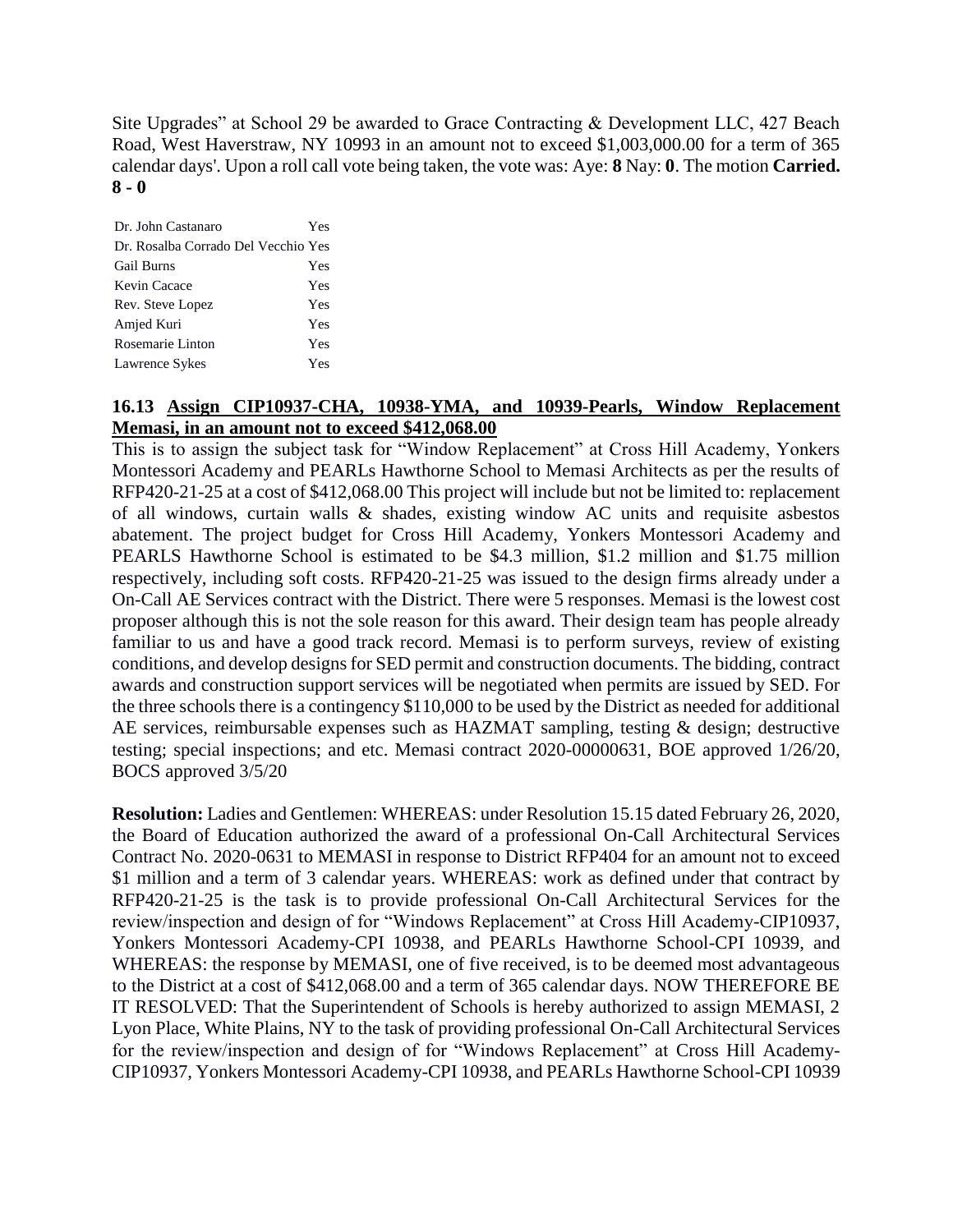under contract number 2020-0631 in the amount not to exceed \$412,068.00 for a term of 365 calendar days.

### **ORIGINAL - Motion**

Member **(Kevin Cacace)** Moved, Member **(Dr. John Castanaro)** Seconded to approve the **ORIGINAL** motion 'Ladies and Gentlemen: WHEREAS: under Resolution 15.15 dated February 26, 2020, the Board of Education authorized the award of a professional On-Call Architectural Services Contract No. 2020-0631 to MEMASI in response to District RFP404 for an amount not to exceed \$1 million and a term of 3 calendar years. WHEREAS: work as defined under that contract by RFP420-21-25 is the task is to provide professional On-Call Architectural Services for the review/inspection and design of for "Windows Replacement" at Cross Hill Academy-CIP10937, Yonkers Montessori Academy-CPI 10938, and PEARLs Hawthorne School-CPI 10939, and WHEREAS: the response by MEMASI, one of five received, is to be deemed most advantageous to the District at a cost of \$412,068.00 and a term of 365 calendar days. NOW THEREFORE BE IT RESOLVED: That the Superintendent of Schools is hereby authorized to assign MEMASI, 2 Lyon Place, White Plains, NY to the task of providing professional On-Call Architectural Services for the review/inspection and design of for "Windows Replacement" at Cross Hill Academy-CIP10937, Yonkers Montessori Academy-CPI 10938, and PEARLs Hawthorne School-CPI 10939 under contract number 2020-0631 in the amount not to exceed \$412,068.00 for a term of 365 calendar days'. Upon a roll call vote being taken, the vote was: Aye: **8** Nay: **0**. The motion **Carried. 8 - 0** 

| Dr. John Castanaro                  | Yes |
|-------------------------------------|-----|
| Dr. Rosalba Corrado Del Vecchio Yes |     |
| <b>Gail Burns</b>                   | Yes |
| Kevin Cacace                        | Yes |
| Rev. Steve Lopez                    | Yes |
| Amjed Kuri                          | Yes |
| Rosemarie Linton                    | Yes |
| Lawrence Sykes                      | Yes |
|                                     |     |

# **16.14 Assign CIP10935-Robert C. Dodson School and 10936-Saunders Trades and Technical High School Window Replacement KG&D \$441,000.00**

This is to assign the subject task for "Window Replacement" at Dodson School and Saunders Trades & Technical High School to KG&D Architects, P.C. as per the results of RFP420-21-26 at a cost of \$441,000.00. This project will include but not be limited to: replacement of all windows, curtain walls & shades, existing window AC units and requisite asbestos abatement. The project budget for Robert C. Dodson and Saunders Trades and Technical High School are estimated to be \$9.75 million and \$1.1 million respectively, including soft costs. RFP420-21-26 was issued to the design firms already under a On-Call AE Services contract with the District. There were 5 responses. KG&D is the lowest cost proposer although this is not the sole reason for this award. Their design team has people already familiar to us and have a good track record. KG&D is to perform surveys, review of existing conditions, and develop designs for SED permit and construction documents. The bidding, contract awards and construction support services will be negotiated when permits are issued by SED. For the three schools there is a contingency \$100,000 to be used by the District as needed for additional AE services, reimbursable expenses such as HAZMAT sampling, testing & design; destructive testing; special inspections; and etc.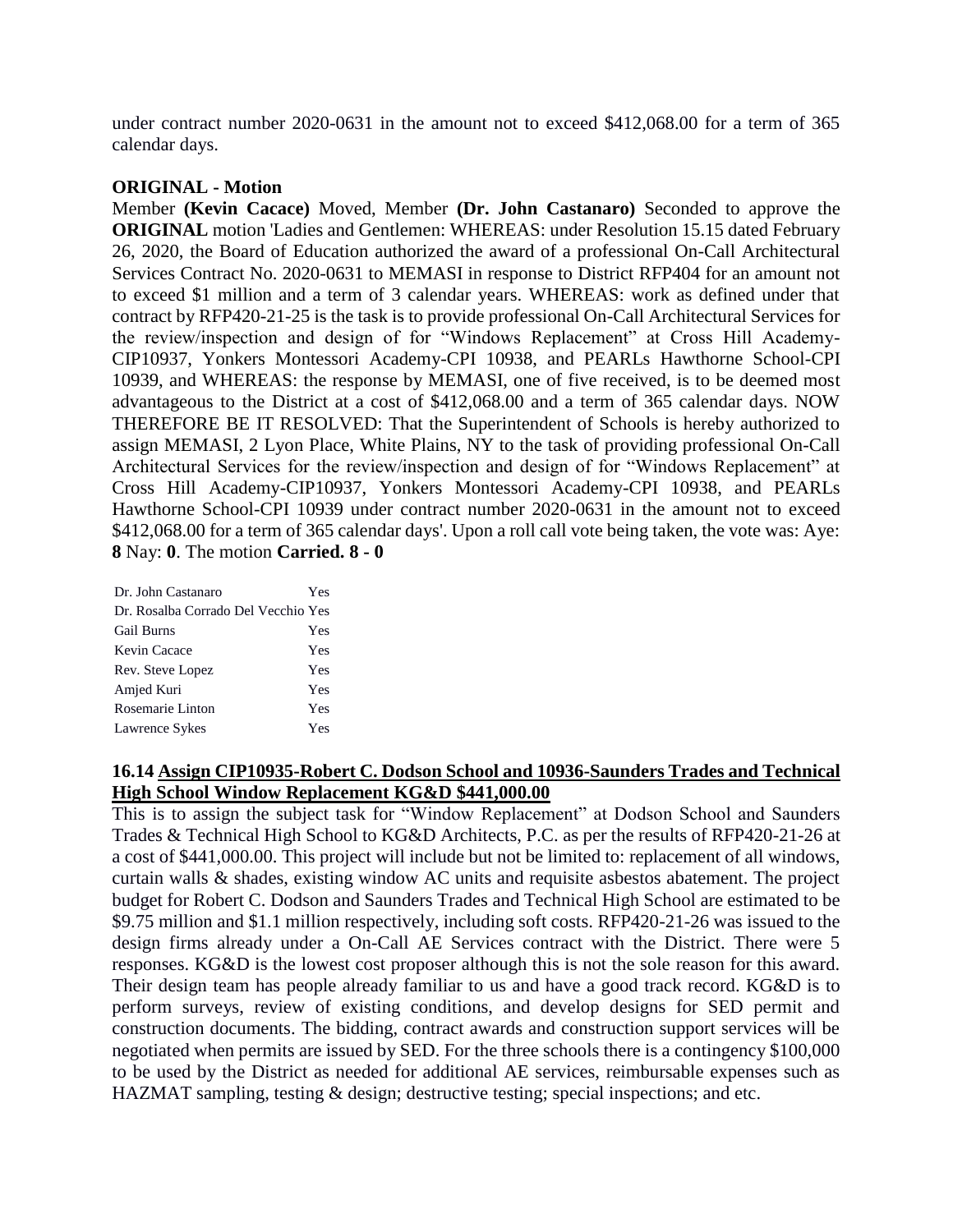**Resolution:** Ladies and Gentlemen: WHEREAS: under Resolution 15.15 dated February 26, 2020, the Board of Education authorized the award of professional On-Call Architectural Services Contract No. 2020-0630 to KG&D Architects, P.C. in response to District RFP404 for an amount not to exceed \$1 million and a term of 3 calendar years. WHEREAS: work as defined under that contract by RFP420-21-24 is the task is to provide professional On-Call Architectural Services for the review/inspection and design of for "Window Replacement" at Dodson School-CIP10935, and Saunders Trades & Technical High School-CPI10936, and WHEREAS: the response by KG&D Architects, P.C. one of five received, is to be deemed most advantageous to the District at a cost of \$441,000.00 and a term of 365 calendar days. NOW THEREFORE BE IT RESOLVED: That the Superintendent of Schools is hereby authorized to assign KG&D Architects, P.C., 285 Main Street, Mt. Kisco, New York 10549 to the task of providing professional On-Call Architectural Services for review/inspection and design of for "Window Replacement" at Dodson School-CIP10935, and Saunders Trades & Technical High School-CPI10936 under contract number 2020- 0630 in the amount not to exceed \$441,000.00 for a term of 365 calendar days.

# **ORIGINAL - Motion**

Member **(Kevin Cacace)** Moved, Member **(Dr. John Castanaro)** Seconded to approve the **ORIGINAL** motion 'Ladies and Gentlemen: WHEREAS: under Resolution 15.15 dated February 26, 2020, the Board of Education authorized the award of professional On-Call Architectural Services Contract No. 2020-0630 to KG&D Architects, P.C. in response to District RFP404 for an amount not to exceed \$1 million and a term of 3 calendar years. WHEREAS: work as defined under that contract by RFP420-21-24 is the task is to provide professional On-Call Architectural Services for the review/inspection and design of for "Window Replacement" at Dodson School-CIP10935, and Saunders Trades & Technical High School-CPI10936, and WHEREAS: the response by KG&D Architects, P.C. one of five received, is to be deemed most advantageous to the District at a cost of \$441,000.00 and a term of 365 calendar days. NOW THEREFORE BE IT RESOLVED: That the Superintendent of Schools is hereby authorized to assign KG&D Architects, P.C., 285 Main Street, Mt. Kisco, New York 10549 to the task of providing professional On-Call Architectural Services for review/inspection and design of for "Window Replacement" at Dodson School-CIP10935, and Saunders Trades & Technical High School-CPI10936 under contract number 2020-0630 in the amount not to exceed \$441,000.00 for a term of 365 calendar days'. Upon a roll call vote being taken, the vote was: Aye: **8** Nay: **0**. The motion **Carried. 8 - 0** 

| Dr. John Castanaro                  | Yes |
|-------------------------------------|-----|
| Dr. Rosalba Corrado Del Vecchio Yes |     |
| <b>Gail Burns</b>                   | Yes |
| Kevin Cacace                        | Yes |
| Rev. Steve Lopez                    | Yes |
| Amjed Kuri                          | Yes |
| Rosemarie Linton                    | Yes |
| Lawrence Sykes                      | Yes |

# **16.15 AWARD of CAPITAL Construction Contract ELECTRICAL Work CIP10927 "HVAC Upgrades" at Paideia School 15 to Naber Electric for \$345,678.00 and a 365 day term.**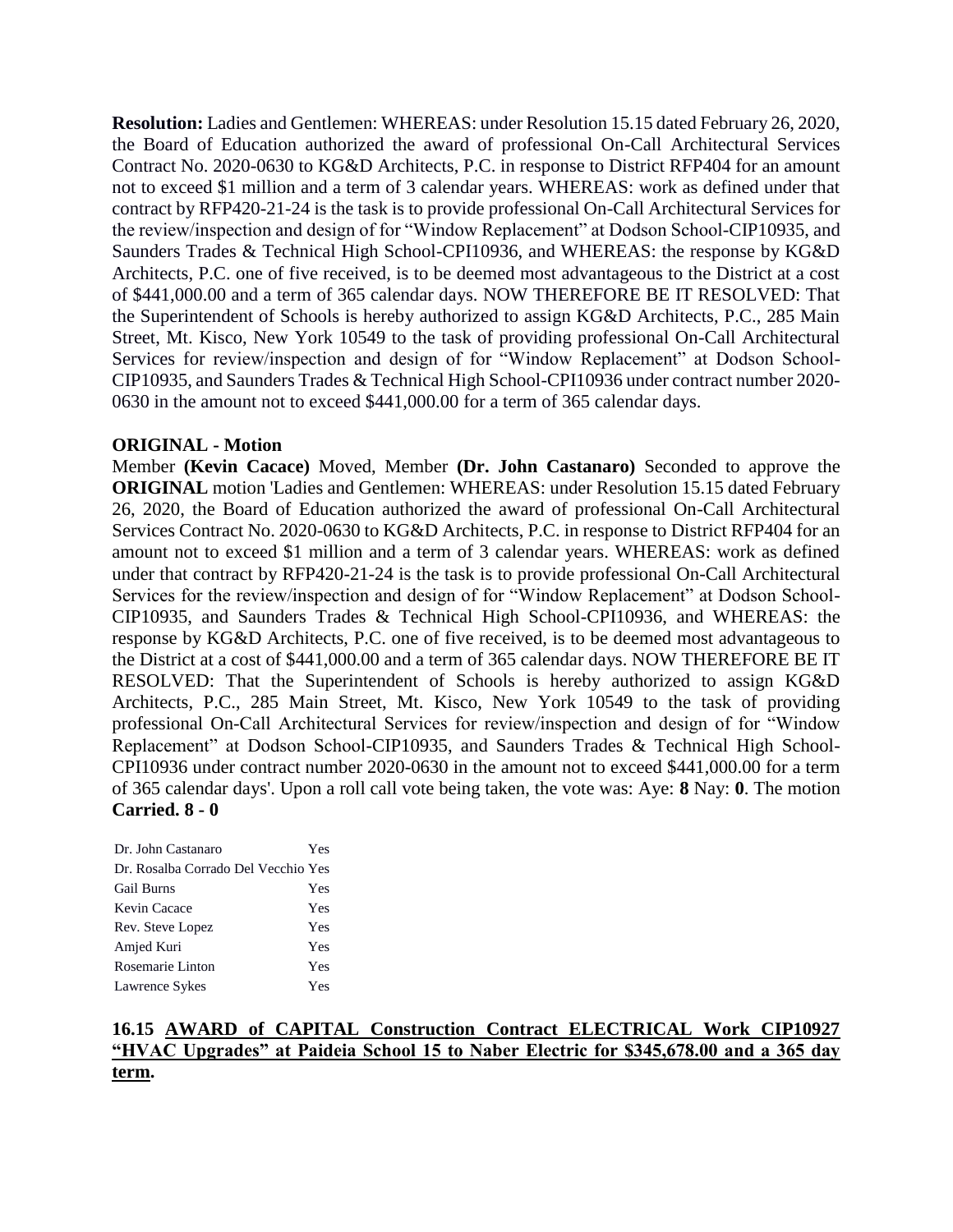This resolution is to grant the administration the authority to enter into the subject contract. In compliance with General Municipal Law 103, bids were let and opened in public March 25, 2022. Bid IFB-6743 resulted in a total of 2 bids received, with the highest bid at \$508,500. The work was designed by Barile Gallagher & Associate Engineers. After interviewing the apparent low bidder and confirming that they understood the scope of work, their bids were found to be correct, confirmed references, and a successful history with the District, BGA along with this Department is recommending the award of the subject contract to Naber Electric. The ELECTRICAL scope of work includes but is not limited to: demolition and new power wiring for the new chillers, energy recovery unit and temporary chiller and roof lighting protection upgrades. This work is schedule to start summer of 2022 and be substantially completed by fall of 2022.

**Resolution:** Ladies and Gentlemen: WHEREAS: bids were issued for public advertisement and opened on March 25, 2022 in compliance with General Municipal Law 103 for Bid No. 6743, ELECTRICAL Work, Contract 3 for the "HVAC Upgrades" at Paideia School 15, Project No. 10927, and WHEREAS: such bids were duly examined and as a result of this examination of the bids submitted, the administration has determined that Naber Electric, the sole bidder is responsive and responsible with a bid of \$345,678.00. NOW THEREFORE BE IT RESOLVED: that Bid No. 6743 ELECTRICAL Work, Contract 3, for Capital Project No. 10927 "HVAC Upgrades" at Paideia School 15 to Naber Electric Corp., 1025 Saw Mill River Road, Yonkers, NY 10710 for a not to exceed amount of \$345,678.00 for a term of 365 calendar days.

#### **ORIGINAL - Motion**

Member **(Kevin Cacace)** Moved, Member **(Dr. John Castanaro)** Seconded to approve the **ORIGINAL** motion 'Ladies and Gentlemen: WHEREAS: bids were issued for public advertisement and opened on March 25, 2022 in compliance with General Municipal Law 103 for Bid No. 6743, ELECTRICAL Work, Contract 3 for the "HVAC Upgrades" at Paideia School 15, Project No. 10927, and WHEREAS: such bids were duly examined and as a result of this examination of the bids submitted, the administration has determined that Naber Electric, the sole bidder is responsive and responsible with a bid of \$345,678.00. NOW THEREFORE BE IT RESOLVED: that Bid No. 6743 ELECTRICAL Work, Contract 3, for Capital Project No. 10927 "HVAC Upgrades" at Paideia School 15 to Naber Electric Corp., 1025 Saw Mill River Road, Yonkers, NY 10710 for a not to exceed amount of \$345,678.00 for a term of 365 calendar days'. Upon a roll call vote being taken, the vote was: Aye: **8** Nay: **0**. The motion **Carried. 8 - 0** 

| Dr. John Castanaro                  | Yes |
|-------------------------------------|-----|
| Dr. Rosalba Corrado Del Vecchio Yes |     |
| <b>Gail Burns</b>                   | Yes |
| Kevin Cacace                        | Yes |
| Rev. Steve Lopez                    | Yes |
| Amjed Kuri                          | Yes |
| Rosemarie Linton                    | Yes |
| Lawrence Sykes                      | Yes |

# **16.16 Authorization/Re-Authorization for Capital Projects**

APR 22 AUTHORIZATIONMTG.RES.pdf APR 22 RE-AUTHORIZATIONMTG.RES.pdf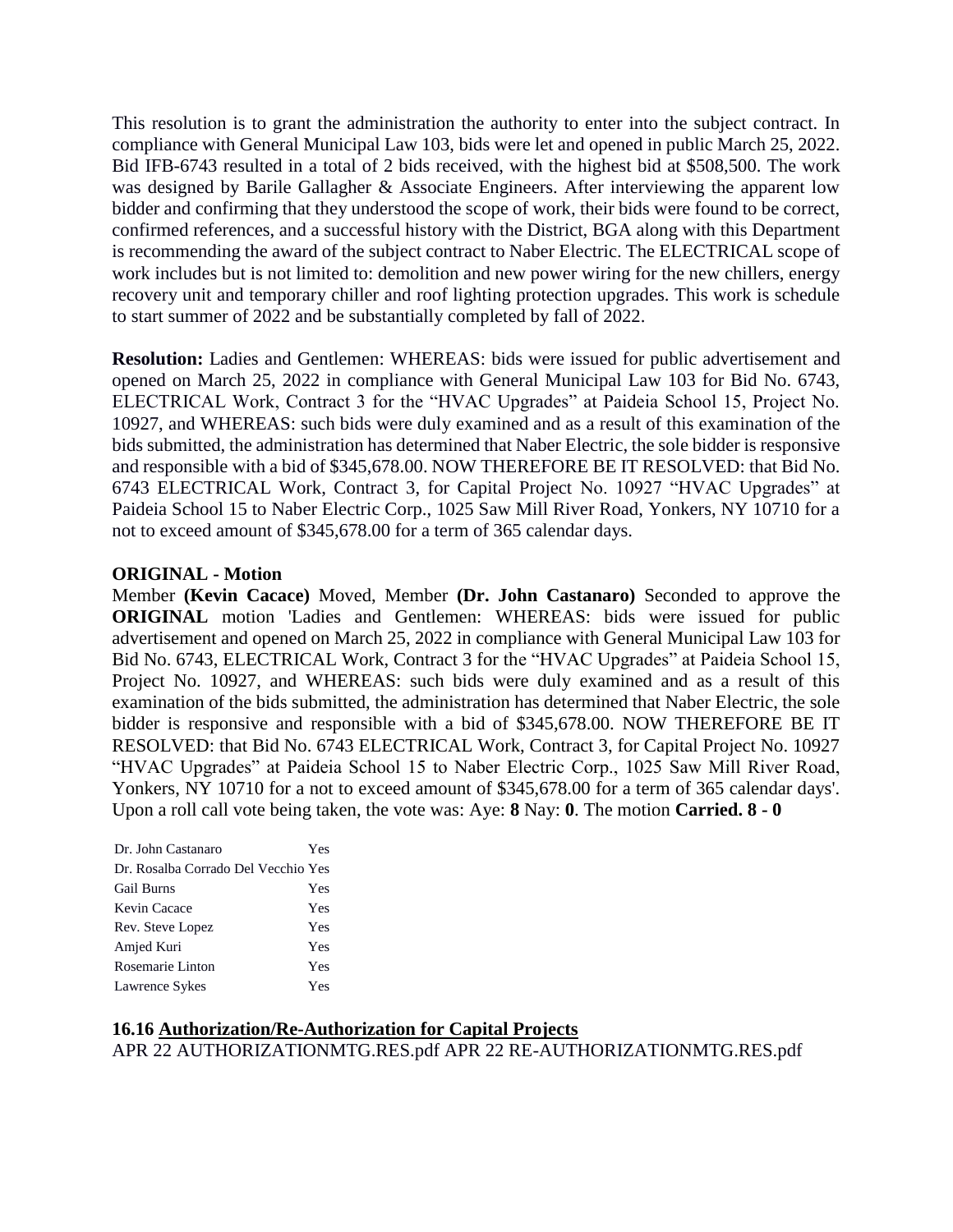**Resolution:** Authorization(s): #10945 Dodson Re-authorization(s): #10742 Roosevelt HS #10746 Museum School 25 #10843 Martin Luther King Jr. Academy #10851 Roosevelt HS #10867 Westchester Hills School 29 #10869 PEARLS Hawthorne School #10878 Westchester Hills School 29 #10902 District Wide #10927 Paideia School 15 #10931 Lincoln HS

# **ORIGINAL - Motion**

Member **(Kevin Cacace)** Moved, Member **(Dr. John Castanaro)** Seconded to approve the **ORIGINAL** motion 'Authorization(s): #10945 Dodson Re-authorization(s): #10742 Roosevelt HS #10746 Museum School 25 #10843 Martin Luther King Jr. Academy #10851 Roosevelt HS #10867 Westchester Hills School 29 #10869 PEARLS Hawthorne School #10878 Westchester Hills School 29 #10902 District Wide #10927 Paideia School 15 #10931 Lincoln HS'. Upon a roll call vote being taken, the vote was: Aye: **8** Nay: **0**. The motion **Carried. 8 - 0** 

| Dr. John Castanaro                  | Yes |
|-------------------------------------|-----|
| Dr. Rosalba Corrado Del Vecchio Yes |     |
| <b>Gail Burns</b>                   | Yes |
| Kevin Cacace                        | Yes |
| Rev. Steve Lopez                    | Yes |
| Amjed Kuri                          | Yes |
| Rosemarie Linton                    | Yes |
| Lawrence Sykes                      | Yes |

# **16.17 Change Order 1 to "Service and Repair of Electric Motors & Pumps to A&C FURIA for \$15,000.00 with no change in term.**

This change order increases contract 2022-0425 from \$25,300 to \$40,300.00. The extra work is at the direction of the District and includes HVAC support at Schools 11, 21, 26, 31 and Riverside High. Schools 26 & 21 – Both needed new pump/motor units at \$830.25 – total \$1660.50 School 11 – new uninvent motor - \$ 1,266 Riverside – worked on site – repaired/reinstalled chiller pump - \$3,156.00 PS 31 – replacement pump/motor on order - \$6,548.00

**Resolution:** Ladies and Gentlemen, WHEREAS: an emergency was declared to hire A&C Furia, third low bidder on RFB-6468 "Service and Repair of Electric Motor and Pumps" opened on January 15, 2020 in the amount of \$23,5000 and a term of 180 calendar days, and WHEREAS: via Resolution 15.13 dated January 19, 2022 the Board authorized the award of Contract 2022-0425 "Service and repair of electric motors and pumps" to A&C FURIA in the amount of \$25,300 for a term of 180 days, and WHEREAS: additional work under said contract entailing the repair of the pumps at PS 11, PS 21,PS 26, PS 31 and Riverside is required. NOW THEREFORE BE IT RESOLVED: that the Superintendent of Schools is authorized to execute change order 1 for contract 2022-0425 "Service and Repair of Electric Motor and Pumps" to A&C Furia 75 Lafayette Avenue, White Plains, NY 10603 in the amount of \$15,000.00 increasing the contract from \$25,300 to \$40,300.00 with no change in contract term.

# **ORIGINAL - Motion**

Member **(Kevin Cacace)** Moved, Member **(Dr. John Castanaro)** Seconded to approve the **ORIGINAL** motion 'Ladies and Gentlemen, WHEREAS: an emergency was declared to hire A&C Furia, third low bidder on RFB-6468 "Service and Repair of Electric Motor and Pumps" opened on January 15, 2020 in the amount of \$23,5000 and a term of 180 calendar days, and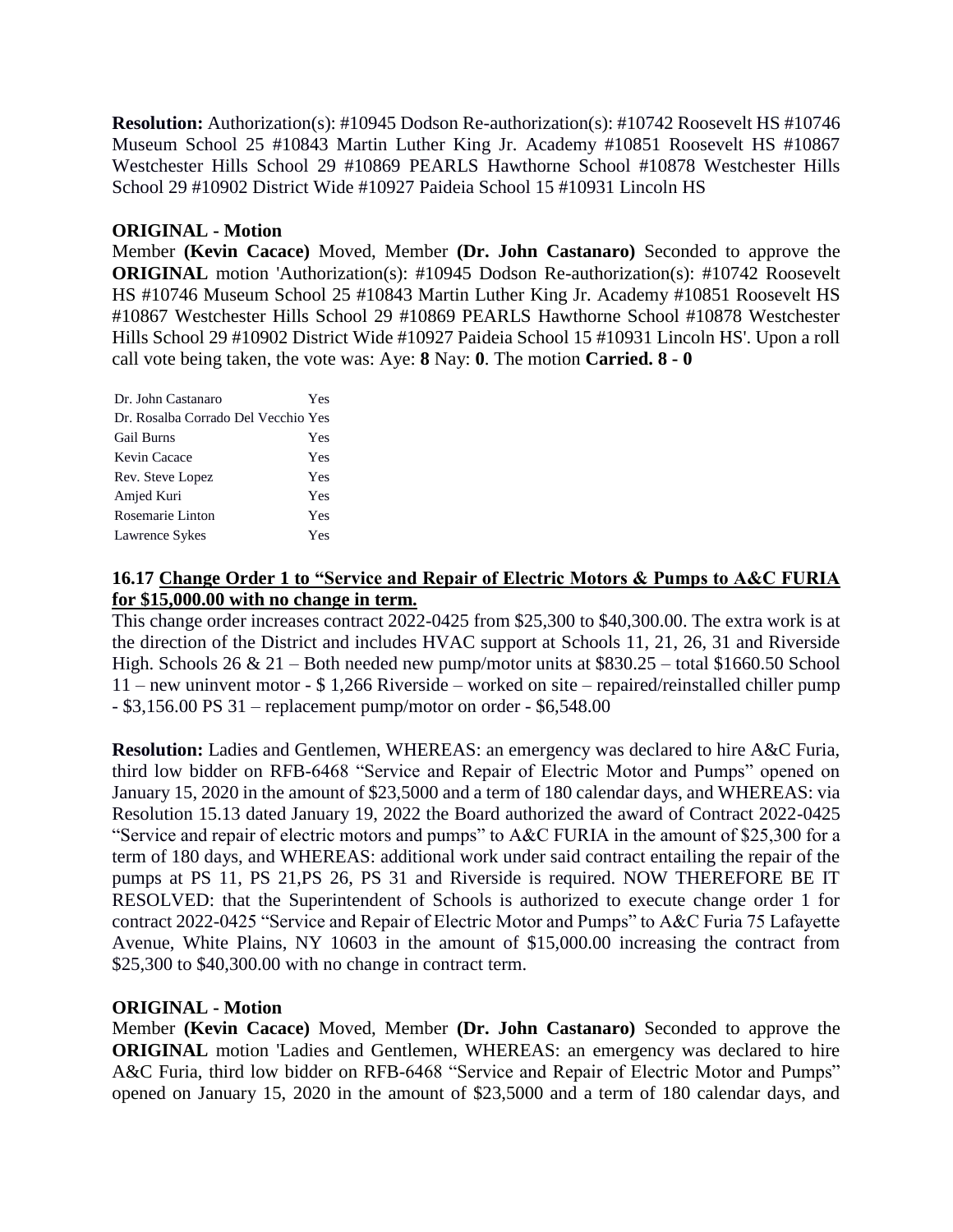WHEREAS: via Resolution 15.13 dated January 19, 2022 the Board authorized the award of Contract 2022-0425 "Service and repair of electric motors and pumps" to A&C FURIA in the amount of \$25,300 for a term of 180 days, and WHEREAS: additional work under said contract entailing the repair of the pumps at PS 11, PS 21,PS 26, PS 31 and Riverside is required. NOW THEREFORE BE IT RESOLVED: that the Superintendent of Schools is authorized to execute change order 1 for contract 2022-0425 "Service and Repair of Electric Motor and Pumps" to A&C Furia 75 Lafayette Avenue, White Plains, NY 10603 in the amount of \$15,000.00 increasing the contract from \$25,300 to \$40,300.00 with no change in contract term'. Upon a roll call vote being taken, the vote was: Aye: **8** Nay: **0**. The motion **Carried. 8 - 0** 

| Dr. John Castanaro                  | Yes |
|-------------------------------------|-----|
| Dr. Rosalba Corrado Del Vecchio Yes |     |
| <b>Gail Burns</b>                   | Yes |
| Kevin Cacace                        | Yes |
| Rev. Steve Lopez                    | Yes |
| Amjed Kuri                          | Yes |
| Rosemarie Linton                    | Yes |
| Lawrence Sykes                      | Yes |

#### **16.18 Capital Amendments and Change Orders Less Than \$10,000.00**

This is to process change orders and contract amendments on various capital projects that are less than \$10,000.00.

**Resolution:** Ladies and Gentlemen: WHEREAS: in the course of executing consulting and or construction contracts necessary additional and/or deleted work is often identified, and WHEREAS: these cases the performance of such work is in the best interest of the District, and WHEREAS: such changes in the scope of work have been identified and recommended for approval for the purchase orders and contracts so listed: Amendment 3 PO2020-1234 CIP10865 "Roof Replacement" at Yonkers Montessori Academy A/E Services to KG&D Architects & Engineers for \$2,000.00 increasing the PO amount for this CIP to \$70,117.00 and adding 365 calendar days to the term. This amendment is required to pay for additional District directed asbestos sampling. Amendment 2 PO2020-0317 CIP10866 "Roof Replacement" at Riverside High A/E Services to KG&D Architects & Engineers for \$2,500.00 increasing the PO amount for this CIP to \$122,500.00 and adding 456 calendar days to the term. This amendment is required to pay for additional District directed asbestos sampling. Amendment 1 PO2020-0412 CIP10868 "Roof Replacement" at Palisade Prep School A/E Services to F&D Architects for \$3,122.00 increasing the PO for this CIP to \$70,956.00 and adding 456 calendar days to the term. This amendment is required to pay for additional District directed asbestos sampling. Change Order 1 Contract No 2021-0169 CIP10812 "Reconstruction of Portions of the Building" Plumbing at Yonkers Middle High School to Bertussi Contracting for \$3,096.62 increasing the contract to \$31,059.62 and no change in term. This change order is for the unforeseen conditions discovered after walls were removed requiring the capping of gas & water lines. CREDIT Change Order 1 Contract 2019-0817 CREDIT CIP10813 "Restoration of Windows, Doors, Interiors, Security, Site and Asbestos Abatement" GC at School 5 to APS Contracting for decreasing the contract to \$1,128,137.85 and no change in term. This credit change order is required to credit allowance/contingency not used. CREDIT Change Order 1 Contract 2019-0818 CREDIT CIP10813 "Restoration of Windows, Doors, Interiors, Security, Site and Asbestos Abatement" HVAC at School 5 to Mengler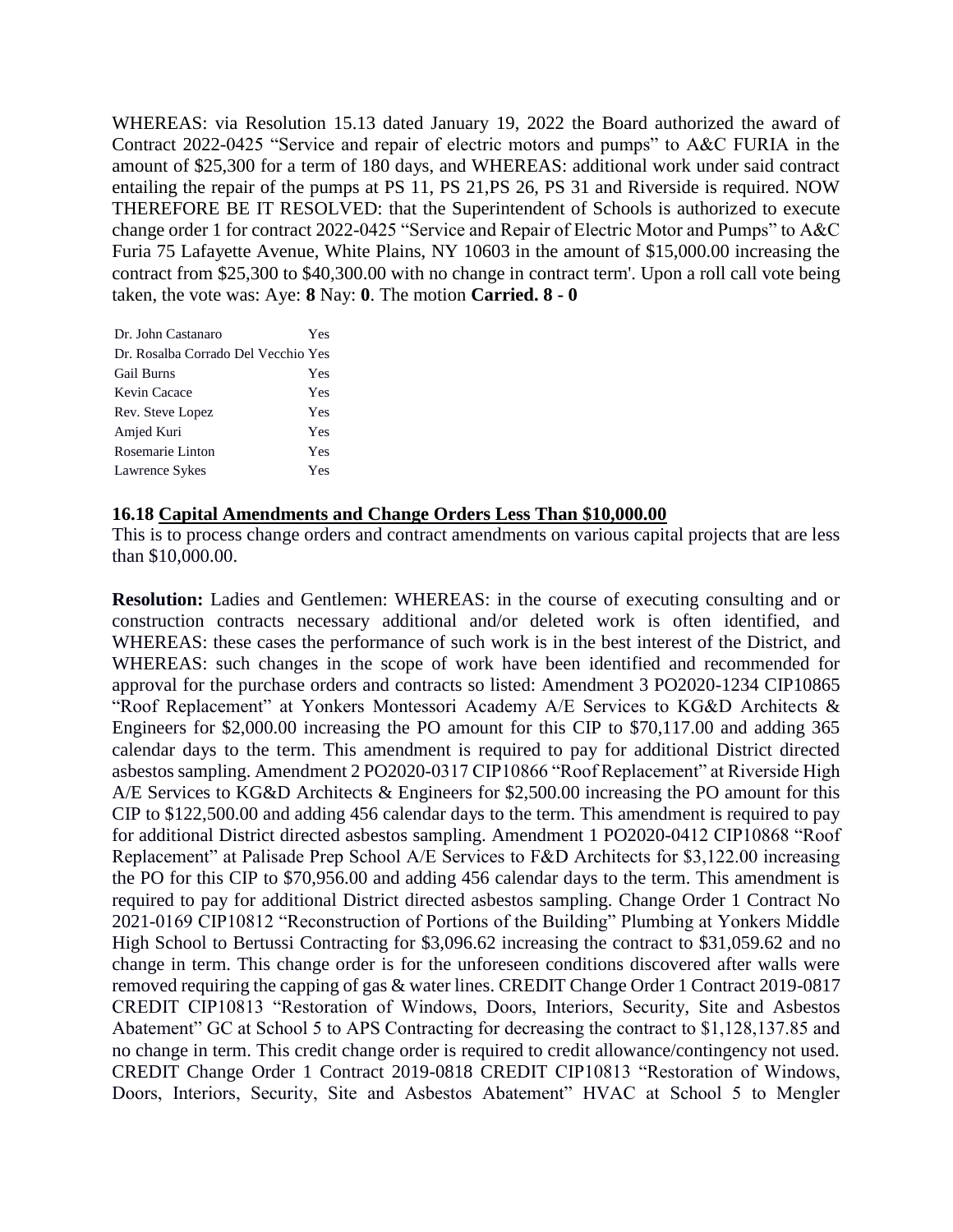Mechanical for decreasing the contract to \$529,566.14 and no change in term. This credit change order is required to credit allowance/contingency not used. CREDIT Change Order 1 Contract 2019-0077 CREDIT CIP10833 "Emergency Underground Fuel Oil Storage Tank Replacement" GC at Roosevelt High School to Luzon Environmental for decreasing the contract to \$221,754.17 and no change in term. This credit change order is required to credit allowance/contingency not used. Change Order 1 Contract 2022-0301 CIP10923 "Emergency Storm Damage Window Stabilization and Repair" HVAC at PEARLS Hawthorne School to Mengler Mechanical for \$2,920.00 increasing the contract to \$32,430 and no change in term. This change order is required to cover costs for premium time vs. regular time; the work had to be done after school/second shift instead of summer recess. NOW THEREFORE BE IT RESOLVED: That the Superintendent of Schools is hereby authorized to execute these change orders and amendments so listed.

#### **ORIGINAL - Motion**

Member **(Kevin Cacace)** Moved, Member **(Dr. John Castanaro)** Seconded to approve the **ORIGINAL** motion 'Ladies and Gentlemen: WHEREAS: in the course of executing consulting and or construction contracts necessary additional and/or deleted work is often identified, and WHEREAS: these cases the performance of such work is in the best interest of the District, and WHEREAS: such changes in the scope of work have been identified and recommended for approval for the purchase orders and contracts so listed: Amendment 3 PO2020-1234 CIP10865 "Roof Replacement" at Yonkers Montessori Academy A/E Services to KG&D Architects & Engineers for \$2,000.00 increasing the PO amount for this CIP to \$70,117.00 and adding 365 calendar days to the term. This amendment is required to pay for additional District directed asbestos sampling. Amendment 2 PO2020-0317 CIP10866 "Roof Replacement" at Riverside High A/E Services to KG&D Architects & Engineers for \$2,500.00 increasing the PO amount for this CIP to \$122,500.00 and adding 456 calendar days to the term. This amendment is required to pay for additional District directed asbestos sampling. Amendment 1 PO2020-0412 CIP10868 "Roof Replacement" at Palisade Prep School A/E Services to F&D Architects for \$3,122.00 increasing the PO for this CIP to \$70,956.00 and adding 456 calendar days to the term. This amendment is required to pay for additional District directed asbestos sampling. Change Order 1 Contract No 2021-0169 CIP10812 "Reconstruction of Portions of the Building" Plumbing at Yonkers Middle High School to Bertussi Contracting for \$3,096.62 increasing the contract to \$31,059.62 and no change in term. This change order is for the unforeseen conditions discovered after walls were removed requiring the capping of gas & water lines. CREDIT Change Order 1 Contract 2019-0817 CREDIT CIP10813 "Restoration of Windows, Doors, Interiors, Security, Site and Asbestos Abatement" GC at School 5 to APS Contracting for decreasing the contract to \$1,128,137.85 and no change in term. This credit change order is required to credit allowance/contingency not used. CREDIT Change Order 1 Contract 2019-0818 CREDIT CIP10813 "Restoration of Windows, Doors, Interiors, Security, Site and Asbestos Abatement" HVAC at School 5 to Mengler Mechanical for decreasing the contract to \$529,566.14 and no change in term. This credit change order is required to credit allowance/contingency not used. CREDIT Change Order 1 Contract 2019-0077 CREDIT CIP10833 "Emergency Underground Fuel Oil Storage Tank Replacement" GC at Roosevelt High School to Luzon Environmental for decreasing the contract to \$221,754.17 and no change in term. This credit change order is required to credit allowance/contingency not used. Change Order 1 Contract 2022-0301 CIP10923 "Emergency Storm Damage Window Stabilization and Repair" HVAC at PEARLS Hawthorne School to Mengler Mechanical for \$2,920.00 increasing the contract to \$32,430 and no change in term. This change order is required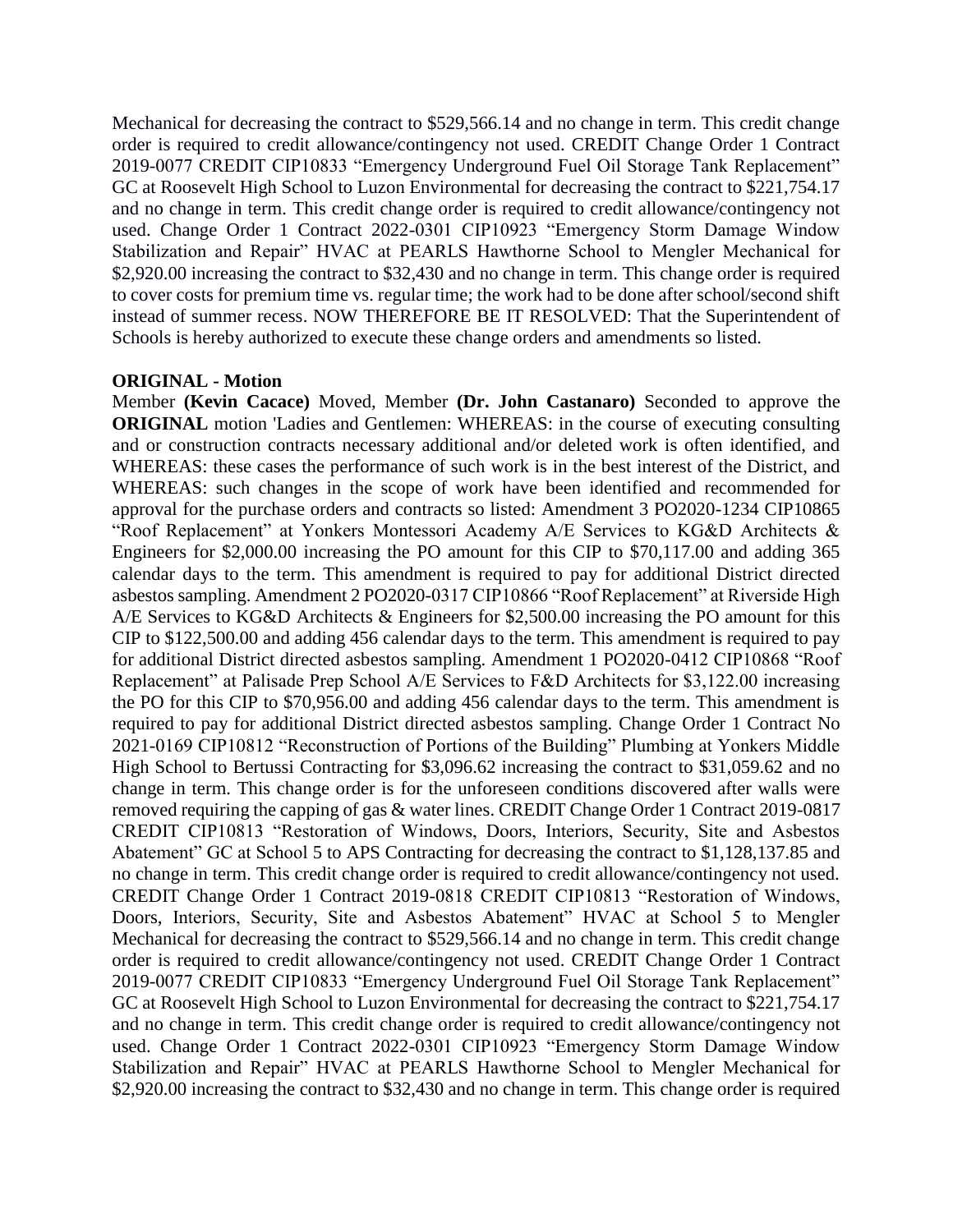to cover costs for premium time vs. regular time; the work had to be done after school/second shift instead of summer recess. NOW THEREFORE BE IT RESOLVED: That the Superintendent of Schools is hereby authorized to execute these change orders and amendments so listed'. Upon a roll call vote being taken, the vote was: Aye: **8** Nay: **0**. The motion **Carried. 8 - 0** 

Dr. John Castanaro Yes Dr. Rosalba Corrado Del Vecchio Yes Gail Burns Yes Kevin Cacace Yes Rev. Steve Lopez Yes Amjed Kuri Yes Rosemarie Linton Yes Lawrence Sykes Yes

# **16.19 Award of Capital Construction HVAC Work CIP10927 "HVAC Upgrades" at Paideia School 15 to Mengler Mechanical, Inc. for \$1,472,000.00 and a term of 365 calendar days.**

This resolution is to grant the administration the authority to enter into the subject contract. In compliance with General Municipal Law 103, bids were let and opened in public March 25, 2022. Bid IFB-6743 resulted in a total of 3 bids received, with the highest bid at \$1,579,564. The apparent low bidder Ultimate Power, Inc. with bid of \$1,215,753 withdrew their bid due to a mathematical error. After interviewing the 2nd low bidder and confirming that they understood the scope of work, their bids were found to be correct, confirmed references, and a successful history with the District, BGA along with this Department is recommending the award of the subject contract to Mengler Mechanical, Inc. The work was designed by Barile Gallagher & Associate Engineers. The HVAC scope of work includes but is not limited to: replacement of the entire chiller plant converting to air cooled chiller, replacement of select unit ventilators, upgrading HVAC digital controls, providing a temporary chiller, and retro-commissioning of all HVAC systems. This work is schedule to start summer of 2022 and be substantially completed by fall of 2022. Bid IFB-6743 resulted in a total of 3 bids received, with the highest bid at \$1,579,564. The work was designed by Barile Gallagher & Associate Engineers. The engineer's estimate for the HVAC work was in the amount of \$1.1 million. After interviewing the apparent low bidder and confirming that they understood the scope of work, their bids were found to be correct, confirmed references, and a successful history with the District, BGA along with this Department is recommending the award of the subject contract to Ultimate Power, Inc. The HVAC scope of work includes but is not limited to: replacement of the entire chiller plant converting to air cooled chiller, replacement of select unit ventilators, upgrading HVAC digital controls, providing a temporary chiller, and retrocommissioning of all HVAC systems. This work is schedule to start summer of 2022 and be substantially completed by fall of 2022.

**Resolution:** Ladies and Gentlemen: WHEREAS: bids were issued for public advertisement and opened on March 25, 2022 in compliance with General Municipal Law for Bid No. 6743, HVAC Work for CIP 10927 "HVAC Upgrades" at Paideia School 15, and WHEREAS: such bids were duly examined and as a result of this examination of the bids submitted, the administration has determined that Mengler Mechanical, Inc, is responsive and responsible with a bid of \$1,472,000.00. NOW THEREFORE BE IT RESOLVED: that Bid No. 6743 HVAC Work, Contract 2, for Capital Project No. 10927 "HVAC Upgrades" at Paideia School 15 to Mengler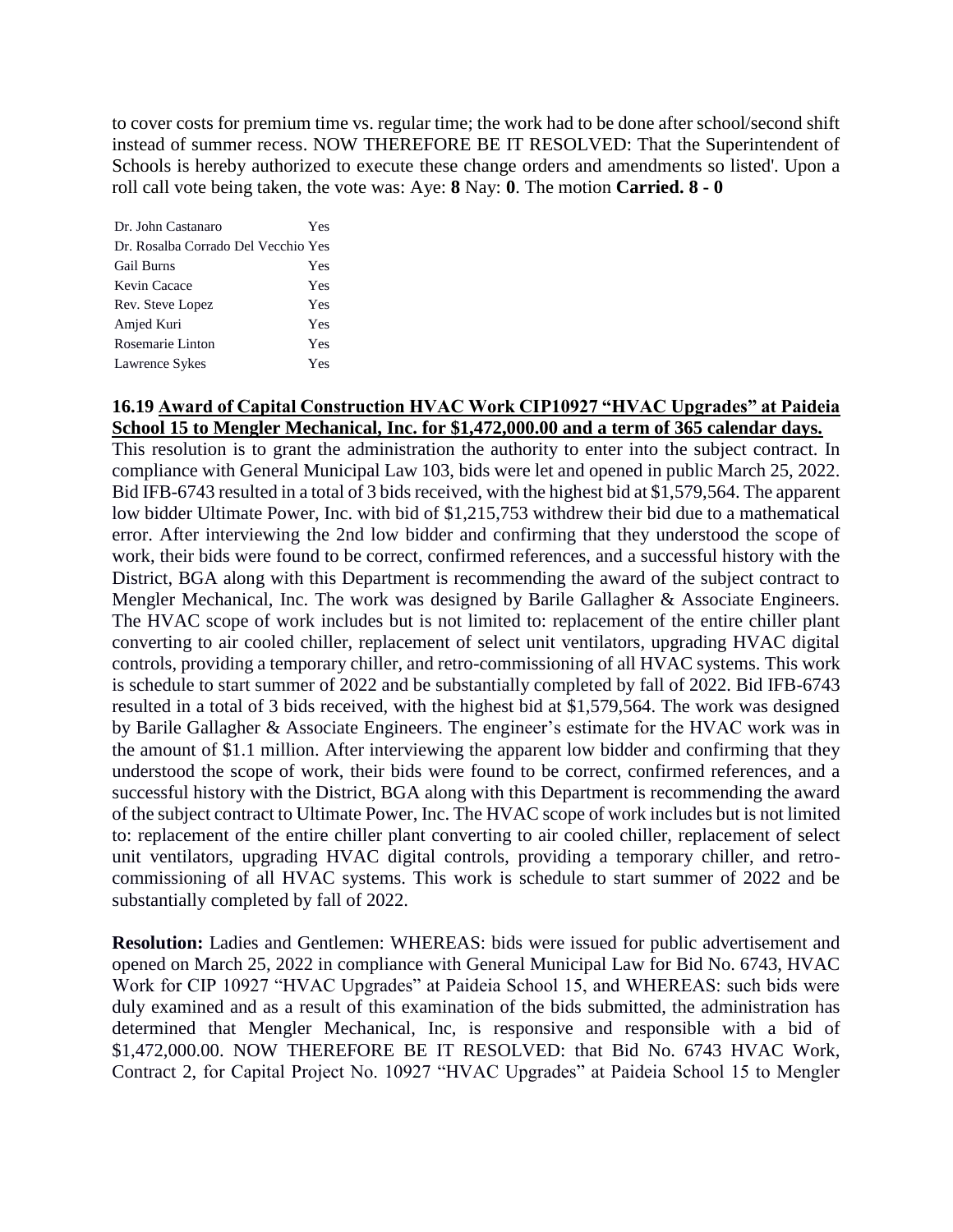Mechanical, Inc, 1689 Route 22, Brewster, NY 10509 for a not to exceed amount of \$1,427,000.00 for a term of 365 calendar days.

#### **ORIGINAL - Motion**

Member **(Kevin Cacace)** Moved, Member **(Dr. John Castanaro)** Seconded to approve the **ORIGINAL** motion 'Ladies and Gentlemen: WHEREAS: bids were issued for public advertisement and opened on March 25, 2022 in compliance with General Municipal Law for Bid No. 6743, HVAC Work for CIP 10927 "HVAC Upgrades" at Paideia School 15, and WHEREAS: such bids were duly examined and as a result of this examination of the bids submitted, the administration has determined that Mengler Mechanical, Inc, is responsive and responsible with a bid of \$1,472,000.00. NOW THEREFORE BE IT RESOLVED: that Bid No. 6743 HVAC Work, Contract 2, for Capital Project No. 10927 "HVAC Upgrades" at Paideia School 15 to Mengler Mechanical, Inc, 1689 Route 22, Brewster, NY 10509 for a not to exceed amount of \$1,427,000.00 for a term of 365 calendar days'. Upon a roll call vote being taken, the vote was: Aye: **8** Nay: **0**. The motion **Carried. 8 - 0** 

| Dr. John Castanaro                  | Yes |
|-------------------------------------|-----|
| Dr. Rosalba Corrado Del Vecchio Yes |     |
| <b>Gail Burns</b>                   | Yes |
| Kevin Cacace                        | Yes |
| Rev. Steve Lopez                    | Yes |
| Amjed Kuri                          | Yes |
| Rosemarie Linton                    | Yes |
| Lawrence Sykes                      | Yes |

# **16.20 Additional General Funds for Purchase Order 2022-0410 to City of Yonkers DPW Contract 2020-0590 for Sidewalk Work for \$40,000.00.**

This is to provide additional General funding to amend City of Yonkers Contract 2020-0590 "2020 Public Right of Way Improvements." for an amount not to exceed \$40,000.00 without increase in term. The City DPW awarded Paladino Concrete Creations Corp. a \$2million contract to perform city wide right of way improvements in March of 2020. This contract was amended to add another \$2.7 million and extend the term to September 2022. Work to include new and/or replaced site features such as sidewalks, curbs, and pavement.

**Resolution:** Ladies and Gentlemen: WHEREAS: The City of Yonkers has a standing duly authorized and procured contract Contract for the performance of this work under bid unit prices, and WHEREAS: via Resolution 16.25 dated June 16, 2021 the Board of Education authorized PO 2022-0410 for the provision of \$250,000.00 to City of Yonkers Contract 2020-0590 "2020 Public Right of Way Improvements" to provide District directed repairs to concrete sidewalks and other site features for the summer of 2021, and WHEREAS: via Resolution 15.11, dated September 22, 2021 the Board authorized Amendment 1 for an additional \$175,000.00 for the fall of 2021 increasing the PO 2022-0410 from \$250,000 to \$425,000.00, and WHEREAS: The District needs further important safety related site improvements at various schools, and WHEREAS: General funds in the amount of \$40,000.00 is to be provided by the District to amend this purchase order to include District work. NOW THEREFORE BE IT RESOLVED: that the Board of Education provide an additional \$40,000.00 in general funds to PO 2022-0410 for the City of Yonkers to perform site improvements on behalf of the Board at District locations under COY contract 2020- 0590 increasing PO 2020-0410 from \$425,000.00 to \$465,000.00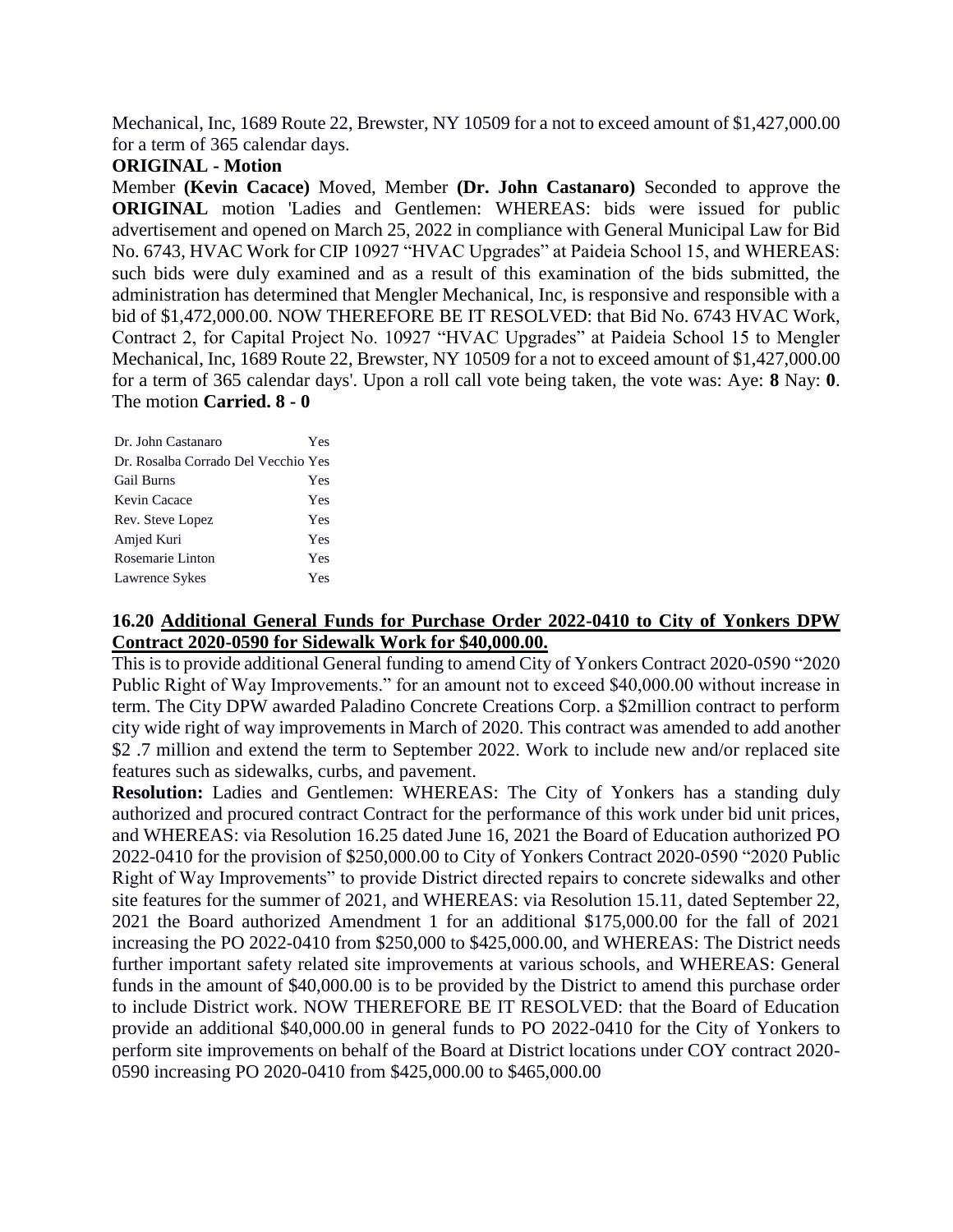#### **ORIGINAL - Motion**

Member **(Kevin Cacace)** Moved, Member **(Dr. John Castanaro)** Seconded to approve the **ORIGINAL** motion 'Ladies and Gentlemen: WHEREAS: The City of Yonkers has a standing duly authorized and procured contract Contract for the performance of this work under bid unit prices, and WHEREAS: via Resolution 16.25 dated June 16, 2021 the Board of Education authorized PO 2022-0410 for the provision of \$250,000.00 to City of Yonkers Contract 2020-0590 "2020 Public Right of Way Improvements" to provide District directed repairs to concrete sidewalks and other site features for the summer of 2021, and WHEREAS: via Resolution 15.11, dated September 22, 2021 the Board authorized Amendment 1 for an additional \$175,000.00 for the fall of 2021 increasing the PO 2022-0410 from \$250,000 to \$425,000.00, and WHEREAS: The District needs further important safety related site improvements at various schools, and WHEREAS: General funds in the amount of \$40,000.00 is to be provided by the District to amend this purchase order to include District work. NOW THEREFORE BE IT RESOLVED: that the Board of Education provide an additional \$40,000.00 in general funds to PO 2022-0410 for the City of Yonkers to perform site improvements on behalf of the Board at District locations under COY contract 2020-0590 increasing PO 2020-0410 from \$425,000.00 to \$465,000.00'. Upon a roll call vote being taken, the vote was: Aye: **8** Nay: **0**. The motion **Carried. 8 - 0** 

| Dr. John Castanaro                  | Yes |
|-------------------------------------|-----|
| Dr. Rosalba Corrado Del Vecchio Yes |     |
| <b>Gail Burns</b>                   | Yes |
| Kevin Cacace                        | Yes |
| Rev. Steve Lopez                    | Yes |
| Amjed Kuri                          | Yes |
| Rosemarie Linton                    | Yes |
| Lawrence Sykes                      | Yes |

# **DIVISION OF EQUITY AND ACCESS - CURRICULUM, INSTRUCTION, SCHOOL SUPERVISION**

**17.1 ADOPTION OF DIVISION OF EQUITY AND ACCESS CURRICULUM, INSTRUCTION, SCHOOL SUPERVISION REPORTS 17.2 - 17.12**

ADOPTION OF DIVISION OF EQUITY AND ACCESS CURRICULUM, INSTRUCTION, SCHOOL SUPERVISION REPORTS 17.2 - 17.12

May I have a motion to vote on the Adoption of Division of Equity and Access Curriculum, Instruction, School Supervision Reports 17.2 - 17.12?

**Resolution:** ADOPTION OF DIVISION OF EQUITY AND ACCESS CURRICULUM, INSTRUCTION, SCHOOL SUPERVISION REPORTS 17.2 - 17.12

#### **ORIGINAL - Motion**

Member **(Dr. Rosalba Corrado Del Vecchio)** Moved, Member **(Rosemarie Linton)** Seconded to approve the **ORIGINAL** motion 'ADOPTION OF DIVISION OF EQUITY AND ACCESS CURRICULUM, INSTRUCTION, SCHOOL SUPERVISION REPORTS 17.2 - 17.12'. Upon a roll call vote being taken, the vote was: Aye: **8** Nay: **0**. The motion **Carried. 8 - 0** 

Dr. John Castanaro Yes Dr. Rosalba Corrado Del Vecchio Yes Gail Burns Yes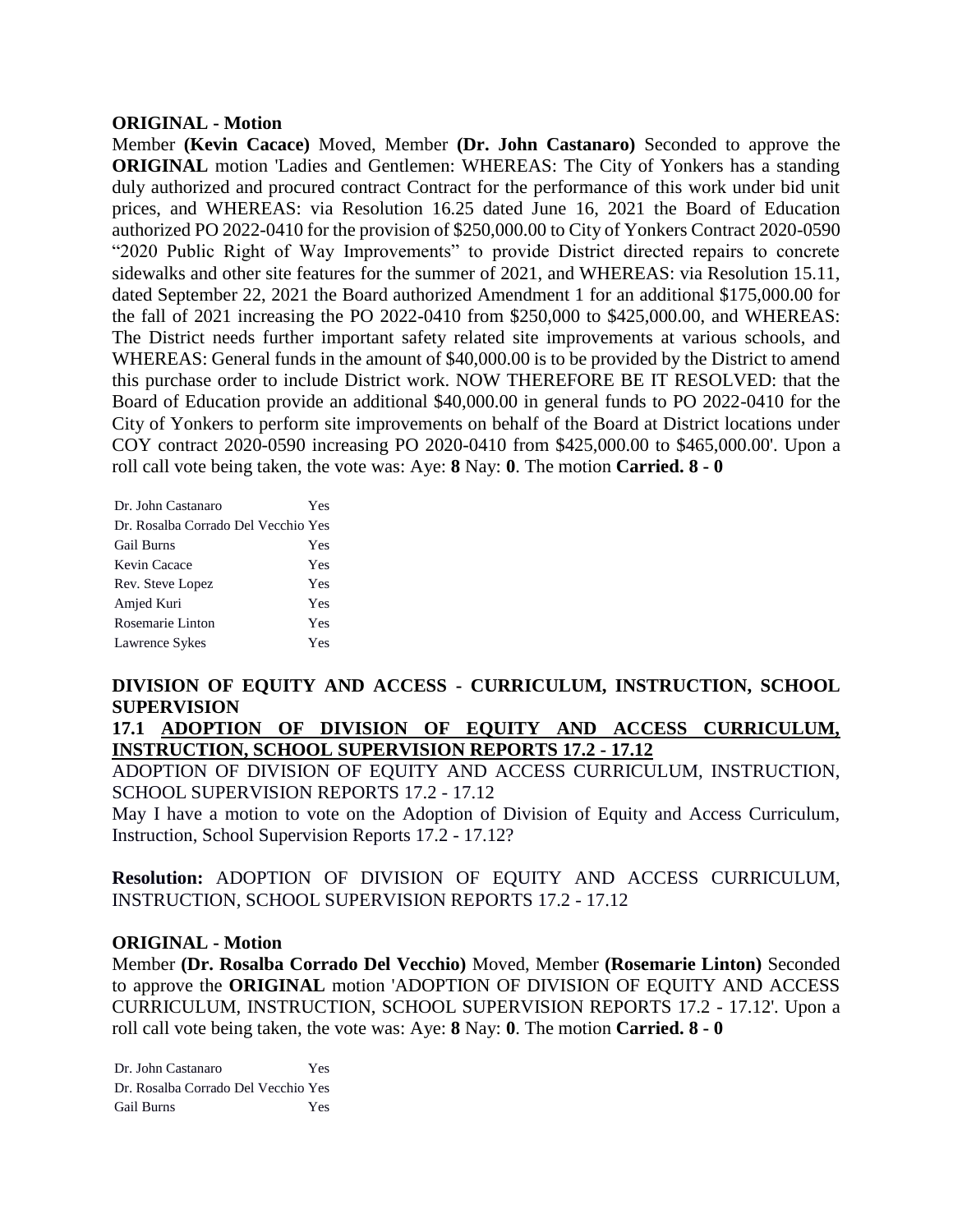| Kevin Cacace     | Yes |
|------------------|-----|
| Rev. Steve Lopez | Yes |
| Amjed Kuri       | Yes |
| Rosemarie Linton | Yes |
| Lawrence Sykes   | Yes |

# **17.2 eMath Instruction, Inc**

eMath Instruction Inc. Term: 9/1/2022- 8/31/2023 Amount: \$12,500.00 Scope: Purchase of teacher answer key licenses to support Mathematics instruction in grades 6-12 for the 2022-2023 school year.

**Resolution:** WHEREAS the Board of Education wishes to enter into a contract with eMATH Instruction, Inc. to purchase teacher answer key licenses to support Mathematics instruction in grades 6-12 for the 2022-2023 school year, WHEREAS the district administration has designed in conjunction with eMATH Instruction, Inc. a program which meets the objectives set forth by the Board and the New York State Education Department, and, WHEREAS the Board of Education authorizes the Superintendent of Schools to enter into an agreement with eMATH Instruction, Inc. to provide these services, and NOW THEREFORE BE IT RESOLVED: That the Board of Education hereby authorizes the Superintendent of Schools to enter into an agreement with eMATH Instruction, Inc. at a cost not to exceed \$12,500.00. It is acknowledged and agreed that pursuant to the terms of that certain intermunicipal agreement by and between the City of Yonkers Board of Education ("BOE") and the City of Yonkers (the "City") as filed in the Office of the City Clerk on June 16, 2014, the terms of this agreement are subject to review and revision by the Corporation Counsel, as well as approval by the City's Board of Contract and Supply. Furthermore, this Agreement shall not be enforceable until signed by both parties and approved by the Corporation Counsel's Office.

# **ORIGINAL - Motion**

Member **(Dr. Rosalba Corrado Del Vecchio)** Moved, Member **(Rosemarie Linton)** Seconded to approve the **ORIGINAL** motion 'WHEREAS the Board of Education wishes to enter into a contract with eMATH Instruction, Inc. to purchase teacher answer key licenses to support Mathematics instruction in grades 6-12 for the 2022-2023 school year, WHEREAS the district administration has designed in conjunction with eMATH Instruction, Inc. a program which meets the objectives set forth by the Board and the New York State Education Department, and, WHEREAS the Board of Education authorizes the Superintendent of Schools to enter into an agreement with eMATH Instruction, Inc. to provide these services, and NOW THEREFORE BE IT RESOLVED: That the Board of Education hereby authorizes the Superintendent of Schools to enter into an agreement with eMATH Instruction, Inc. at a cost not to exceed \$12,500.00. It is acknowledged and agreed that pursuant to the terms of that certain intermunicipal agreement by and between the City of Yonkers Board of Education ("BOE") and the City of Yonkers (the "City") as filed in the Office of the City Clerk on June 16, 2014, the terms of this agreement are subject to review and revision by the Corporation Counsel, as well as approval by the City's Board of Contract and Supply. Furthermore, this Agreement shall not be enforceable until signed by both parties and approved by the Corporation Counsel's Office'. Upon a roll call vote being taken, the vote was: Aye: **8** Nay: **0**. The motion **Carried. 8 - 0**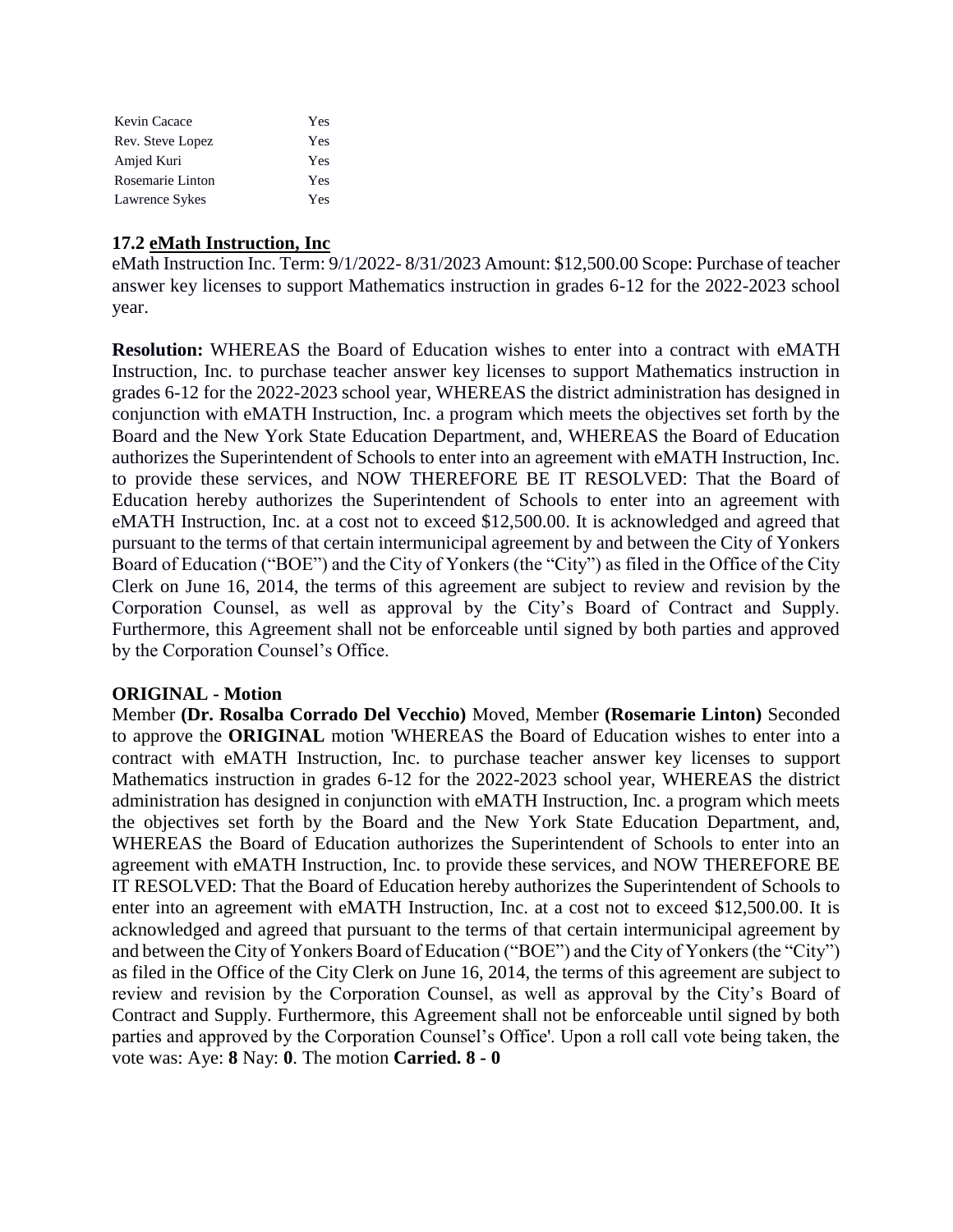| Dr. John Castanaro                  | Yes |
|-------------------------------------|-----|
| Dr. Rosalba Corrado Del Vecchio Yes |     |
| <b>Gail Burns</b>                   | Yes |
| Kevin Cacace                        | Yes |
| Rev. Steve Lopez                    | Yes |
| Amjed Kuri                          | Yes |
| Rosemarie Linton                    | Yes |
| Lawrence Sykes                      | Yes |

# **17.3 Castle Software Inc.**

Castle Software quote Castle Software Schedule B Caste Software Performance Based Questions BOCS

Term: July 1, 2022 - June 30, 2023 Amount: \$76,537.50 Scope: Castle Software Inc. will provide 24/7 access to all teachers and students district-wide to NYSED standards aligned content, skills and assessment materials for ELA, Math, Science, Social Studies, Spanish, French, and Music.

**Resolution:** WHEREAS the Board of Education wishes to enter into a contract with Castle Software, Inc to purchase digital content, skills and assessment materials for the Yonkers Public School District for the 2022-2023 school year (July 1, 2022-June 30, 2023), WHEREAS the district administration has designed in conjunction with Castle Software, Inc. a program which meets the objectives set forth by the Board and the New York State Education Department, and, WHEREAS the Board of Education authorizes the Superintendent of Schools to enter into an agreement with Castle Software, Inc. to provide these services, and NOW THEREFORE BE IT RESOLVED: That the Board of Education hereby authorizes the Superintendent of Schools to enter into an agreement with Castle Software at a cost not to exceed \$76,537.50. It is acknowledged and agreed that pursuant to the terms of that certain intermunicipal agreement by and between the City of Yonkers Board of Education ("BOE") and the City of Yonkers (the "City") as filed in the Office of the City Clerk on June 16, 2014, the terms of this agreement are subject to review and revision by the Corporation Counsel, as well as approval by the City's Board of Contract and Supply. Furthermore, this Agreement shall not be enforceable until signed by both parties and approved by the Corporation Counsel's Office.

# **ORIGINAL - Motion**

Member **(Dr. Rosalba Corrado Del Vecchio)** Moved, Member **(Rosemarie Linton)** Seconded to approve the **ORIGINAL** motion 'WHEREAS the Board of Education wishes to enter into a contract with Castle Software, Inc to purchase digital content, skills and assessment materials for the Yonkers Public School District for the 2022-2023 school year (July 1, 2022-June 30, 2023), WHEREAS the district administration has designed in conjunction with Castle Software, Inc. a program which meets the objectives set forth by the Board and the New York State Education Department, and, WHEREAS the Board of Education authorizes the Superintendent of Schools to enter into an agreement with Castle Software, Inc. to provide these services, and NOW THEREFORE BE IT RESOLVED: That the Board of Education hereby authorizes the Superintendent of Schools to enter into an agreement with Castle Software at a cost not to exceed \$76,537.50. It is acknowledged and agreed that pursuant to the terms of that certain intermunicipal agreement by and between the City of Yonkers Board of Education ("BOE") and the City of Yonkers (the "City") as filed in the Office of the City Clerk on June 16, 2014, the terms of this agreement are subject to review and revision by the Corporation Counsel, as well as approval by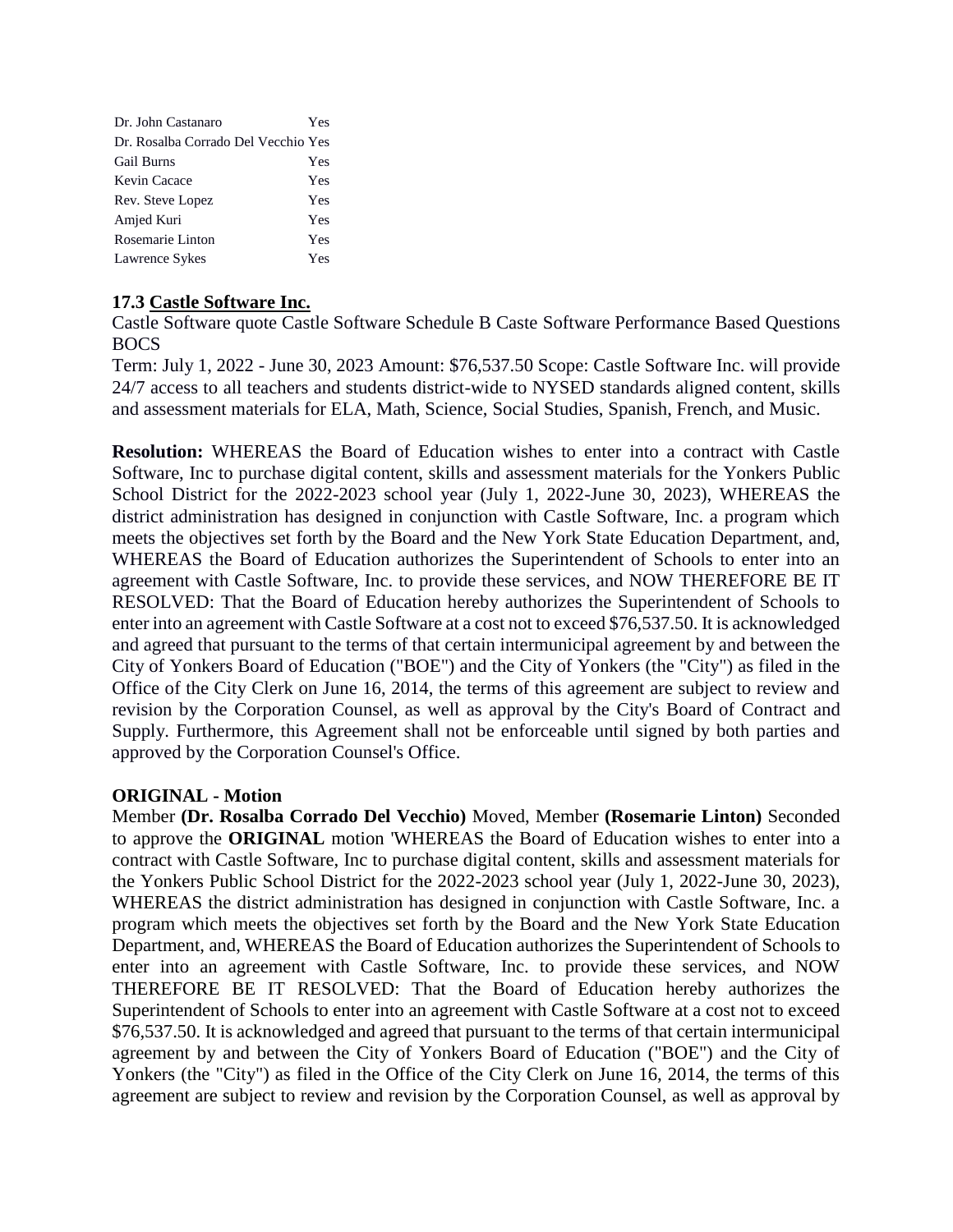the City's Board of Contract and Supply. Furthermore, this Agreement shall not be enforceable until signed by both parties and approved by the Corporation Counsel's Office'. Upon a roll call vote being taken, the vote was: Aye: **8** Nay: **0**. The motion **Carried. 8 - 0** 

| Dr. John Castanaro                  | Yes |
|-------------------------------------|-----|
| Dr. Rosalba Corrado Del Vecchio Yes |     |
| <b>Gail Burns</b>                   | Yes |
| Kevin Cacace                        | Yes |
| Rev. Steve Lopez                    | Yes |
| Amjed Kuri                          | Yes |
| Rosemarie Linton                    | Yes |
| Lawrence Sykes                      | Yes |

# **17.4 BrainPOP LLC**

BrainPOP quote BrainPOP Schedule B BrainPOP Performance Based Questions BOCS Term: July 1, 2022-June 30, 2023 Amount: \$83,733.75 Scope: BrainPOP is available to all students and staff at all 39 schools in the district. This subscription includes BrainPOP, BrainPOP Jr, BrainPOP ELL

**Resolution:** WHEREAS the Board of Education wishes to enter into a contract with BrainPOP to purchase its curriculum and activities that can be effectively integrated into the district's inperson, hybrid, and remote instruction models, meeting NYSED standards alignment, PK-12 from July 1, 2022 through June 30, 2023, WHEREAS the district administration has designed in conjunction with BrainPOP a program which meets the objectives set forth by the Board and the New York State Education Department, and, WHEREAS the Board of Education authorizes the Superintendent of Schools to enter into an agreement with BrainPOP to provide these services, and NOW THEREFORE BE IT RESOLVED: That the Board of Education hereby authorizes the Superintendent of Schools to enter into an agreement with BrainPOP at a cost not to exceed \$83,733.75. It is acknowledged and agreed that pursuant to the terms of that certain intermunicipal agreement by and between the City of Yonkers Board of Education ("BOE") and the City of Yonkers (the "City") as filed in the Office of the City Clerk on June 16, 2014, the terms of this agreement are subject to review and revision by the Corporation Counsel, as well as approval by the City's Board of Contract and Supply. Furthermore, this Agreement shall not be enforceable until signed by both parties and approved by the Corporation Counsel's Office.

#### **ORIGINAL - Motion**

Member **(Dr. Rosalba Corrado Del Vecchio)** Moved, Member **(Rosemarie Linton)** Seconded to approve the **ORIGINAL** motion 'WHEREAS the Board of Education wishes to enter into a contract with BrainPOP to purchase its curriculum and activities that can be effectively integrated into the district's inperson, hybrid, and remote instruction models, meeting NYSED standards alignment, PK-12 from July 1, 2022 through June 30, 2023, WHEREAS the district administration has designed in conjunction with BrainPOP a program which meets the objectives set forth by the Board and the New York State Education Department, and, WHEREAS the Board of Education authorizes the Superintendent of Schools to enter into an agreement with BrainPOP to provide these services, and NOW THEREFORE BE IT RESOLVED: That the Board of Education hereby authorizes the Superintendent of Schools to enter into an agreement with BrainPOP at a cost not to exceed \$83,733.75. It is acknowledged and agreed that pursuant to the terms of that certain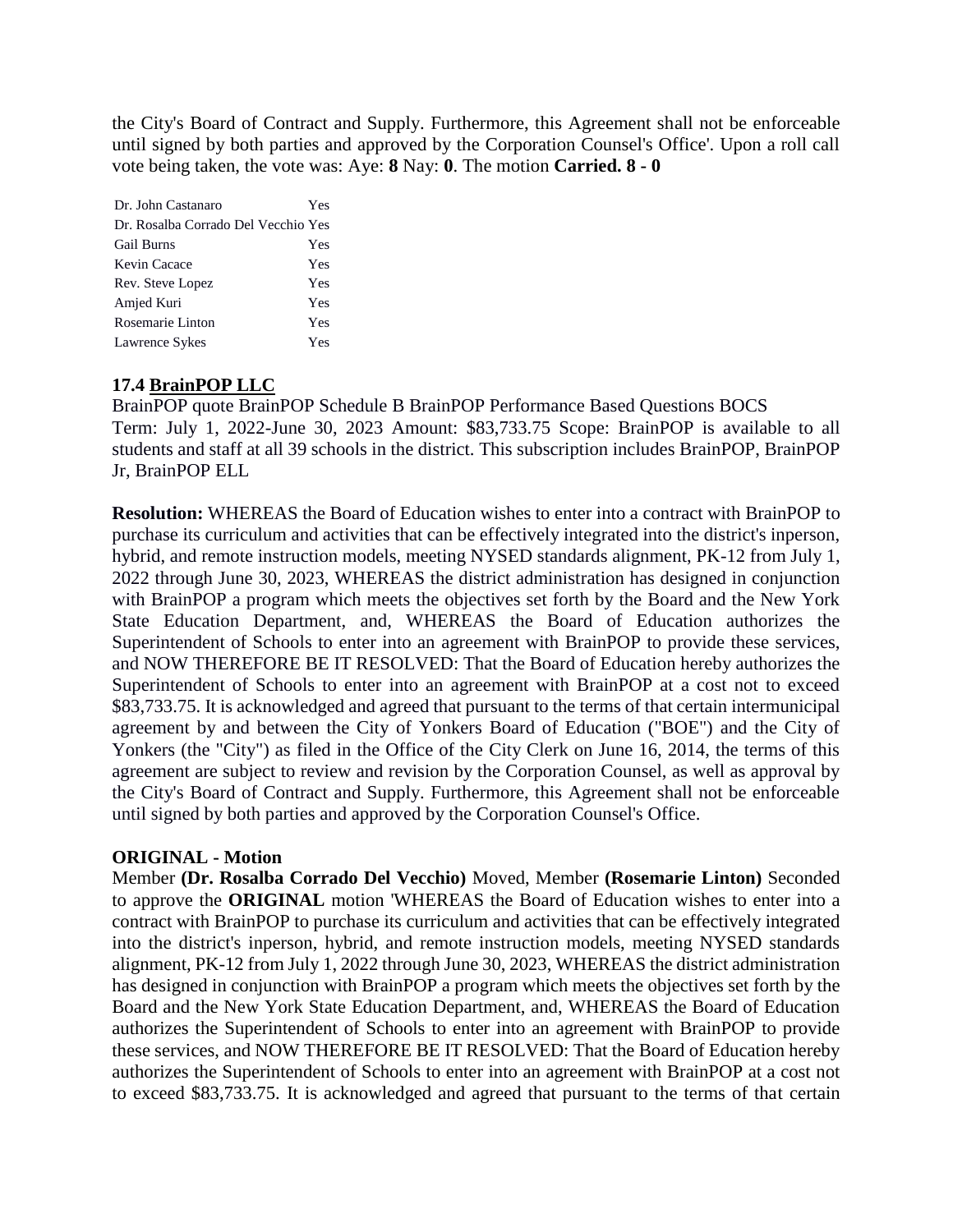intermunicipal agreement by and between the City of Yonkers Board of Education ("BOE") and the City of Yonkers (the "City") as filed in the Office of the City Clerk on June 16, 2014, the terms of this agreement are subject to review and revision by the Corporation Counsel, as well as approval by the City's Board of Contract and Supply. Furthermore, this Agreement shall not be enforceable until signed by both parties and approved by the Corporation Counsel's Office'. Upon a roll call vote being taken, the vote was: Aye: **8** Nay: **0**. The motion **Carried. 8 - 0** 

| Dr. John Castanaro                  | Yes |
|-------------------------------------|-----|
| Dr. Rosalba Corrado Del Vecchio Yes |     |
| <b>Gail Burns</b>                   | Yes |
| Kevin Cacace                        | Yes |
| Rev. Steve Lopez                    | Yes |
| Amjed Kuri                          | Yes |
| Rosemarie Linton                    | Yes |
| Lawrence Sykes                      | Yes |

# **17.5 Discovery Education**

BOCS Discovery Education Quote Schedule A Schedule B

Term: July 1, 2022-June 30, 2023 Amount: \$113,880.00 Scope: Discovery Education will provide 24/7 access to all teachers and students in the district through its streaming plus service for all content for the 2022-2023 school year.

**Resolution:** WHEREAS the Board of Education wishes to enter into a contract with Discovery Education to purchase digital content, skills and assessment materials for the Yonkers Public School District for the 2022-2023 school year (July 1, 2022-June 30, 2023), WHEREAS the district administration has designed in conjunction with Discovery Education for a program which meets the objectives set forth by the Board and the New York State Education Department, and, WHEREAS the Board of Education authorizes the Superintendent of Schools to enter into an agreement with Discovery Education to provide these services, and NOW THEREFORE BE IT RESOLVED: That the Board of Education hereby authorizes the Superintendent of Schools to enter into an agreement with Castle Software at a cost not to exceed \$113,880. It is acknowledged and agreed that pursuant to the terms of that certain intermunicipal agreement by and between the City of Yonkers Board of Education ("BOE") and the City of Yonkers (the "City") as filed in the Office of the City Clerk on June 16, 2014, the terms of this agreement are subject to review and revision by the Corporation Counsel, as well as approval by the City's Board of Contract and Supply. Furthermore, this Agreement shall not be enforceable until signed by both parties and approved by the Corporation Counsel's Office.

# **ORIGINAL - Motion**

Member **(Dr. Rosalba Corrado Del Vecchio)** Moved, Member **(Rosemarie Linton)** Seconded to approve the **ORIGINAL** motion 'WHEREAS the Board of Education wishes to enter into a contract with Discovery Education to purchase digital content, skills and assessment materials for the Yonkers Public School District for the 2022-2023 school year (July 1, 2022-June 30, 2023), WHEREAS the district administration has designed in conjunction with Discovery Education for a program which meets the objectives set forth by the Board and the New York State Education Department, and, WHEREAS the Board of Education authorizes the Superintendent of Schools to enter into an agreement with Discovery Education to provide these services, and NOW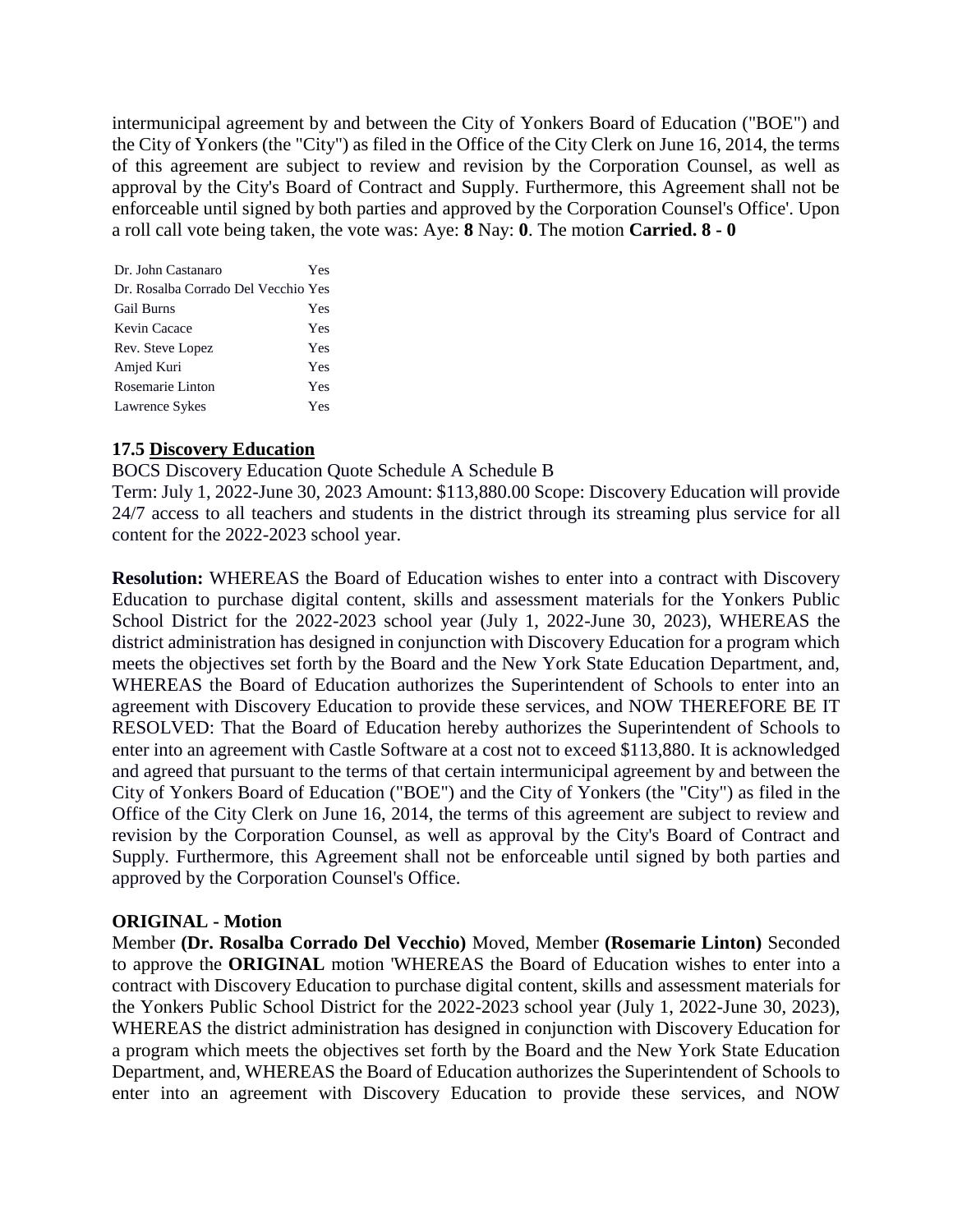THEREFORE BE IT RESOLVED: That the Board of Education hereby authorizes the Superintendent of Schools to enter into an agreement with Castle Software at a cost not to exceed \$113,880. It is acknowledged and agreed that pursuant to the terms of that certain intermunicipal agreement by and between the City of Yonkers Board of Education ("BOE") and the City of Yonkers (the "City") as filed in the Office of the City Clerk on June 16, 2014, the terms of this agreement are subject to review and revision by the Corporation Counsel, as well as approval by the City's Board of Contract and Supply. Furthermore, this Agreement shall not be enforceable until signed by both parties and approved by the Corporation Counsel's Office'. Upon a roll call vote being taken, the vote was: Aye: **8** Nay: **0**. The motion **Carried. 8 - 0** 

| Dr. John Castanaro                  | Yes |
|-------------------------------------|-----|
| Dr. Rosalba Corrado Del Vecchio Yes |     |
| <b>Gail Burns</b>                   | Yes |
| Kevin Cacace                        | Yes |
| Rev. Steve Lopez                    | Yes |
| Amjed Kuri                          | Yes |
| Rosemarie Linton                    | Yes |
| Lawrence Sykes                      | Yes |

# **17.6 Nearpod**

Quote for 2022-2023 Schedule B BOCS Schedule A Term: July 1, 2022-June 30, 2023

**Resolution:** WHEREAS the Board of Education wishes to enter into a contract with Nearpod to purchase its curriculum and activities that can be effectively integrated into the district's inperson, hybrid, and remote instruction models, meeting NYSED standards alignment, PK-12 from July 1, 2022 through June 30, 2023, WHEREAS the district administration has designed in conjunction with Nearpod a program which meets the objectives set forth by the Board and the New York State Education Department, and, WHEREAS the Board of Education authorizes the Superintendent of Schools to enter into an agreement with Nearpod to provide these services, and NOW THEREFORE BE IT RESOLVED: That the Board of Education hereby authorizes the Superintendent of Schools to enter into an agreement with Nearpod at a cost not to exceed \$248,367.60. It is acknowledged and agreed that pursuant to the terms of that certain intermunicipal agreement by and between the City of Yonkers Board of Education ("BOE") and the City of Yonkers (the "City") as filed in the Office of the City Clerk on June 16, 2014, the terms of this agreement are subject to review and revision by the Corporation Counsel, as well as approval by the City's Board of Contract and Supply. Furthermore, this Agreement shall not be enforceable until signed by both parties and approved by the Corporation Counsel's Office.

# **ORIGINAL - Motion**

Member **(Dr. Rosalba Corrado Del Vecchio)** Moved, Member **(Rosemarie Linton)** Seconded to approve the **ORIGINAL** motion 'WHEREAS the Board of Education wishes to enter into a contract with Nearpod to purchase its curriculum and activities that can be effectively integrated into the district's inperson, hybrid, and remote instruction models, meeting NYSED standards alignment, PK-12 from July 1, 2022 through June 30, 2023, WHEREAS the district administration has designed in conjunction with Nearpod a program which meets the objectives set forth by the Board and the New York State Education Department, and, WHEREAS the Board of Education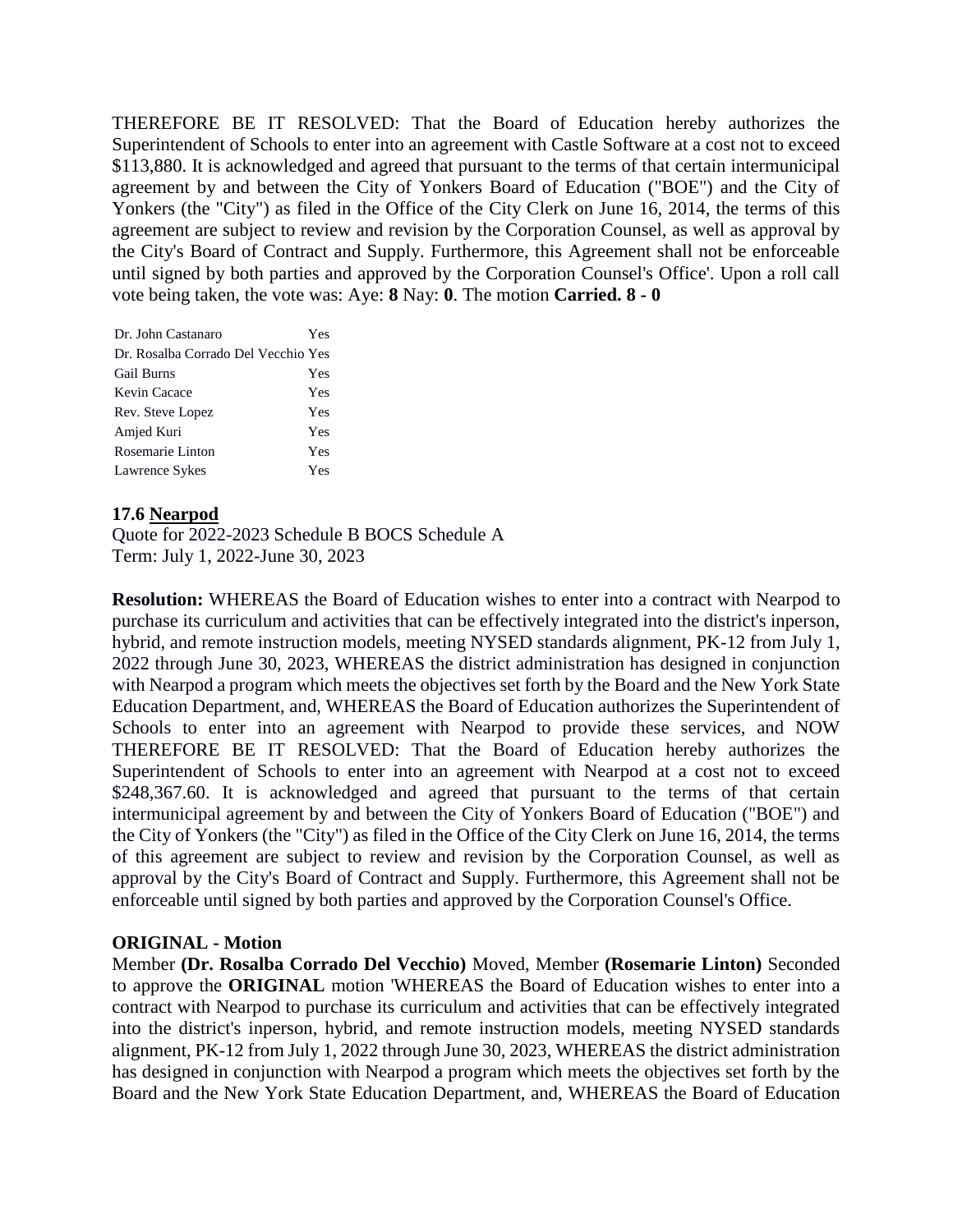authorizes the Superintendent of Schools to enter into an agreement with Nearpod to provide these services, and NOW THEREFORE BE IT RESOLVED: That the Board of Education hereby authorizes the Superintendent of Schools to enter into an agreement with Nearpod at a cost not to exceed \$248,367.60. It is acknowledged and agreed that pursuant to the terms of that certain intermunicipal agreement by and between the City of Yonkers Board of Education ("BOE") and the City of Yonkers (the "City") as filed in the Office of the City Clerk on June 16, 2014, the terms of this agreement are subject to review and revision by the Corporation Counsel, as well as approval by the City's Board of Contract and Supply. Furthermore, this Agreement shall not be enforceable until signed by both parties and approved by the Corporation Counsel's Office'. Upon a roll call vote being taken, the vote was: Aye: **8** Nay: **0**. The motion **Carried. 8 - 0** 

| Dr. John Castanaro                  | Yes |
|-------------------------------------|-----|
| Dr. Rosalba Corrado Del Vecchio Yes |     |
| <b>Gail Burns</b>                   | Yes |
| Kevin Cacace                        | Yes |
| Rev. Steve Lopez                    | Yes |
| Amjed Kuri                          | Yes |
| Rosemarie Linton                    | Yes |
| Lawrence Sykes                      | Yes |

# **17.7 Westchester Community College**

Westchester Community College Term: September 2021 – August 31, 2022 Amount: \$15,530.84 Scope: Agreement with Westchester Community College to amend its original contract Resolution #17.11 BOE Approval 12/15/21 BOCS Approval 12/23/21 to provide books to support the NYS PTECH Grant Initiative at Gorton High School. This Amendment represents a supply account line for Gorton High School in the amount of \$15,530.84. The total new contract amount will be \$446,715.53

**Resolution:** WHEREAS the Board of Education wishes to amend its existing contract with Westchester Community College to purchase books for Gorton High School in accordance with the NYS PTECH Grant Program, WHEREAS the district administration has designed in conjunction with Westchester Community College a program which meets the objectives set forth by the Board and the New York State Education Department, and, WHEREAS the District has determined that these services can best be provided by Westchester Community College, and, WHEREAS the District has evaluated past services from the vendor and has determined that Westchester Community College has performed in a satisfactory manner, and NOW THEREFORE BE IT RESOLVED: That the Board of Education hereby authorizes the Superintendent of Schools to amend and existing agreement with Westchester Community College at a total cost not to exceed \$446,715.53. It is acknowledged and agreed that pursuant to the terms of that certain intermunicipal agreement by and between the City of Yonkers Board of Education ("BOE") and the City of Yonkers (the "City") as filed in the Office of the City Clerk on June 16, 2014, the terms of this agreement are subject to review and revision by the Corporation Counsel, as well as approval by the City's Board of Contract and Supply. Furthermore, this Agreement shall not be enforceable until signed by both parties and approved by the Corporation Counsel's Office.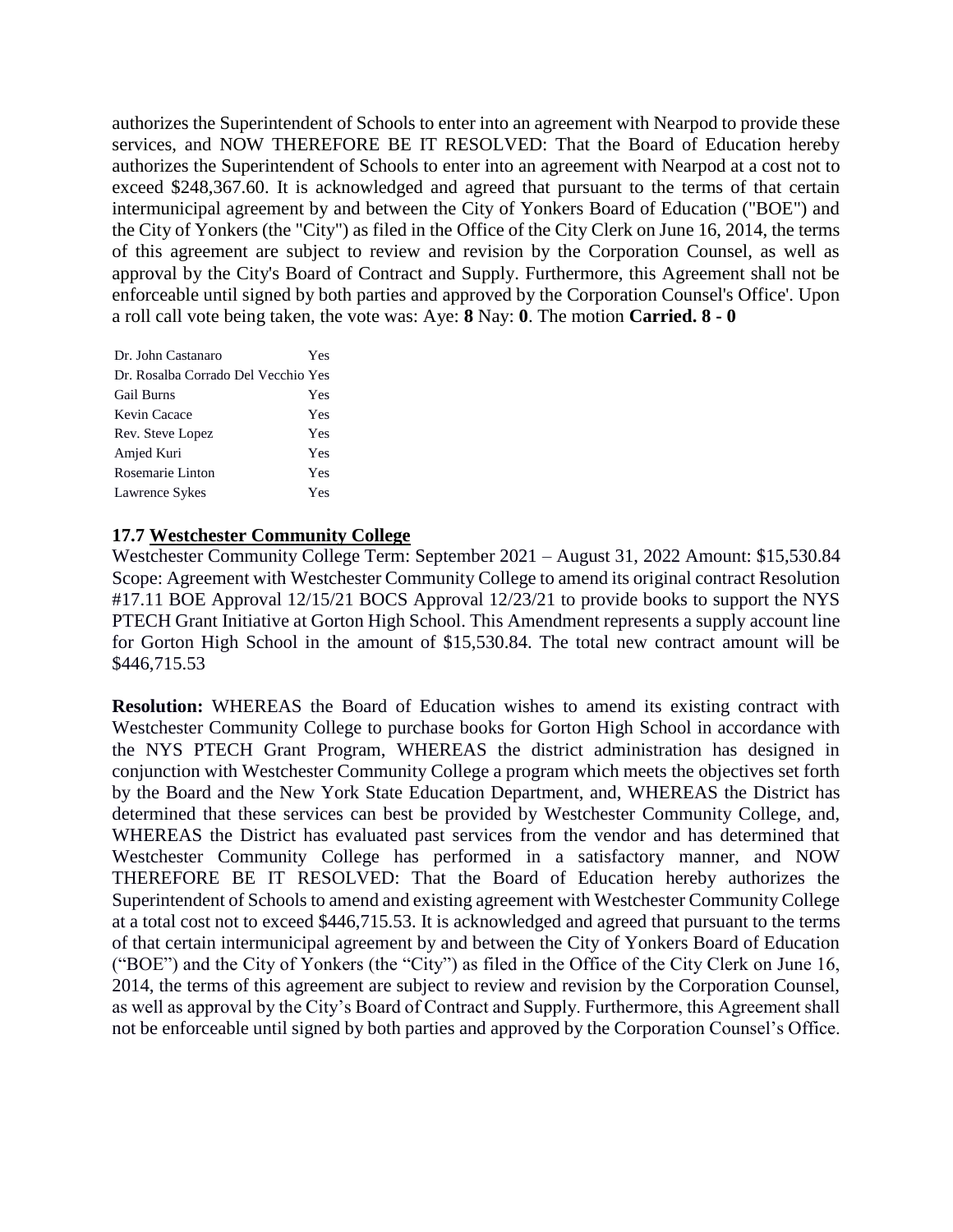#### **ORIGINAL - Motion**

Member **(Dr. Rosalba Corrado Del Vecchio)** Moved, Member **(Rosemarie Linton)** Seconded to approve the **ORIGINAL** motion 'WHEREAS the Board of Education wishes to amend its existing contract with Westchester Community College to purchase books for Gorton High School in accordance with the NYS PTECH Grant Program, WHEREAS the district administration has designed in conjunction with Westchester Community College a program which meets the objectives set forth by the Board and the New York State Education Department, and, WHEREAS the District has determined that these services can best be provided by Westchester Community College, and, WHEREAS the District has evaluated past services from the vendor and has determined that Westchester Community College has performed in a satisfactory manner, and NOW THEREFORE BE IT RESOLVED: That the Board of Education hereby authorizes the Superintendent of Schools to amend and existing agreement with Westchester Community College at a total cost not to exceed \$446,715.53. It is acknowledged and agreed that pursuant to the terms of that certain intermunicipal agreement by and between the City of Yonkers Board of Education ("BOE") and the City of Yonkers (the "City") as filed in the Office of the City Clerk on June 16, 2014, the terms of this agreement are subject to review and revision by the Corporation Counsel, as well as approval by the City's Board of Contract and Supply. Furthermore, this Agreement shall not be enforceable until signed by both parties and approved by the Corporation Counsel's Office'. Upon a roll call vote being taken, the vote was: Aye: **8** Nay: **0**. The motion **Carried. 8 - 0** 

| Dr. John Castanaro                  | Yes |
|-------------------------------------|-----|
| Dr. Rosalba Corrado Del Vecchio Yes |     |
| <b>Gail Burns</b>                   | Yes |
| Kevin Cacace                        | Yes |
| Rev. Steve Lopez                    | Yes |
| Amjed Kuri                          | Yes |
| Rosemarie Linton                    | Yes |
| Lawrence Sykes                      | Yes |

#### **17.8 Police Athletic League**

Police Athletic League Term: June 30, 2022 Amount: \$13,000.00 Scope: The Program is a temporary academic program that supports civic engagement designed to assist the School District in supporting the student population and has been established to assist in supporting students who are alleged to have committed a violation of the Code of Conduct in their respective school and have been placed on an extended suspension after a Superintendents Hearing pursuant to Education Law §3214. The Program serves School District students enrolled in eighth through twelfth grade.

**Resolution:** WHEREAS the Board of Education wishes to enter into a contract with Police Athletic League to support the Program for External Academic and Civic Engagement for the 2021-2022 school year, WHEREAS the district administration has designed in conjunction with Police Athletic League a program which meets the objectives set forth by the Board and the New York State Education Department, and, WHEREAS the Board of Education authorizes the Superintendent of Schools to enter into an agreement with Police Athletic League to provide these services, and NOW THEREFORE BE IT RESOLVED: That the Board of Education hereby authorizes the Superintendent of Schools to enter into an agreement with Police Athletic League at a cost not to exceed \$ 13,000.00. It is acknowledged and agreed that pursuant to the terms of that certain intermunicipal agreement by and between the City of Yonkers Board of Education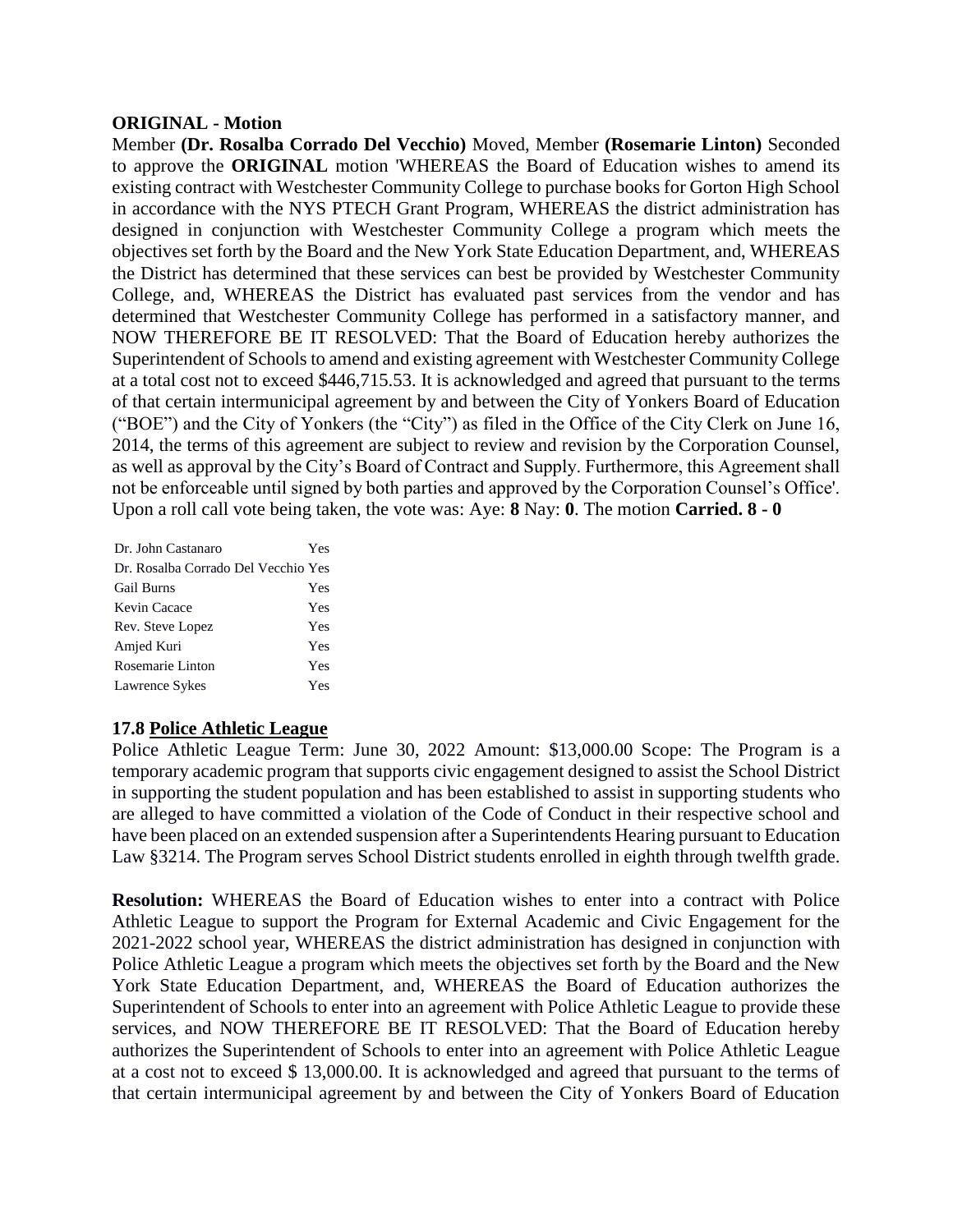("BOE") and the City of Yonkers (the "City") as filed in the Office of the City Clerk on June 16, 2014, the terms of this agreement are subject to review and revision by the Corporation Counsel, as well as approval by the City's Board of Contract and Supply. Furthermore, this Agreement shall not be enforceable until signed by both parties and approved by the Corporation Counsel's Office.

# **ORIGINAL - Motion**

Member **(Dr. Rosalba Corrado Del Vecchio)** Moved, Member **(Rosemarie Linton)** Seconded to approve the **ORIGINAL** motion 'WHEREAS the Board of Education wishes to enter into a contract with Police Athletic League to support the Program for External Academic and Civic Engagement for the 2021-2022 school year, WHEREAS the district administration has designed in conjunction with Police Athletic League a program which meets the objectives set forth by the Board and the New York State Education Department, and, WHEREAS the Board of Education authorizes the Superintendent of Schools to enter into an agreement with Police Athletic League to provide these services, and NOW THEREFORE BE IT RESOLVED: That the Board of Education hereby authorizes the Superintendent of Schools to enter into an agreement with Police Athletic League at a cost not to exceed \$ 13,000.00. It is acknowledged and agreed that pursuant to the terms of that certain intermunicipal agreement by and between the City of Yonkers Board of Education ("BOE") and the City of Yonkers (the "City") as filed in the Office of the City Clerk on June 16, 2014, the terms of this agreement are subject to review and revision by the Corporation Counsel, as well as approval by the City's Board of Contract and Supply. Furthermore, this Agreement shall not be enforceable until signed by both parties and approved by the Corporation Counsel's Office'. Upon a roll call vote being taken, the vote was: Aye: **8** Nay: **0**. The motion **Carried. 8 - 0** 

| Dr. John Castanaro                  | Yes |
|-------------------------------------|-----|
| Dr. Rosalba Corrado Del Vecchio Yes |     |
| <b>Gail Burns</b>                   | Yes |
| Kevin Cacace                        | Yes |
| Rev. Steve Lopez                    | Yes |
| Amjed Kuri                          | Yes |
| Rosemarie Linton                    | Yes |
| Lawrence Sykes                      | Yes |

# **17.9 ICT Resources**

ICT RESOURCES Term: ONE-TIME Amount: \$22,388.42 Scope: Purchasing of laptop devices and Charging Rolling Carts for storage that can support the software required by the P-Tech students who are continuing at Westchester Community College for Year 5 and Year 6 of their Associates of Applied Science (A.A.S) degree program in Electrical Technology and Cybersecurity respectively. As per the P-Tech initiative approved by NYSED, Riverside P-Tech program will provide the necessary devices for those students who plan to continue in the P-Tech program for their degree program. As per the grant requirements, the purchase is being made through an approved M/WBE vendor to meet the 2021-22 M/WBE goals.

**Resolution:** WHEREAS the Board of Education wishes to enter into a contract with ICT Resources to purchase computers and carts to support Riverside High School Pathways Technology Program for the 2021-2022 school year, WHEREAS the district administration has designed in conjunction with ICT Resources a program which meets the objectives set forth by the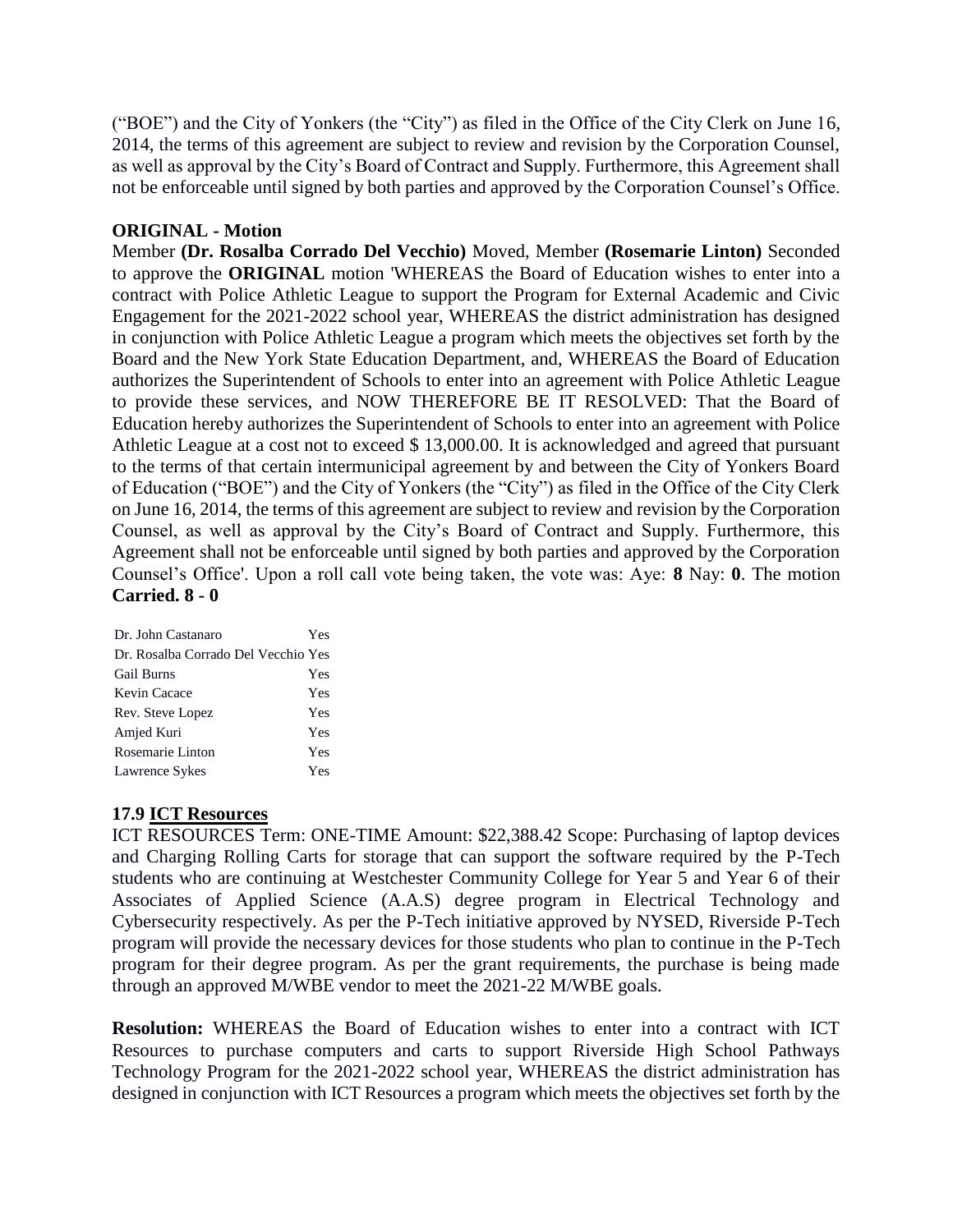Board and the New York State Education Department, and, WHEREAS the Board of Education authorizes the Superintendent of Schools to enter into an agreement with ICT Resources to provide these services, and NOW THEREFORE BE IT RESOLVED: That the Board of Education hereby authorizes the Superintendent of Schools to enter into an agreement with ICT Resources at a cost not to exceed \$22,388.42. It is acknowledged and agreed that pursuant to the terms of that certain intermunicipal agreement by and between the City of Yonkers Board of Education ("BOE") and the City of Yonkers (the "City") as filed in the Office of the City Clerk on June 16, 2014, the terms of this agreement are subject to review and revision by the Corporation Counsel, as well as approval by the City's Board of Contract and Supply. Furthermore, this Agreement shall not be enforceable until signed by both parties and approved by the Corporation Counsel's Office.

# **ORIGINAL - Motion**

Member **(Dr. Rosalba Corrado Del Vecchio)** Moved, Member **(Rosemarie Linton)** Seconded to approve the **ORIGINAL** motion 'WHEREAS the Board of Education wishes to enter into a contract with ICT Resources to purchase computers and carts to support Riverside High School Pathways Technology Program for the 2021-2022 school year, WHEREAS the district administration has designed in conjunction with ICT Resources a program which meets the objectives set forth by the Board and the New York State Education Department, and, WHEREAS the Board of Education authorizes the Superintendent of Schools to enter into an agreement with ICT Resources to provide these services, and NOW THEREFORE BE IT RESOLVED: That the Board of Education hereby authorizes the Superintendent of Schools to enter into an agreement with ICT Resources at a cost not to exceed \$22,388.42. It is acknowledged and agreed that pursuant to the terms of that certain intermunicipal agreement by and between the City of Yonkers Board of Education ("BOE") and the City of Yonkers (the "City") as filed in the Office of the City Clerk on June 16, 2014, the terms of this agreement are subject to review and revision by the Corporation Counsel, as well as approval by the City's Board of Contract and Supply. Furthermore, this Agreement shall not be enforceable until signed by both parties and approved by the Corporation Counsel's Office'. Upon a roll call vote being taken, the vote was: Aye: **8** Nay: **0**. The motion **Carried. 8 - 0** 

| Dr. John Castanaro                  | Yes |
|-------------------------------------|-----|
| Dr. Rosalba Corrado Del Vecchio Yes |     |
| <b>Gail Burns</b>                   | Yes |
| Kevin Cacace                        | Yes |
| Rev. Steve Lopez                    | Yes |
| Amjed Kuri                          | Yes |
| Rosemarie Linton                    | Yes |
| Lawrence Sykes                      | Yes |

# **17.10 Tiger Medical**

Tiger Medical Term: One-Time Amount: \$11,906.02 Scope: To purchase supplies and furniture for the Medical Program through the Pathways of Technology.

**Resolution:** WHEREAS the Board of Education wishes to enter into a contract with Tiger Medical to purchase supplies to support the Medical Program for the 2021-2022 school year, WHEREAS the district administration has designed in conjunction with Tiger Medical a program which meets the objectives set forth by the Board and the New York State Education Department, and,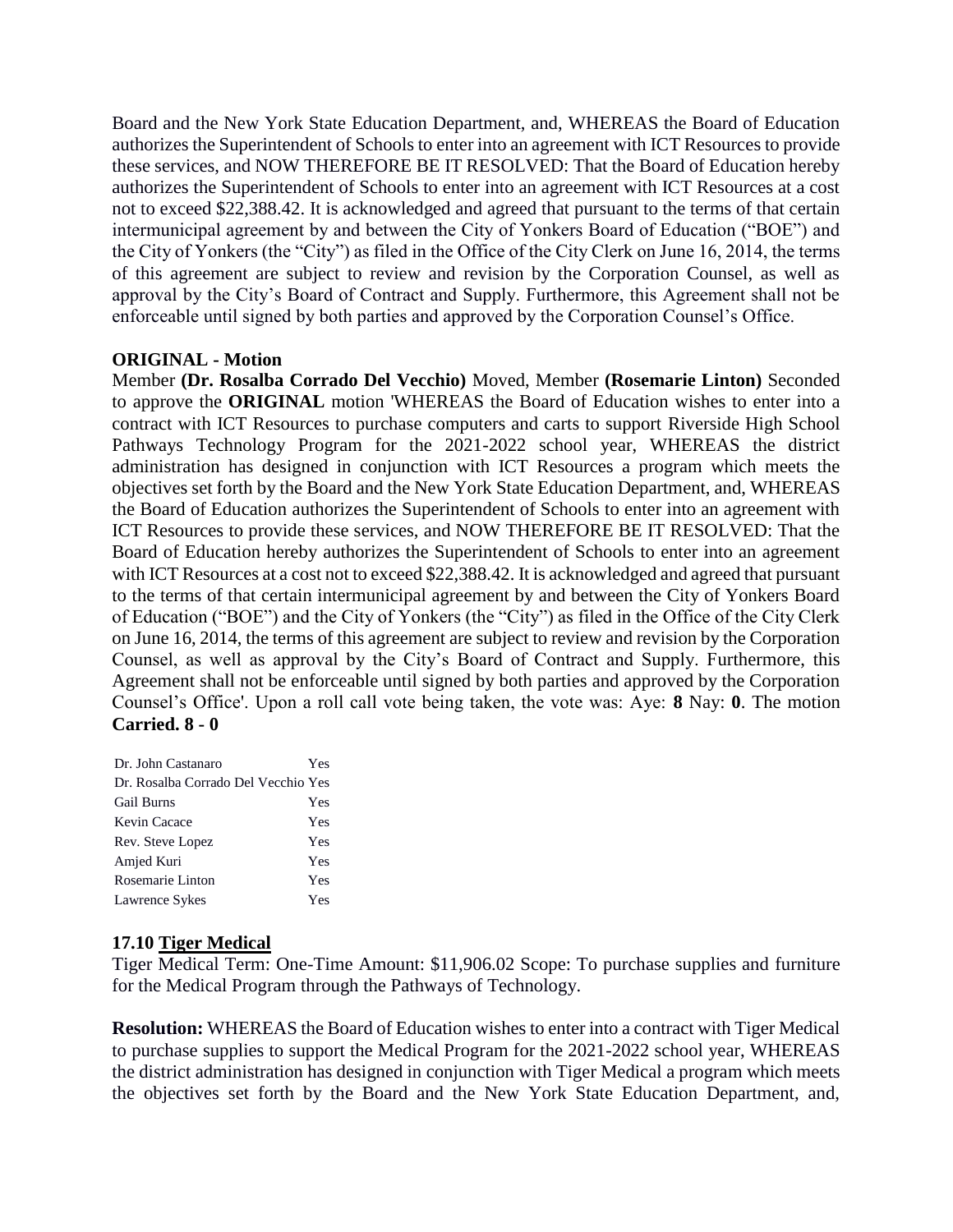WHEREAS the Board of Education authorizes the Superintendent of Schools to enter into an agreement with Tiger Medical to provide these supplies, and NOW THEREFORE BE IT RESOLVED: That the Board of Education hereby authorizes the Superintendent of Schools to enter into an agreement with Tiger Medical at a cost not to exceed \$11,906.02. It is acknowledged and agreed that pursuant to the terms of that certain intermunicipal agreement by and between the City of Yonkers Board of Education ("BOE") and the City of Yonkers (the "City") as filed in the Office of the City Clerk on June 16, 2014, the terms of this agreement are subject to review and revision by the Corporation Counsel, as well as approval by the City's Board of Contract and Supply. Furthermore, this Agreement shall not be enforceable until signed by both parties and approved by the Corporation Counsel's Office.

# **ORIGINAL - Motion**

Member **(Dr. Rosalba Corrado Del Vecchio)** Moved, Member **(Rosemarie Linton)** Seconded to approve the **ORIGINAL** motion 'WHEREAS the Board of Education wishes to enter into a contract with Tiger Medical to purchase supplies to support the Medical Program for the 2021- 2022 school year, WHEREAS the district administration has designed in conjunction with Tiger Medical a program which meets the objectives set forth by the Board and the New York State Education Department, and, WHEREAS the Board of Education authorizes the Superintendent of Schools to enter into an agreement with Tiger Medical to provide these supplies, and NOW THEREFORE BE IT RESOLVED: That the Board of Education hereby authorizes the Superintendent of Schools to enter into an agreement with Tiger Medical at a cost not to exceed \$11,906.02. It is acknowledged and agreed that pursuant to the terms of that certain intermunicipal agreement by and between the City of Yonkers Board of Education ("BOE") and the City of Yonkers (the "City") as filed in the Office of the City Clerk on June 16, 2014, the terms of this agreement are subject to review and revision by the Corporation Counsel, as well as approval by the City's Board of Contract and Supply. Furthermore, this Agreement shall not be enforceable until signed by both parties and approved by the Corporation Counsel's Office'. Upon a roll call vote being taken, the vote was: Aye: **8** Nay: **0**. The motion **Carried. 8 - 0** 

| Dr. John Castanaro                  | Yes |
|-------------------------------------|-----|
| Dr. Rosalba Corrado Del Vecchio Yes |     |
| <b>Gail Burns</b>                   | Yes |
| Kevin Cacace                        | Yes |
| Rev. Steve Lopez                    | Yes |
| Amjed Kuri                          | Yes |
| Rosemarie Linton                    | Yes |
| Lawrence Sykes                      | Yes |

# **17.11 Hanover Research Council, LLC**

Vendor: Hanover Research Council LLC Term: June 2022 - May 2023 Amount: \$95,000 Scope: Agreement with Hanover Research Council to provide all services associated with an Advisory Membership to the YPS.

**Resolution:** WHEREAS the Board of Education wishes to enter into a contract with Hanover Research to provide the District with all services associated with an Advisory Membership. WHEREAS the district administration has designed in conjunction with Hanover Research advisory services related to the preparation, planning and monitoring of the school district reentry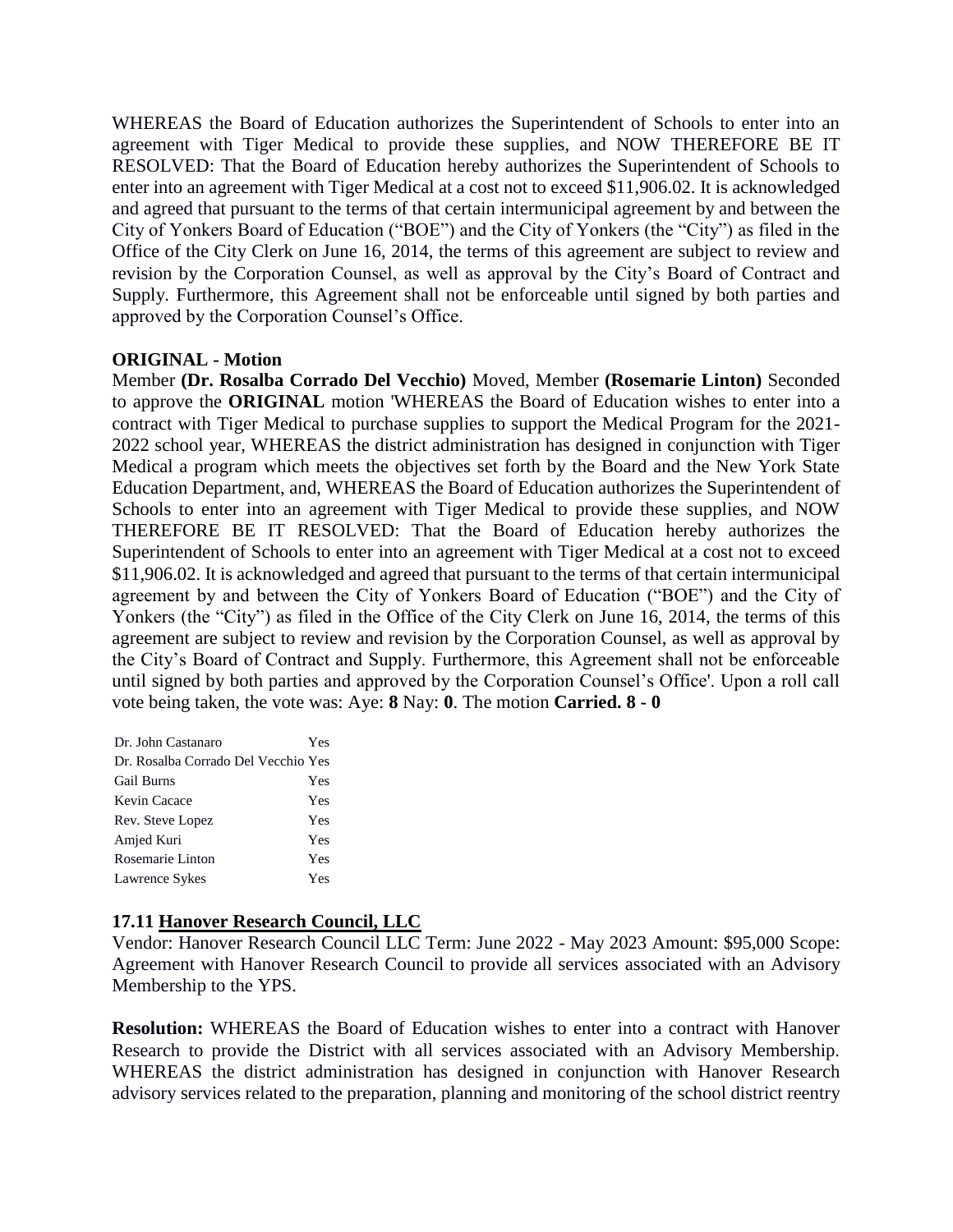plan along with implications for annual comprehensive planning which meets the objectives set forth by the Board and the New York State Education Department, and, WHEREAS the Board of Education authorizes the Superintendent of Schools to enter into an agreement with Hanover Research to provide these services, and NOW THEREFORE BE IT RESOLVED: That the Board of Education hereby authorizes the Superintendent of Schools to enter into an agreement with Hanover Research at a cost not to exceed \$95,000. It is acknowledged and agreed that pursuant to the terms of that certain intermunicipal agreement by and between the City of Yonkers Board of Education ("BOE") and the City of Yonkers (the "City") as filed in the Office of the City Clerk on June 16, 2014, the terms of this agreement are subject to review and revision by the Corporation Counsel, as well as approval by the City's Board of Contract and Supply. Furthermore, this Agreement shall not be enforceable until signed by both parties and approved by the Corporation Counsel's Office.

#### **ORIGINAL - Motion**

Member **(Dr. Rosalba Corrado Del Vecchio)** Moved, Member **(Rosemarie Linton)** Seconded to approve the **ORIGINAL** motion 'WHEREAS the Board of Education wishes to enter into a contract with Hanover Research to provide the District with all services associated with an Advisory Membership. WHEREAS the district administration has designed in conjunction with Hanover Research advisory services related to the preparation, planning and monitoring of the school district reentry plan along with implications for annual comprehensive planning which meets the objectives set forth by the Board and the New York State Education Department, and, WHEREAS the Board of Education authorizes the Superintendent of Schools to enter into an agreement with Hanover Research to provide these services, and NOW THEREFORE BE IT RESOLVED: That the Board of Education hereby authorizes the Superintendent of Schools to enter into an agreement with Hanover Research at a cost not to exceed \$95,000. It is acknowledged and agreed that pursuant to the terms of that certain intermunicipal agreement by and between the City of Yonkers Board of Education ("BOE") and the City of Yonkers (the "City") as filed in the Office of the City Clerk on June 16, 2014, the terms of this agreement are subject to review and revision by the Corporation Counsel, as well as approval by the City's Board of Contract and Supply. Furthermore, this Agreement shall not be enforceable until signed by both parties and approved by the Corporation Counsel's Office'. Upon a roll call vote being taken, the vote was: Aye: **8** Nay: **0**. The motion **Carried. 8 - 0** 

| Dr. John Castanaro                  | Yes |
|-------------------------------------|-----|
| Dr. Rosalba Corrado Del Vecchio Yes |     |
| <b>Gail Burns</b>                   | Yes |
| Kevin Cacace                        | Yes |
| Rev. Steve Lopez                    | Yes |
| Amjed Kuri                          | Yes |
| Rosemarie Linton                    | Yes |
| Lawrence Sykes                      | Yes |

#### **17.12 Westchester Community College - 2022 High School Graduations**

To hold the June 24, 2022 and June 25, 2022 graduation ceremonies for Roosevelt High School for Early College Studies, Gorton, Lincoln, Riverside, Saunders and Yonkers High Schools at the Westchester Community College. Westchester Community College Term: June 24, 2022 and June 25, 2022 No tot Exceed: \$20,000.00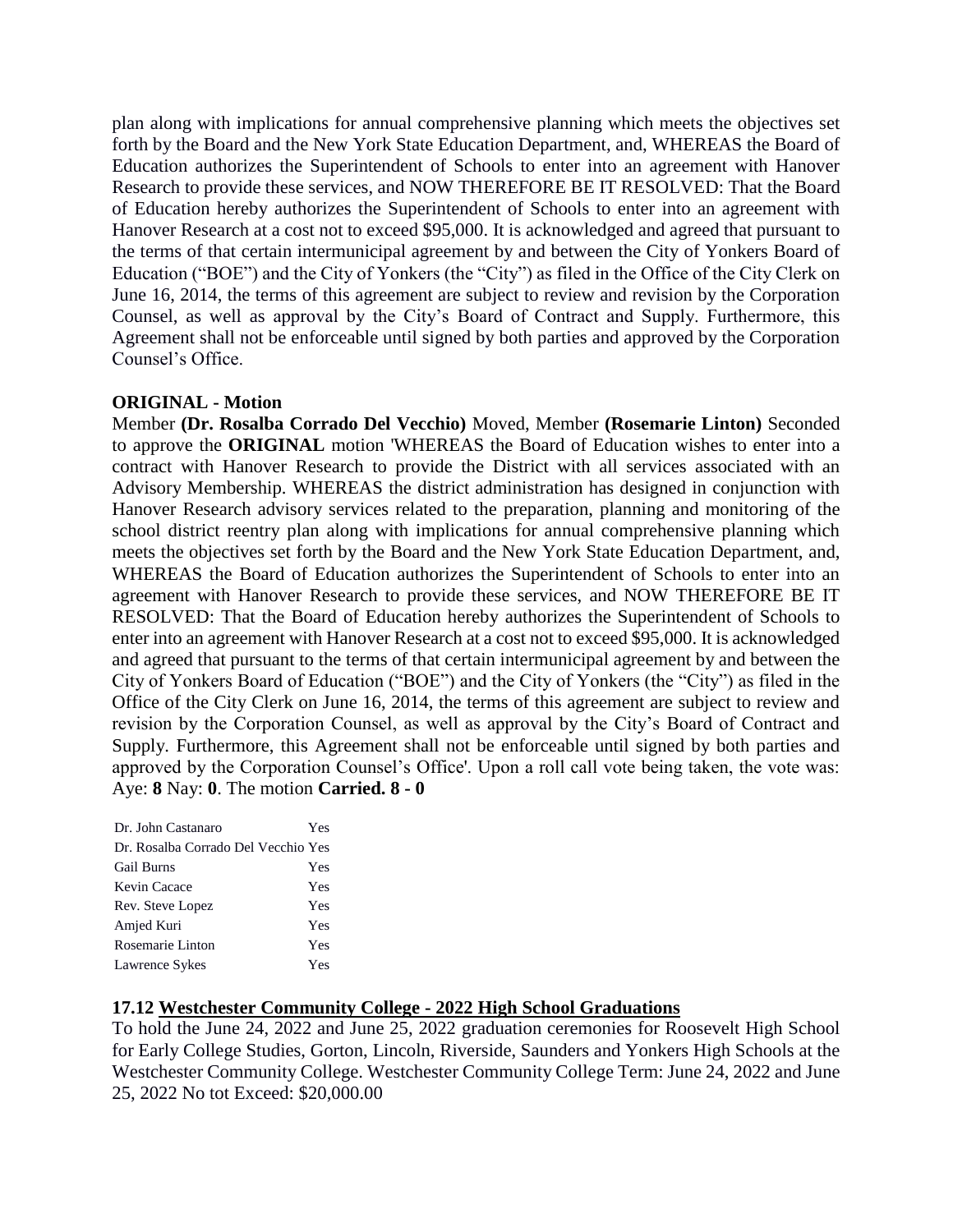**Resolution:** WHEREAS the Board of Education wishes to conduct the graduation ceremonies for 3 High Schools (Saunders H.S., Yonkers IB, Lincoln H.S.) on June 24, 2022 and 3 High Schools ( Roosevelt H.S., Gorton H.S, and Riverside H.S) on June 25, 2022 at the Westchester Community College and, WHEREAS the Board of Education authorizes the Superintendent of Schools to enter into an agreement with the Westchester Community College to host the Yonkers Public Schools Graduations, and NOW THEREFORE BE IT RESOLVED: That the Board of Education hereby authorizes the Superintendent of Schools to enter into an agreement with the Westchester Community College at a cost not to exceed \$20,000.00 It is acknowledged and agreed that pursuant to the terms of that certain intermunicipal agreement by and between the City of Yonkers Board of Education ("BOE") and the City of Yonkers (the "City") as filed in the Office of the City Clerk on June 16, 2014, the terms of this agreement are subject to review and revision by the Corporation Counsel, as well as approval by the City's Board of Contract and Supply. Furthermore, this Agreement shall not be enforceable until signed by both parties and approved by the Corporation Counsel's Office.

#### **ORIGINAL - Motion**

Member **(Dr. Rosalba Corrado Del Vecchio)** Moved, Member **(Rosemarie Linton)** Seconded to approve the **ORIGINAL** motion 'WHEREAS the Board of Education wishes to conduct the graduation ceremonies for 3 High Schools (Saunders H.S., Yonkers IB, Lincoln H.S.) on June 24, 2022 and 3 High Schools ( Roosevelt H.S., Gorton H.S, and Riverside H.S) on June 25, 2022 at the Westchester Community College and, WHEREAS the Board of Education authorizes the Superintendent of Schools to enter into an agreement with the Westchester Community College to host the Yonkers Public Schools Graduations, and NOW THEREFORE BE IT RESOLVED: That the Board of Education hereby authorizes the Superintendent of Schools to enter into an agreement with the Westchester Community College at a cost not to exceed \$20,000.00 It is acknowledged and agreed that pursuant to the terms of that certain intermunicipal agreement by and between the City of Yonkers Board of Education ("BOE") and the City of Yonkers (the "City") as filed in the Office of the City Clerk on June 16, 2014, the terms of this agreement are subject to review and revision by the Corporation Counsel, as well as approval by the City's Board of Contract and Supply. Furthermore, this Agreement shall not be enforceable until signed by both parties and approved by the Corporation Counsel's Office'. Upon a roll call vote being taken, the vote was: Aye: **8** Nay: **0**. The motion **Carried. 8 - 0** 

| Dr. John Castanaro                  | Yes |
|-------------------------------------|-----|
| Dr. Rosalba Corrado Del Vecchio Yes |     |
| <b>Gail Burns</b>                   | Yes |
| Kevin Cacace                        | Yes |
| Rev. Steve Lopez                    | Yes |
| Amjed Kuri                          | Yes |
| Rosemarie Linton                    | Yes |
| Lawrence Sykes                      | Yes |

**DIVISION OF LANGUAGE ACQUISITION, FUNDED PROGRAMS, SCHOOL COUNSELING & THE ARTS 18.1 ADOPTION OF DIVISION OF LANGUAGE ACQUISITION, FUNDED PROGRAMS, SCHOOL COUNSELING & THE ARTS REPORTS - 18.2 - 18.11**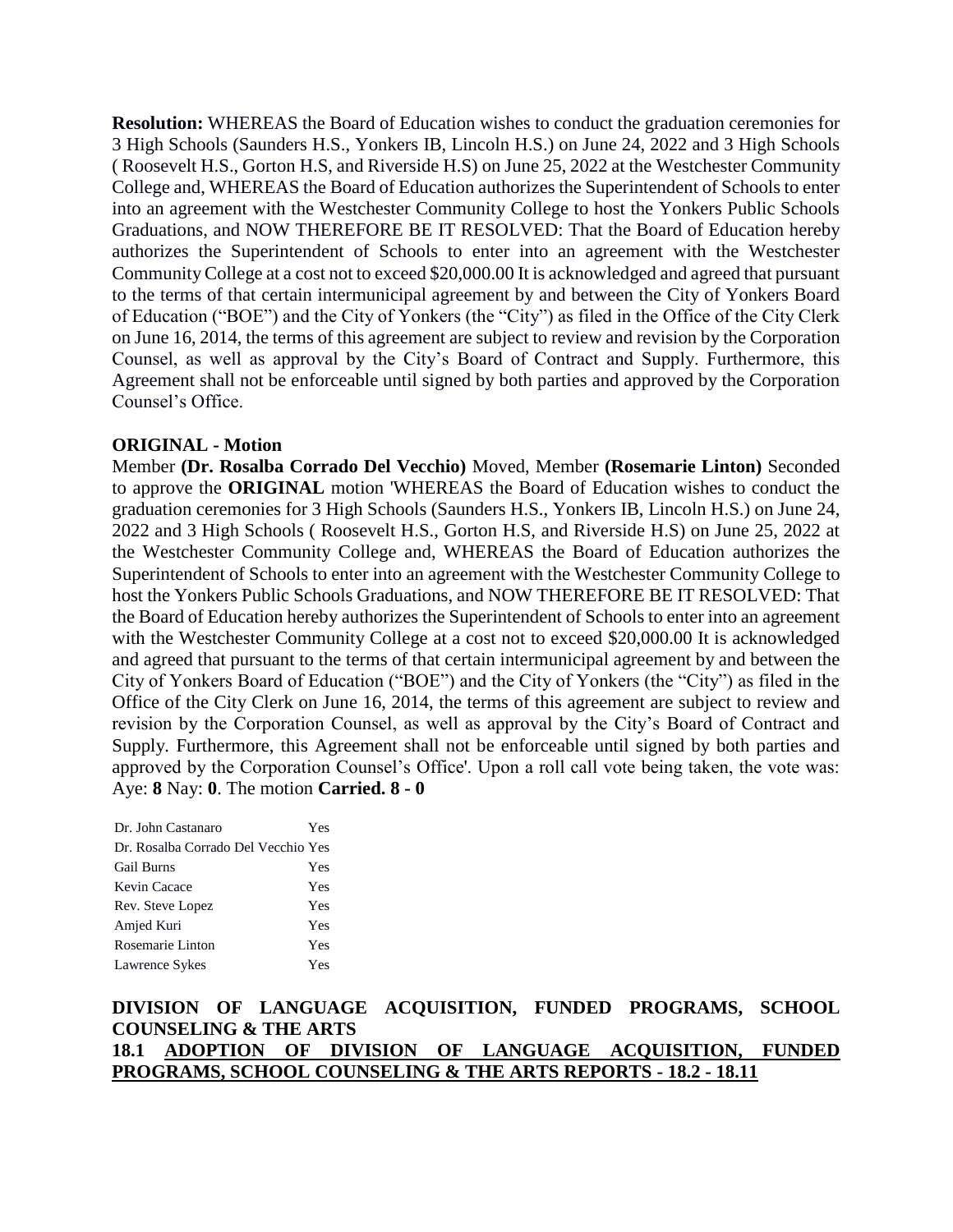ADOPTION OF DIVISION OF LANGUAGE ACQUISITION, FUNDED PROGRAMS, SCHOOL COUNSELING & THE ARTS REPORTS - 18.2 - 18.11

May I have a motion to vote on the Adoption of Division of Language Acquisition, Funded Programs, School Counseling & The Arts Reports - 18.2 - 18.11?

**Resolution:** ADOPTION OF DIVISION OF LANGUAGE ACQUISITION, FUNDED PROGRAMS, SCHOOL COUNSELING & THE ARTS REPORTS - 18.2 - 18.11

#### **ORIGINAL - Motion**

Member **(Lawrence Sykes)** Moved, Member **(Rosemarie Linton)** Seconded to approve the **ORIGINAL** motion 'ADOPTION OF DIVISION OF LANGUAGE ACQUISITION, FUNDED PROGRAMS, SCHOOL COUNSELING & THE ARTS REPORTS - 18.2 - 18.11'. Upon a roll call vote being taken, the vote was: Aye: **8** Nay: **0**. The motion **Carried. 8 - 0** 

| Yes                                 |
|-------------------------------------|
| Dr. Rosalba Corrado Del Vecchio Yes |
| Yes                                 |
| Yes                                 |
| Yes                                 |
| Yes                                 |
| Yes                                 |
| Yes                                 |
|                                     |

# **18.2 Theatre 4 ALL NY LLC**

Theatre 4 ALL NY LLC Term: March 2022-August 2022 Amount: \$5,500.00 Scope: "Let's go viral" is a program for MBK Bilingual students that will include the following: 1. Integration of parents with their children through their abilities and talents. A combination of classes of: a) Oratory, b) basic acting classes c) voice projection d) histrionics and character construction d) script preparation for short films for comedies and/or movies. Pre-Presentation to the community 2. Final work: Presentation through an audiovisual and speeches, the works in an act where the parents are present.

**Resolution:** WHEREAS the Board of Education wishes to enter into a contract with Theatre 4 ALL NY LLC to purchase consulting services to support "Let's go viral" which will integrate parents with their children through abilities and talents for the 2021-2022 school year, WHEREAS the district administration has designed in conjunction with Theatre 4 ALL NY LLC a program which meets the objectives set forth by the Board and the New York State Education Department, and, WHEREAS the Board of Education authorizes the Superintendent of Schools to enter into an agreement with Theatre 4 ALL NY LLC to provide these services, and NOW THEREFORE BE IT RESOLVED: That the Board of Education hereby authorizes the Superintendent of Schools to enter into an agreement with Theatre 4 ALL NY at a cost not to exceed \$5,500. It is acknowledged and agreed that pursuant to the terms of that certain intermunicipal agreement by and between the City of Yonkers Board of Education ("BOE") and the City of Yonkers (the "City") as filed in the Office of the City Clerk on June 16, 2014, the terms of this agreement are subject to review and revision by the Corporation Counsel, as well as approval by the City's Board of Contract and Supply. Furthermore, this Agreement shall not be enforceable until signed by both parties and approved by the Corporation Counsel's Office.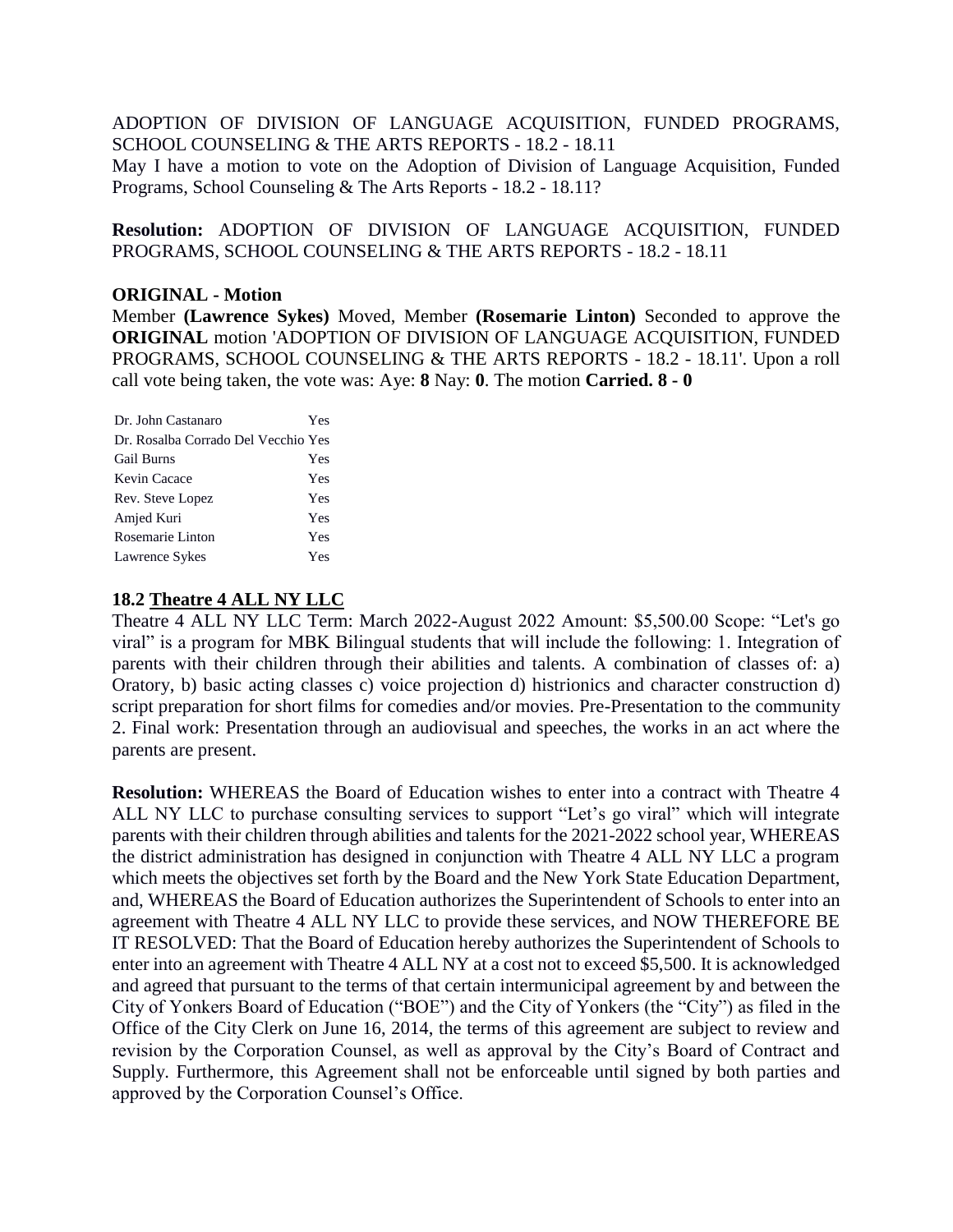#### **ORIGINAL - Motion**

Member **(Lawrence Sykes)** Moved, Member **(Rosemarie Linton)** Seconded to approve the **ORIGINAL** motion 'WHEREAS the Board of Education wishes to enter into a contract with Theatre 4 ALL NY LLC to purchase consulting services to support "Let's go viral" which will integrate parents with their children through abilities and talents for the 2021-2022 school year, WHEREAS the district administration has designed in conjunction with Theatre 4 ALL NY LLC a program which meets the objectives set forth by the Board and the New York State Education Department, and, WHEREAS the Board of Education authorizes the Superintendent of Schools to enter into an agreement with Theatre 4 ALL NY LLC to provide these services, and NOW THEREFORE BE IT RESOLVED: That the Board of Education hereby authorizes the Superintendent of Schools to enter into an agreement with Theatre 4 ALL NY at a cost not to exceed \$5,500. It is acknowledged and agreed that pursuant to the terms of that certain intermunicipal agreement by and between the City of Yonkers Board of Education ("BOE") and the City of Yonkers (the "City") as filed in the Office of the City Clerk on June 16, 2014, the terms of this agreement are subject to review and revision by the Corporation Counsel, as well as approval by the City's Board of Contract and Supply. Furthermore, this Agreement shall not be enforceable until signed by both parties and approved by the Corporation Counsel's Office'. Upon a roll call vote being taken, the vote was: Aye: **8** Nay: **0**. The motion **Carried. 8 - 0** 

| Dr. John Castanaro                  | Yes |
|-------------------------------------|-----|
| Dr. Rosalba Corrado Del Vecchio Yes |     |
| <b>Gail Burns</b>                   | Yes |
| Kevin Cacace                        | Yes |
| Rev. Steve Lopez                    | Yes |
| Amjed Kuri                          | Yes |
| Rosemarie Linton                    | Yes |
| Lawrence Sykes                      | Yes |

### **18.3 Hudson River Museum-Amendment 1**

Hudson River Museum Term: April-May 2022 Amount: \$42,125.00 Scope: The HRM will be providing a Teaching Artist to plan and provide targeted support in an after-school enrichment program addressing learning loss for students from Museum School 25 in grades 3, 4, and 5, resulting from pandemic. In addition to facilitating student connection to works of art in the Museum's robust interdisciplinary exhibitions and collections, the program will address social and emotional needs while building cognitive skills, and teaching art making skills that will enable them to express themselves creatively.Agreement with Hudson River Museum to amend exsisting contract 2022-00000677 to provide a Teaching Artist to plan and provide support in afterschool enrichment at Museum School 25. This amendment represents and increase of \$42,125. The total contract will be \$72,125.

**Resolution:** WHEREAS the Board of Education wishes to amend contract # 2022-00000677 with Hudson River Museum to provide a Teaching Artist to plan and provide targeted support in an after-school enrichment program addressing learning loss for students from Museum School 25 in grades 3, 4, and 5 for the 2021-2022 school year, WHEREAS the district administration has designed in conjunction with Hudson River Museum a program which meets the objectives set forth by the Board and the New York State Education Department, and, WHEREAS the Board of Education authorizes the Superintendent of Schools to amend contract 2022-00000677 with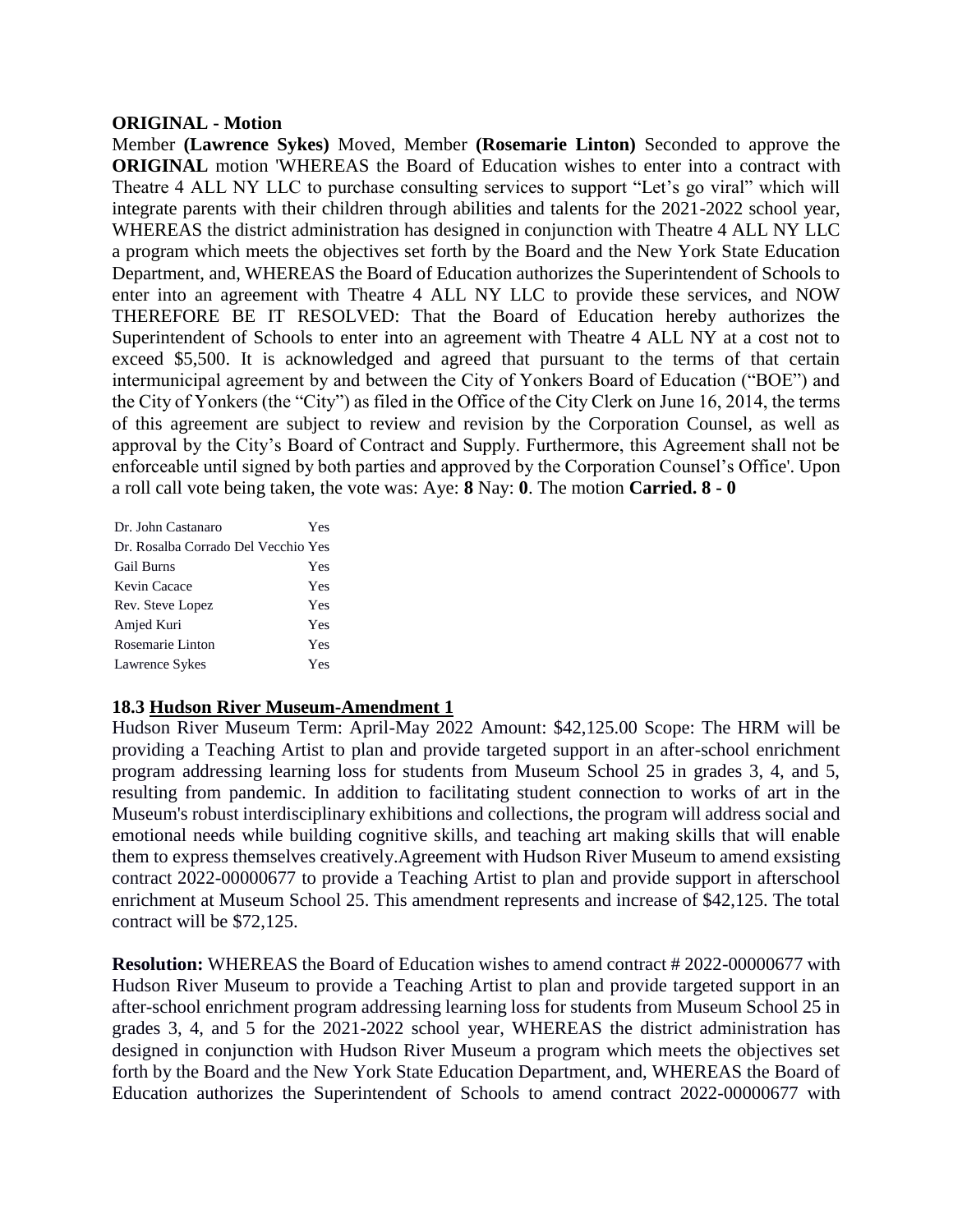Hudson River Museum to provide these services, and NOW THEREFORE BE IT RESOLVED: That the Board of Education hereby authorizes the Superintendent of Schools to amend current contract with Hudson River Museum at a cost not to exceed \$72,125. It is acknowledged and agreed that pursuant to the terms of that certain intermunicipal agreement by and between the City of Yonkers Board of Education ("BOE") and the City of Yonkers (the "City") as filed in the Office of the City Clerk on June 16, 2014, the terms of this agreement are subject to review and revision by the Corporation Counsel, as well as approval by the City's Board of Contract and Supply. Furthermore, this Agreement shall not be enforceable until signed by both parties and approved by the Corporation Counsel's Office.

### **ORIGINAL - Motion**

Member **(Lawrence Sykes)** Moved, Member **(Rosemarie Linton)** Seconded to approve the **ORIGINAL** motion 'WHEREAS the Board of Education wishes to amend contract # 2022-00000677 with Hudson River Museum to provide a Teaching Artist to plan and provide targeted support in an after-school enrichment program addressing learning loss for students from Museum School 25 in grades 3, 4, and 5 for the 2021-2022 school year, WHEREAS the district administration has designed in conjunction with Hudson River Museum a program which meets the objectives set forth by the Board and the New York State Education Department, and, WHEREAS the Board of Education authorizes the Superintendent of Schools to amend contract 2022-00000677 with Hudson River Museum to provide these services, and NOW THEREFORE BE IT RESOLVED: That the Board of Education hereby authorizes the Superintendent of Schools to amend current contract with Hudson River Museum at a cost not to exceed \$72,125. It is acknowledged and agreed that pursuant to the terms of that certain intermunicipal agreement by and between the City of Yonkers Board of Education ("BOE") and the City of Yonkers (the "City") as filed in the Office of the City Clerk on June 16, 2014, the terms of this agreement are subject to review and revision by the Corporation Counsel, as well as approval by the City's Board of Contract and Supply. Furthermore, this Agreement shall not be enforceable until signed by both parties and approved by the Corporation Counsel's Office'. Upon a roll call vote being taken, the vote was: Aye: **8** Nay: **0**. The motion **Carried. 8 - 0** 

| Yes                                 |
|-------------------------------------|
| Dr. Rosalba Corrado Del Vecchio Yes |
| Yes                                 |
| Yes                                 |
| Yes                                 |
| Yes                                 |
| Yes                                 |
| Yes                                 |
|                                     |

### **18.4 Amendment to resolution 18.7 FSSY-JCY to change the name to Family Service Society of Yonkers**

BOCS Schedule B PERFORMANCE BASED CONTRACT GUIDELINES

Family Service Society of Yonkers Term: December 2021-June 2022 Amount: \$15,000.00 Scope: Amendment to resolution 18.7 FSSY-JCY (BOE approved 12/15/21/BOCS 12/26/21) to change the name from FSSY-JCY to Family Service Society of Yonkers FSSY to provide a parent outreach component for YCSD's ELL/MLL Poetry and Arts Program; to develop a workshop series (bilingual) that would support both the summer and Saturday Program. The workshop series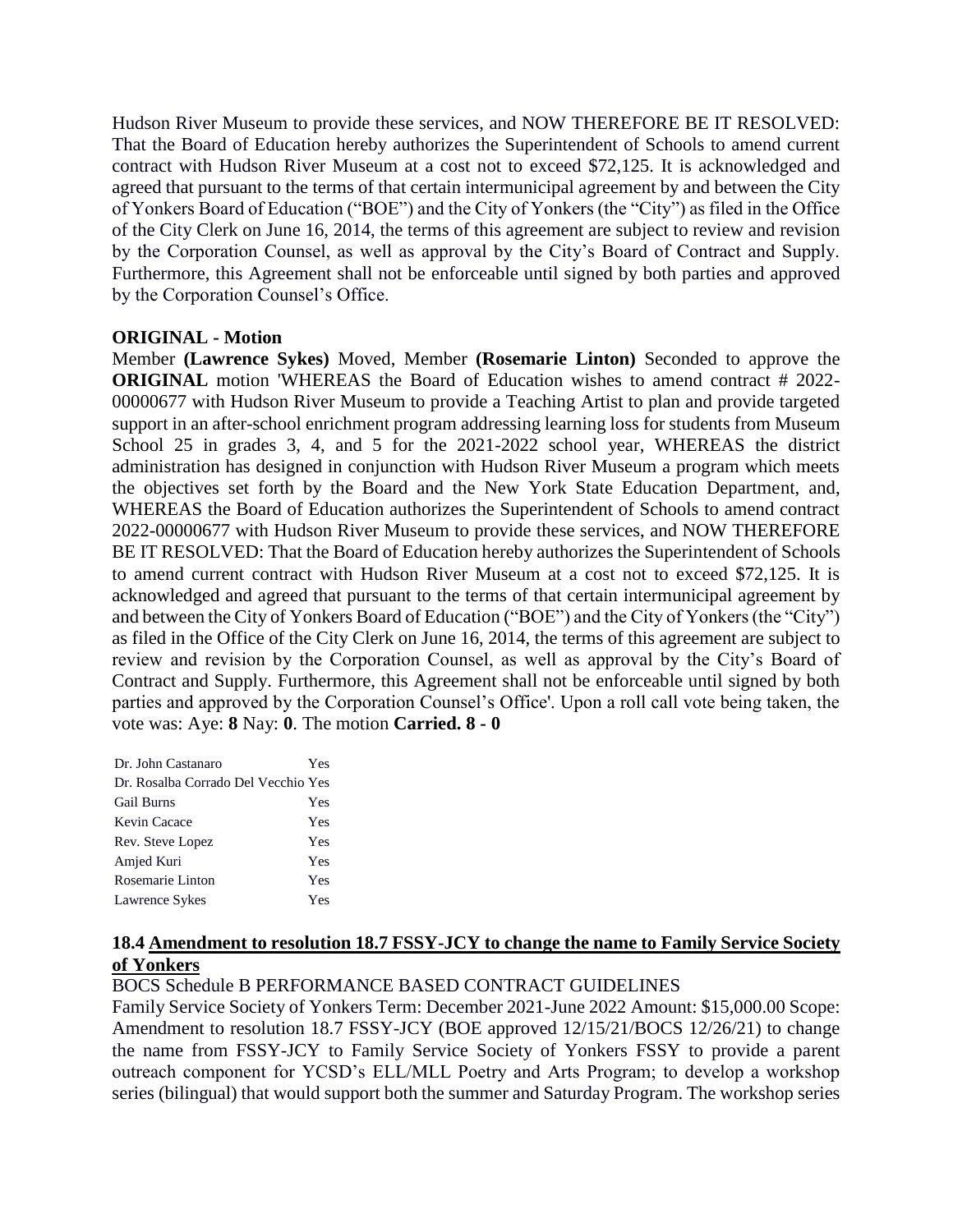can mirror in some respect the work FSSY/YCSD are doing with the students but also can branch out to include other supports to parents; will potentially include a six workshop series and holding the workshops on the Saturdays during the student programming so parents can also see what is going on with the children simultaneously.

**Resolution:** WHEREAS the Board of Education wishes to enter into a contract with Family Service Society of Yonkers, to provide a parent outreach component for YCSD's ELL/MLL Poetry and Arts Program; to develop a workshop series (bilingual) that would support both the summer and Saturday Program. The workshop series can mirror in some respect the work Family Service Society of Yonkers/YCSD are doing with the students but also can branch out to include other supports to parents; will potentially include a six workshop series and holding the workshops on the Saturdays during the student programming so parents can also see what is going on with the children simultaneously. WHEREAS the district administration has designed in conjunction with Family Service Society of Yonkers, a program which meets the objectives set forth by the Board and the New York State Education Department, and, WHEREAS the Board of Education authorizes the Superintendent of Schools to enter into an agreement with Family Service Society of Yonkers to provide these services, and NOW THEREFORE BE IT RESOLVED: That the Board of Education hereby authorizes the Superintendent of Schools to enter into an agreement with Family Service Society of Yonkers at a cost not to exceed \$15,000. It is acknowledged and agreed that pursuant to the terms of that certain intermunicipal agreement by and between the City of Yonkers Board of Education ("BOE") and the City of Yonkers (the "City") as filed in the Office of the City Clerk on June 16, 2014, the terms of this agreement are subject to review and revision by the Corporation Counsel, as well as approval by the City's Board of Contract and Supply. Furthermore, this Agreement shall not be enforceable until signed by both parties and approved by the Corporation Counsel's Office.

### **ORIGINAL - Motion**

Member **(Lawrence Sykes)** Moved, Member **(Rosemarie Linton)** Seconded to approve the **ORIGINAL** motion 'WHEREAS the Board of Education wishes to enter into a contract with Family Service Society of Yonkers, to provide a parent outreach component for YCSD's ELL/MLL Poetry and Arts Program; to develop a workshop series (bilingual) that would support both the summer and Saturday Program. The workshop series can mirror in some respect the work Family Service Society of Yonkers/YCSD are doing with the students but also can branch out to include other supports to parents; will potentially include a six workshop series and holding the workshops on the Saturdays during the student programming so parents can also see what is going on with the children simultaneously. WHEREAS the district administration has designed in conjunction with Family Service Society of Yonkers, a program which meets the objectives set forth by the Board and the New York State Education Department, and, WHEREAS the Board of Education authorizes the Superintendent of Schools to enter into an agreement with Family Service Society of Yonkers to provide these services, and NOW THEREFORE BE IT RESOLVED: That the Board of Education hereby authorizes the Superintendent of Schools to enter into an agreement with Family Service Society of Yonkers at a cost not to exceed \$15,000. It is acknowledged and agreed that pursuant to the terms of that certain intermunicipal agreement by and between the City of Yonkers Board of Education ("BOE") and the City of Yonkers (the "City") as filed in the Office of the City Clerk on June 16, 2014, the terms of this agreement are subject to review and revision by the Corporation Counsel, as well as approval by the City's Board of Contract and Supply. Furthermore, this Agreement shall not be enforceable until signed by both parties and approved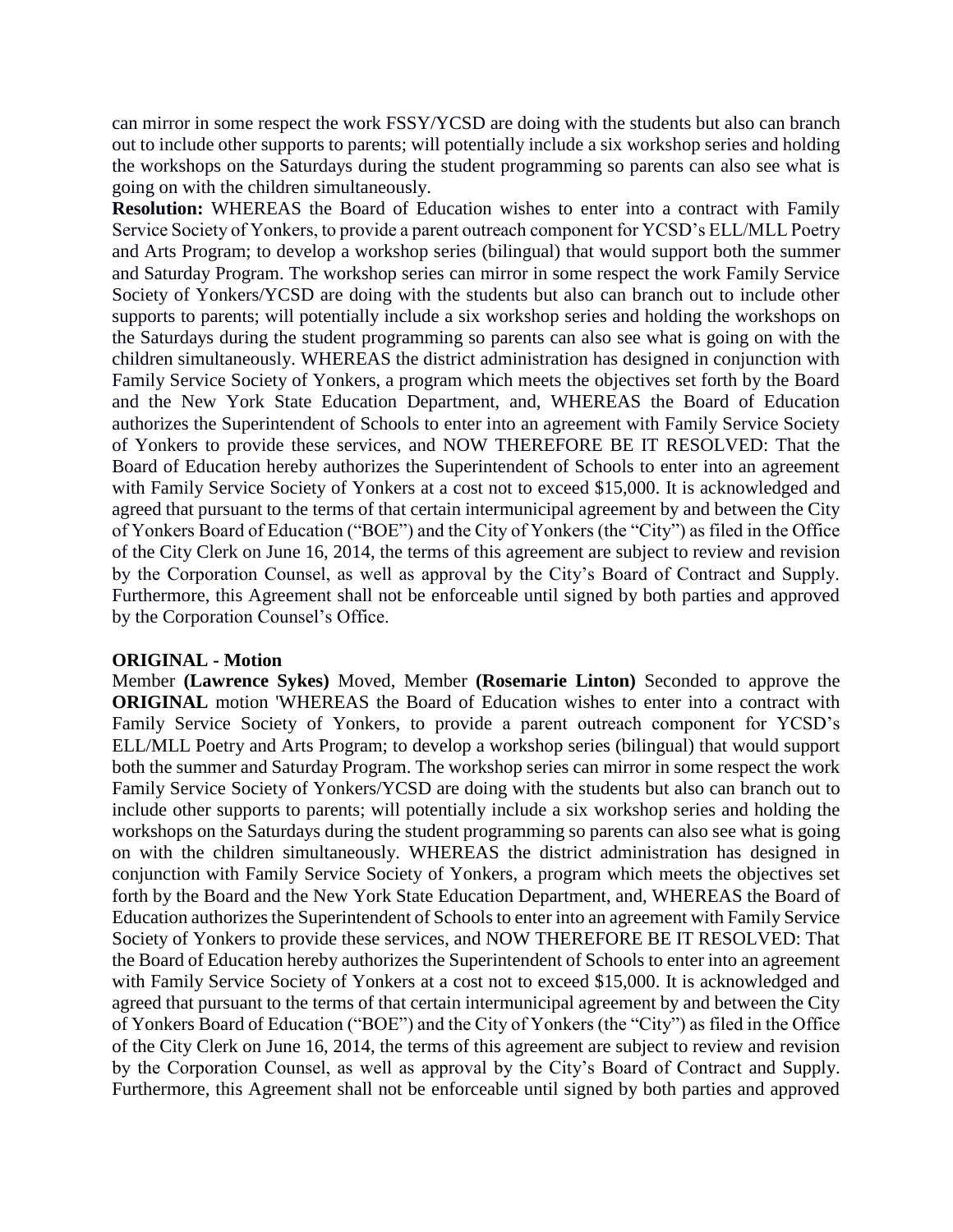by the Corporation Counsel's Office'. Upon a roll call vote being taken, the vote was: Aye: **8** Nay: **0**. The motion **Carried. 8 - 0** 

| Dr. John Castanaro<br>Yes           |  |
|-------------------------------------|--|
| Dr. Rosalba Corrado Del Vecchio Yes |  |
| <b>Gail Burns</b><br>Yes            |  |
| Kevin Cacace<br>Yes                 |  |
| Rev. Steve Lopez<br>Yes             |  |
| Amjed Kuri<br>Yes                   |  |
| Rosemarie Linton<br>Yes             |  |
| Lawrence Sykes<br>Yes               |  |

### **18.5 My Hands My Tools Inc.**

My Hands My Tools Term: April 1, 2022-May 30, 2022 Amount: \$3,600.00 Scope: To educate parents of Palisade Preparatory School on recycling, business entrepreneurship, current events and becoming an advocate for children. District administration will join sessions to connect with parents on current topics in the school community and listen to their input.

**Resolution:** WHEREAS the Board of Education wishes to enter into a contract with My Hands My Tools Inc to purchase consulting services to educate parents of Palisade Preparatory School on recycling, business entrepreneurship, current events and becoming an advocate for children for the 2021-2022 school year, WHEREAS the district administration has designed in conjunction with My Hands My Tools Inc a program which meets the objectives set forth by the Board and the New York State Education Department, and, WHEREAS the Board of Education authorizes the Superintendent of Schools to enter into an agreement with My Hands My Tools Inc to provide these services, and NOW THEREFORE BE IT RESOLVED: That the Board of Education hereby authorizes the Superintendent of Schools to enter into an agreement with My Hands My Tools Inc at a cost not to exceed \$3,600. It is acknowledged and agreed that pursuant to the terms of that certain intermunicipal agreement by and between the City of Yonkers Board of Education ("BOE") and the City of Yonkers (the "City") as filed in the Office of the City Clerk on June 16, 2014, the terms of this agreement are subject to review and revision by the Corporation Counsel, as well as approval by the City's Board of Contract and Supply. Furthermore, this Agreement shall not be enforceable until signed by both parties and approved by the Corporation Counsel's Office.

#### **ORIGINAL - Motion**

Member **(Lawrence Sykes)** Moved, Member **(Rosemarie Linton)** Seconded to approve the **ORIGINAL** motion 'WHEREAS the Board of Education wishes to enter into a contract with My Hands My Tools Inc to purchase consulting services to educate parents of Palisade Preparatory School on recycling, business entrepreneurship, current events and becoming an advocate for children for the 2021-2022 school year, WHEREAS the district administration has designed in conjunction with My Hands My Tools Inc a program which meets the objectives set forth by the Board and the New York State Education Department, and, WHEREAS the Board of Education authorizes the Superintendent of Schools to enter into an agreement with My Hands My Tools Inc to provide these services, and NOW THEREFORE BE IT RESOLVED: That the Board of Education hereby authorizes the Superintendent of Schools to enter into an agreement with My Hands My Tools Inc at a cost not to exceed \$3,600. It is acknowledged and agreed that pursuant to the terms of that certain intermunicipal agreement by and between the City of Yonkers Board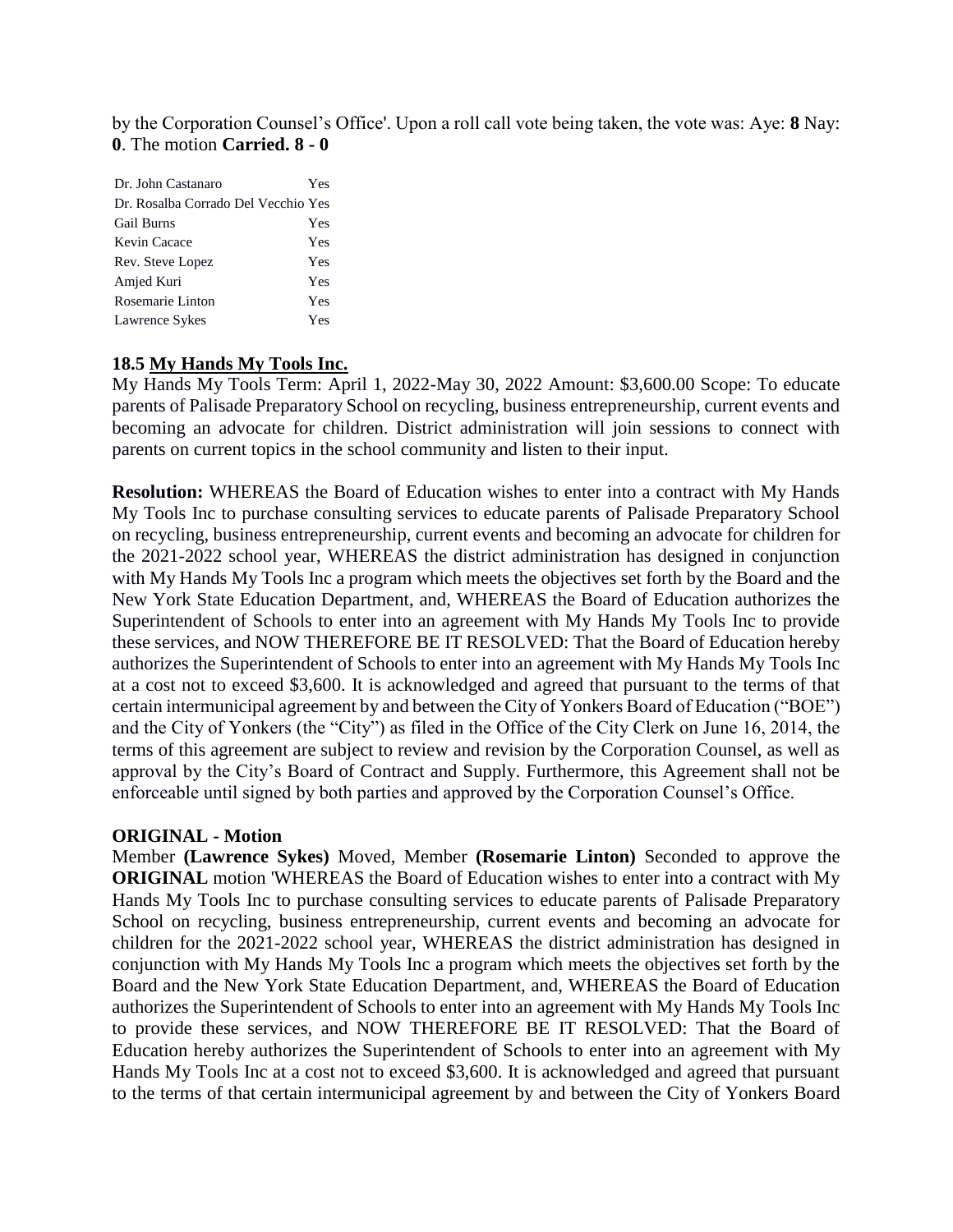of Education ("BOE") and the City of Yonkers (the "City") as filed in the Office of the City Clerk on June 16, 2014, the terms of this agreement are subject to review and revision by the Corporation Counsel, as well as approval by the City's Board of Contract and Supply. Furthermore, this Agreement shall not be enforceable until signed by both parties and approved by the Corporation Counsel's Office'. Upon a roll call vote being taken, the vote was: Aye: **8** Nay: **0**. The motion **Carried. 8 - 0** 

| Dr. John Castanaro                  | Yes |
|-------------------------------------|-----|
| Dr. Rosalba Corrado Del Vecchio Yes |     |
| <b>Gail Burns</b>                   | Yes |
| Kevin Cacace                        | Yes |
| Rev. Steve Lopez                    | Yes |
| Amjed Kuri                          | Yes |
| Rosemarie Linton                    | Yes |
| Lawrence Sykes                      | Yes |

# **18.6 Precise Translations, LLC**

BOCS Sheet Performance Based Contract Guidelines Appendix B

Precise Translations, LLC Term: March 2022-August 2022 Amount: \$34,000 Scope: To purchase consulting services to support ELLs of the YPS district with testing accommodations on all non-ELA NYS content-area assessments through oral translations for low incidence languages that do not have translated editions provided by NYSED & to provide sign language interpreters and language translation for parents and students in the YPS district for Annual Reviews, CSE & CPSE Meetings, student testing, school based parent open house and orientations for the 2021-2022 school year.

**Resolution:** WHEREAS the Board of Education wishes to enter into a contract with Precise Translations LLC to purchase consulting services to support ELLs of the YPS district with testing accommodations on all non-ELA NYS content-area assessments through oral translations for low incidence languages that do not have translated editions provided by NYSED for the 2021-2022 school year, WHEREAS the district administration has designed in conjunction with Precise Translations LLC a program which meets the objectives set forth by the Board and the New York State Education Department, and, WHEREAS the Board of Education authorizes the Superintendent of Schools to enter into an agreement with Precise Translations LLC to provide these services, and NOW THEREFORE BE IT RESOLVED: That the Board of Education hereby authorizes the Superintendent of Schools to enter into an agreement with Precise Translations LLC at a cost not to exceed \$34,000. It is acknowledged and agreed that pursuant to the terms of that certain intermunicipal agreement by and between the City of Yonkers Board of Education ("BOE") and the City of Yonkers (the "City") as filed in the Office of the City Clerk on June 16, 2014, the terms of this agreement are subject to review and revision by the Corporation Counsel, as well as approval by the City's Board of Contract and Supply. Furthermore, this Agreement shall not be enforceable until signed by both parties and approved by the Corporation Counsel's Office.

### **ORIGINAL - Motion**

Member **(Lawrence Sykes)** Moved, Member **(Rosemarie Linton)** Seconded to approve the **ORIGINAL** motion 'WHEREAS the Board of Education wishes to enter into a contract with Precise Translations LLC to purchase consulting services to support ELLs of the YPS district with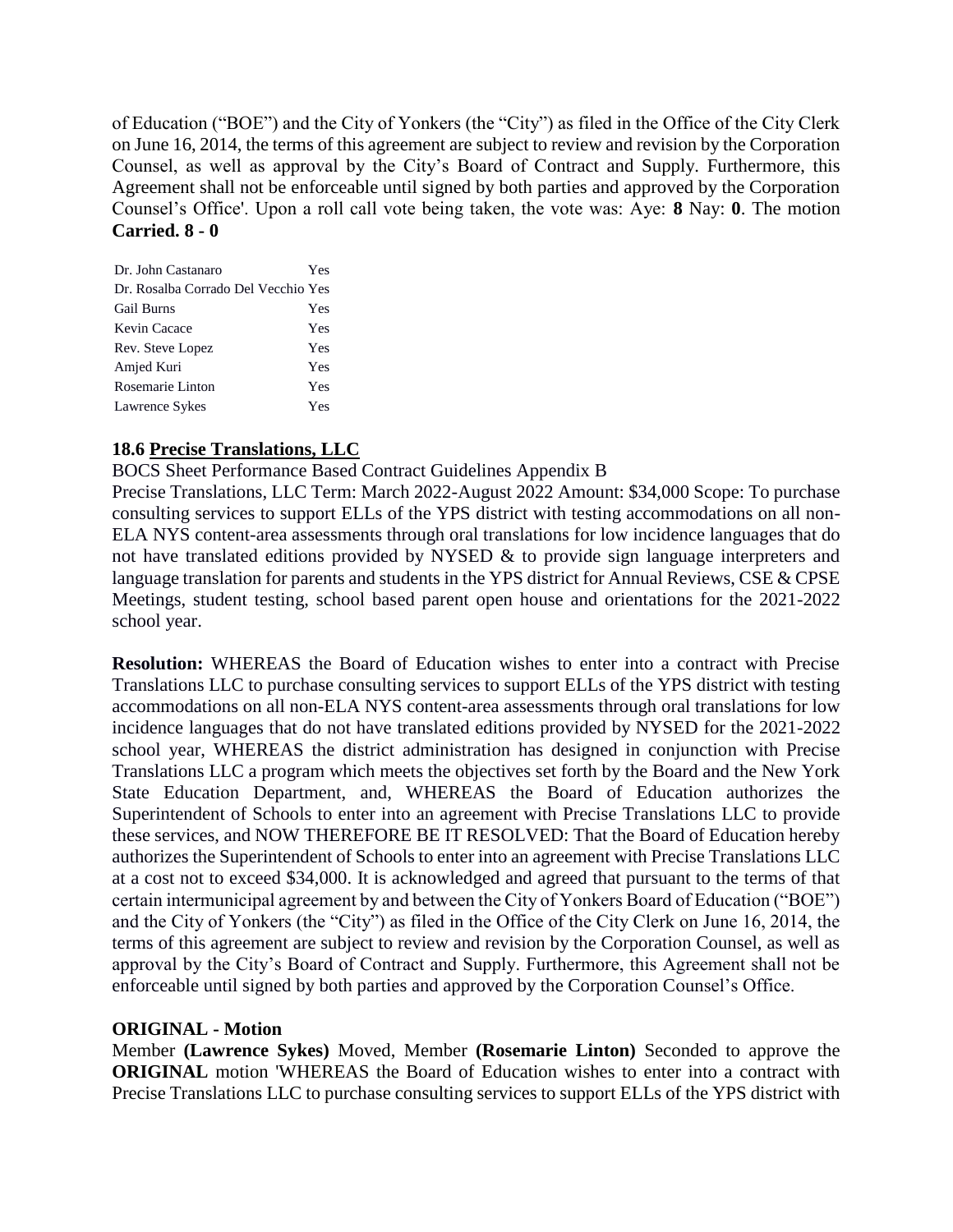testing accommodations on all non-ELA NYS content-area assessments through oral translations for low incidence languages that do not have translated editions provided by NYSED for the 2021- 2022 school year, WHEREAS the district administration has designed in conjunction with Precise Translations LLC a program which meets the objectives set forth by the Board and the New York State Education Department, and, WHEREAS the Board of Education authorizes the Superintendent of Schools to enter into an agreement with Precise Translations LLC to provide these services, and NOW THEREFORE BE IT RESOLVED: That the Board of Education hereby authorizes the Superintendent of Schools to enter into an agreement with Precise Translations LLC at a cost not to exceed \$34,000. It is acknowledged and agreed that pursuant to the terms of that certain intermunicipal agreement by and between the City of Yonkers Board of Education ("BOE") and the City of Yonkers (the "City") as filed in the Office of the City Clerk on June 16, 2014, the terms of this agreement are subject to review and revision by the Corporation Counsel, as well as approval by the City's Board of Contract and Supply. Furthermore, this Agreement shall not be enforceable until signed by both parties and approved by the Corporation Counsel's Office'. Upon a roll call vote being taken, the vote was: Aye: **8** Nay: **0**. The motion **Carried. 8 - 0** 

| Dr. John Castanaro                  | Yes |
|-------------------------------------|-----|
| Dr. Rosalba Corrado Del Vecchio Yes |     |
| <b>Gail Burns</b>                   | Yes |
| Kevin Cacace                        | Yes |
| Rev. Steve Lopez                    | Yes |
| Amjed Kuri                          | Yes |
| Rosemarie Linton                    | Yes |
| Lawrence Sykes                      | Yes |

#### **18.7 Translation Aces**

BOCS Sheet Performance Based Contract Guidelines Appendix B

Translation Aces Term: March 2022-August 2022 Amount: \$30,000.00 Scope: To provide professional foreign-language interpreting and translations of districtwide documents to support our families that speak a different language other than English.

**Resolution:** WHEREAS the Board of Education wishes to enter into a contract with Translation Aces To provide professional foreign-language interpreting and translations of districtwide documents to support our families that speak a different language other than English. for the 2021- 2022 school year, WHEREAS the district administration has designed in conjunction with Translation Aces, a program which meets the objectives set forth by the Board and the New York State Education Department, and, WHEREAS the Board of Education authorizes the Superintendent of Schools to enter into an agreement with Translation Aces to provide these services, and NOW THEREFORE BE IT RESOLVED: That the Board of Education hereby authorizes the Superintendent of Schools to enter into an agreement with Translation Aces at a cost not to exceed 30,000. It is acknowledged and agreed that pursuant to the terms of that certain intermunicipal agreement by and between the City of Yonkers Board of Education ("BOE") and the City of Yonkers (the "City") as https://yonkers.icboard.com/com/print\_item.aspx?ItemId=16431 2/2 filed in the Office of the City Clerk on June 16, 2014, the terms of this agreement are subject to review and revision by the Corporation Counsel, as well as approval by the City's Board of Contract and Supply. Furthermore, this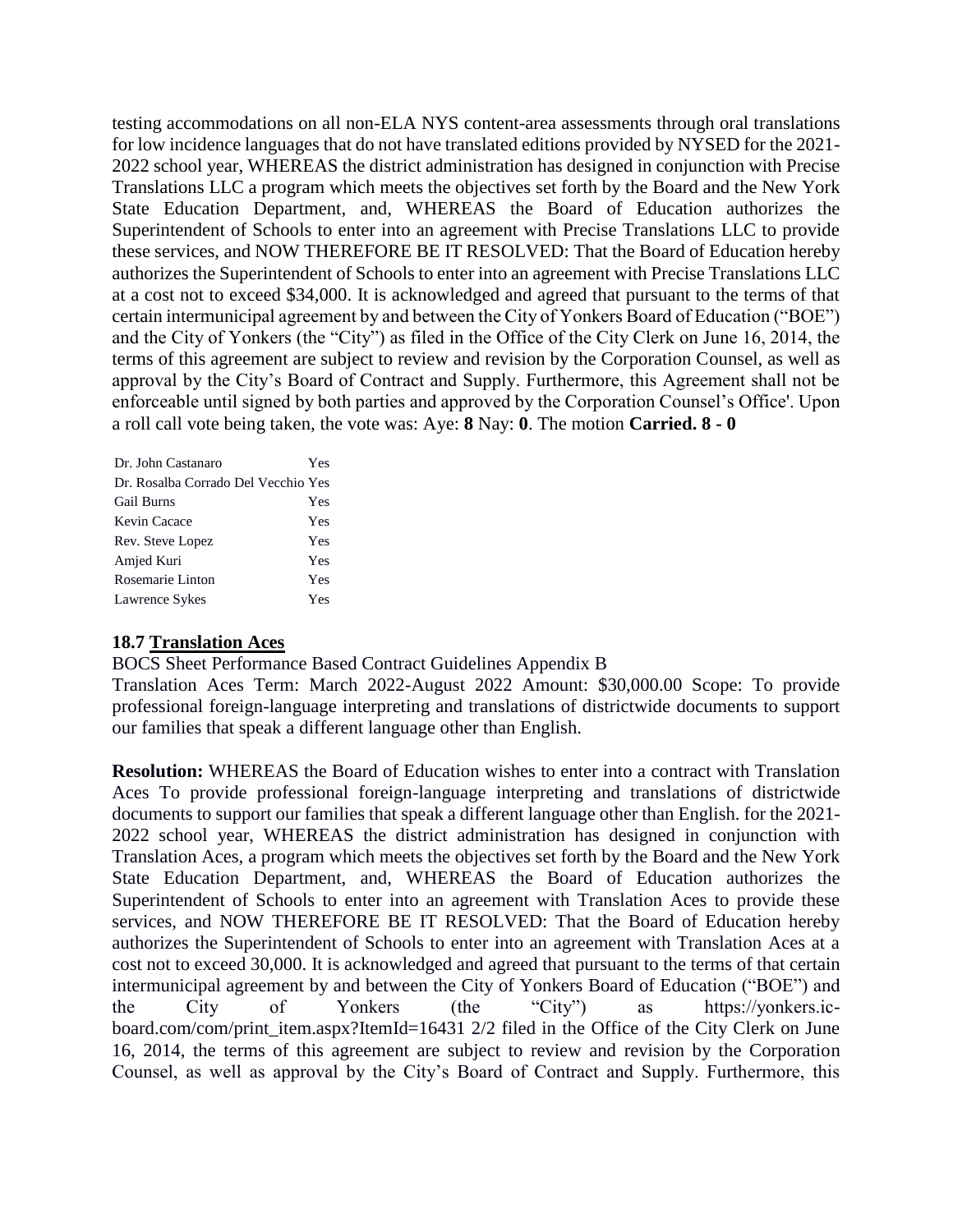Agreement shall not be enforceable until signed by both parties and approved by the Corporation Counsel's Office.

### **ORIGINAL - Motion**

Member **(Lawrence Sykes)** Moved, Member **(Rosemarie Linton)** Seconded to approve the **ORIGINAL** motion 'WHEREAS the Board of Education wishes to enter into a contract with Translation Aces To provide professional foreign-language interpreting and translations of districtwide documents to support our families that speak a different language other than English. for the 2021-2022 school year, WHEREAS the district administration has designed in conjunction with Translation Aces, a program which meets the objectives set forth by the Board and the New York State Education Department, and, WHEREAS the Board of Education authorizes the Superintendent of Schools to enter into an agreement with Translation Aces to provide these services, and NOW THEREFORE BE IT RESOLVED: That the Board of Education hereby authorizes the Superintendent of Schools to enter into an agreement with Translation Aces at a cost not to exceed 30,000. It is acknowledged and agreed that pursuant to the terms of that certain intermunicipal agreement by and between the City of Yonkers Board of Education ("BOE") and the City of Yonkers (the "City") as https://yonkers.icboard.com/com/print\_item.aspx?ItemId=16431 2/2 filed in the Office of the City Clerk on June 16, 2014, the terms of this agreement are subject to review and revision by the Corporation Counsel, as well as approval by the City's Board of Contract and Supply. Furthermore, this Agreement shall not be enforceable until signed by both parties and approved by the Corporation Counsel's Office'. Upon a roll call vote being taken, the vote was: Aye: **8** Nay: **0**. The motion **Carried. 8 - 0** 

| Dr. John Castanaro                  | Yes |
|-------------------------------------|-----|
| Dr. Rosalba Corrado Del Vecchio Yes |     |
| <b>Gail Burns</b>                   | Yes |
| Kevin Cacace                        | Yes |
| Rev. Steve Lopez                    | Yes |
| Amjed Kuri                          | Yes |
| Rosemarie Linton                    | Yes |
| Lawrence Sykes                      | Yes |

# **18.8 Andrea Honigsfeld Consulting LLC**

BOCS Sheet Performance Based Contract Guidelines Appendix B

Andrea Honigsfeld Consulting LLC Term: March 2022-August 2022 Amount: \$49,500.00 Scope: Andrea Honigsfeld Consulting LLC This is a resolution for Andrea Honigsfeld Consulting, LLC in the amount of \$49,500 to provide 6 full days sessions for team of teachers (ELA, ENL, Bilingual & Reading) on how to implement the instructional cycle of Co-teaching: Collaborative planning, instruction, assessment & reflection. In addition, they will explore four key equity strategies and practical, collaborative ways to implement them in their own classrooms. The sessions will include embedded coaching as well as: • How can co-teaching meet the needs of all students? • The elements/components of a successful co-teaching model • Different co-teaching models • Structures for co-teaching practices to be successful and beneficial to our diverse learners

**Resolution:** WHEREAS the Board of Education wishes to enter into a contract with Andrea Honigsfeld Consulting LLC to purchase consulting services to support Educational Consulting for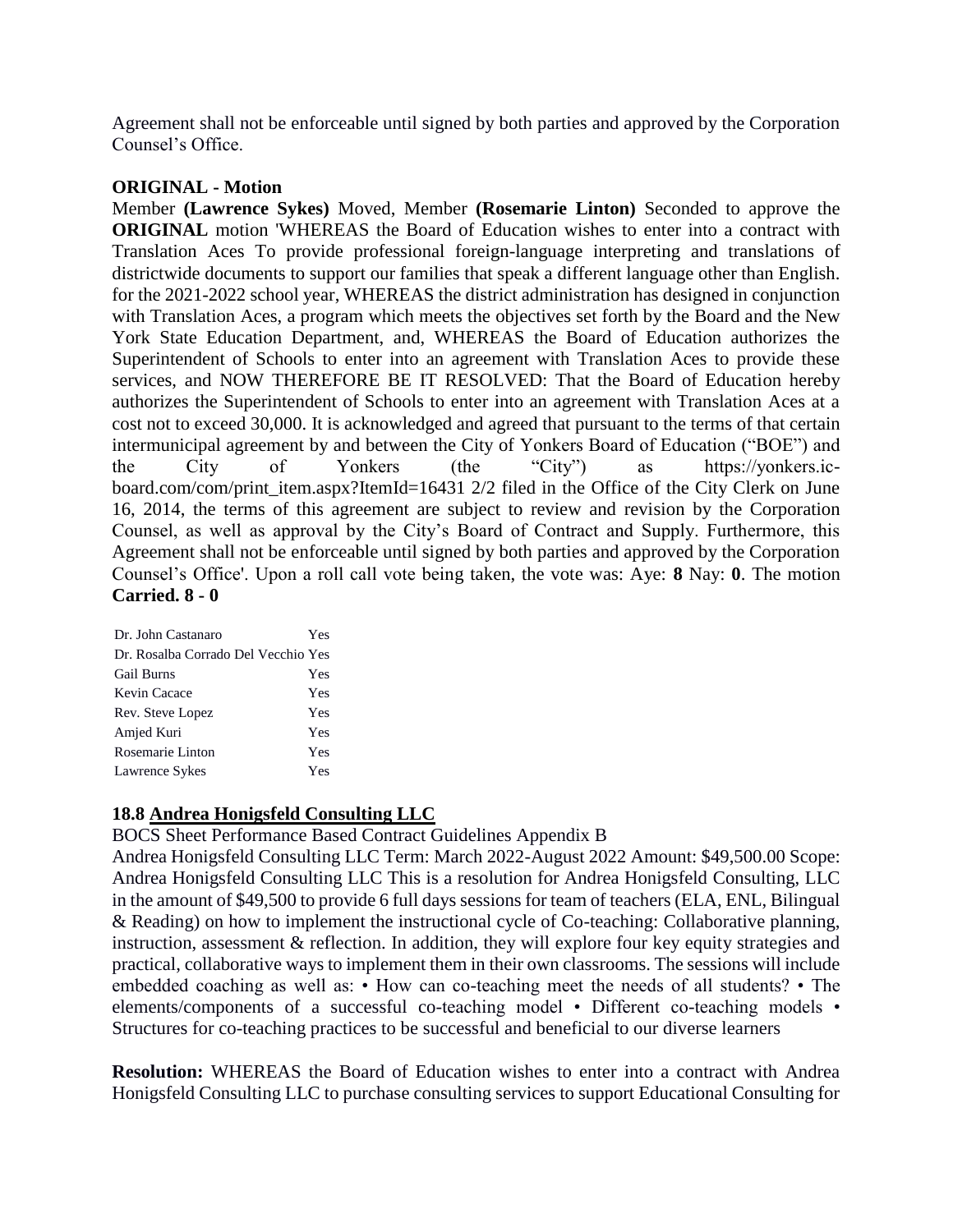Multilingual Learners for the 2021-2022 school year, WHEREAS the district administration has designed in conjunction with Andrea Honigsfeld Consulting LLC a program which meets the objectives set forth by the Board and the New York State Education Department, and, WHEREAS the Board of Education authorizes the Superintendent of Schools to enter into an agreement with Andrea Honigsfeld Consulting LLC to provide these services, and NOW THEREFORE BE IT RESOLVED: That the Board of Education hereby authorizes the Superintendent of Schools to enter into an agreement with Andrea Honigsfeld Consulting LLC at a cost not to exceed \$49,500. It is acknowledged and agreed that pursuant to the terms of that certain intermunicipal agreement by and between the City of Yonkers Board of Education ("BOE") and the City of Yonkers (the "City") as filed in the Office of the City Clerk on June 16, 2014, the terms of this agreement are subject to review and revision by the Corporation Counsel, as well as approval by the City's Board of Contract and Supply. Furthermore, this Agreement shall not be enforceable until signed by both parties and approved by the Corporation Counsel's Office.

### **ORIGINAL - Motion**

Member **(Lawrence Sykes)** Moved, Member **(Rosemarie Linton)** Seconded to approve the **ORIGINAL** motion 'WHEREAS the Board of Education wishes to enter into a contract with Andrea Honigsfeld Consulting LLC to purchase consulting services to support Educational Consulting for Multilingual Learners for the 2021-2022 school year, WHEREAS the district administration has designed in conjunction with Andrea Honigsfeld Consulting LLC a program which meets the objectives set forth by the Board and the New York State Education Department, and, WHEREAS the Board of Education authorizes the Superintendent of Schools to enter into an agreement with Andrea Honigsfeld Consulting LLC to provide these services, and NOW THEREFORE BE IT RESOLVED: That the Board of Education hereby authorizes the Superintendent of Schools to enter into an agreement with Andrea Honigsfeld Consulting LLC at a cost not to exceed \$49,500. It is acknowledged and agreed that pursuant to the terms of that certain intermunicipal agreement by and between the City of Yonkers Board of Education ("BOE") and the City of Yonkers (the "City") as filed in the Office of the City Clerk on June 16, 2014, the terms of this agreement are subject to review and revision by the Corporation Counsel, as well as approval by the City's Board of Contract and Supply. Furthermore, this Agreement shall not be enforceable until signed by both parties and approved by the Corporation Counsel's Office'. Upon a roll call vote being taken, the vote was: Aye: **8** Nay: **0**. The motion **Carried. 8 - 0** 

| Dr. John Castanaro                  | Yes |
|-------------------------------------|-----|
| Dr. Rosalba Corrado Del Vecchio Yes |     |
| <b>Gail Burns</b>                   | Yes |
| Kevin Cacace                        | Yes |
| Rev. Steve Lopez                    | Yes |
| Amjed Kuri                          | Yes |
| Rosemarie Linton                    | Yes |
| Lawrence Sykes                      | Yes |

### **18.9 Strategic Inquiry Consulting, LLC**

BOCS Performance Based Contract Guidelines Appendix B

Strategic Inquiry Consulting, LLC Term: March 2022- August 2022 Amount: \$15,000.00 Scope: This is a resolution for Strategic Inquiry Consulting, LLC in the amount of \$15,000 to provide five full-day Writing is Thinking through Strategic Inquiry (WIT) workshops for DL/TBE/ENL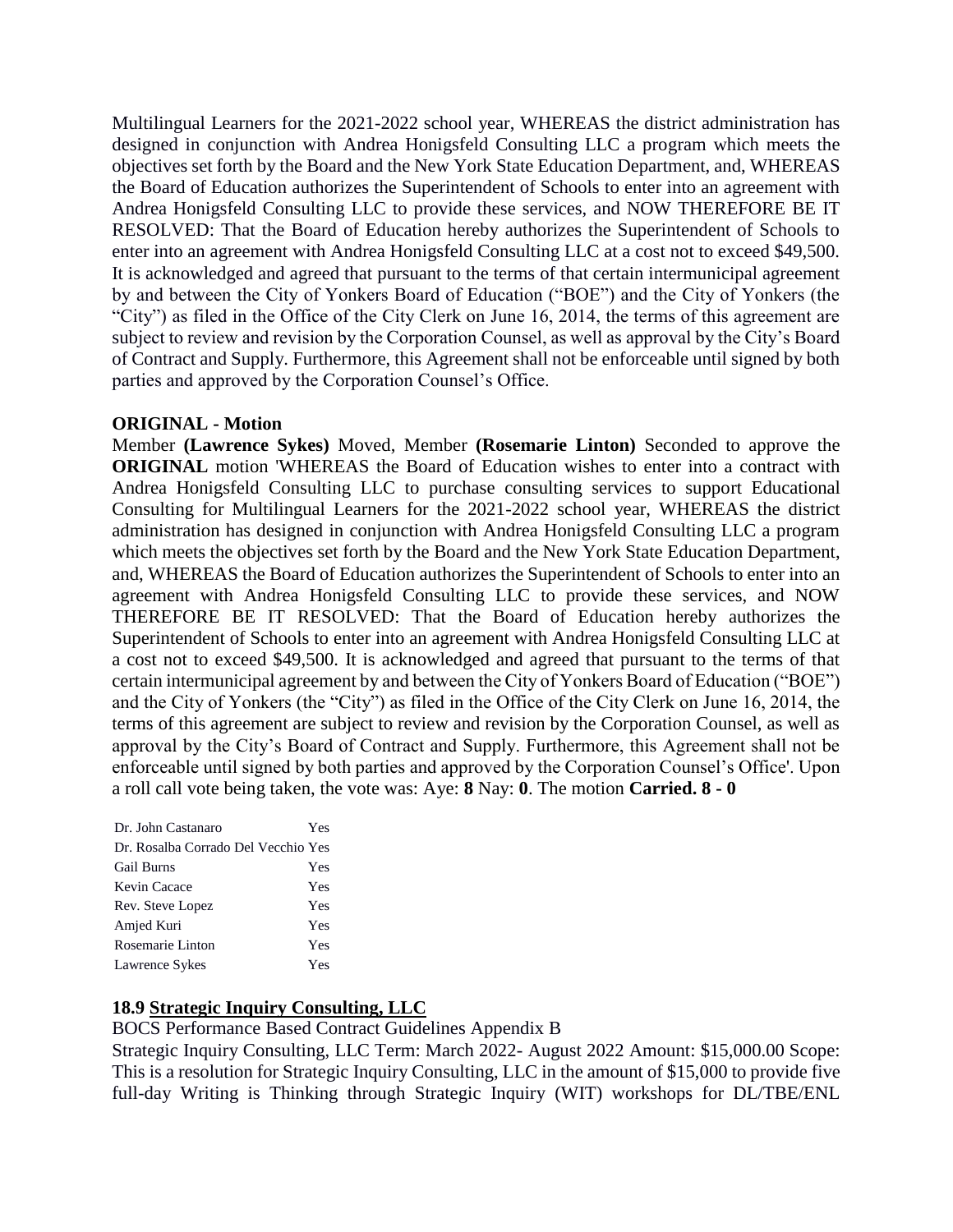teachers to target language skill gaps in expository writing, with crossover benefits for reading, speaking, and listening comprehension and across the curriculum during Integrated ENL instruction.

**Resolution:** WHEREAS the Board of Education wishes to enter into a contract with Strategic Inquiry Consulting, LLC to purchase consulting services for Five full-day virtual workshops for DL/TBE/ENL teachers to target language skill gaps in expository writing, with crossover benefits for reading, speaking, and listening comprehension and across the curriculum during Integrated ENL instruction for the 2021-2022 school year, WHEREAS the district administration has designed in conjunction with Strategic Inquiry Consulting, LLC a program which meets the objectives set forth by the Board and the New York State Education Department, and, WHEREAS the Board of Education authorizes the Superintendent of Schools to enter into an agreement with Strategic Inquiry Consulting, LLC to provide these services, and NOW THEREFORE BE IT RESOLVED: That the Board of Education hereby authorizes the Superintendent of Schools to enter into an agreement with Strategic Inquiry Consulting, LLC at a cost not to exceed \$15,000. It is acknowledged and agreed that pursuant to the terms of that certain intermunicipal agreement by and between the City of Yonkers Board of Education ("BOE") and the City of Yonkers (the "City") as filed in the Office of the City Clerk on June 16, 2014, the terms of this agreement are subject to review and revision by the Corporation Counsel, as well as approval by the City's Board of Contract and Supply. Furthermore, this Agreement shall not be enforceable until signed by both parties and approved by the Corporation Counsel's Office.

#### **ORIGINAL - Motion**

Member **(Lawrence Sykes)** Moved, Member **(Rosemarie Linton)** Seconded to approve the **ORIGINAL** motion 'WHEREAS the Board of Education wishes to enter into a contract with Strategic Inquiry Consulting, LLC to purchase consulting services for Five full-day virtual workshops for DL/TBE/ENL teachers to target language skill gaps in expository writing, with crossover benefits for reading, speaking, and listening comprehension and across the curriculum during Integrated ENL instruction for the 2021-2022 school year, WHEREAS the district administration has designed in conjunction with Strategic Inquiry Consulting, LLC a program which meets the objectives set forth by the Board and the New York State Education Department, and, WHEREAS the Board of Education authorizes the Superintendent of Schools to enter into an agreement with Strategic Inquiry Consulting, LLC to provide these services, and NOW THEREFORE BE IT RESOLVED: That the Board of Education hereby authorizes the Superintendent of Schools to enter into an agreement with Strategic Inquiry Consulting, LLC at a cost not to exceed \$15,000. It is acknowledged and agreed that pursuant to the terms of that certain intermunicipal agreement by and between the City of Yonkers Board of Education ("BOE") and the City of Yonkers (the "City") as filed in the Office of the City Clerk on June 16, 2014, the terms of this agreement are subject to review and revision by the Corporation Counsel, as well as approval by the City's Board of Contract and Supply. Furthermore, this Agreement shall not be enforceable until signed by both parties and approved by the Corporation Counsel's Office'. Upon a roll call vote being taken, the vote was: Aye: **8** Nay: **0**. The motion **Carried. 8 - 0** 

| Dr. John Castanaro                  | Yes |
|-------------------------------------|-----|
| Dr. Rosalba Corrado Del Vecchio Yes |     |
| <b>Gail Burns</b>                   | Yes |
| Kevin Cacace                        | Yes |
| Rev. Steve Lopez                    | Yes |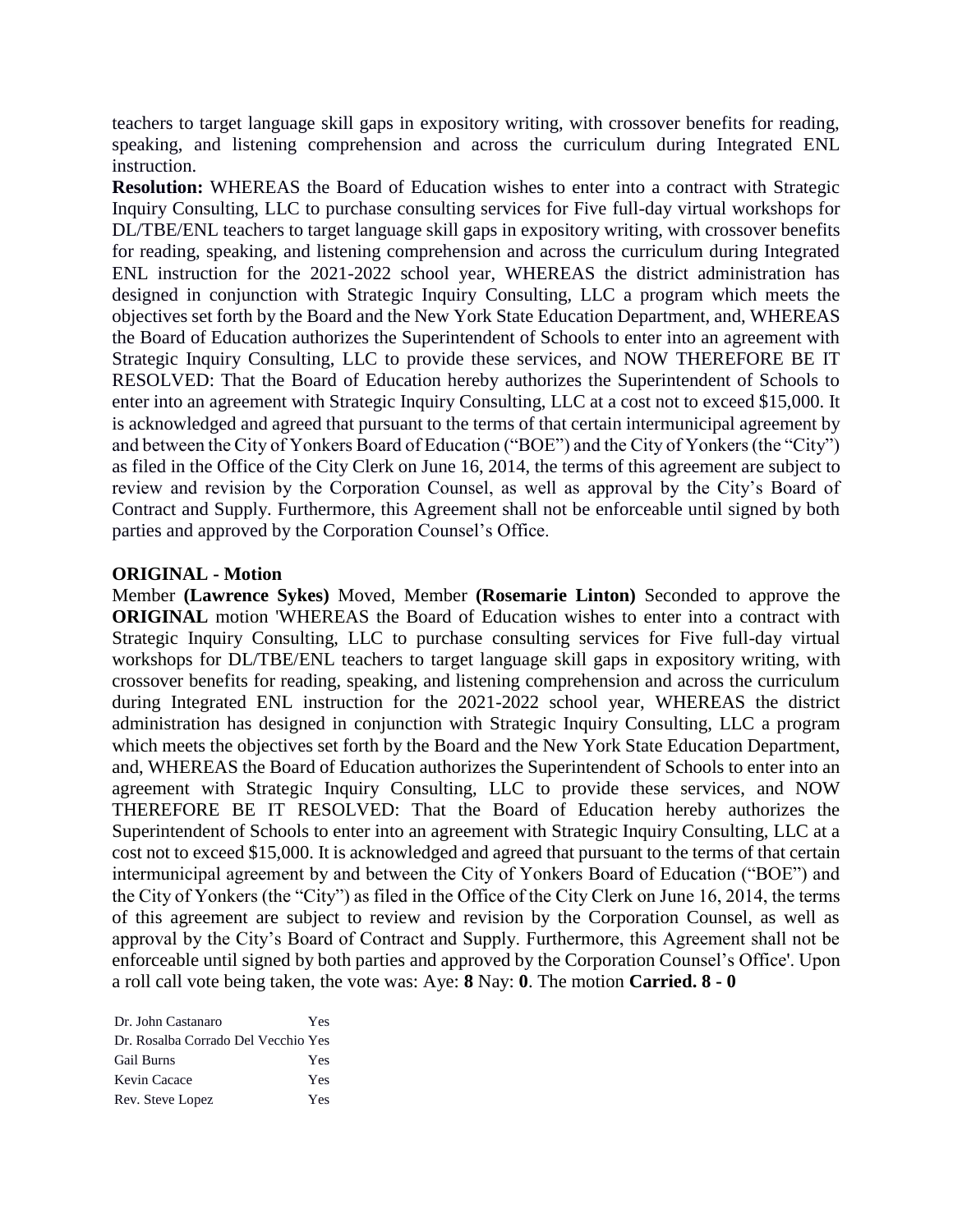| Amjed Kuri       | Yes |
|------------------|-----|
| Rosemarie Linton | Yes |
| Lawrence Sykes   | Yes |

### **18.10 Barbara Kestenbaum**

BOCS Performance Based Contract Guidelines Appendix B

Barbara Kestenbaum Term: March 2022-August 2022 Amount: \$13,000.00 Scope: This agreement with Barbara Kestenbaum is to provide 10 full days of professional development at the Andrus Orchard School will be provided to teachers and subs to build their capacity to incorporate research-based practices into their instruction and adapt their teaching strategies to match the needs of their students and effectively teach content that aligns with NY State Standards. The staff members will engage in individual and facilitated small group sessions to identify and reflect on effective practices in order to drive continuous improvement in their instruction.

**Resolution:** WHEREAS the Board of Education wishes to enter into a contract with Barbara Kestenbaum to purchase consulting services to support professional development for teachers at the Andrus- The Orchard School for the 2021-2022 school year, WHEREAS the district administration has designed in conjunction with Barbara Kestenbarum a program which meets the objectives set forth by the Board and the New York State Education Department, and, WHEREAS the Board of Education authorizes the Superintendent of Schools to enter into an agreement with Barbara Kestenbaum to provide these services, and NOW THEREFORE BE IT RESOLVED: That the Board of Education hereby authorizes the Superintendent of Schools to enter into an agreement with Barbara Kestenbaum at a cost not to exceed \$13,000.00 . It is acknowledged and agreed that pursuant to the terms of that certain intermunicipal agreement by and between the City of Yonkers Board of Education ("BOE") and the City of Yonkers (the "City") as filed in the Office of the City Clerk on June 16, 2014, the terms of this agreement are subject to review and revision by the Corporation Counsel, as well as approval by the City's Board of Contract and Supply. Furthermore, this Agreement shall not be enforceable until signed by both parties and approved by the Corporation Counsel's Office.

### **ORIGINAL - Motion**

Member **(Lawrence Sykes)** Moved, Member **(Rosemarie Linton)** Seconded to approve the **ORIGINAL** motion 'WHEREAS the Board of Education wishes to enter into a contract with Barbara Kestenbaum to purchase consulting services to support professional development for teachers at the Andrus- The Orchard School for the 2021-2022 school year, WHEREAS the district administration has designed in conjunction with Barbara Kestenbarum a program which meets the objectives set forth by the Board and the New York State Education Department, and, WHEREAS the Board of Education authorizes the Superintendent of Schools to enter into an agreement with Barbara Kestenbaum to provide these services, and NOW THEREFORE BE IT RESOLVED: That the Board of Education hereby authorizes the Superintendent of Schools to enter into an agreement with Barbara Kestenbaum at a cost not to exceed \$13,000.00 . It is acknowledged and agreed that pursuant to the terms of that certain intermunicipal agreement by and between the City of Yonkers Board of Education ("BOE") and the City of Yonkers (the "City") as filed in the Office of the City Clerk on June 16, 2014, the terms of this agreement are subject to review and revision by the Corporation Counsel, as well as approval by the City's Board of Contract and Supply. Furthermore, this Agreement shall not be enforceable until signed by both parties and approved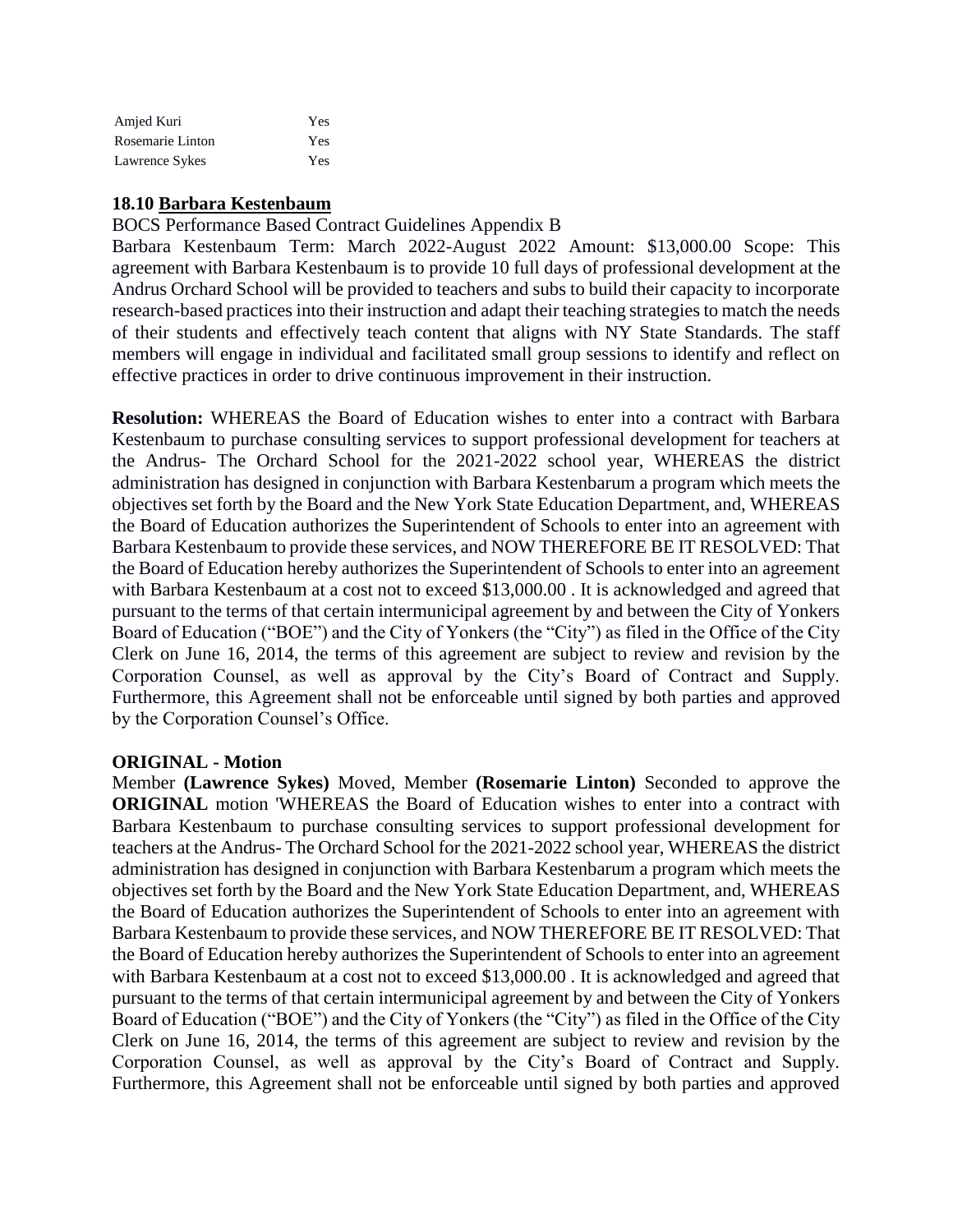by the Corporation Counsel's Office'. Upon a roll call vote being taken, the vote was: Aye: **8** Nay: **0**. The motion **Carried. 8 - 0** 

| Dr. John Castanaro                  | Yes |
|-------------------------------------|-----|
| Dr. Rosalba Corrado Del Vecchio Yes |     |
| <b>Gail Burns</b>                   | Yes |
| Kevin Cacace                        | Yes |
| Rev. Steve Lopez                    | Yes |
| Amjed Kuri                          | Yes |
| Rosemarie Linton                    | Yes |
| Lawrence Sykes                      | Yes |
|                                     |     |

#### **18.11 Arlen Benjamin-Gomez**

BOCS Performance Based Contract Guidelines Appendix B

Arlen Benjamin-Gomez Term: March 2022-June 2022 Amount: \$10,200.00 Scope: to assist in the workplans and key steps needed to open the newly created Justice Sonia Sotomayor Elementary School in September 2023. The services will include a detailed launch workplan for the first school year, identifying essential personnel, business & marketing plans for opening the school, and creating strategies to engage local communities and parents to facilitate enrollment.

**Resolution:** WHEREAS the Board of Education wishes to enter into a contract with Arlen Benjamin-Gomez to assist in the workplans and key steps needed to open the newly created Justice Sonia Sotomayor Elementary School in September 2023. The services will include a detailed launch workplan for the first school year, identifying essential personnel, business & marketing plans for opening the school, and creating strategies to engage local communities and parents to facilitate enrollment, WHEREAS the district administration has designed in conjunction with Arlen Benjamin-Gomez program which meets the objectives set forth by the Board and the New York State Education Department, and, WHEREAS the Board of Education authorizes the Superintendent of Schools to enter into an agreement with Arlen Benjamin-Gomez to provide these services, and NOW THEREFORE BE IT RESOLVED: That the Board of Education hereby authorizes the Superintendent of Schools to enter into an agreement with Arlen Benjamin-Gomez at a cost not to exceed \$10,200. It is acknowledged and agreed that pursuant to the terms of that certain intermunicipal agreement by and between the City of Yonkers Board of Education ("BOE") and the City of Yonkers (the "City") as filed in the Office of the City Clerk on June 16, 2014, the terms of this agreement are subject to review and revision by the Corporation Counsel, as well as approval by the City's Board of Contract and Supply. Furthermore, this Agreement shall not be enforceable until signed by both parties and approved by the Corporation Counsel's Office.

#### **ORIGINAL - Motion**

Member **(Lawrence Sykes)** Moved, Member **(Rosemarie Linton)** Seconded to approve the **ORIGINAL** motion 'WHEREAS the Board of Education wishes to enter into a contract with Arlen Benjamin-Gomez to assist in the workplans and key steps needed to open the newly created Justice Sonia Sotomayor Elementary School in September 2023. The services will include a detailed launch workplan for the first school year, identifying essential personnel, business & marketing plans for opening the school, and creating strategies to engage local communities and parents to facilitate enrollment, WHEREAS the district administration has designed in conjunction with Arlen Benjamin-Gomez program which meets the objectives set forth by the Board and the New York State Education Department, and, WHEREAS the Board of Education authorizes the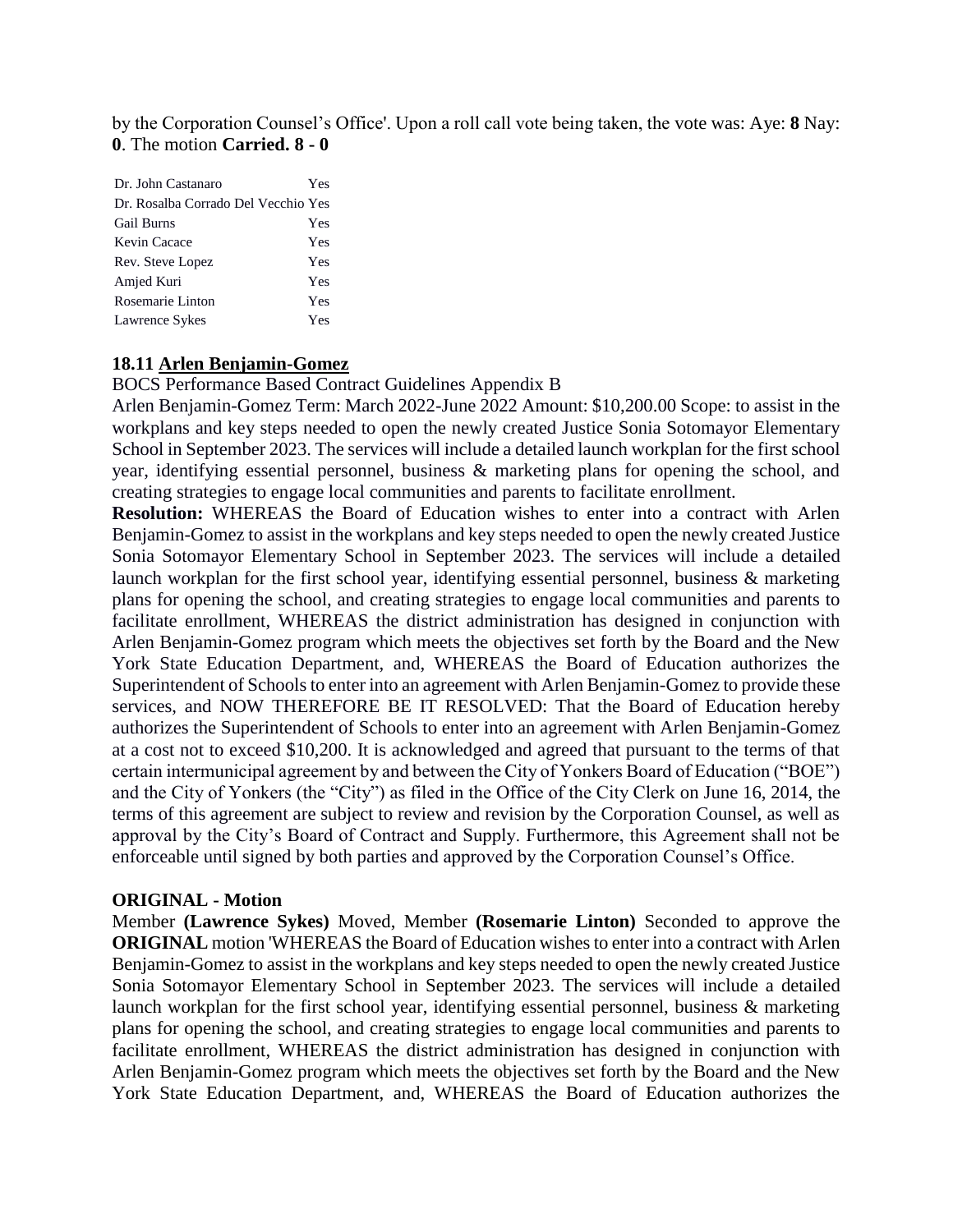Superintendent of Schools to enter into an agreement with Arlen Benjamin-Gomez to provide these services, and NOW THEREFORE BE IT RESOLVED: That the Board of Education hereby authorizes the Superintendent of Schools to enter into an agreement with Arlen Benjamin-Gomez at a cost not to exceed \$10,200. It is acknowledged and agreed that pursuant to the terms of that certain intermunicipal agreement by and between the City of Yonkers Board of Education ("BOE") and the City of Yonkers (the "City") as filed in the Office of the City Clerk on June 16, 2014, the terms of this agreement are subject to review and revision by the Corporation Counsel, as well as approval by the City's Board of Contract and Supply. Furthermore, this Agreement shall not be enforceable until signed by both parties and approved by the Corporation Counsel's Office'. Upon a roll call vote being taken, the vote was: Aye: **8** Nay: **0**. The motion **Carried. 8 - 0** 

| Dr. John Castanaro                  | Yes |
|-------------------------------------|-----|
| Dr. Rosalba Corrado Del Vecchio Yes |     |
| <b>Gail Burns</b>                   | Yes |
| Kevin Cacace                        | Yes |
| Rev. Steve Lopez                    | Yes |
| Amjed Kuri                          | Yes |
| Rosemarie Linton                    | Yes |
| Lawrence Sykes                      | Yes |

# **TRANSPORTATION 19.1 ADOPTION OF TRANSPORTATION REPORT - 19.2**

May I have a motion to vote on the Adoption of Transportation Report - 19.2 **Resolution:** ADOPTION OF TRANSPORTATION REPORTS - 19.2

### **ORIGINAL - Motion**

Member **(Amjed Kuri)** Moved, Member **(Kevin Cacace)** Seconded to approve the **ORIGINAL**  motion 'ADOPTION OF TRANSPORTATION REPORTS - 19.2'. Upon a roll call vote being taken, the vote was: Aye: **8** Nay: **0**. The motion **Carried. 8 - 0** 

| Dr. John Castanaro                  | Yes |
|-------------------------------------|-----|
| Dr. Rosalba Corrado Del Vecchio Yes |     |
| <b>Gail Burns</b>                   | Yes |
| Kevin Cacace                        | Yes |
| Rev. Steve Lopez                    | Yes |
| Amjed Kuri                          | Yes |
| Rosemarie Linton                    | Yes |
| Lawrence Sykes                      | Yes |

# **19.2 YPS Transportation Charter Field Trips to J & R Tours with option to extend SY 2021- 2022 (annually).**

Contract No. / Vendor Name: 2020-00000436 - J & R Tours LTD Original Term of Contract: 2/20/2020 - 2/19/2021, with two 12-month options to renew Original Amount of Contract & Date of BOE/BOCS Approval: \$100,000 - BOE approved 12/18/2019; BOCS approved 12/24/2019 (various funds). Grants. Extra classroom activity account line for all Secondary Schools. Scope: Provide Charter Field Trips as needed with the goal to provide transportation services by means of Coach and Mini Vans for students, teachers and chaperones for the purpose of instructional field trips and extracurricular activities. YPS awards Charter Field Trip Bid-6378A to J&R Tours; with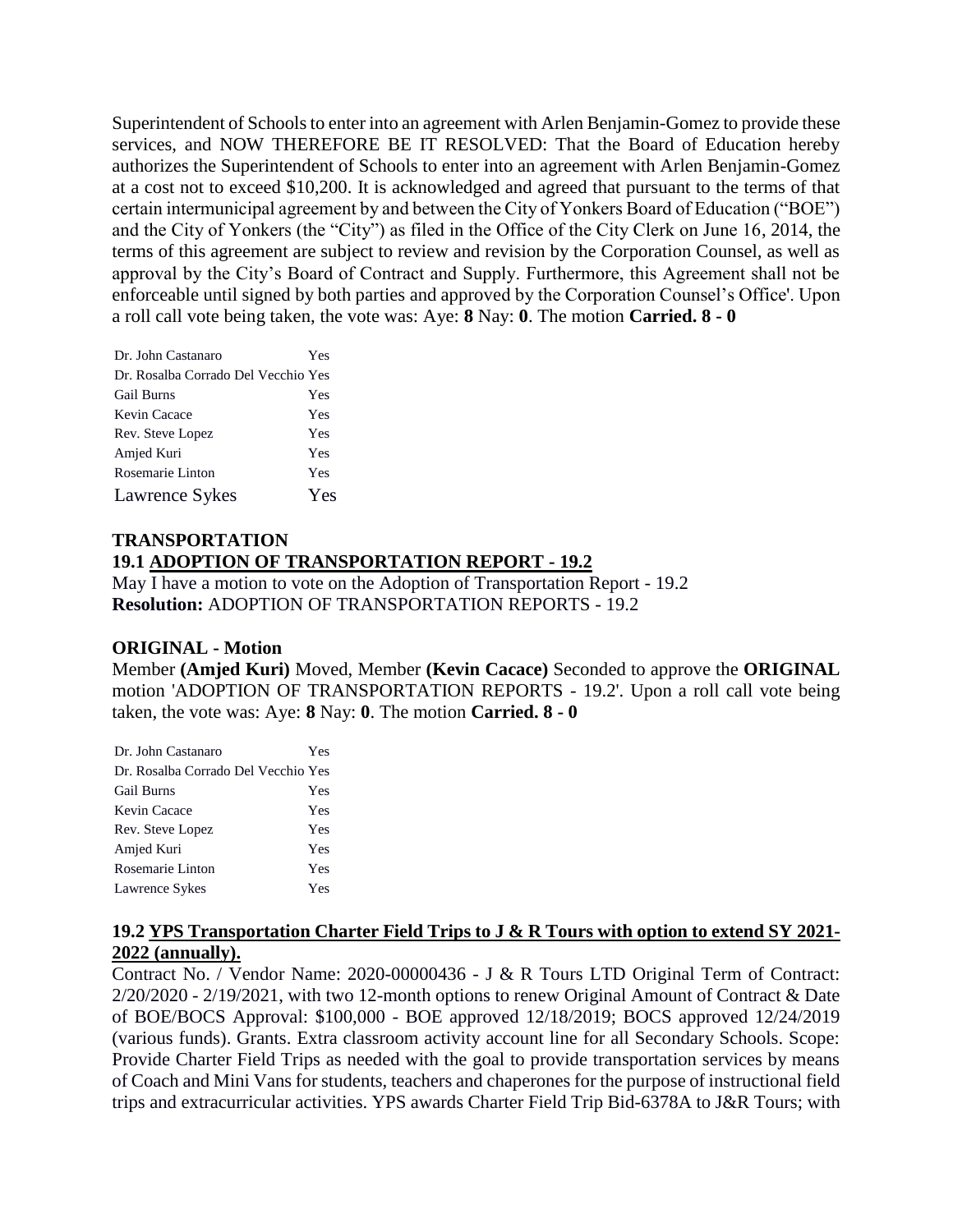the goal to provide transportation services by means of Coach and Mini Vans for students, teachers and chaperones for the purpose of instructional field trips and extracurricular activities. Amendment 1, BOE approved 7/15/2020, BOCS approved 7/23/2020-exercised 1st option to renew extending term to 2/19/2022 with no increase to the aggregate. Request for Amendment 2: extend term through 6/30/2022 pending award of a new RFP.

**Resolution:** WHEREAS the Yonkers Public Schools Board of Education wishes to extent a contract with J&R Tours as mentioned above on resolution to provide charter field trip transportation services for the 2021-2022 school year. WHEREAS the district administration has designed in conjunction with J&R Tours, as mentioned above on resolution, a service which meets the objectives set forth by the Board. NOW THEREFORE BE IT RESOLVED, the Board of Education hereby authorizes the Superintendent of Schools to enter into an agreement with J&R Tours as mentioned above on resolution at a cost not to exceed \$100,000 (BID-6378A). It is acknowledged and agreed that pursuant to the terms of that certain intermunicipal agreement by and between the City of Yonkers Board of Education ("BOE") and the City of Yonkers (the "City") as filed in the Office of the City Clerk on June 16, 2014, the terms of this agreement are subject to review and revision by the Corporation Counsel, as well as approval by the City's Board of Contract and Supply. Furthermore, this Agreement shall not be enforceable until signed by both parties and approved by the Corporation Counsel's Office.

#### **ORIGINAL - Motion**

Member **(Amjed Kuri)** Moved, Member **(Kevin Cacace)** Seconded to approve the **ORIGINAL**  motion 'WHEREAS the Yonkers Public Schools Board of Education wishes to extent a contract with J&R Tours as mentioned above on resolution to provide charter field trip transportation services for the 2021-2022 school year. WHEREAS the district administration has designed in conjunction with J&R Tours, as mentioned above on resolution, a service which meets the objectives set forth by the Board. NOW THEREFORE BE IT RESOLVED, the Board of Education hereby authorizes the Superintendent of Schools to enter into an agreement with J&R Tours as mentioned above on resolution at a cost not to exceed \$100,000 (BID-6378A). It is acknowledged and agreed that pursuant to the terms of that certain intermunicipal agreement by and between the City of Yonkers Board of Education ("BOE") and the City of Yonkers (the "City") as filed in the Office of the City Clerk on June 16, 2014, the terms of this agreement are subject to review and revision by the Corporation Counsel, as well as approval by the City's Board of Contract and Supply. Furthermore, this Agreement shall not be enforceable until signed by both parties and approved by the Corporation Counsel's Office'. Upon a roll call vote being taken, the vote was: Aye: **8** Nay: **0**. The motion **Carried. 8 - 0** 

| Dr. John Castanaro                  | Yes |
|-------------------------------------|-----|
| Dr. Rosalba Corrado Del Vecchio Yes |     |
| <b>Gail Burns</b>                   | Yes |
| Kevin Cacace                        | Yes |
| Rev. Steve Lopez                    | Yes |
| Amjed Kuri                          | Yes |
| Rosemarie Linton                    | Yes |
| Lawrence Sykes                      | Yes |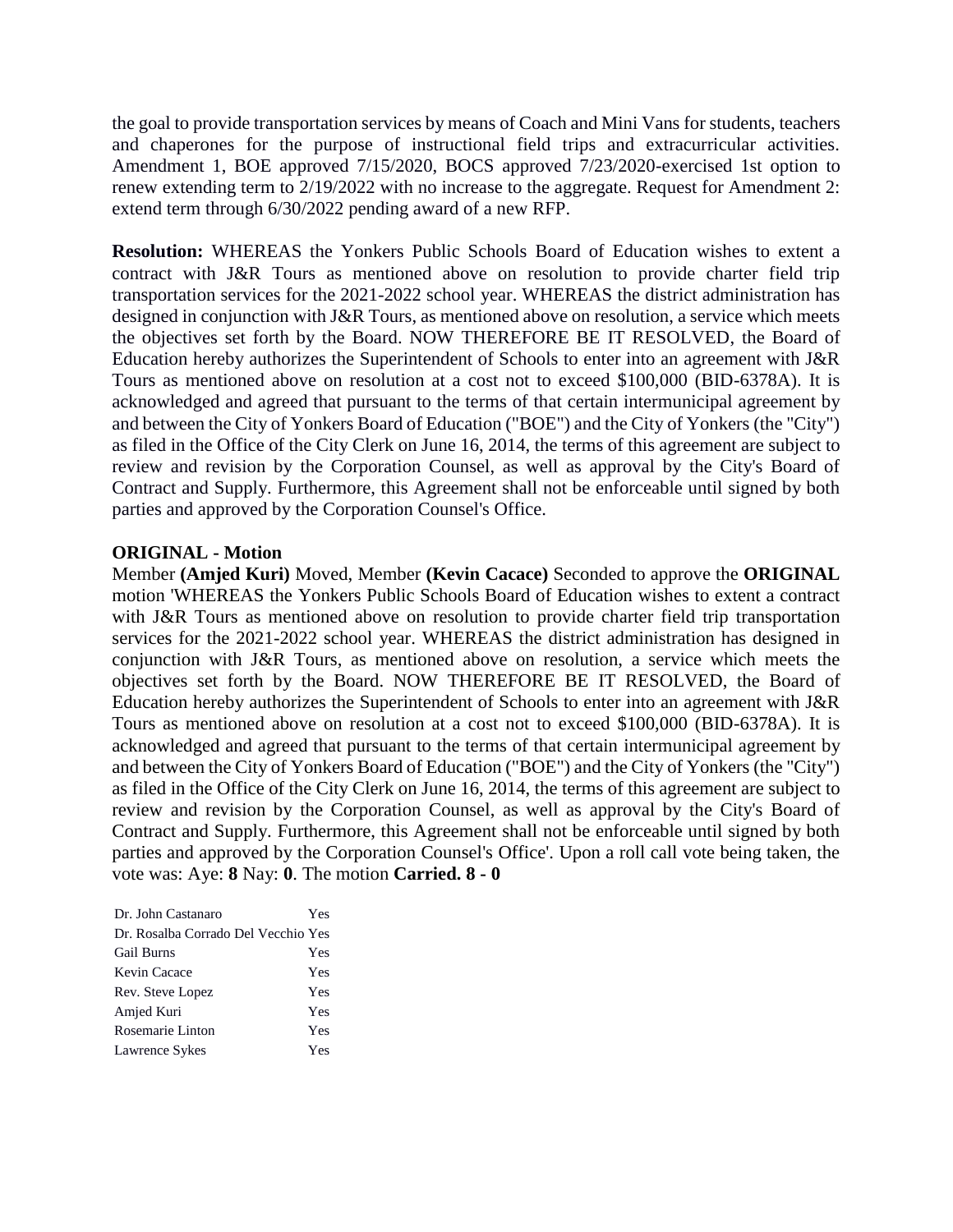# **DIVISION OF NON-INSTRUCTIONAL SERVICES 20.1 ADOPTION OF DIVISION OF NON INSTRUCTIONAL SERVICES REPORTS - 20.2**

### **- 20.4**

May I have a motion to vote on the Adoption of Division of Non Instructional Services Reports - 20.2 - 20.4

**Resolution:** ADOPTION OF DIVISION OF NON INSTRUCTIONAL SERVICES REPORTS -  $20.2 - 20.4$ 

#### **ORIGINAL - Motion**

Member **(Gail Burns)** Moved, Member **(Dr. John Castanaro)** Seconded to approve the **ORIGINAL** motion 'ADOPTION OF DIVISION OF NON INSTRUCTIONAL SERVICES REPORTS - 20.2 - 20.4'. Upon a roll call vote being taken, the vote was: Aye: **8** Nay: **0**. The motion **Carried. 8 - 0** 

| Dr. John Castanaro                  | Yes |
|-------------------------------------|-----|
| Dr. Rosalba Corrado Del Vecchio Yes |     |
| <b>Gail Burns</b>                   | Yes |
| Kevin Cacace                        | Yes |
| Rev. Steve Lopez                    | Yes |
| Amjed Kuri                          | Yes |
| Rosemarie Linton                    | Yes |
| Lawrence Sykes                      | Yes |

### **20.2 Gray Step Software, Inc. - ASBWorks**

Gray Step Software, Inc. – ASBWorks.com Term: July 1, 2021 – June 30, 2022 Amount: \$10,360.00 Scope: Gray Step Software, Inc. will provide the licensing and support for ASBWorks.com. This software will continue to provide financial control for the Extracurricular Activities funds in the eight Secondary Schools.

**Resolution:** WHEREAS the Board of Education wishes to enter into a contract with Gray Step Software, Inc. to provide site licenses and support for ASBWorks.com for the 2021-2022 school year, WHEREAS the Board of Education authorizes the Superintendent of Schools to enter into an agreement with Gray Step Software, Inc. to provide these services, and NOW THEREFORE BE IT RESOLVED: That the Board of Education hereby authorizes the Superintendent of Schools to enter into an agreement with Gray Step Software, Inc. at a cost not to exceed \$10,360.00. It is acknowledged and agreed that pursuant to the terms of that certain agreement by and between the City of Yonkers Board of Education ("BOE") and the City of Yonkers (the "City") as filed in the Office of the City Clerk on June 16, 2014, the terms of this agreement are subject to review and revision by the Corporation Counsel, as well as approval by the City's Board of Contract and Supply. Furthermore, this Agreement shall not be enforceable until signed by both parties and approved by the Corporation Counsel's Office.

### **ORIGINAL - Motion**

Member **(Gail Burns)** Moved, Member **(Dr. John Castanaro)** Seconded to approve the **ORIGINAL** motion 'WHEREAS the Board of Education wishes to enter into a contract with Gray Step Software, Inc. to provide site licenses and support for ASBWorks.com for the 2021-2022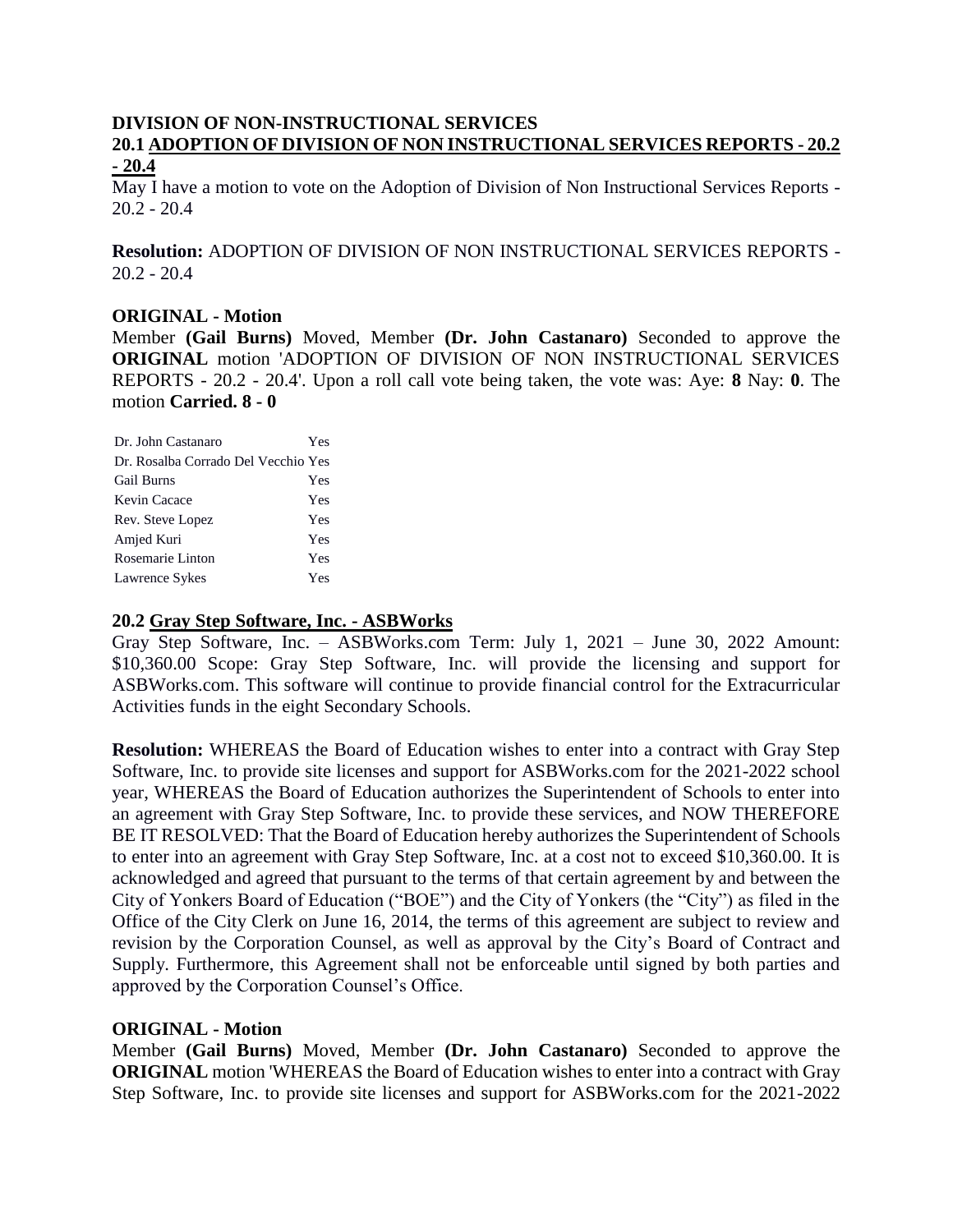school year, WHEREAS the Board of Education authorizes the Superintendent of Schools to enter into an agreement with Gray Step Software, Inc. to provide these services, and NOW THEREFORE BE IT RESOLVED: That the Board of Education hereby authorizes the Superintendent of Schools to enter into an agreement with Gray Step Software, Inc. at a cost not to exceed \$10,360.00. It is acknowledged and agreed that pursuant to the terms of that certain agreement by and between the City of Yonkers Board of Education ("BOE") and the City of Yonkers (the "City") as filed in the Office of the City Clerk on June 16, 2014, the terms of this agreement are subject to review and revision by the Corporation Counsel, as well as approval by the City's Board of Contract and Supply. Furthermore, this Agreement shall not be enforceable until signed by both parties and approved by the Corporation Counsel's Office'. Upon a roll call vote being taken, the vote was: Aye: **8** Nay: **0**. The motion **Carried. 8 - 0** 

| Dr. John Castanaro                  | Yes |
|-------------------------------------|-----|
| Dr. Rosalba Corrado Del Vecchio Yes |     |
| <b>Gail Burns</b>                   | Yes |
| Kevin Cacace                        | Yes |
| Rev. Steve Lopez                    | Yes |
| Amjed Kuri                          | Yes |
| Rosemarie Linton                    | Yes |
| Lawrence Sykes                      | Yes |

### **20.3 Textbook vendors per attached list - Amendment to March 2022 Resolution 16.4 – (Amendment #2)**

Textbook vendors per attached list Term: 2022-2023 Amount: Not to exceed \$2,301,618.21 Scope: To provide textbooks and classroom resources for Yonkers Public Schools and Non-Public Schools at discounted costs from vendors listed that are either Sole Source vendors or offer discounts from New York State contracts. The allocation will be used for various textbook vendors depending on the needs of the Schools. This 2nd amendment reflects a change of the vendor and the additional vendors are SAGE Publishing (Corwin), W.W. Norton, and Goodheart-Willcox. Although the total number of vendors is being changed, the overall total of contract remains the same. Funding is being reallocated among the vendor listed.

**Resolution:** WHEREAS the Board of Education wishes to enter into a contract with the

attached vendors to purchase textbooks and classroom resources to support Yonkers Public Schools and Non-Public Schools textbook/resource needs for the 2022-2023 school year, WHEREAS the district administration has designed in conjunction with the attached vendors a program which meets the objectives set forth by the Board and the New York State Education Department, and, WHEREAS the Board of Education authorizes the Superintendent of Schools to enter into an agreement with the attached vendors to provide these services, and NOW THEREFORE BE IT RESOLVED: That the Board of Education hereby authorizes the Superintendent of Schools to enter into an agreement with the attached vendors at a cost not to exceed \$2,301,618.21. It is acknowledged and agreed that pursuant to the terms of that certain intermunicipal agreement by and between the City of Yonkers Board of Education ("BOE") and the City of Yonkers (the "City") as filed in the Office of the City Clerk on June 16, 2014, the terms of this agreement are subject to review and revision by the Corporation Counsel, as well as approval by the City's Board of Contract and Supply. Furthermore, this Agreement shall not be enforceable until signed by both parties and approved by the Corporation Counsel's Office.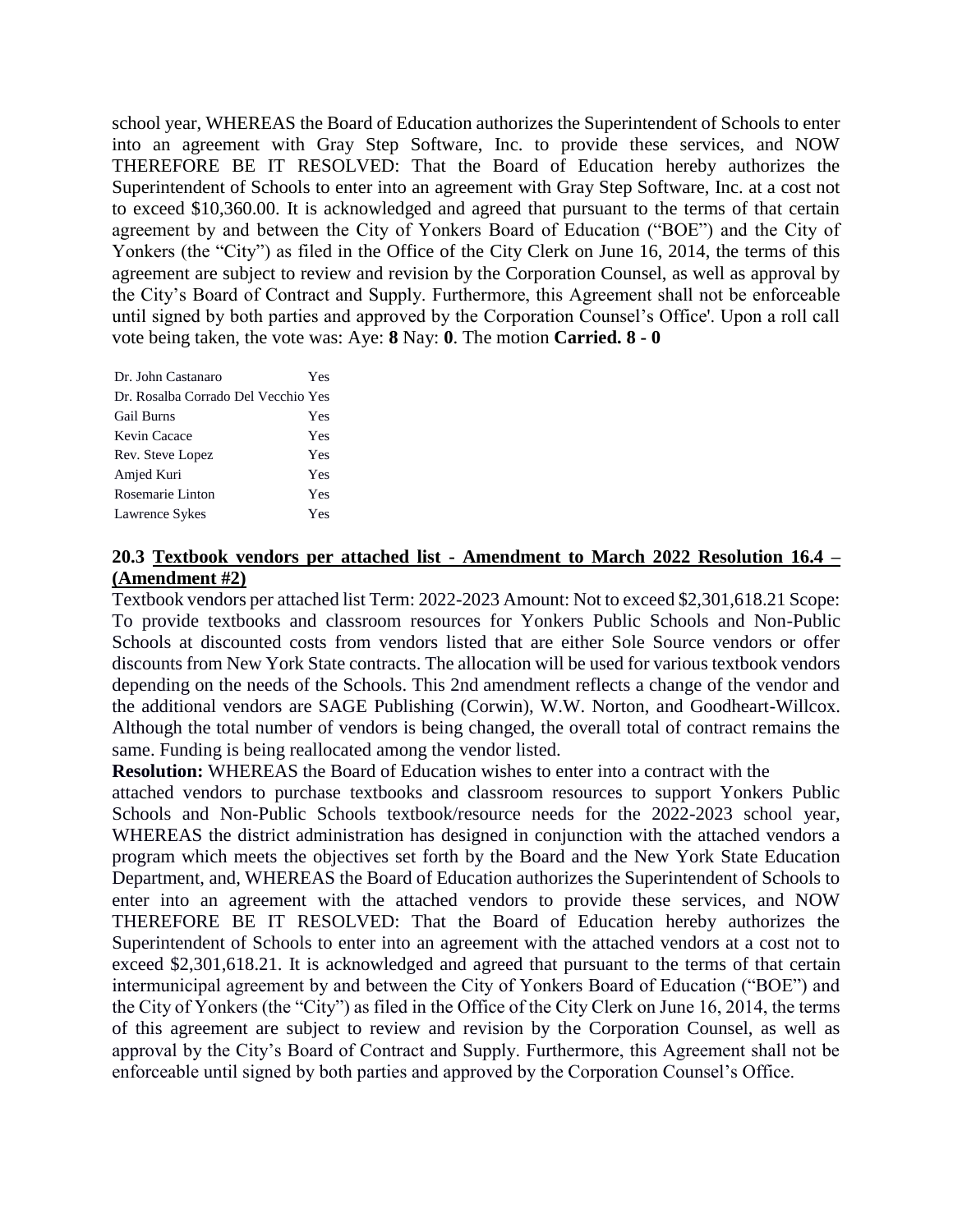#### **ORIGINAL - Motion**

Member **(Gail Burns)** Moved, Member **(Dr. John Castanaro)** Seconded to approve the **ORIGINAL** motion 'WHEREAS the Board of Education wishes to enter into a contract with the attached vendors to purchase textbooks and classroom resources to support Yonkers Public Schools and Non-Public Schools textbook/resource needs for the 2022-2023 school year, WHEREAS the district administration has designed in conjunction with the attached vendors a program which meets the objectives set forth by the Board and the New York State Education Department, and, WHEREAS the Board of Education authorizes the Superintendent of Schools to enter into an agreement with the attached vendors to provide these services, and NOW THEREFORE BE IT RESOLVED: That the Board of Education hereby authorizes the Superintendent of Schools to enter into an agreement with the attached vendors at a cost not to exceed \$2,301,618.21. It is acknowledged and agreed that pursuant to the terms of that certain intermunicipal agreement by and between the City of Yonkers Board of Education ("BOE") and the City of Yonkers (the "City") as filed in the Office of the City Clerk on June 16, 2014, the terms of this agreement are subject to review and revision by the Corporation Counsel, as well as approval by the City's Board of Contract and Supply. Furthermore, this Agreement shall not be enforceable until signed by both parties and approved by the Corporation Counsel's Office'. Upon a roll call vote being taken, the vote was: Aye: **8** Nay: **0**. The motion **Carried. 8 - 0** 

| Dr. John Castanaro                  | Yes |
|-------------------------------------|-----|
| Dr. Rosalba Corrado Del Vecchio Yes |     |
| <b>Gail Burns</b>                   | Yes |
| Kevin Cacace                        | Yes |
| Rev. Steve Lopez                    | Yes |
| Amjed Kuri                          | Yes |
| Rosemarie Linton                    | Yes |
| Lawrence Sykes                      | Yes |

### **20.4 Insite Street Media LLC.**

Insite Street Media LLC. Term: 6 months Amount: \$5,625.00 Scope: The vendor is to provide advertising services at 15 bus stops for a six month period throughout the city of Yonkers to inform the community at large the of the registration period for Yonkers Public Schools.

**Resolution:** WHEREAS the Board of Education wishes to enter into a contract with Insite Street Media LLC to purchase advertising services at 15 bus stops for a six month period throughout the city of Yonkers to inform the community at large the of the registration period for Yonkers Public Schools for the 2022-2023 school year, WHEREAS the district administration has designed in conjunction with Insite Street Media LLC a program which meets the objectives set forth by the Board and the New York State Education Department, and, WHEREAS the Board of Education authorizes the Superintendent of Schools to enter into an agreement with Insite Street Media LLC. to provide these services, and NOW THEREFORE BE IT RESOLVED: That the Board of Education hereby authorizes the Superintendent of Schools to enter into an agreement with Insite Street Media LLC. at a cost not to exceed \$5,625.00 It is acknowledged and agreed that pursuant to the terms of that certain intermunicipal agreement by and between the City of Yonkers Board of Education ("BOE") and the City of Yonkers (the "City") as filed in the Office of the City Clerk on June 16, 2014, the terms of this agreement are subject to review and revision by the Corporation Counsel, as well as approval by the City's Board of Contract and Supply. Furthermore, this